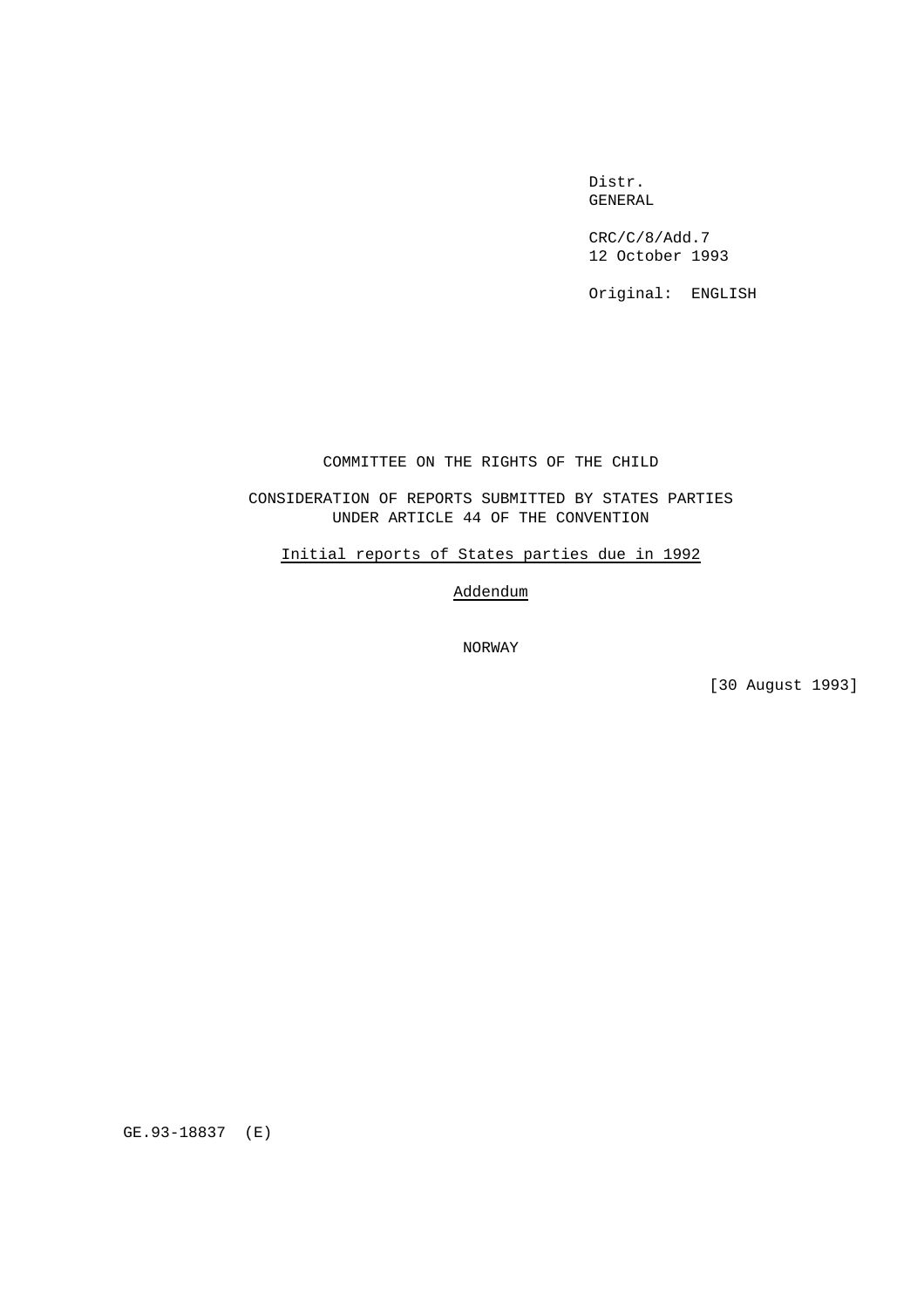# CONTENTS

|     |                |                                                                                                                                                                                                                                                                                       | Paragraphs |    | Page |
|-----|----------------|---------------------------------------------------------------------------------------------------------------------------------------------------------------------------------------------------------------------------------------------------------------------------------------|------------|----|------|
| Ι.  |                | GENERAL MEASURES OF IMPLEMENTATION                                                                                                                                                                                                                                                    | $1 -$      | 56 | 5    |
|     | Α.             | Legal review of criminal cases (art. 40.2.b.V)                                                                                                                                                                                                                                        | 4 –        | 8  | 5    |
|     | Β.             | Special priority areas for policies related to<br>children in Norway<br>.                                                                                                                                                                                                             | 9 –        | 21 | 6    |
|     | $C$ .          | Efforts related to children and adolescents<br>with an immigrant background<br>$\mathbf{r}$ and $\mathbf{r}$ and $\mathbf{r}$ and $\mathbf{r}$                                                                                                                                        | $22 -$     | 33 | 8    |
|     | D.             | The Commissioner for Children                                                                                                                                                                                                                                                         | $34 -$     | 41 | 10   |
|     | Ε.             | Contact line for children and adolescents                                                                                                                                                                                                                                             | $42 -$     | 45 | 12   |
|     | ${\rm F}$ .    | Measures to increase awareness among adults<br>and children of the principles and provisions<br>of the Convention<br>and a series and a series and a series                                                                                                                           | 46 –       | 55 | 12   |
|     | G.             | Measures to make Norway's report widely<br>available<br>a construction of the construction of the construction of the construction of the construction of the construction of the construction of the construction of the construction of the construction of the construction of the | 56         |    | 14   |
| II. |                | DEFINITION OF THE CHILD<br>$\mathbf{r}$ , and $\mathbf{r}$ , and $\mathbf{r}$ , and $\mathbf{r}$ , and $\mathbf{r}$                                                                                                                                                                   | $57 -$     | 90 | 14   |
|     | Α.             | The age of majority<br>$\mathbf{r}$ , $\mathbf{r}$ , $\mathbf{r}$ , $\mathbf{r}$ , $\mathbf{r}$ , $\mathbf{r}$ , $\mathbf{r}$ , $\mathbf{r}$                                                                                                                                          | 57         |    | 14   |
|     | Β.             | Schooling and education<br>$\mathbf{r}$ and $\mathbf{r}$ and $\mathbf{r}$ and $\mathbf{r}$ and $\mathbf{r}$                                                                                                                                                                           | $58 -$     | 59 | 14   |
|     | $\mathsf{C}$ . | Paid work                                                                                                                                                                                                                                                                             | $60 -$     | 62 | 14   |
|     | $D$ .          | The child's right to be heard and right to<br>progressive self-determination<br>$\cdots$                                                                                                                                                                                              | $63 -$     | 71 | 14   |
|     | Ε.             | Medical questions<br>$\mathbf{r}$ , $\mathbf{r}$ , $\mathbf{r}$ , $\mathbf{r}$ , $\mathbf{r}$ , $\mathbf{r}$ , $\mathbf{r}$ , $\mathbf{r}$ , $\mathbf{r}$                                                                                                                             | $72 -$     | 74 | 16   |
|     | $\mathbf F$ .  | The obligation to give evidence                                                                                                                                                                                                                                                       | 75 –       | 76 | 16   |
|     | G.             | Driving licences                                                                                                                                                                                                                                                                      | 77         |    | 17   |
|     | Η.             | Passports                                                                                                                                                                                                                                                                             | 78         |    | 17   |
|     | Ι.             | Age of criminal liability                                                                                                                                                                                                                                                             | 79         |    | 17   |
|     | J.             | Legal age of sexual consent                                                                                                                                                                                                                                                           | 80         |    | 17   |
|     | К.             | Legal age of marriage                                                                                                                                                                                                                                                                 | 81         |    | $17$ |
|     | L.             | The right to vote $\ldots$                                                                                                                                                                                                                                                            | 82         |    | 17   |
|     | М.             | Compulsory and voluntary military service                                                                                                                                                                                                                                             | $83 - 85$  |    | $17$ |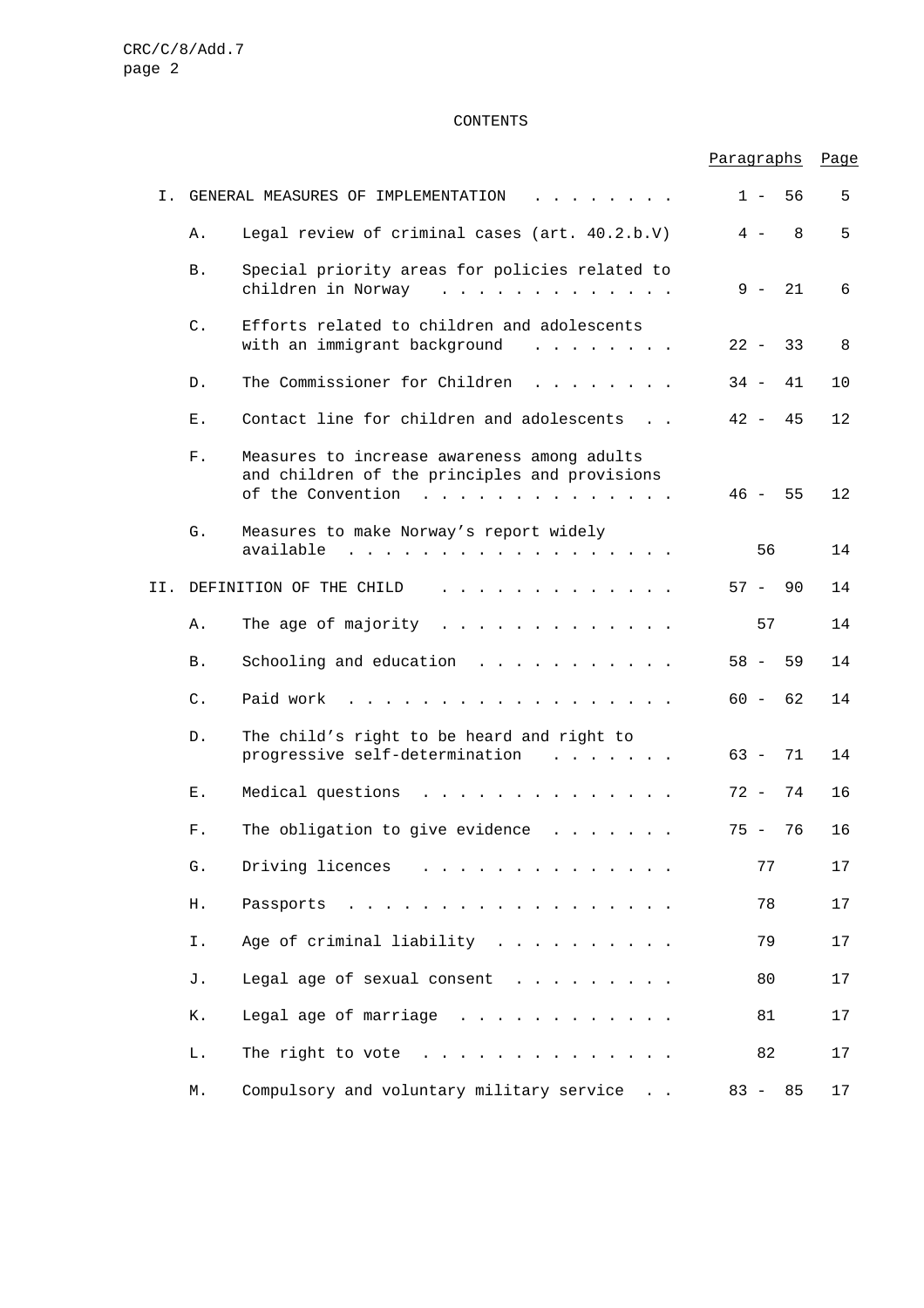# CONTENTS (continued)

# Paragraphs Page

|      | Ν.             | Films                                                                                                                                                    | 86          | 18 |
|------|----------------|----------------------------------------------------------------------------------------------------------------------------------------------------------|-------------|----|
|      | Ο.             | Sale of restricted goods                                                                                                                                 | $87 - 90$   | 18 |
| III. |                | GENERAL PRINCIPLES RELATING TO THE RIGHT OF                                                                                                              |             |    |
|      | THE CHILD      |                                                                                                                                                          | $91 - 122$  | 18 |
|      | Α.             | Non-discrimination (art. 2)<br>$\begin{array}{cccccccccccccc} . & . & . & . & . & . & . & . \end{array}$                                                 | $91 - 93$   | 18 |
|      | Β.             | The best interests of the child (art. 3)                                                                                                                 | $94 - 104$  | 19 |
|      | $\mathsf{C}$ . | The right to life, survival and development<br>(art. 6)                                                                                                  | $105 - 113$ | 21 |
|      | D.             | Respect for the views of the child (art. 12)                                                                                                             | $114 - 122$ | 22 |
|      |                | IV. CIVIL RIGHTS AND FREEDOMS                                                                                                                            | $123 - 165$ | 23 |
|      | Α.             | Name and nationality (art. 7)                                                                                                                            | $123 - 130$ | 23 |
|      | Β.             | Preservation of identity (art. 8)                                                                                                                        | $131 - 136$ | 25 |
|      | $\mathsf{C}$ . | Freedom of expression (art. 13)<br>$\cdots$                                                                                                              | $137 - 140$ | 26 |
|      | D.             | Access to appropriate information (art. 17).                                                                                                             | $141 - 148$ | 27 |
|      | Ε.             | Freedom of thought, conscience and<br>religion (art. 14)<br>$\mathbf{1}$ $\mathbf{1}$ $\mathbf{1}$                                                       | 149 - 153   | 28 |
|      | ${\rm F}$ .    | Freedom of association and of peaceful<br>assembly (art. 15)<br>$\mathbf{r}$ and $\mathbf{r}$ and $\mathbf{r}$<br>$\mathbf{r}$ . The set of $\mathbf{r}$ | 154 - 158   | 29 |
|      | G.             | Protection of privacy (art. 16)<br>$\mathbf{r}$ and $\mathbf{r}$ and $\mathbf{r}$ and $\mathbf{r}$                                                       | $159 - 161$ | 30 |
|      | Η.             | Torture or other cruel, inhuman or degrading<br>treatment or punishment (art. 37a)                                                                       | $162 - 165$ | 31 |
|      |                | V. FAMILY ENVIRONMENT AND ALTERNATIVE CARE                                                                                                               | $166 - 278$ | 31 |
|      | Α.             | Parental guidance (art. 5)                                                                                                                               | $167 - 174$ | 31 |
|      | <b>B.</b>      | Parental responsibility for the development<br>and rearing of a child (art. 18.1-2)                                                                      | $175 - 193$ | 33 |
|      | C.             | Recovery of maintenance for the child (art. 27)                                                                                                          | $194 - 200$ | 35 |
|      | D.             | Separation from parents (art. 9)                                                                                                                         | $201 - 216$ | 36 |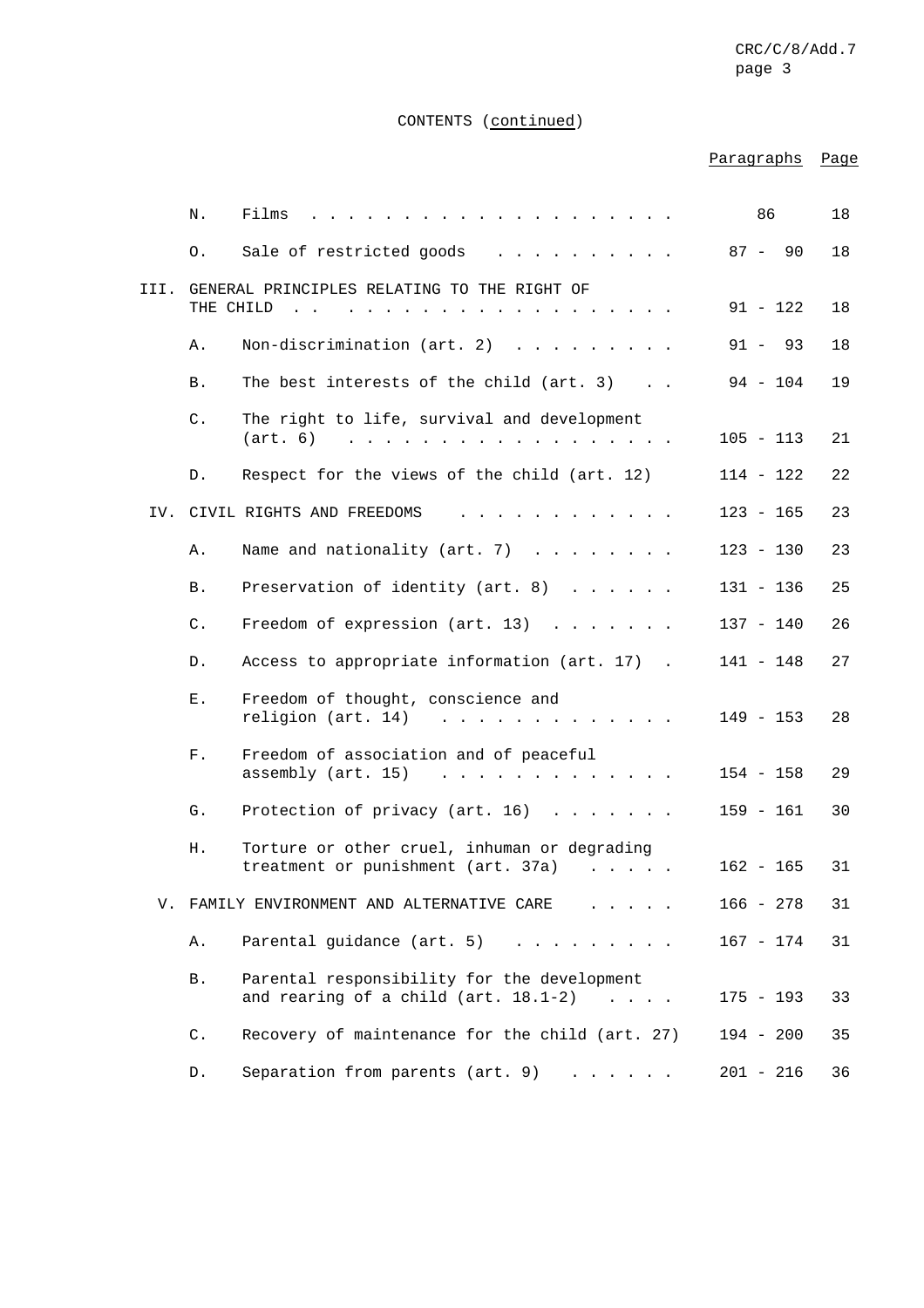CONTENTS (continued)

|       |                             |                                                                                                                                                                           | Paragraphs  | Page |
|-------|-----------------------------|---------------------------------------------------------------------------------------------------------------------------------------------------------------------------|-------------|------|
|       | Ε.                          | Family reunification (art. 10)                                                                                                                                            | $217 - 218$ | 38   |
|       | ${\rm F}$ .                 | Children deprived of their family environment<br>$(art. 20)$                                                                                                              | $219 - 221$ | 39   |
|       | G.                          | Adoption (art. 21)                                                                                                                                                        | $222 - 231$ | 39   |
|       | Η.                          | Illicit transfer and non-return (art. 11)                                                                                                                                 | $232 - 235$ | 41   |
|       | Ι.                          | Abuse and neglect (art. 19), including physical<br>and psychological recovery and social<br>reintegration (art. 39)                                                       | $236 - 250$ | 42   |
|       | J.                          | Periodic review of placement (art. 25)                                                                                                                                    | $251 - 278$ | 44   |
| VI.   |                             | HEALTH AND WELFARE<br>and a series and a series and a series                                                                                                              | $279 - 362$ | 51   |
|       | Α.                          | Survival and development (art. 6.2)                                                                                                                                       | $279 - 287$ | 51   |
|       | Β.                          | Disabled children (art. 23)                                                                                                                                               | $288 - 297$ | 52   |
|       | $\mathsf{C}$ .              | Health and health services $(\text{art. } 24)$                                                                                                                            | $298 - 330$ | 54   |
|       | D.                          | Social security and child care services and<br>facilities (arts. 26 and $18.3$ )                                                                                          | $331 - 356$ | 59   |
|       | Ε.                          | Standard of living (art. $27, 1-3$ )                                                                                                                                      | $357 - 362$ | 63   |
| VII.  |                             | EDUCATION, LEISURE AND CULTURAL ACTIVITIES $\ldots$ .                                                                                                                     | $363 - 421$ | 65   |
|       | Α.                          | Education (art. 28) $\ldots$                                                                                                                                              | $363 - 389$ | 65   |
|       | Β.                          | Aims of education (art. 29)                                                                                                                                               | $390 - 399$ | 69   |
|       | C.                          | Leisure, recreation and cultural activities<br>(art. 31)                                                                                                                  | $400 - 421$ | 70   |
| VIII. | SPECIAL PROTECTIVE MEASURES |                                                                                                                                                                           | $422 - 477$ | 76   |
|       | Α.                          | Children in emergency situations<br>(arts. 22, 38, 39)<br>the contract of the contract of the contract of the contract of the contract of the contract of the contract of | $422 - 429$ | 76   |
|       | <b>B</b> .                  | Children in conflict with the law<br>(arts. 40, 39)<br>the contract of the contract of the contract of the contract of the contract of the contract of the contract of    | $430 - 440$ | 77   |
|       | $\mathsf{C}$ .              | Children in situations of exploitation<br>$(arts. 32, 33, 34, 36, 35)$                                                                                                    | $441 - 460$ | 81   |
|       | $D$ .                       | Children belonging to a minority or an indigenous<br>group $(\arct. 30)$                                                                                                  | $461 - 477$ | 84   |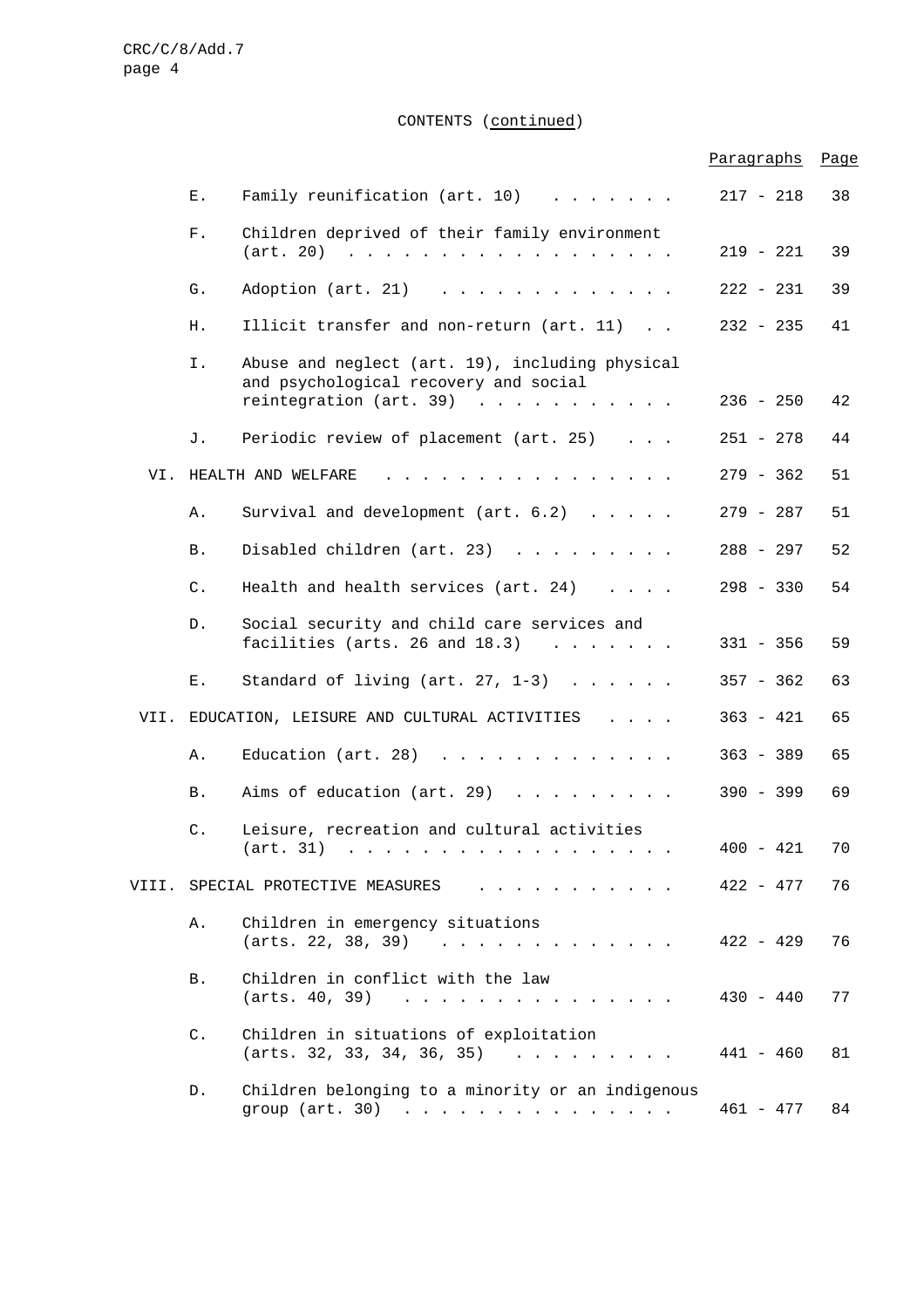#### **I. GENERAL MEASURES OF IMPLEMENTATION**

1. Norway was one of the first countries to sign the Convention on the Rights of the Child, on 26 January 1990. The Storting subsequently approved ratification on 8 November 1990, and the Convention was thereafter formally ratified on 8 January 1991 and made effective in Norway as of 7 February 1991.

2. The Government had submitted Proposition No. 104 to the Storting (1989-1990) prior to the Storting debate on the ratification of the Convention. This proposition included a thorough legal review of the areas covered by the Convention in relation to Norwegian legislation.

3. During the final ratification debate in the Storting, it was decided that a reservation would be made with regard to paragraph 2.b.V of article 40.

# **A. Legal review of criminal cases (art. 40.2.b.V)**

4. Paragraph 2.b.V of article 40 concerns the right of the child to legal review by a higher competent authority or court in connection with decisions related to the violation of criminal law. Article 14 of the International Covenant on Civil and Political Rights contains a similar provision. Norway made a reservation concerning this provision when it ratified that instrument.

5. Norwegian legislation relating to criminal procedure may be inconsistent with the Convention on this point. Pursuant to section 335 of Act No. 25 relating to Criminal Procedure of 22 May 1981, an appeal to the Supreme Court may not be made on the grounds of errors committed in the assessment of the evidence with regard to the question of guilt. This means that no legal remedy exists for the provision of a full review of criminal cases when the High Court is the court of first instance. In such cases, it is possible to submit a request for a case to be reopened, but this right has certain limitations (cf. section 389 ff of the Criminal Procedure Act).

6. There is no unconditional right to demand legal review of the assessment of evidence with regard to the question of guilt in cases that are decided in the municipal district and municipal city courts (cf. section 370 of the Criminal Procedure Act), which stipulates that the consent of the Interlocutory Appeals Committee of the Supreme Court is required before a new trial may take place.

7. An official committee has recently presented a report proposing comprehensive changes in the criminal procedures related to these issues (Official Norwegian Report No. 28 of 1992). The Committee proposes that all criminal cases be heard by district or city courts as the court of first instance, providing an opportunity for full review by the High Court.

8. The Committee thoroughly discussed the question of whether these proposals could enable Norway to withdraw its reservations to the United Nations Conventions in question. The above-mentioned proposals for changes in legislation will remove the most important grounds for Norway's reservations, and it is likely that the reservation in connection with paragraph 2.b.V of article 40 will also be re-evaluated in this connection.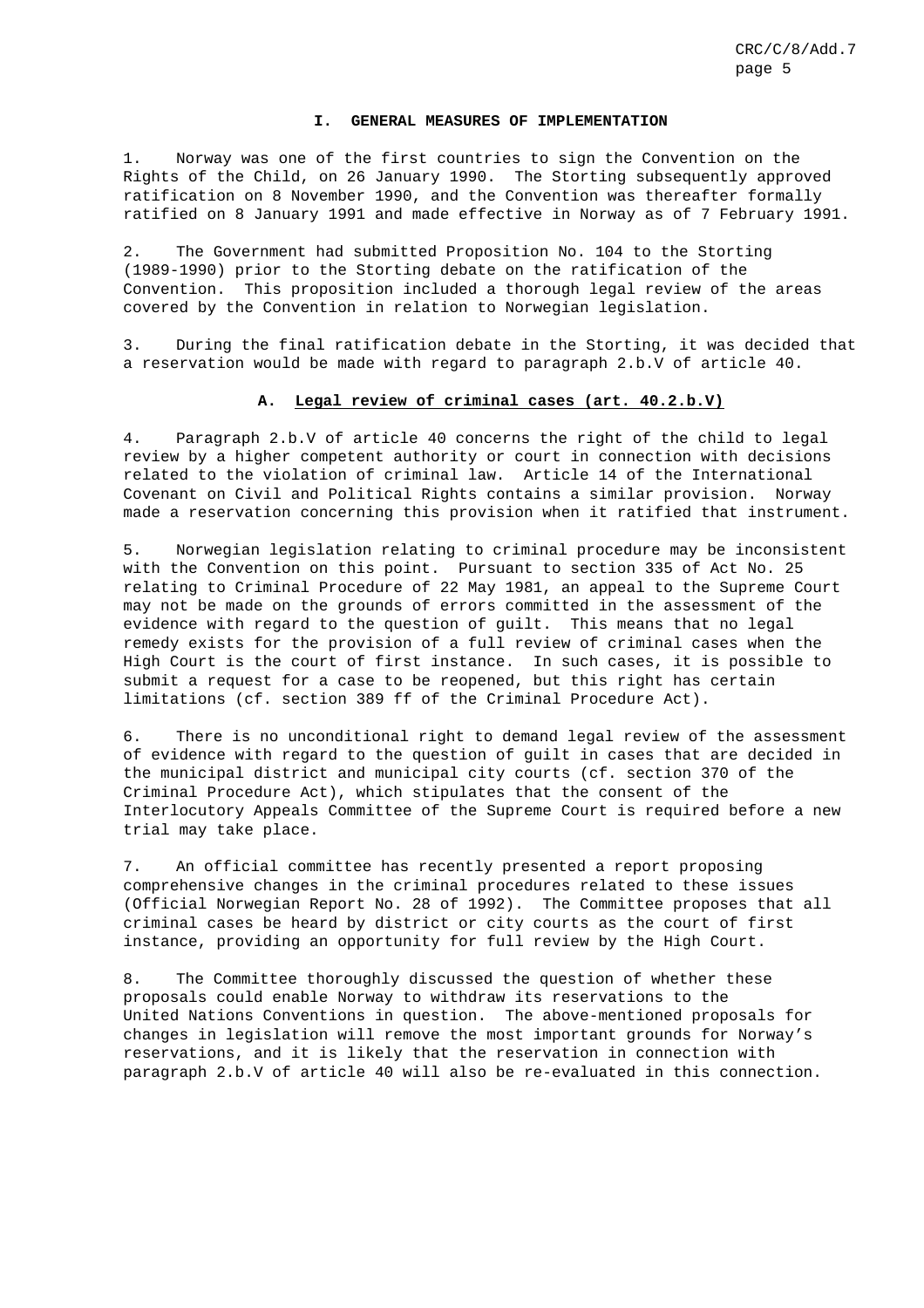#### **B. Special priority areas for policies related to children in Norway**

9. From 1989 to 1991, important areas of responsibility for policies related to children and family affairs have been coordinated and placed under one ministry. The present Ministry of Children and Family Affairs is the result of this coordination. Matters which in other countries are traditionally the responsibility of a Ministry of Justice or Social Affairs, such as the Marriage Act, the Children's Act and the Child Welfare Act, have in Norway been transferred to the Ministry of Children and Family Affairs. The intention of this coordination is to facilitate implementation of measures for children and families, and to allow the various measures to be seen in a broader perspective.

10. The Government is continuing its efforts to achieve full nursery school coverage before the next century. Further details on nursery school coverage may be found in chapter VI.

11. The Government aims to further develop and expand extracurricular activity programmes, which are after-school programmes for pupils in grades 1 to 3. Further details may be found in chapter VII.

12. The issue of advancing the start of school to the year the child attains the age of six was decided by the Storting in 1993. The Government aims to introduce a 10-year primary and lower secondary school at the same time. Further details may be found in chapter VII.

13. An educational reform in the upper secondary school to take effect in the 1994/95 school year will entitle all adolescents between the ages of 16 and 19 to a three-year upper secondary course of education qualifying for higher education or a trade. At the same time, all of the counties will be required to follow up adolescents who drop out of such courses, or who have not applied to any schools and do not have any work. Further details may be found in chapter VII.

14. The parental leave period is extended. As of 1 April 1993, parental leave is increased to 52 weeks with 80 per cent compensation for lost wages; three of these weeks must be taken before birth. Further details may be found in chapter VI.

15. A three-year National Development Programme for Child Welfare was initiated in January 1991. The Programme is designed to create child welfare services which provide help at the right time and for the benefit of the child. Considerable funds have been allocated to the Programme, and clear objectives and performance criteria have been stipulated. The Storting has allocated NOK 300 million for 1991, NOK 507 million for 1992, and NOK 490 million for 1993 for the realization of the Programme's objectives. The funds are distributed to the municipalities and counties on the basis of applications for expansion of their child welfare capacity or programmes.

16. The Programme has had predefined programme objectives every year; in 1993, these objectives were adapted to the Child Welfare Act: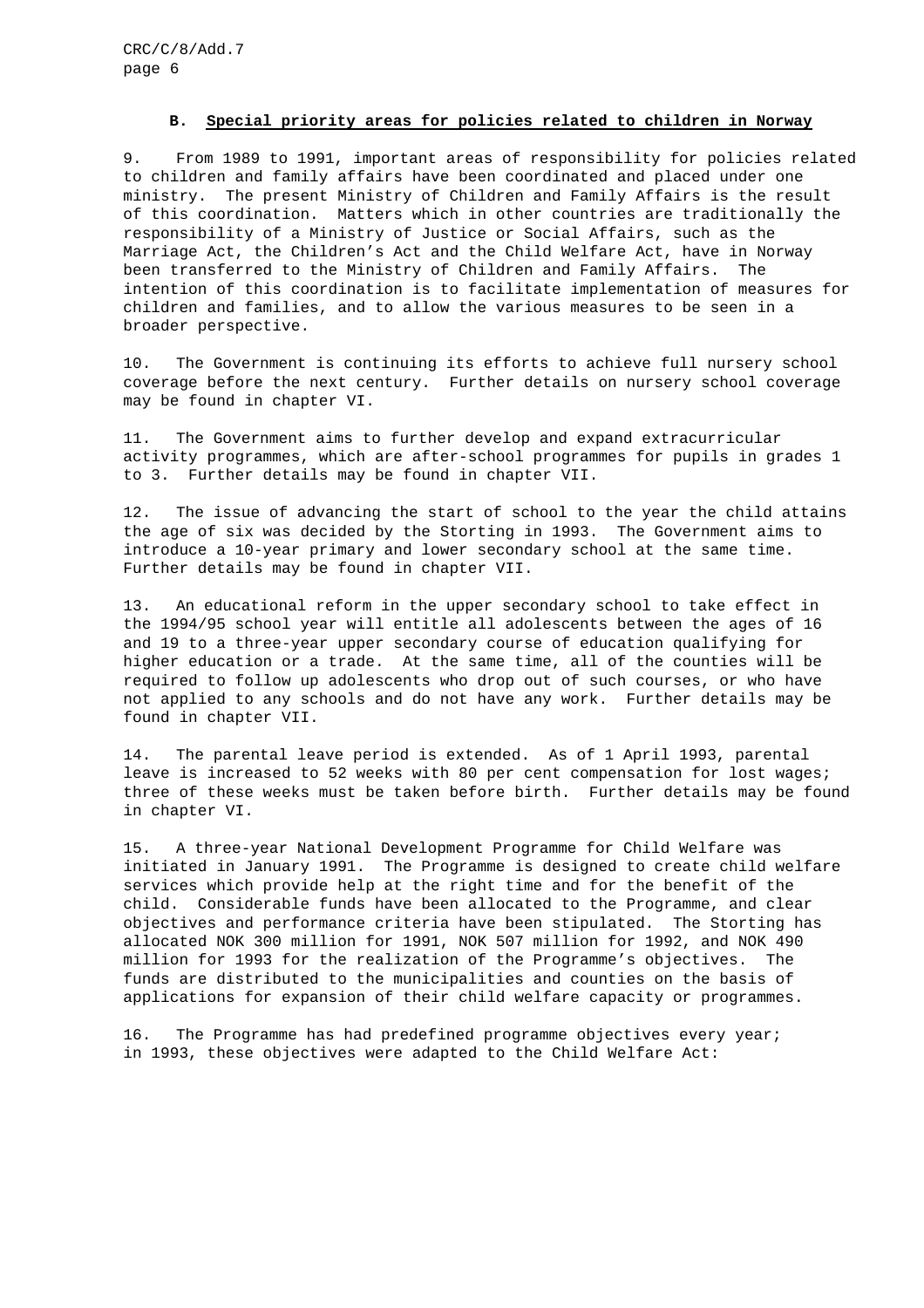(a) After a report has been evaluated, any investigation must be initiated as soon as possible and concluded within three months (six months under special circumstances);

(b) No child or adolescent shall have to wait more than six weeks for measures to be implemented by municipalities or counties after a decision has been made;

(c) Efforts to restructure and rationalize child welfare services shall be accelerated;

(d) The quality and competence of the child welfare services shall be improved at all levels;

(e) As of 31 December 1993, all municipalities must have prepared a binding plan for preventive measures to ensure, for example, that as many children and parents as possible can stay together.

17. Experience so far indicates that the objectives of the National Development Programme will be achieved in the course of the programme period. The municipalities have eliminated the backlog of unprocessed reports to the child welfare services. Routines have now been introduced to ensure that the municipalities process reports in the course of one week and that the investigations and measures implemented are in accordance with the provisions of the Child Welfare Act. The trend exhibited by the child welfare services during the first two years has been a marked increase in new assistance programmes for children living at home and a significantly smaller increase in the number of cases where alternative care is used.

18. There is considerable emphasis on ensuring that measures are of a sufficiently high standard, so that children and adolescents receive the assistance and care that is necessary and adapted to their individual needs. The municipalities are required to prepare binding plans for each individual child. These plans will provide a continuous picture of the need for child welfare services in the municipalities. A broader, more differentiated apparatus for children and adolescents who are at risk, which is able to provide prompt and proper assistance, will be further developed. In order to improve these services, more emergency and short-term and long-term places, such as foster homes for children and adolescents and places for parents and children, will be established. In 1992, 650 new places for alternative care were established in the counties.

19. Efficient child welfare services with a high standard of quality require good organization and expertise, and close cooperation across professional and administrative boundaries. Two projects, "Alternative Organization of Child Welfare Services" and "New Organization of County Child Welfare Services", are important with regard to the testing of alternative ways of organizing child welfare services in the municipalities and counties. Emphasis is placed on trial projects involving alternative forms of political and administrative organization, particularly those involving the reorganization of public departments and political committees which have the primary responsibility for children and adolescents who are at risk.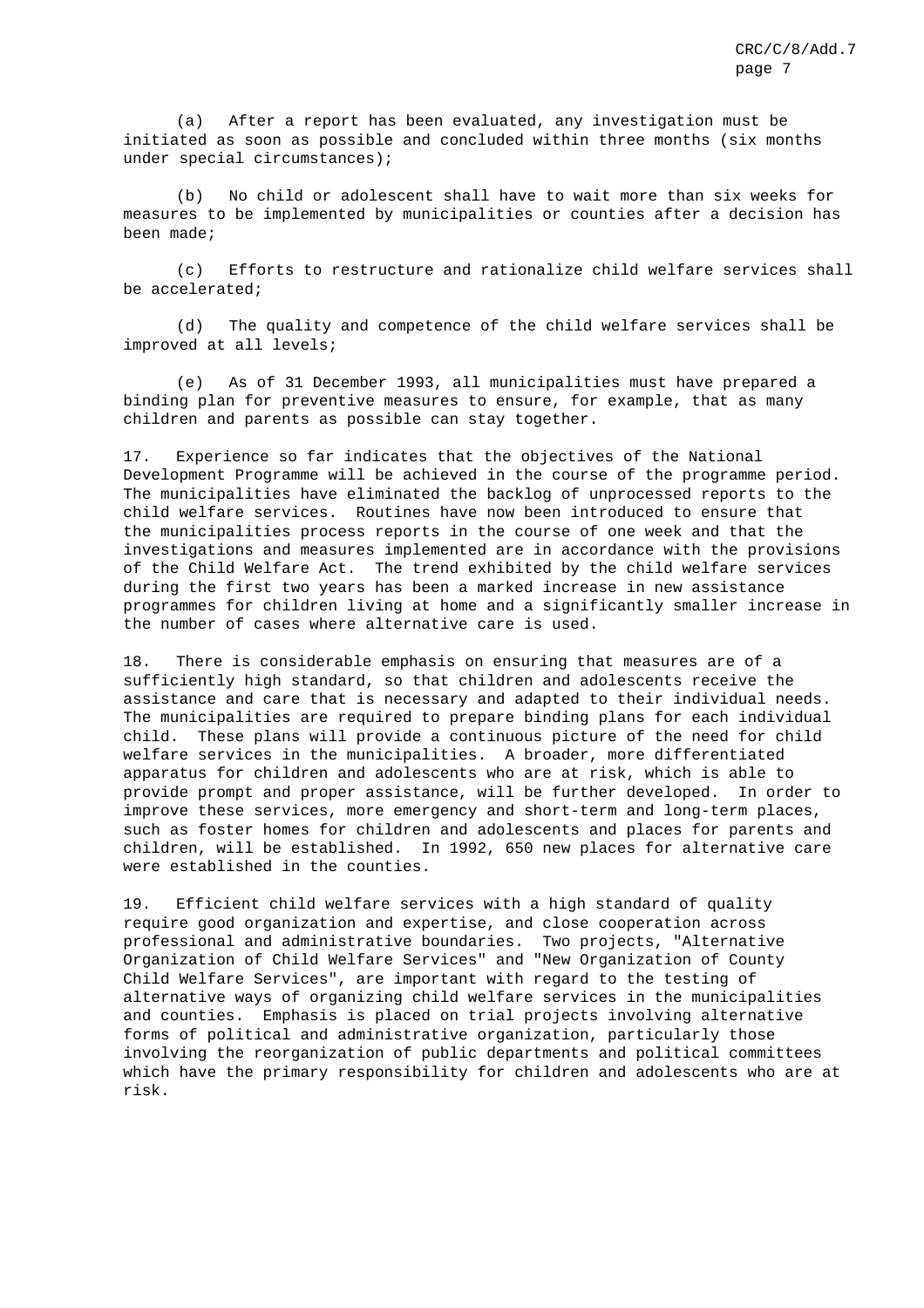20. The Ministry of Children and Family Affairs has evaluated the training capacity and the content of basic training programmes. Refresher programmes, including a leadership training programme, have been started at several institutions of higher learning. The development of a further training programme at several institutions of higher learning in 1993 is another objective. Research on child welfare services has grown. The Norwegian Research Council for Applied Social Science (now part of the Research Council of Norway) coordinates research activities. Previously, this took place through the "Children of the Welfare State" programme. As of 1992/93, however, an independent subprogramme for research on child welfare services has been initiated.

21. A plan of action against sexual abuse was presented in June 1992. The programme was prepared jointly by the Ministry of Social Affairs, the Ministry of Justice and the Ministry of Education, Research and Church Affairs. The primary objective of the plan is to prevent the sexual abuse of children, to uncover sexual abuse and to give sexually abused children prompt and proper assistance and treatment. Further details may be found in chapter VIII. These efforts will be followed up by a report to the Storting that is to be presented by the Ministry of Children and Family Affairs in the summer of 1993.

# **C. Efforts related to children and adolescents with an immigrant background**

22. Reference is made to chapter VIII with regard to the objectives and principles of Norway's immigration policy. In that chapter, we also discuss measures to ensure that children from minority and indigenous groups (the Sami) have the right to enjoy their own language, culture and religion.

23. "Immigrant children and adolescents" are defined as the children of immigrants, asylum seekers and refugees, and unaccompanied minors seeking asylum. It is considered to be an especially important challenge to find ways to promote the integration of persons from other cultures into Norwegian society.

24. In 1991, there were 37,490 children and adolescents between the ages of 0 and 19 with foreign nationalities in Norway. This represents 3.4 per cent of all the children in Norway in this age group. Children from Asia, Africa and South America make up 50 per cent of this group, or 1.7 per cent of all persons under the age of 20. Of all the immigrant children, 5,012 came from Pakistan, 2,899 from Viet Nam, 2,237 from Turkey and 1,994 from Chile.

25. Of the total of approximately 4,500 persons in State reception centres for asylum seekers, over 1,500 are children and unaccompanied minors under the age of 18; thus, they represent just over 30 per cent of all asylum seekers.

26. As in many other countries, there is a large concentration of foreign nationals in the capital city. Of all the foreign nationals, 32 per cent live in Oslo (1991), and comprise 9.9 per cent of the population there. Of all the foreign language pupils in the primary and lower secondary school, 41 per cent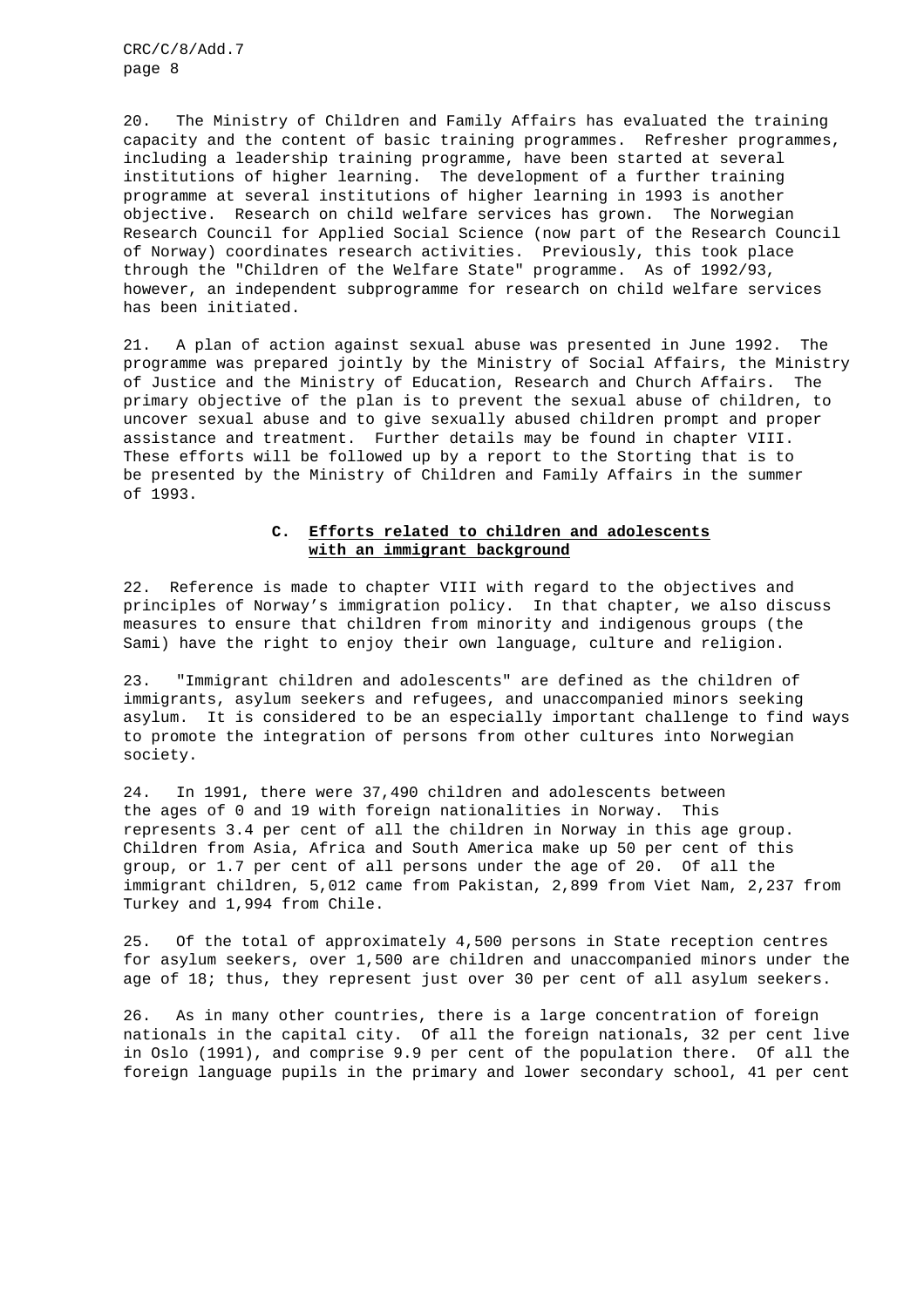live in Oslo. This represents 21 per cent of the capital's pupils at the primary and lower secondary level (3.7 per cent on a national basis), and encompasses 75 different languages.

27. The Ministry of Local Government and Labour is responsible for coordinating immigrant policies, including policies for immigrant children and adolescents. It is the Ministry of Children and Family Affairs that is responsible for coordinating policies for children in general. With regard to immigrant children, these two ministries have cooperated on the development of measures and policies. The Ministry of Local Government and Labour is primarily responsible for general conditions at State reception centres for asylum seekers, including conditions for children and adolescents.

28. An important part of the efforts to improve the living conditions of immigrants involves combating fear of foreigners, racism and ethnic discrimination. In May 1992, the Ministry of Local Government and Labour presented a plan of action against racism and ethnic discrimination. The most important measures in this connection are:

(a) Better support for victims of racist violence and harassment;

(b) Prompter reactions against persons who commit such acts;

(c) Raising the level of awareness of racist harassment as a social issue;

(d) Improved coordination of the collection of data and the development of methods for measuring structured ethnic discrimination.

In addition, the Government has taken the initiative to launch a youth campaign against xenophobia and racism. The campaign started in the spring of 1993.

29. There are many publicly financed measures that are indirectly aimed at immigrant children, for example, information to parents in numerous languages pertaining to pregnancy, childbirth, nutrition, education, etc. In addition, the municipalities offer public interpreting services to parents and children. Government support is available for mother tongue language instruction, instruction in Norwegian, and for making teaching and education more readily accessible to foreign-language pupils at the preschool, primary school, and lower and upper secondary school level.

30. An attempt has been made to safeguard the special conditions and needs associated with unaccompanied minors seeking asylum and refugees without parents through a special plan of action for receiving and settling this group.

31. Even though a great deal of information pertaining to immigrants in Norway has been gathered, there still is a pressing need for more information and research in connection with immigrants in Norwegian society. The Government places a great deal of emphasis on this through such measures as research grants. Two research programmes were started in 1991/92, which will last until 1996. These are the Programme for International Migration and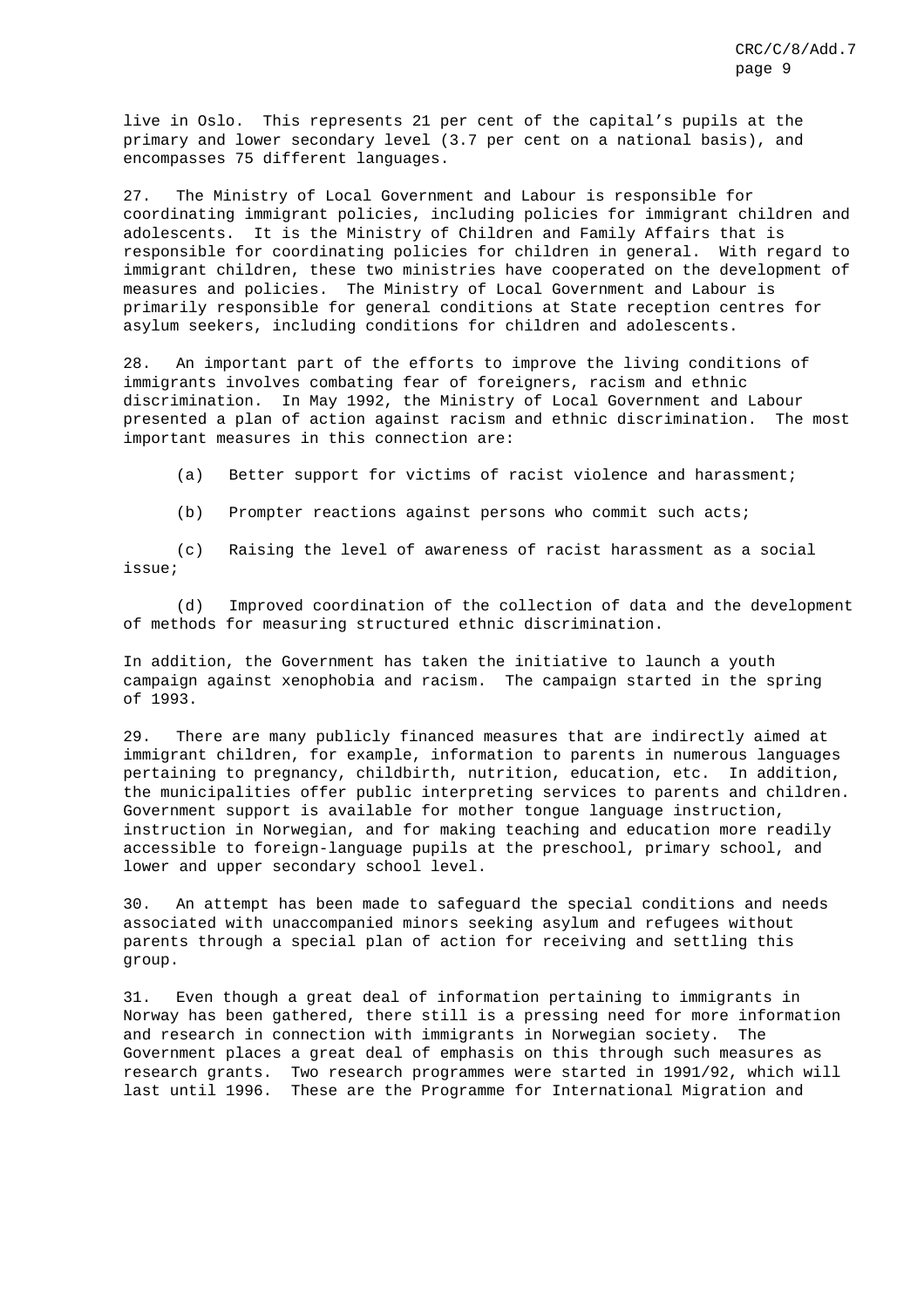Ethnic Relations and the Programme for Immigrant Research. The latter programme gives priority to research on children and adolescents with an immigrant background.

32. Immigrant children and adolescents enjoy the same rights to primary and secondary school as Norwegians. The right to a three-year upper secondary education for all adolescents between the ages of 16 and 19 will apply as of 1994; this also includes a statutory follow-up in all counties (see chapter VII). This right will be of great importance for young immigrants' opportunity to be admitted to and complete an upper secondary education. The Government's objective is to strengthen the education of immigrant children so that the right to an upper secondary education will be a realistic opportunity for them. However, an important prerequisite is a good knowledge of Norwegian. This can also be accomplished through better integration between Norwegian children and immigrant children in recreational activities, and by participation in extracurricular activities and nursery schools, which are also important priority areas for the Government. In the recreational area, the authorities support various local projects that affect immigrant adolescents, and support voluntary children and youth organizations that actively work to recruit immigrants.

33. Another important area is the development of competence within the public assistance apparatus, especially within the child welfare services, in order to provide satisfactory service to immigrant children and their families.

## **D. The Commissioner for Children**

34. The establishment of the Office of Commissioner for Children was an important event in connection with policies related to children. In Norway, the term "ombudsman" or "ombud" is usually reserved for national ombudsman offices. Such offices exist within the field of public administration, equal status issues, consumer affairs and children's issues. The ombudsman offices are established by the Storting and financed by the central Government. Their spheres of responsibility are stipulated in the individual acts pertaining to the respective offices. With the exception of revocation or amendment of these acts, the Storting may not issue instructions to the ombudsmen. They are therefore quite independent of the administration, and they have the right to criticize the Storting and the Government, should they believe this to be necessary.

35. With the exception of the Commissioner for Children, the ombudsmen are responsible for specific areas of Norwegian law. The position of the Commissioner for Children is rather different from that of the other ombudsmen. The Commissioner for Children does not deal with complaints related to specific areas of law, but serves as a spokesman for children's concerns in most aspects of society. The role of the children's ombudsman as a spokesman, and as the person responsible for safeguarding the rights of children, applies to all areas of Norwegian legislation that affect children.

36. The Office of Commissioner for Children was established in 1981 and was the first such office in the world. The Office was established in order to promote the interests of children in relation to public and private authorities, and to follow up the development of the conditions under which children grow up, pursuant to section 3 of the Act relating to the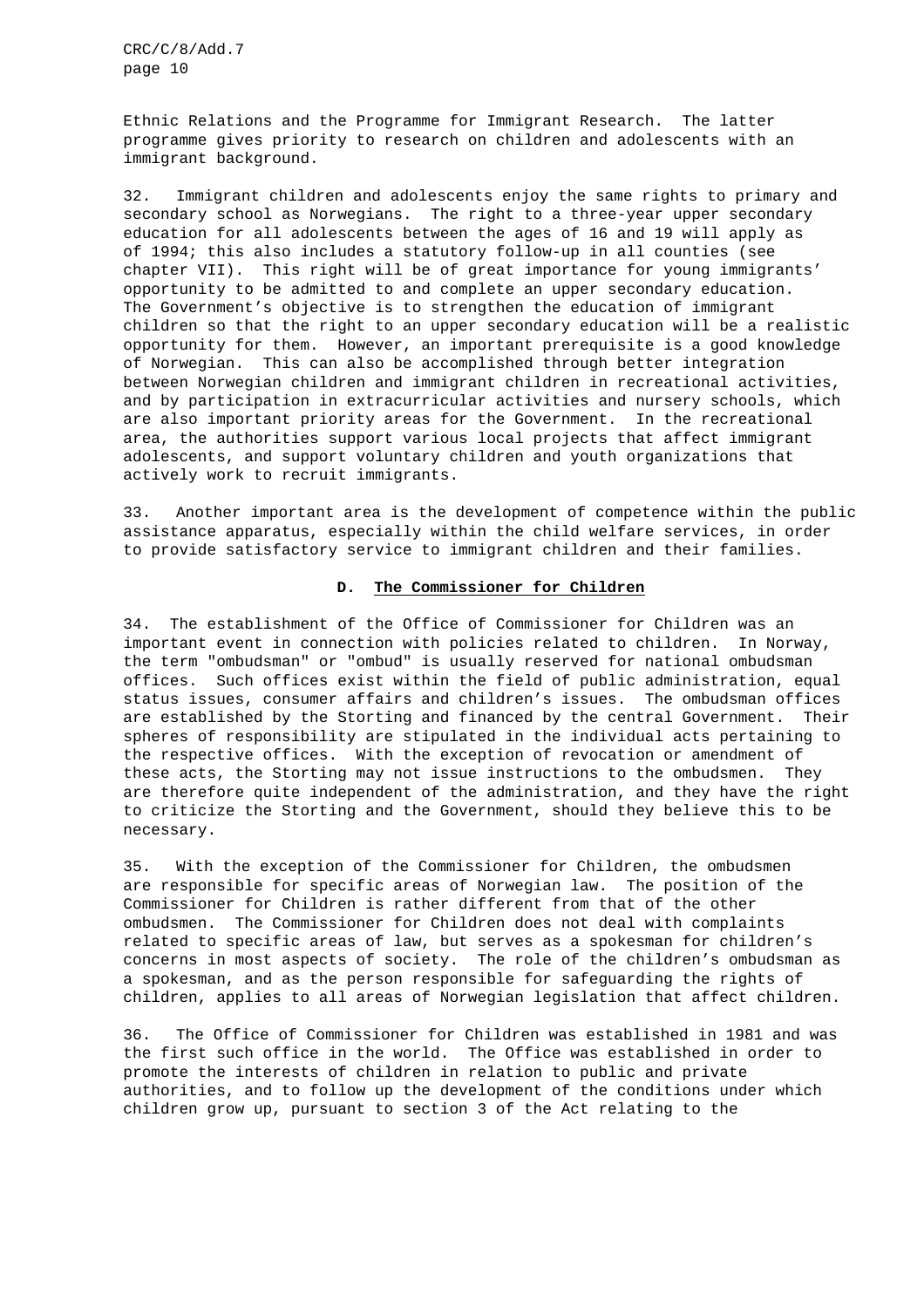Commissioner for Children. This Act was proposed by the Harlem Brundtland Government at the end of 1980. The main points of the Act and Regulations relating to the Commissioner for Children are as follows:

(a) The Commissioner shall be an independent spokesman for children in Norway;

(b) The Commissioner has a general mandate to observe and make efforts to improve the living conditions for children between the ages of 0 and 17;

(c) The Commissioner has the right to make his own professional priorities and determine how issues are to be dealt with;

(d) The Commissioner has the right of access to all documents in all matters affecting children that are dealt with by the public authorities. He also has the right of access to all children's institutions.

37. The Act has given the Commissioner for Children the freedom of action necessary for his or her position. The Office of the Commissioner for Children is under the Ministry of Children and Family Affairs. The Office's budget is used entirely for wages and administration. The Commissioner for Children does not have any funds to allocate to measures for children. At present the staff comprises 11 persons. They cover the fields of law, sociology, education, child welfare, medicine, culture and information.

38. The only areas that are not the concern of the Commissioner are individual family conflicts and matters that are the subject of legal proceedings. The Commissioner for Children must therefore consider all areas of society, make people aware of any developments that are harmful to children, and propose changes in order to improve the situation of children. The Commissioner must be alert to the consequences and implications of all areas of Norwegian legislation and regulations which may affect children. The Commissioner for Children has no powers of decision, nor does he or she have the right to rescind the decisions of other authorities. In consequence, the main instruments at the disposal of the Commissioner are information, acting as spokesman for children, and issuing well-documented statements.

39. There has been a considerable increase in the number of inquiries addressed to the Commissioner for Children since the Office was established in 1981. During the 11 years the Office of Commissioner for Children has been in existence, the number of inquiries from children has increased from 200 per year to between 2,000 and 3,000 per year in more recent years. Most of these children are between the ages of 10 and 14, and there are more girls than boys in the group.

40. The particular increase in recent years is probably due to the "Klar melding" (Straight Talk) television programme broadcast by the Norwegian Broadcasting Corporation. In this programme, all children under the age of 18 may call the Commissioner's telephone answering service free of charge and ask questions or present any type of problem they wish to the Commissioner. Many of these calls are recorded and answered in the Commissioner's weekly television programme.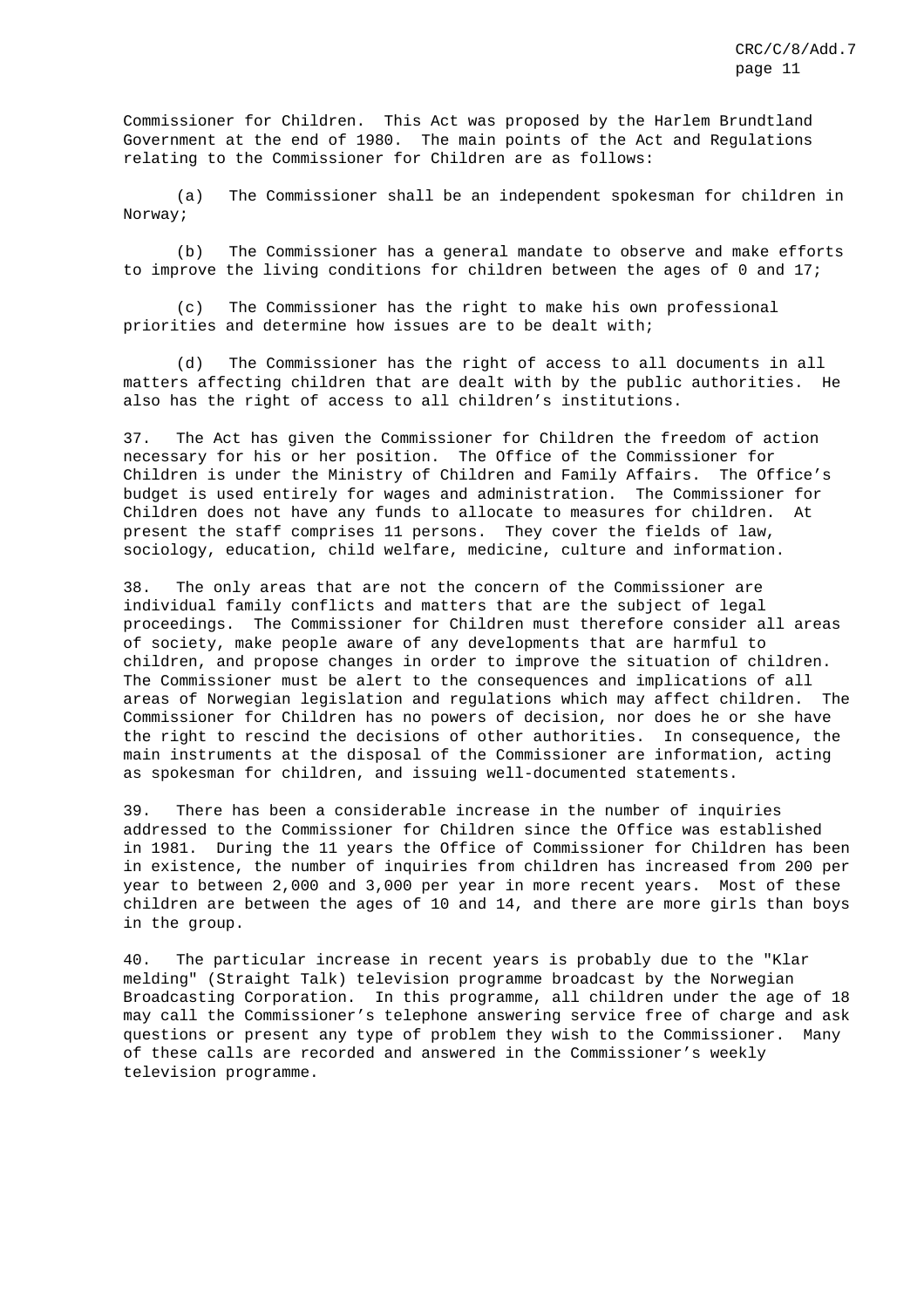41. More details about the Office may be found in the report "Ombudsman for Children. A Norwegian Summary After Eleven Years", a Report to the Council of Europe by Trond Viggo Torgersen, Commissioner for Children of Norway.

# **E. Contact line for children and adolescents**

42. In order to assist children who need an adult to talk to, the Norwegian Red Cross and the Save the Children Fund established the Contact Line for Children and Adolescents. This line also makes it easier for adolescents to get in touch with the public assistance apparatus, regardless of where in the country they live. The contact line was established as a trial project in 1984. Experience with the line showed that there was a need for such a service. This programme has been constantly expanded, and as of 1993 the line is nationwide, open 24 hours a day, and free.

43. In 1992, the contact line received over 11,000 calls from children. Three per cent of these calls were from children who suffered from abuse or ill-treatment. Most of those who called were in need of contact with an adult. Many of the callers wanted to talk about sexuality or love problems.

44. The staff of the contact line consider it important that each child be given the opportunity to say what is on his mind. The children's requests for anonymity are respected, and the staff attempt to give them information and advice without pressuring them to accept a certain solution.

45. The contact line is one of several channels available to the public authorities for information on the situation of children in Norway. The programme receives financial support from the Ministry of Children and Family Affairs.

# **F. Measures to increase awareness among adults and children of the principles and provisions of the Convention**

46. Norway's objective is to ensure that the principles and provisions of the Convention on the Rights of the Child are made known to and understood by the general population. This requires a concentrated effort over time, and cooperation between government agencies and voluntary organizations. It also requires that many different tools be used in relation to both children and adults.

47. Pursuant to article 42, not only the text of the Convention, but also the underlying principles must be made known to the children and adults. This means that adults, and particularly children, must acquire a deeper, broader understanding of the Convention. Adults will understand their rights to a greater extent than children. Children, on the other hand, must be taught their rights in a more basic way: which rights we are talking about, how they can achieve and uphold their rights, and why it is important to have such rights.

48. Children are the most important target group for this information. They must know their rights and be taught how to use them. Educational programmes for use in schools and by voluntary organizations are important tools. In addition, various media such as the Norwegian Broadcasting Corporation's television station, and national and local radio stations, in addition to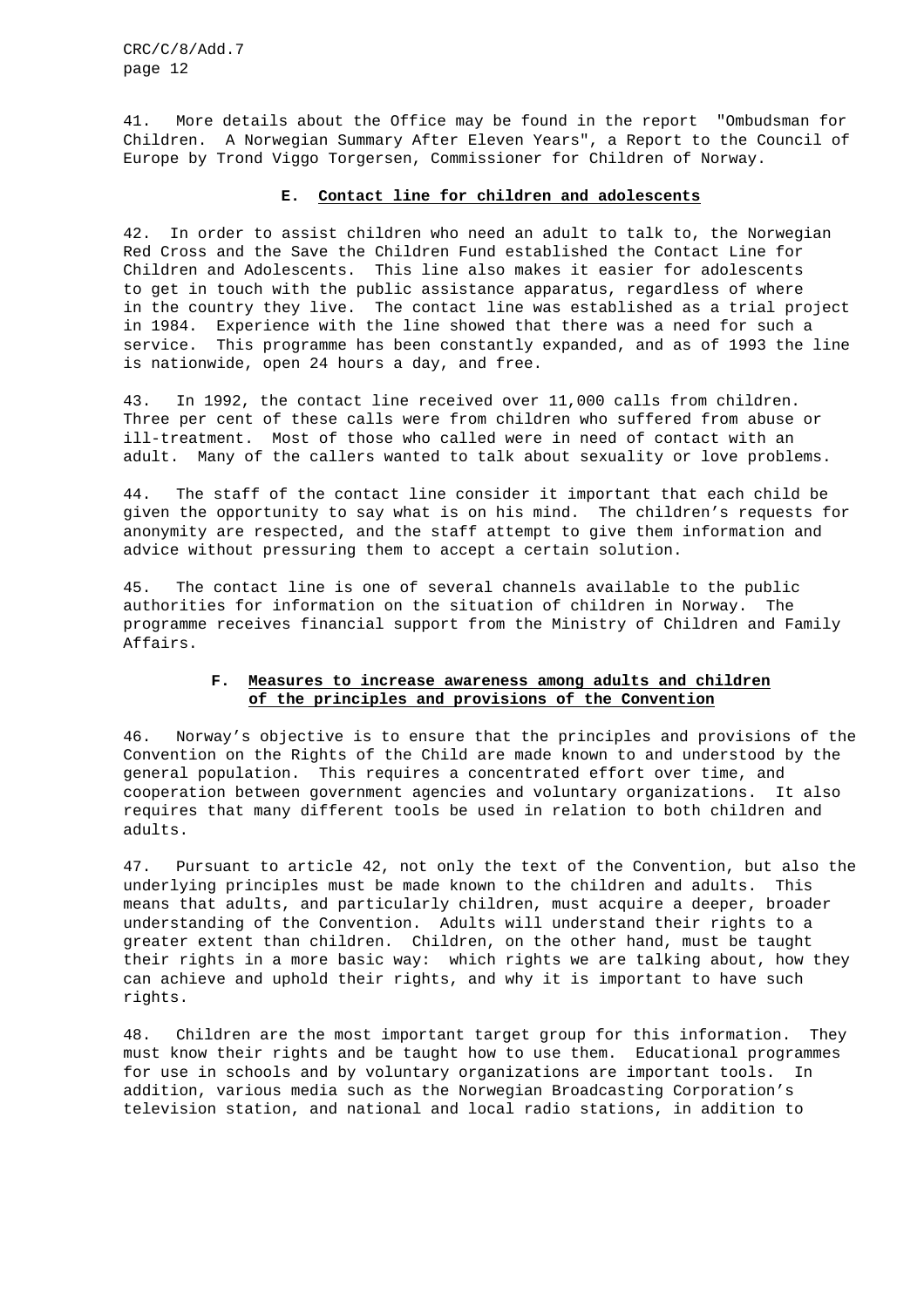various children's and youth magazines, are of great significance as channels to spread information. The aforementioned Commissioner for Children is very important with regard to making children aware of their rights.

49. In 1991, the Ministry of Children and Family Affairs announced that it would provide funding for information measures, and many applications were received from non-governmental organizations and agencies. A total of approximately NOK 1.5 million (US\$ 256,000) was allocated for various information projects.

50. In 1992, the Ministry continued its successful cooperation with various non-governmental organizations. The Ministry defined two main priority areas for 1992: the preparation of a commentary on the Convention, including an explanation of national legislation, and an educational programme for pupils in grades 6 to 9.

51. The Ministry is responsible for publishing the Convention in English, the two official Norwegian languages (two written languages: bokmål and nynorsk) and Sami. The nynorsk and Sami versions were published at the end of 1992. Funding has been provided for various short versions and posters relating to the Convention.

52. The Ministry has cooperated with and provided funding for numerous voluntary organizations that have produced information materials, educational programmes, books and magazines that present the Convention on the Rights of the Child to both children and adults. Seminars have been arranged for the staff of nursery schools and the national school system, for students at teachers' and social work colleges, and for politicians. In addition, a grant has been given for production of a television series to present and illustrate the Convention, to be broadcast by the Norwegian Broadcasting Corporation.

53. Together, these measures cover many of the most important target groups for information on the Convention. Information must, however, be spread on a continual basis. Both children and adults will need constant reminders of the substance of the Convention. In addition, there will always be new groups of children that will be in need of information. Therefore a long-term strategy has been planned to make the principles and provisions of the Convention known. The national school system, the media and voluntary organizations have important roles in this connection. The Ministry of Children and Family Affairs will therefore still provide funding for disseminating such information.

54. The objective of our information strategy is to make the substance of the Convention on the Rights of the Child known to all children and adults in Norway in the course of the next three years. In addition, it shall be possible to use the Convention as a tool to improve the situation of children where they live. The Convention's principles will form the basis for public and private activities in areas that affect children.

55. Information initiatives in cooperation with voluntary organizations will continue to take place. This ensures both that the information is spread and that there is wide popular support for dissemination of information pertaining to the Convention.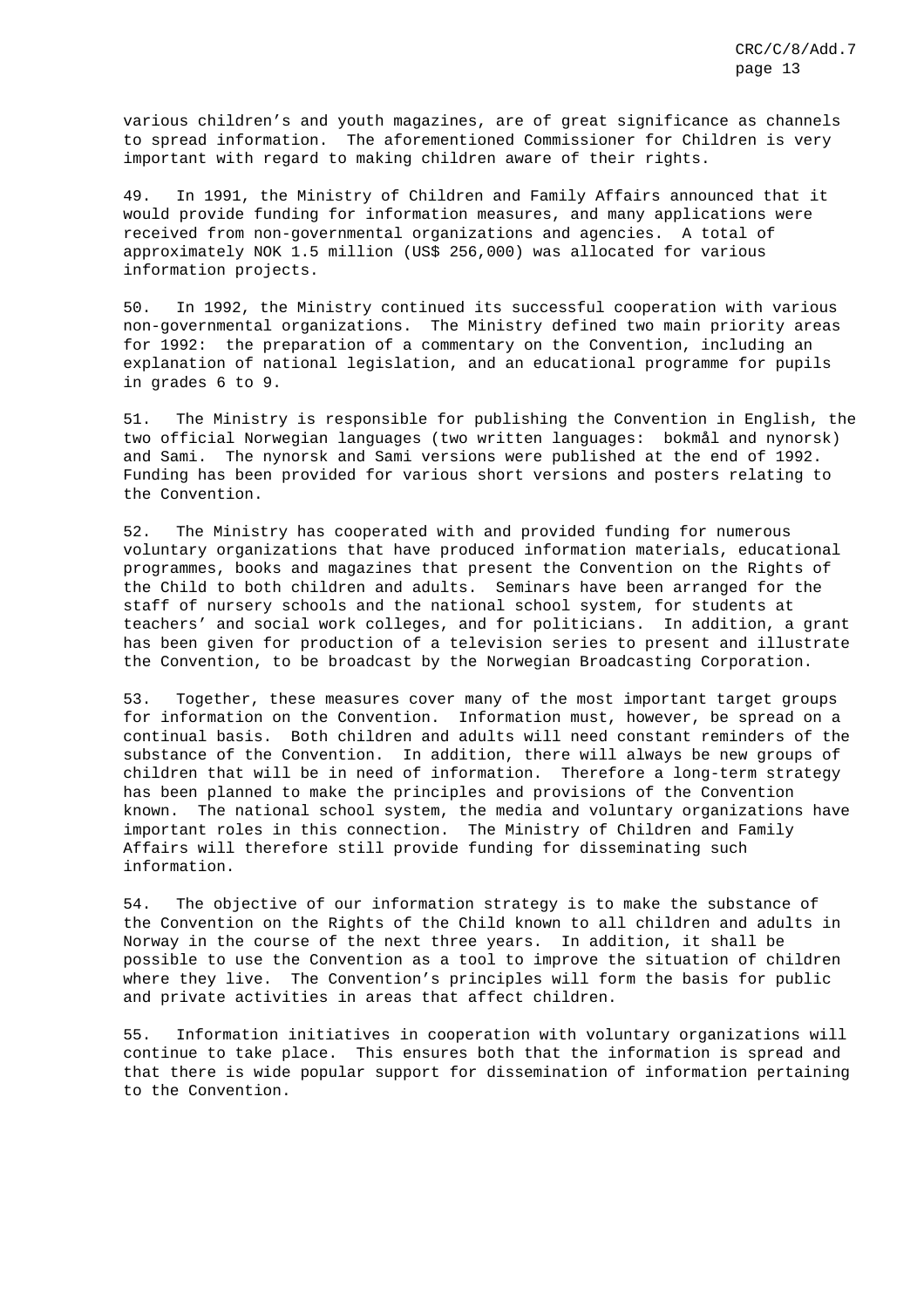#### **G. Measures to make Norway's report widely available**

56. A large number of copies of Norway's report to the Committee on the Rights of the Child will be printed. The report will be made known through voluntary organizations and distributed to public agencies that work in areas that are affected by the Convention, colleges that train personnel who work with children and adolescents, and all the municipalities in Norway.

#### **II. DEFINITION OF THE CHILD**

#### **A. The age of majority**

57. According to section 1 of the Norwegian Guardianship Act of 22 April 1927 No. 3, a person is a minor when he is under the age of 18.

#### **B. Schooling and education**

58. Nine years of schooling are compulsory for (all) children. Schooling generally begins the year they attain the age of 7 and ends at the age of 15 (cf. sections 2 and 13 of Act No. 24 of 13 June 1969 relating to Primary and Lower Secondary Education). As from 1997, children will start school the year they attain 6 years of age. The Government also aims at 10 years of compulsory schooling.

59. Upper secondary education is not compulsory, but, starting in the 1994/95 school year, adolescents (aged 16 to 19) will, after completing their (compulsory) primary and lower secondary education, have the right to three years of upper secondary education qualifying them for a trade or higher education. (Reference is also made to chapter VII).

# **C. Paid work**

60. Section 34 of the Working Environment Act of 4 February 1977 No. 4 states that children under the age of 15 or children subject to compulsory schooling according to the Primary and Lower Secondary Education Act may not as a rule engage in paid work. There are exemptions to this rule and a general condition in this respect is that the work must not adversely affect the health, development or schooling of the child in question.

61. Starting at 15 years of age, the child may engage in ordinary paid (full-time) work and manage the money he has earned (cf. sections 32 and 33 of the Guardianship Act). The guardian may, however, repudiate such a work agreement if necessary due to the welfare or the upbringing of the child.

62. The Working Environment Act also contains provisions regarding working hours for employees under the age of 18. Regulations laid down pursuant to the Act contain provisions concerning hazardous work for such employees.

# **D. The child's right to be heard and right to progressive self-determination**

63. According to section 31 of Act No. 7 of 8 April 1981 relating to Children and Parents (Children's Act), as the child gradually develops and matures, the parents shall hear the child's opinion before making decisions on personal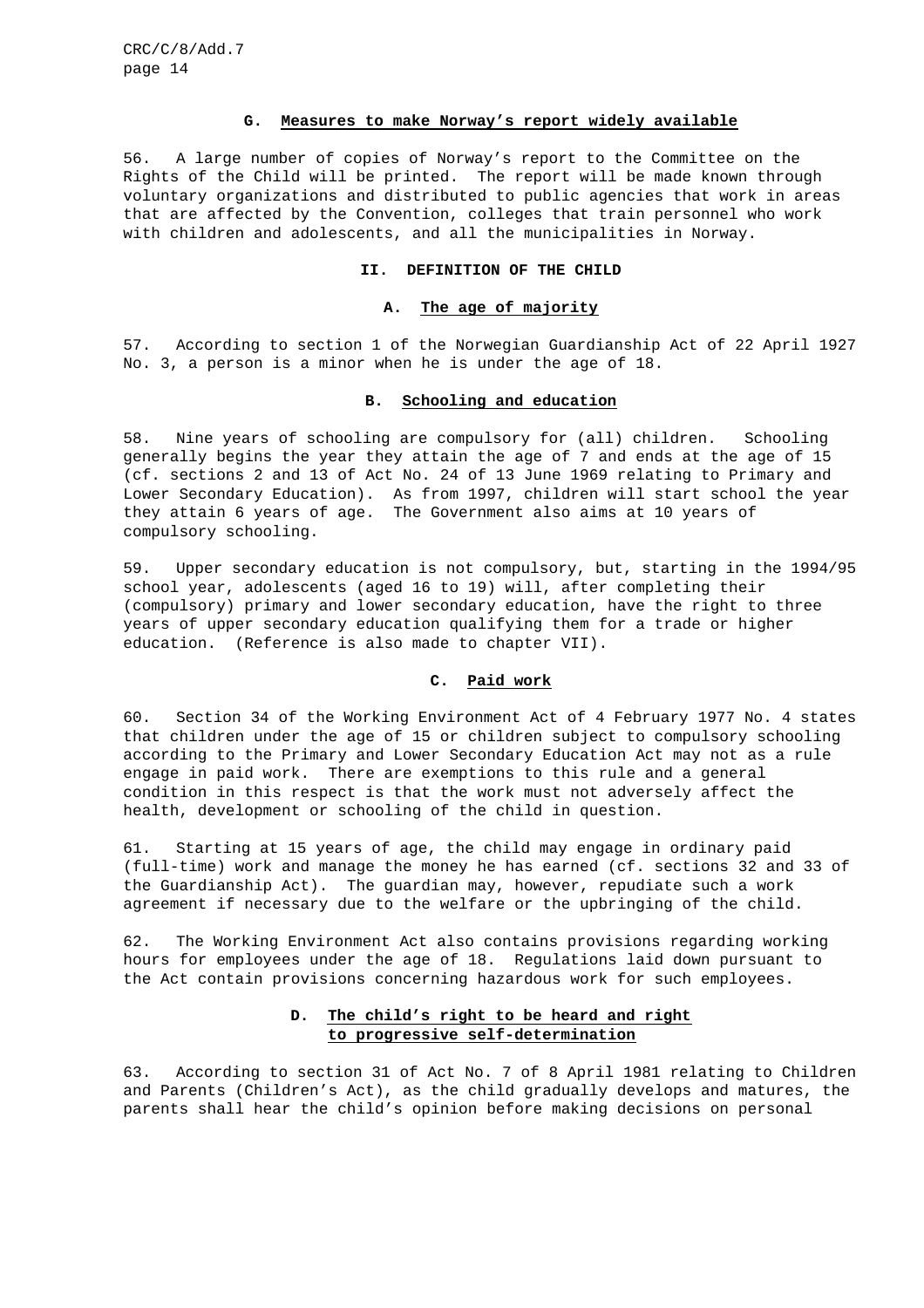matters affecting the child. When the child has attained the age of 12, he shall be allowed to state his opinion before decisions are made on personal matters on his behalf, including with which of his parents he wishes to live. Considerable weight shall be given to the child's wishes.

64. Children who have attained 15 years of age shall themselves decide the question of choice of education and of applying for membership in or resigning from organizations (cf. section 32 of the Children's Act).

65. Parents shall give the child increasingly greater rights to make his own decisions as he gets older and until he comes of age (cf. section 33 of the Children's Act).

66. Section 6 of Act No. 8 of 28 February 1986 relating to Adoption stipulates that children who have attained 12 years of age may not be adopted without their own consent. Adopted children may, from the day they attain 18 years of age, demand information about their biological parents from the Ministry of Children and Family Affairs or the County Governor who has consented to the adoption in question (cf. section 12 of the Act).

67. According to section 18 of the Act relating to Personal Names, the consent of a child older than 12 years is usually necessary in order to change his name.

68. According to section 6-3 of Act No. 100 of 17 July 1992 relating to Child Welfare Services, the child shall be informed and his advice sought in child welfare cases under the Act, when it is reasonable to do so considering his development, maturity and the kind of matter in question. If the child is 12 years or older, he must always be given the opportunity to express an opinion before a decision is made with regard to placing the child in question in a foster home, institution or with regard to a subsequent move. Due consideration shall be paid to the child's opinion.

69. In child welfare cases, the child may claim his own party rights from the date he attains 15 years of age on condition that the child in question understands what the case involves. In special circumstances, the county welfare board may also grant party rights to children under 15 years of age. In cases involving measures for children with behavioural problems, the child shall always be considered a party, regardless of his age.

70. All children must have a legal guardian who as a general rule manages the minor's finances (cf. section 38 of the Guardian Act). If the child does not have any parents, or for other reasons does not have anyone with parental responsibility, the Office of the Public Guardian appoints a legal guardian (cf. section 3 of the Guardian Act). If the minor is older than 14 years, the legal guardian must listen to what the minor has to say before a decision is made (cf. section 40 of the Act).

71. If a minor older than 14 years is a party to a case concerning the public administration, and is represented by his parents or legal guardian, he must be notified and given the opportunity to express his opinion before any decisions are made by a public body in the case in question (cf. section 16 of the Public Administration Act of 10 February 1967).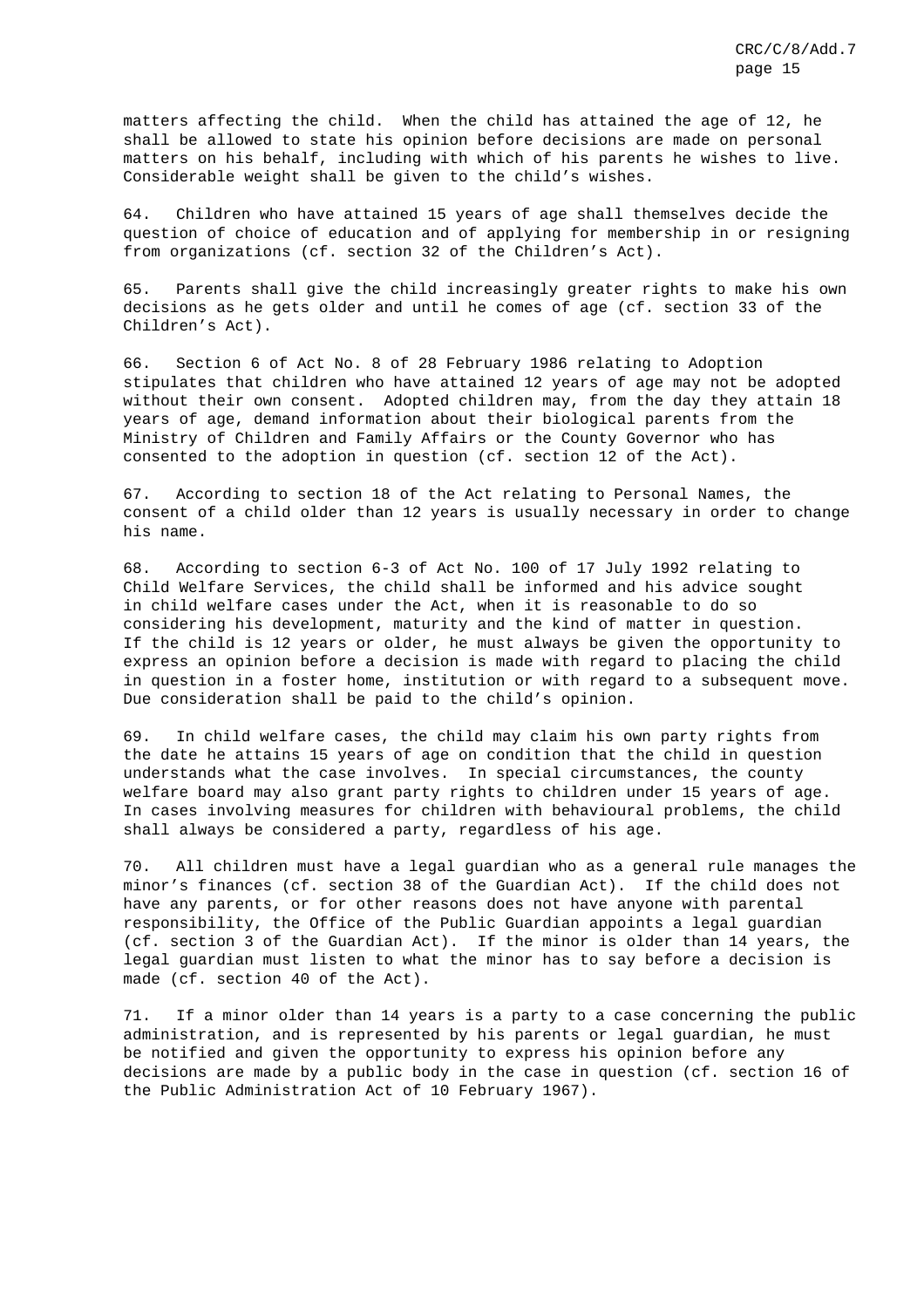#### **E. Medical questions**

72. All preschool-aged children are entitled to free examinations at a municipal health centre, a vaccination programme and medical check-ups at certain ages (cf. the regulations laid down pursuant to the Municipal Health Services Act of 19 November 1982 No. 66). When the child is in primary and lower secondary school, school health services take over the responsibility for medical check-ups and vaccinations (cf. the regulations laid down pursuant to the above-mentioned Act).

73. Doctors shall provide information about the condition, illness and treatment to their patients aged 12 years or older (cf. section 26 of the Medical Practitioners' Act of 13 June 1980 No. 42). Children between 12 and 16 years of age may request the doctor not to give specific information to their parents. Such a request will be complied with if the doctor finds that the child's wishes should be respected. The child's degree of maturity is a factor in this evaluation.

74. According to section 2 of Act No. 50 of 13 June 1975 relating to the termination of pregnancy, a pregnant woman has the right to an abortion on condition that the operation is performed before the twelfth week of the pregnancy. If the pregnant woman is under 16 years of age, the person(s) with parental responsibility or the guardian shall be given the opportunity to state their opinion unless there are special circumstances that make this inadvisable (cf. section 4 of the Act). If the person(s) with parental responsibility or the guardian(s) is/are against an abortion in such cases, an abortion may only be performed on condition that the county medical officer gives his consent (cf. section 9 of the Act).

## **F. The obligation to give evidence**

75. There is no age limit connected to the obligation to give evidence in criminal cases. Nevertheless, section 128 of Act No. 25 of 22 May 1981 relating to Legal Procedure in Criminal Cases (the Criminal Procedure Act) stipulates that when a child under 16 years of age is examined as a witness, the child's parents or person(s) responsible for the child should be allowed to be present at the examination unless the person concerned has been reported in connection with the case or there are other reasons to the contrary. In addition, there are several special procedural rules in connection with the examination of children in cases of immoral conduct. Whenever possible, such statements should be recorded by a video or tape recorder.

76. In the event that a child under the age of 10 years is called as a witness in a civil case, the court decides, based on a careful assessment between consideration for the witness and the value of such information to the case, whether such a statement should be taken (cf. section 210 of the Civil Procedure Act of 13 August 1915 No. 6). If a child is called as a witness, and there are reasons to exempt the child in question from the duty to testify, due, for example, to kinship with one of the parties, the main rule is that the child himself (not the guardian) decides whether he wishes to give a statement.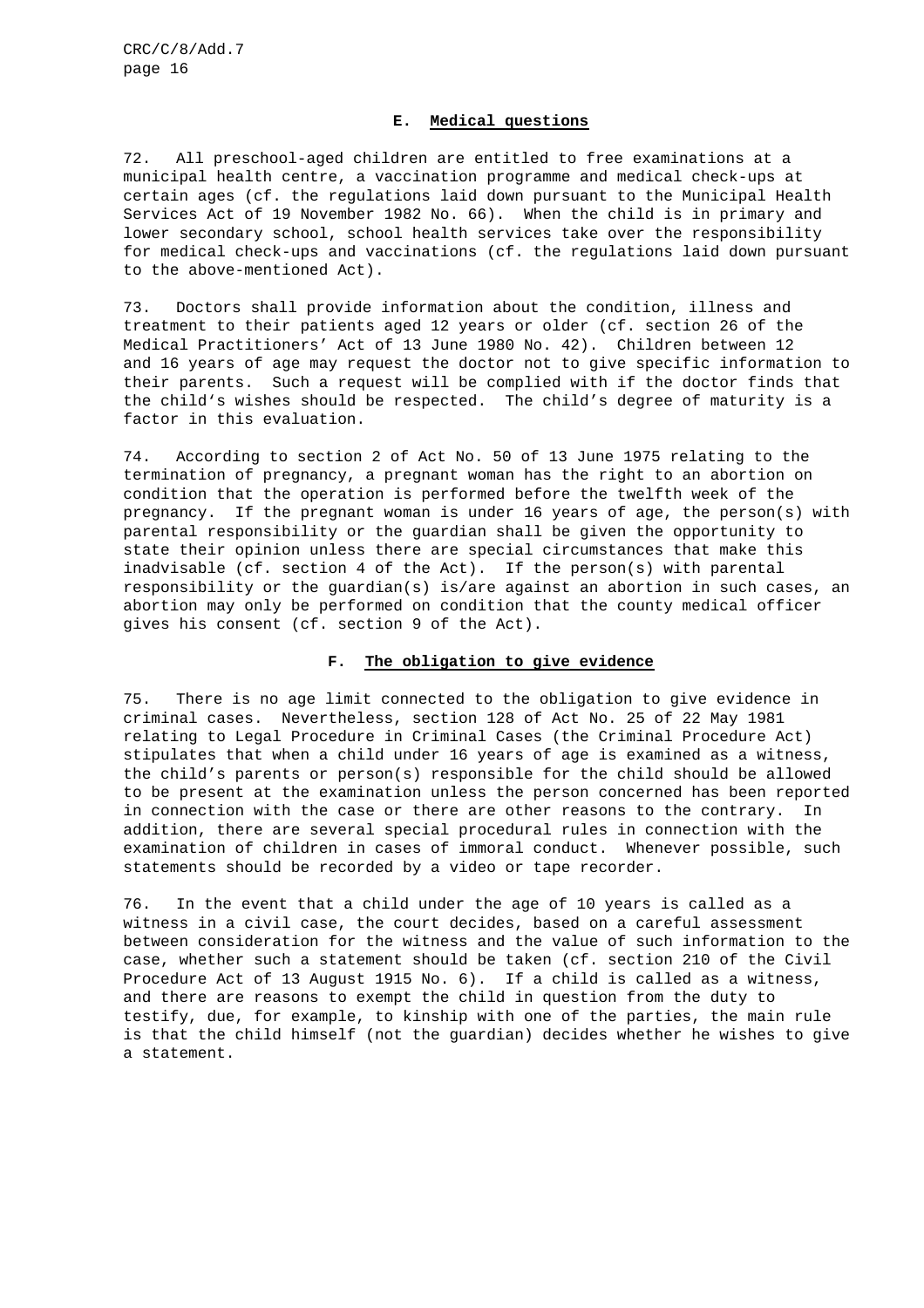## **G. Driving licences**

77. A licence to drive a small motorcycle, snow scooter or tractor may be obtained as from 16 years of age (cf. the regulations laid down pursuant to the Road Traffic Act of 18 June 1965 No. 4 (driving licence regulations)). A driving licence for a private car may not be obtained until the person has attained 18 years of age (cf. the above-mentioned regulations).

#### **H. Passports**

78. Children under 16 years of age may have their own passport or be entered in their parents' passports. As from 16 years of age the child must have a passport of his own. Passports are, however, not issued to children under the age of 18 years without the permission of their parents, legal guardian or any other person responsible for the care of the child in place of its parents.

# **I. Age of criminal liability**

79. According to section 46 of the General Civil Penal Code of 22 May 1902 No. 10, no person may be punished for any criminal act committed before attaining 15 years of age. (Reference is also made to chapter VIII).

#### **J. Legal age of sexual consent**

80. The legal age of sexual consent in Norway is 16 years of age. (Reference is also made to chapter VIII).

# **K. Legal age of marriage**

81. A child under 18 years of age may not marry without the permission of the person(s) who has/have the parental responsibility and the County Governor.

## **L. The right to vote**

82. A person has the right to vote in national, municipal and county elections and has the right and obligation to stand for and accept election from the year he attains 18 years of age (cf. arts. 50 and 63 of the Constitution and section 3 of the Election Act).

# **M. Compulsory and voluntary military service**

83. According to the Military Service Act of 17 July 1953 No. 29, a man is liable for military service from 1 January of the year he attains 19 years of age. Exceptions are made, particularly in connection with military colleges. Adolescents may be admitted to technical military colleges when they attain the age of 17 and to officer training colleges when they attain the age of 18. Their compulsory military service starts upon admission to a school. In the event of war, the King may decide that men shall be liable for military service from 1 January of the year in which they attain 17 years of age. However, the older age groups are called up first.

84. Women may apply for acceptance into military service. They may do military service on a voluntary basis from the year they attain 19 years of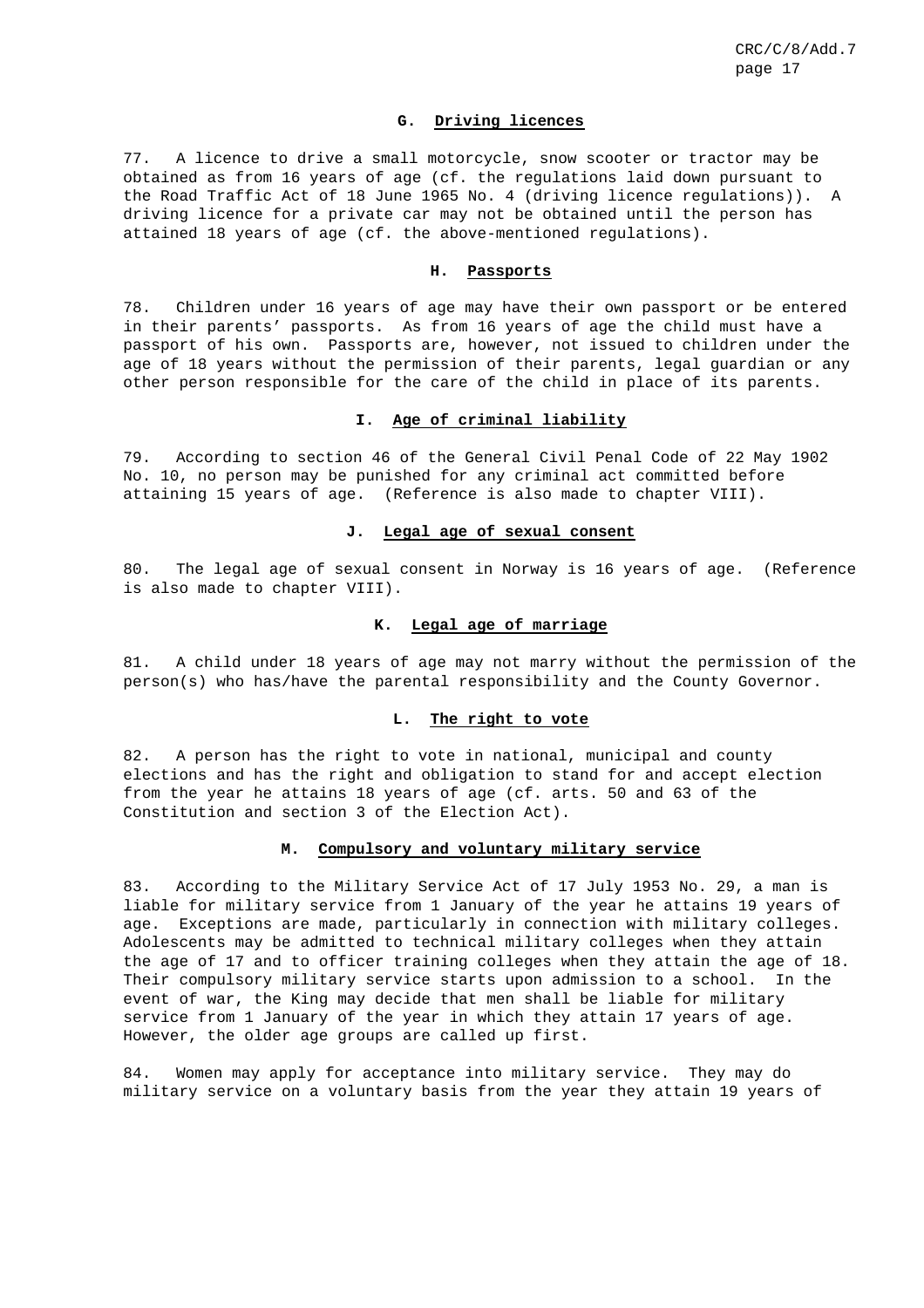age. Women have the same rights and obligations while doing their voluntary military service as men have while doing their compulsory military service.

85. Children of both sexes may be enlisted as volunteers by the Home Guard from 16 years of age (cf. the Home Guard Act). The Home Guard is part of Norway's military defence forces. However, adolescents in the Home Guard must not be made available for mobilization or be given mobilization assignments before they have completed their initial compulsory military service.

### **N. Films**

86. There are restrictions as to what commercially shown films and videos children are allowed to see. The National Board of Film Censors determines which films may be shown to children aged 5 years or older, 10 years or older, 15 years or older and 18 years or older. Films approved for children who are 5 years or older may be seen by children younger than 5 years when accompanied by the person(s) responsible for the child or another responsible person. Children aged 5 or above may see films approved for the age group 10 years or older when accompanied by the above-mentioned person(s). There are no corresponding rules for films approved for the age groups 15 years or older or 18 years or older. The above-mentioned provisions are laid down in Act No. 21 of 15 May 1987 relating to Film and Videograms.

### **O. Sale of restricted goods**

87. The sale of tobacco products - or imitations that may promote the use of such products - to persons under 16 years of age is prohibited by law.

88. The sale and serving of spirits to persons under 20 years of age is not permitted. The sale or serving of other kinds of alcoholic beverages is forbidden to persons under 18 years of age. These provisions are laid down in the Act relating to the Sale of Alcoholic Beverages. (Reference is also made to chapter VIII).

89. Medicinal goods are only sold in pharmacies. All medicinal goods shall be labelled "store out of the reach of children". There are no special provisions concerning age limits in connection with the sale of medicinal goods in pharmacies. The Directorate of Health's regulations of 1986 relating to requisition and delivery of medicinal goods from pharmacies state that medicinal goods and other goods that can be abused must not be dispensed when it is probable that they will be abused.

90. According to sections 22 and 43 of Act No. 5 of 20 June relating to Medicinal Goods, the possession and use of narcotics is prohibited and punishable by fines or imprisonment for a term not exceeding six months or both.

#### **III. GENERAL PRINCIPLES RELATING TO THE RIGHTS OF THE CHILD**

#### **A. Non-discrimination (art. 2)**

91. The Child Welfare Act applies to all children residing in Norway. The Act is based upon what is known as the principle of domicile, which means that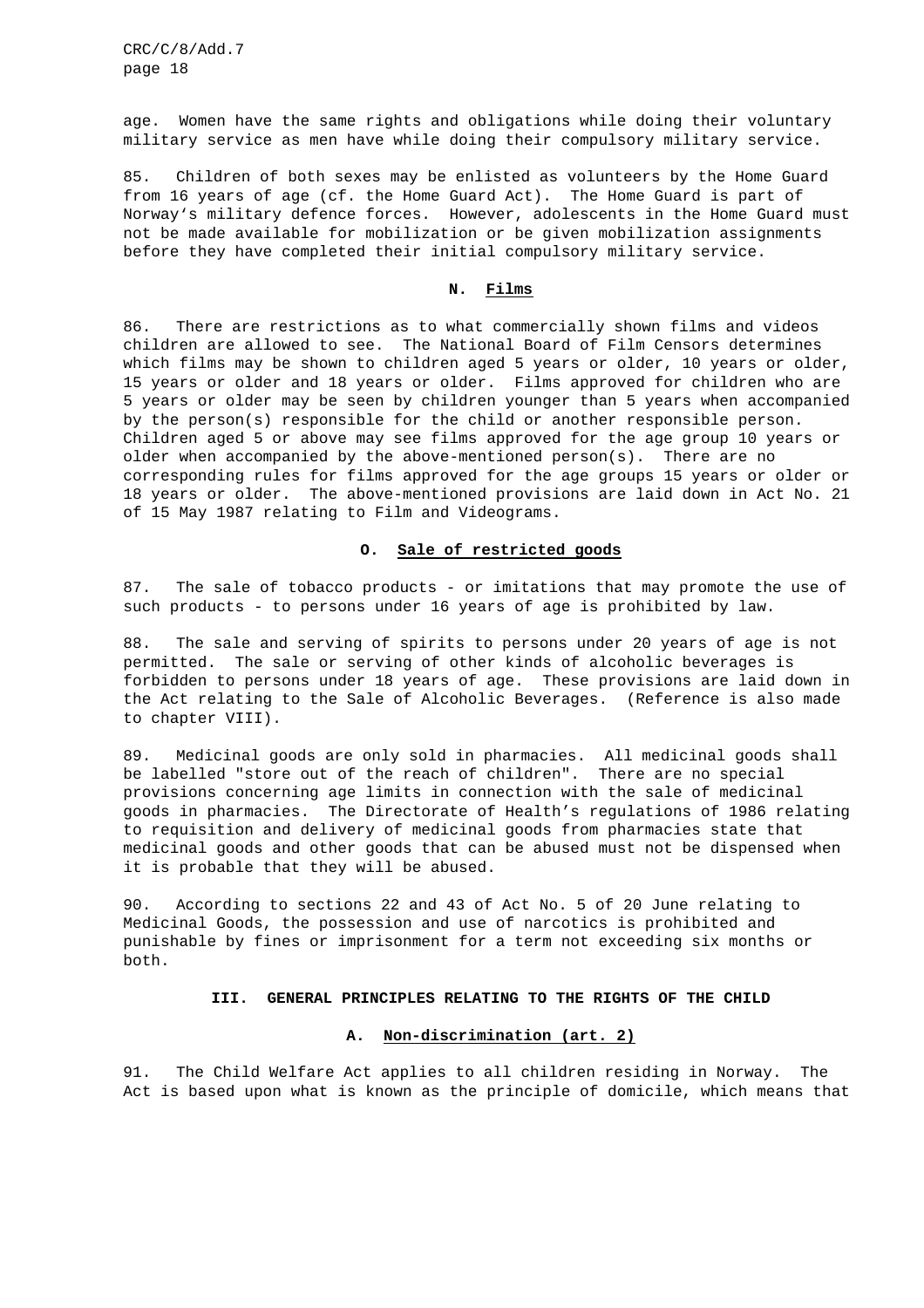all foreigners residing in Norway have the right to the same services and benefits under the Child Welfare Act as Norwegian nationals. (Reference is also made to chapter V.)

92. Although it is not stated in the Children's Act itself, the Act is interpreted and applied on a completely non-discriminatory basis in accordance with the principle set out in article 2 of the Convention. One of the main objectives of the Children's Act is to confirm full legal equality between children born in and out of wedlock, and to guarantee the parents equal rights regardless of their marital status.

93. The following are some legislative provisions and other legal rules which prohibit discrimination in certain areas in accordance with the criteria stated in article 2 of the Convention. These provisions and regulations also apply to children:

(a) A general rule which applies to the entire public administration prohibits discrimination on the basis of sex, race, religion, political views, etc;

(b) It is prohibited to discriminate against any person on the basis of religion, race, skin colour, national or ethnic origin or sexual orientation, by refusing such a person goods or services or access to a public performance or exhibition or other public gathering, on the same conditions as apply to others (cf. section 349a of the Penal Code). Any offender or person who is accessory to such an act is liable to fines or imprisonment for a term not exceeding six months;

(c) According to section 135a of the Penal Code, any person shall be liable to fines or to imprisonment for a term not exceeding two years who by any communication made publicly or otherwise disseminated among the public threatens, insults or subjects to hatred, persecution or contempt any person or group of persons because of their religion, creed, race, skin colour, or national or ethnic origin or homosexual bent, life-style, or inclination. The same applies to any person who is accessory to any such act;

(d) According to section 3 of the Immigration Act of 1988, foreign nationals have during their stay in Norway the same rights and obligations as Norwegian nationals, unless otherwise provided by legislation currently in force;

(e) According to section 3 of the Act relating to Equality Between the Sexes of 1978, discrimination between the sexes is not permitted. However, this Act does not prohibit differential treatment which promotes sexual equality in accordance with the purpose of the Act. Nor does it prevent women from being given special rights due to existing inequalities between men and women. According to section 2 of the Act, this is applicable in all areas with the exception of the internal affairs of religious communities.

## **B. The best interests of the child (art. 3)**

94. The Children's Act provides that all decisions concerning parental responsibility, daily care and visitation rights shall always be made on the basis of the best interests of the child. It also stipulates that the child's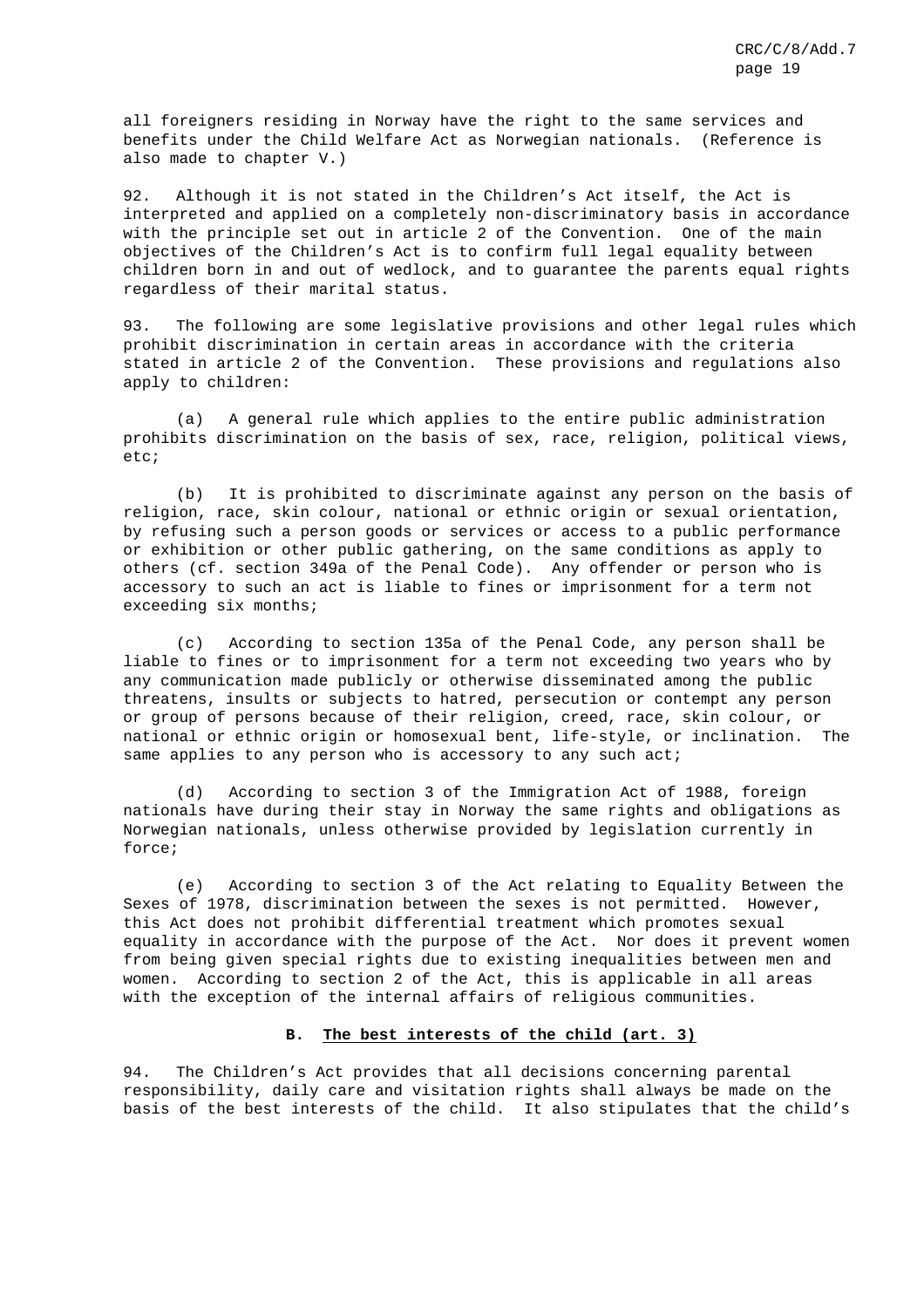opinion shall be taken into consideration when decisions affecting the child are made. The best interests of the child must be the primary consideration and take precedence over any other interests, such as the interests of the parents. (Reference is also made to chapter V for a definition of parental responsibility and to paras. 63-71 for a description of how the child's right to be heard and to make his own decisions increases as he gets older).

95. The main purpose of the Child Welfare Act is to ensure that children and adolescents who live under conditions that may be detrimental to their health and development receive the right assistance and care at the right time (cf. section 1-1 of the Act). The Act stresses that decisive emphasis shall be placed on the child's best interests in the choice of which measures are to be implemented pursuant to the Act. Only factors of significance to the child shall be taken into consideration in such an evaluation, and there should be no emphasis on the wishes of the parents in the event of a conflict between the interests of the parents and those of the child. The Act also stresses that, in this connection, it is important to ensure that the individual child has a good, stable relationship with adults and continuous care.

96. It is not the responsibility of the child welfare services to look after a child in order to protect society. The purpose of the implemented measures shall not be punishment; the measures must address the causes of the criminal or anti-social behaviour.

97. The question of ensuring the protection and care necessary for the child's well-being (art. 32) in chapters V and VI below).

98. The legal protection of children and adolescents in institutions is guaranteed by a general provision laid down in section 5-9 of the Child Welfare Act. The Act also authorizes the issuing of further regulations.

99. Institutions shall be run in such a way that children can decide for themselves on personal matters and have whatever contact they want with other people, as long as this is commensurate with the child's age and maturity, the purpose of the stay, and the institution's responsibility for its operations, including its responsibility for security and welfare.

100. The child shall have the right to move about freely both inside and outside the institution grounds, with such limitations as are imposed for the purpose of ensuring the child's safety and welfare. In the case of children who are placed in an institution due to serious behavioural problems of a lasting nature, or who have consented to detention in an institution, the institution may limit the child's possibilities for leaving the area to the extent necessary according to the intention of the decision.

101. Certain violations of personal integrity are expressly prohibited. The first example is the prohibition against physical reprimand. There is also a general prohibition against solitary confinement or similar measures, unless it is permitted according to regulations given pursuant to this section. According to these regulations such measures are only permitted in cases of imminent danger, for example to prevent a child from harming itself or other persons. The provisions of section 5-9 of the Act also include a prohibition against checking a resident's correspondence. However, further regulations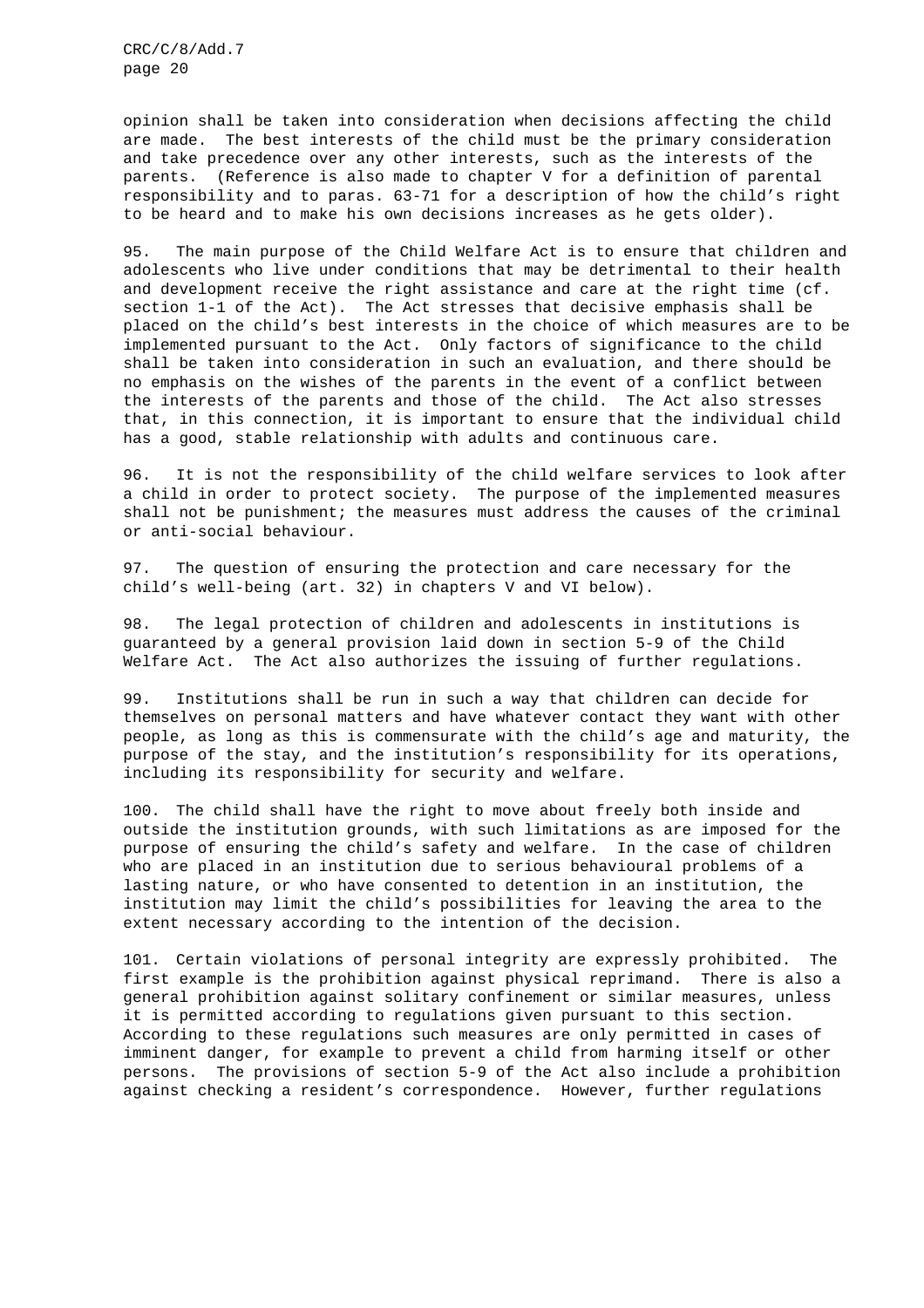containing exceptions to this rule have been laid down pursuant to the section in order to prevent narcotics or dangerous weapons from being brought into the premises of the institution.

102. It is an underlying basic requirement in the Child Welfare Act that institutions for children are of a sufficiently high standard. In this connection it is important to take into consideration the need for flexibility and local conditions. The operation of the institutions is subject to supervision by the county governor, and if the institution is not operated in a proper manner, the governor may issue an order to take remedial measures or to close the institution down.

103. The new Act also contains a provision in section 2-1 making the municipality responsible for the necessary training of child welfare staff. The staff are obliged to participate in the training that is prescribed and regarded as necessary in order to maintain their professional standards.

104. In addition, institutions established according to other legislation are often used as alternative locations for children in the care of the child welfare authorities. These institutions include psychiatric institutions for children and adolescents, special schools, various living arrangements in connection with programmes for the mentally handicapped, and various types of communes which offer treatment, residence and employment. These institutions are not child welfare institutions according to the Child Welfare Act, but constitute an important instrument for the child welfare services.

### **C. The right to life, survival and development (art. 6)**

105. All legislation in Norway related to children and all child welfare programmes, health services, etc. are based on the recognition of the principle that every child born has an inherent right to life and that, if the parents are not able to do so, the authorities are responsible for ensuring to the greatest extent possible that the child survives and grows up. Pregnant women are entitled to have an abortion until the twelfth week of pregnancy.

106. Neglect of a child is one of the factors that can lead to the child being committed to the care of the child welfare service (see chapter V).

107. The penal provisions with regard to violation of the right to life are as described in the following paragraphs.

108. Crimes against life and limb are subject to a penalty pursuant to various provisions of the Penal Code. The penalty for any person intentionally causing the death of another person, or for anyone accessory to such a death, is imprisonment for a minimum of six years. The maximum penalty is imprisonment for 15 years, but in aggravating circumstances a person may be sentenced to 21 years of imprisonment.

109. The murder of a child committed by the mother during birth or within one day after the birth carries a less severe prison sentence of a term of one to eight years (cf. section 234 of the Penal Code). Under especially aggravating circumstances, imprisonment for a term not exceeding 12 years may be imposed.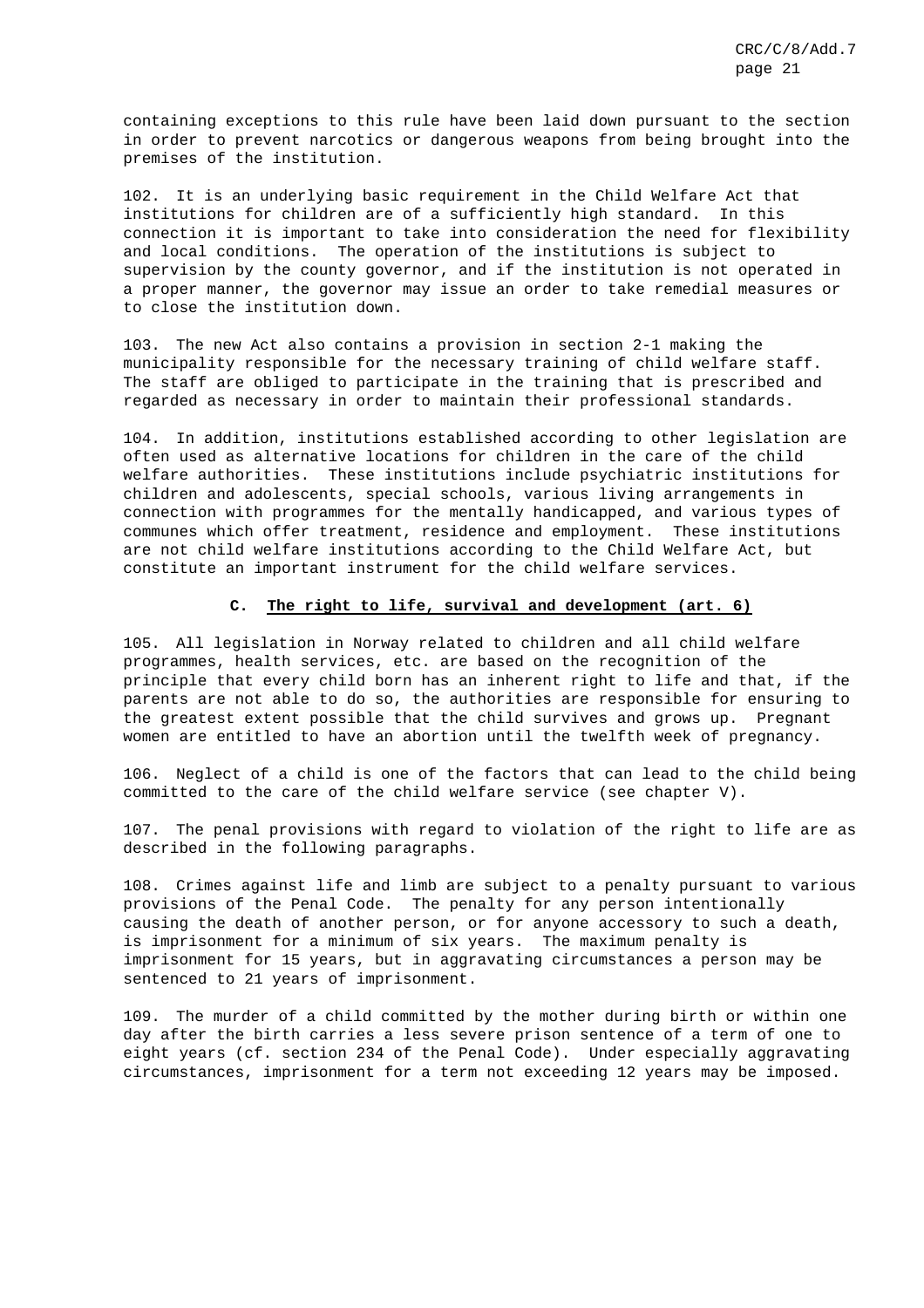110. The penalty for intentionally causing bodily harm resulting in death is imprisonment for a term of up to eight years (cf. section 229 of the Penal Code). Intentional assault resulting in death is punishable by imprisonment for a term not exceeding five years (cf. section 228 of the Penal Code).

111. According to section 30 of the Children's Act, corporal punishment is not permitted in connection with bringing up children.

112. Any person who negligently causes the death of another person, including by the use of a motor vehicle, shall be liable to imprisonment for a term not exceeding three years, or under especially aggravating circumstances for a term not exceeding six years (cf. section 239).

113. Reference is made to chapter VI of this report with regard to preventive measures and other measures associated with article 6.2 relating to the responsibility for ensuring that the child survives and grows up.

#### **D. Respect for the views of the child (art. 12)**

114. A child may be a party to a civil case. Civil actions against minors are filed against the guardian and actions on behalf of minors are filed by the guardian. These provisions are laid down in section 37 of the Civil Procedure Act. Children older than 16 years shall be summoned to court hearings and receive copies of the written pleadings at the same time as the guardian (cf. section 37 of the Act).

115. Although a minor may not normally conduct legal proceedings himself, he may testify as a party to the case at the request of the court or the parties' legal representatives.

116. The minor shall also be represented by the guardian, or a representative appointed by the guardian in cases decided by the public administration. The minor thus has the right to be notified through his representative and to express his views in the same way as other parties. If the minor is over 14 years of age, he shall also be notified directly and be given the opportunity to express his views himself (cf. section 16 of the Public Administration Act). The child's rights in connection with child welfare cases are mentioned in paragraphs 68 and 69.

117. The Planning and Building Act regulates planning and resource management. The main purpose of the Act is to coordinate the activities of the central Government, the county authorities and the municipalities, and to provide a basis for decisions related to the use and conservation of resources and development projects. Section 2 of the Act emphasizes that it is essential in connection with planning to ensure that children grow up under good conditions.

118. The Act was amended in 1989 in order among other things to strengthen the interests of children in the planning process. Pursuant to section 10-2 of the Act, all municipal councils shall appoint a chief municipal officer or other municipal officer who shall attend the meetings of the municipal building board with the right to speak and submit proposals, particularly in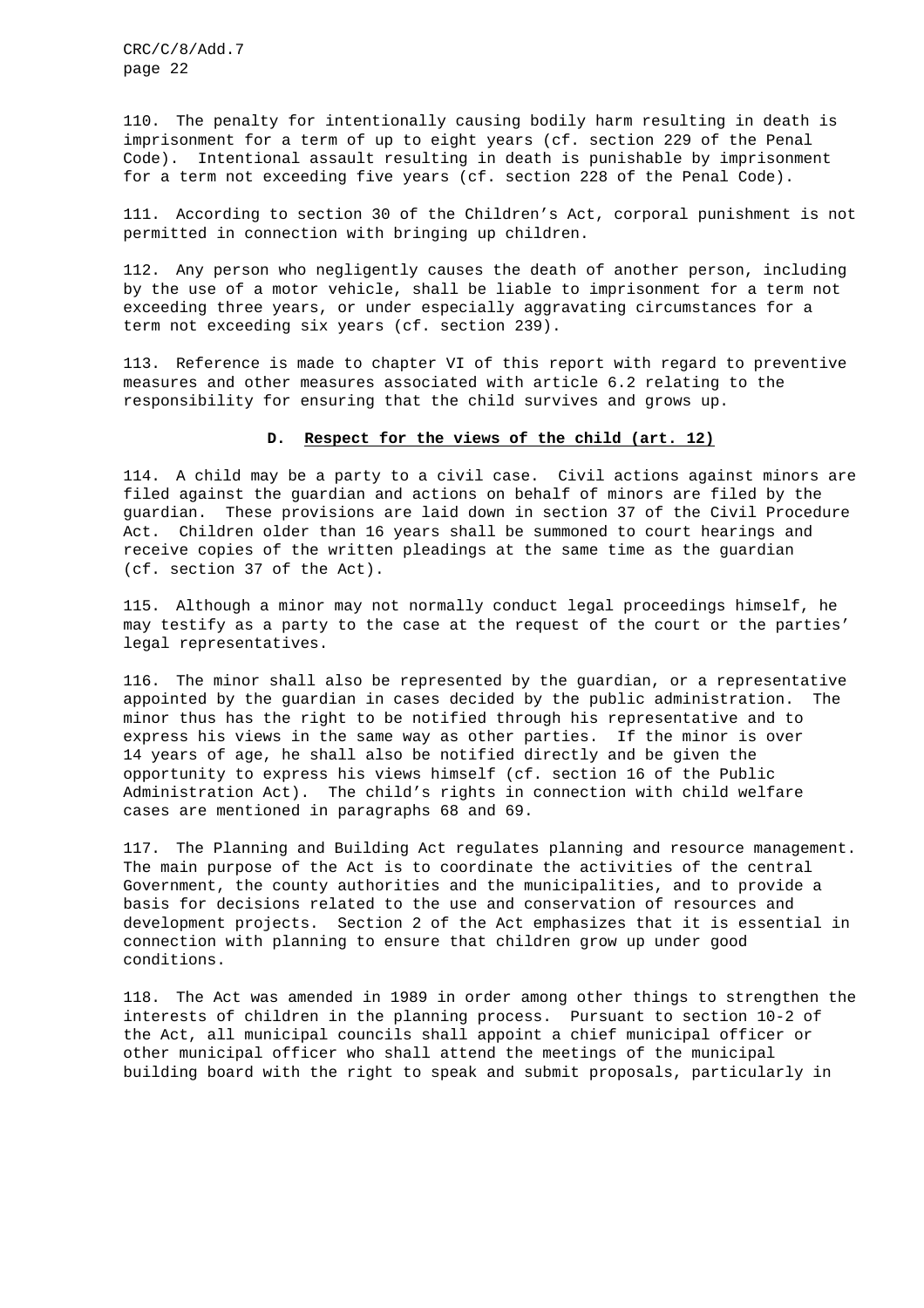order to safeguard the interests of children and adolescents. However, the municipal building board is free to decide whether or not to consider the practical aspects of such a proposal.

119. The Planning and Building Act contains provisions concerning consequence analyses in connection with major development projects. The purpose of these analyses is to ensure that the effects on the environment, natural resources and the community are analysed and evaluated before a decision on a planning permit is made.

120. In 1989, the Government adopted national policy guidelines pursuant to the Planning and Building Act, entitled "National Policy Guidelines to Safeguard the Interests of Children and Adolescents in Planning". According to the guidelines municipalities shall organize their planning process in such a way that the views of children as affected parties are expressed and so that various groups of children and adolescents are given the opportunity to participate. According to the national policy guidelines, the municipalities shall appoint a body to follow up these guidelines.

121. The National Policy Guidelines lay down overriding objectives concerning the environment in which children grow up, but they also provide a framework for planning and development issues pursuant to the Planning and Building Act. This is discussed in more detail in chapter VII.

122. The arrangement concerning the municipal officer does not function satisfactorily in all the municipalities. The Ministry of the Environment and the Ministry of Children and Family Affairs will follow up the implementation of the National Policy Guidelines in the municipalities.

#### **IV. CIVIL RIGHTS AND FREEDOMS**

## **A. Name and nationality (art. 7)**

123. The right to Norwegian nationality is based on the principle of descent (cf. section 1 of the Nationality Act of 1950). The nationality of the child therefore depends on the nationality of his parents. The Nationality Act is also based on the principle of equality, which means that a married woman has the same rights as her husband with respect to nationality. The husband, the wife and the child may therefore be nationals of different countries. The Act differentiates between children born in and out of wedlock. A child may have dual nationality, but it may also be stateless.

124. If the mother is a Norwegian national, or the father is Norwegian and the parents are married, the child will automatically acquire Norwegian nationality. If a Norwegian man and a foreign woman have a common child before they are married to each other, the child will acquire Norwegian nationality when the parents marry, provided that the child is not married and under the age of 18 (section 2). If the parents are not married and only the father is a Norwegian national, then the child must apply for Norwegian nationality. If the parents do not apply for Norwegian nationality, the child will be stateless, unless the child automatically acquires the nationality of his mother. This depends on the rules that apply in the country of which the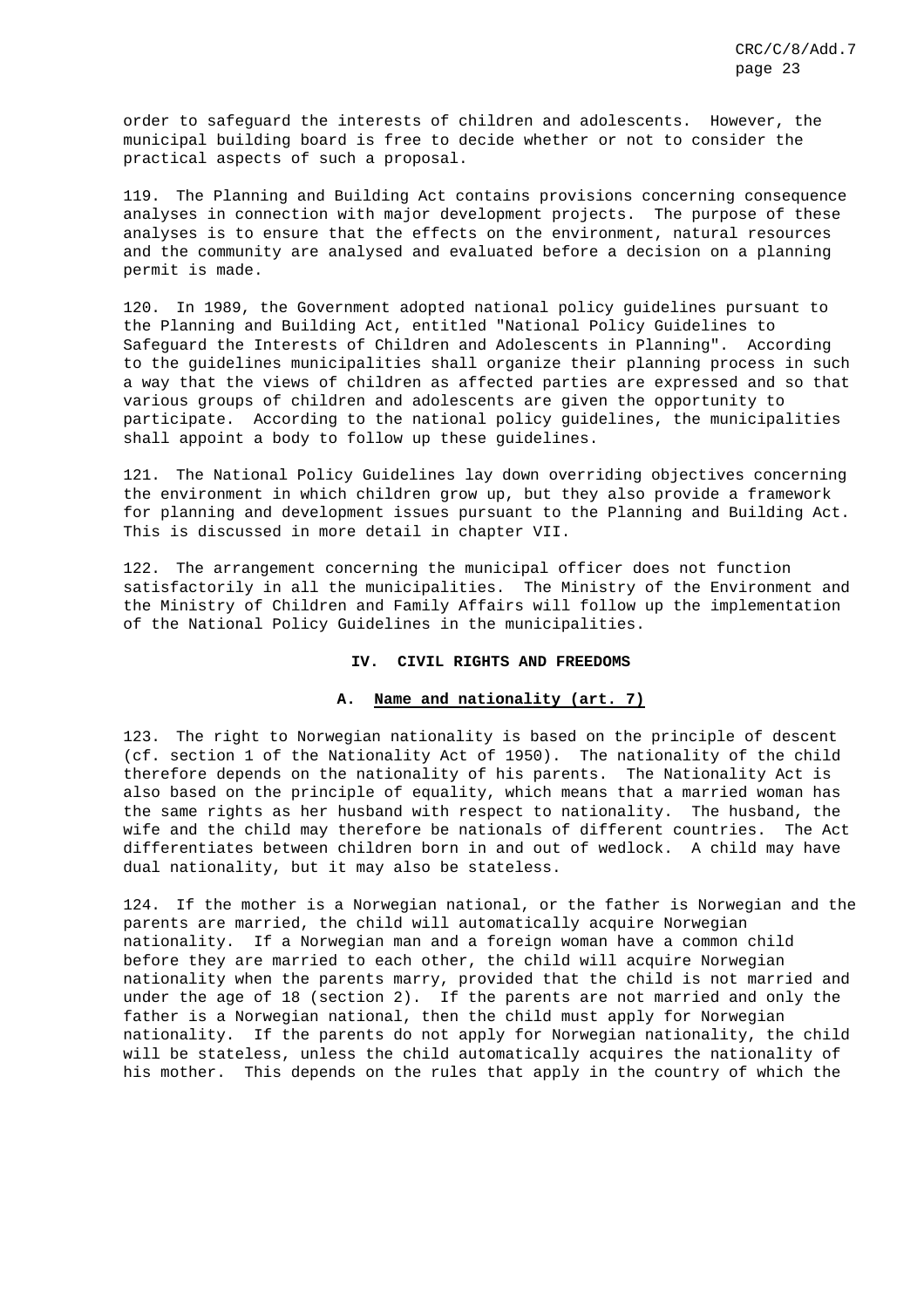mother is a national. A foreigner older than 18 years of age who has lived in Norway for a certain number of years may on further conditions laid down in sections 3 and 6 of the Act be granted Norwegian citizenship.

125. Section 1 of the Children's Act reads as follows:

"When a child is born the doctor or midwife shall report the birth to the National Population Register. The report shall contain information as to the identity of the father of the child (...) or of the man whom the mother has alleged to be the father of the child in the event that paternity has not yet been established (...) When the child is born without a doctor or a midwife being present, the mother shall herself report the birth to the National Population Register within one month. (...) In cases where paternity has not yet been established or where the parents do not live together, the birth report shall be sent both to the National Population Register and to the Maintenance Enforcement Officer."

126. The Act relating to Personal Names of 1964 contains provisions to ensure the child's right to a name. The child will normally have the same surname as the parents. If the parents have the same surname, the child will be given that name. If the parents do not have the same surname, the persons with parental responsibility can choose whether the child shall be given the surname of the mother or the father. The surname must be reported to the National Population Register by the time the child attains six months of age. The child will be given the mother's name unless otherwise determined. The persons with parental responsibility shall also notify the National Population Register of the child's first name by the time the child attains six months of age. If the child is christened, the person who christens the child is obliged to submit such a notification. Violation of the obligation to notify is punishable by a fine, pursuant to the Penal Code. The Act lays down certain rules which limit the free choice of names. It is, among other things, prohibited to use a name which may be a disadvantage to the child.

127. The child's opportunity to know his parents depends on whether the identity of the father has been determined. Pursuant to section 3 of the Children's Act, the father of the child is presumed to be the man to whom the mother is married at the time of birth. If the mother is a widow, her husband is presumed to be the father if she could have possibly conceived the child before he died. When the parents are not married to each other, the father may acknowledge paternity during the pregnancy or after the child is born, pursuant to section 4 of the Children's Act. Acknowledgement pursuant to section 4 shall only be effective if the mother has accepted it in writing, or when the acknowledgement is made by the man whom the mother has alleged to be the father. If the paternity is not established in accordance with the provisions laid down in section 3 or 4, i.e. through marriage or acknowledgement, the authorities are responsible for establishing paternity according to section 5 of the Children's Act.

128. The Children's Act contains detailed procedural rules concerning how a paternity case is to be dealt with at the administrative level (the maintenance enforcement officer and the county governor) and by the courts. In paternity cases, the child, the mother and any man alleged to be, or who may be the father, are parties to the case and have the right to institute legal proceedings. If information is revealed which indicates that another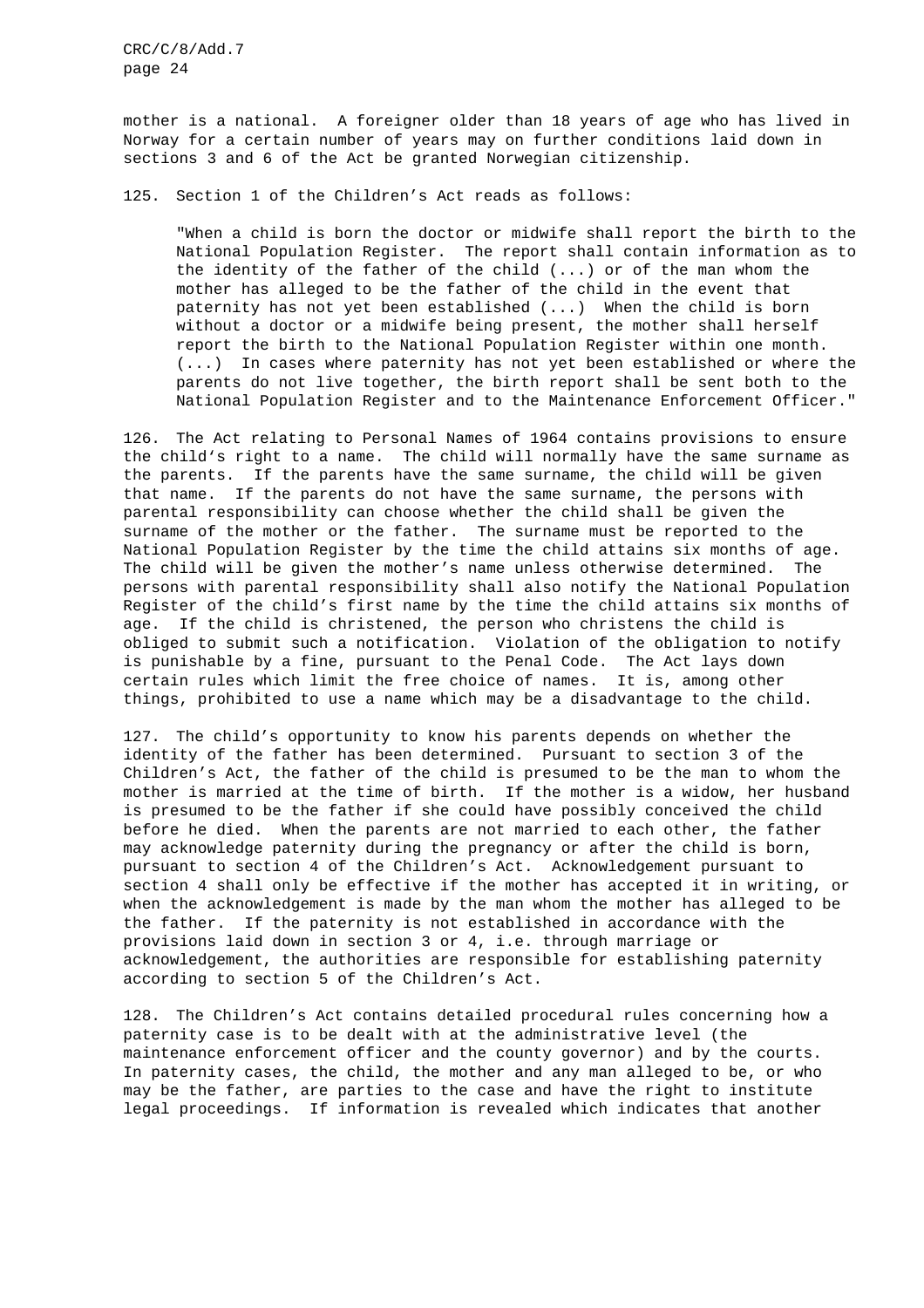man may be the father, the court shall make him a respondent. The county governor and the courts may require a blood test from the child, the mother and any man who can be assumed to be the father of the child. Should any of the parties refuse to comply with such an order, the court may impose a coercive fine for every day that passes until the order is complied with. As of 1 October 1992, all blood tests taken in paternity cases will be subject to DNA analysis.

129. The conditions for pronouncing judgement in paternity cases are laid down in section 9 of the Children's Act:

(a) "If a man has had sexual intercourse with the mother during the period when conception could have taken place, he shall be adjudged to be the father, unless there is little probability that he is the father";

(b) "If the mother has had sexual intercourse with several men during the period in which she can have conceived the child, judgement on paternity shall nevertheless only be pronounced when there is a substantial probability that one specific person is the father rather than any of the others";

(c) If the mother has undergone artificial insemination, and the husband has consented to the insemination "... he shall be adjudged to be the father, unless there is little probability that the child was conceived at the time of insemination". The sperm donor may not be adjudged to be the father. This does not apply, however, if the insemination was performed using the sperm of the husband and it is probable that the child was conceived at the time of the insemination.

130. Pursuant to section 10 of the Act relating to Artificial Insemination, health personnel are obliged to ensure that the identity of the donor remains a secret. A child conceived by means of artificial insemination (with sperm from a man other than the mother's husband) has therefore no opportunity to discover the identity of his biological father. The child's right to know the identity of his parents pursuant to article 7.1 of the Convention applies only "as far as possible". Norway does not regard article 7.1 as any hindrance to continuing its present practice of upholding the anonymity of the donor.

## **B. Preservation of identity (art. 8)**

131. The child's right to preserve his identity is not explicitly stated in Norwegian legislation, but it is assumed to be a self-evident right. A child's name may be changed upon application by the parents when the child is under the age of 18, but the child's consent is necessary if he is older than 12 years of age (cf. section 18 of the Act relating to Personal Names). Citizenship may not be taken away from the child. The child may refuse adoption when he has attained 12 years of age.

132. The child's right to preserve his family relations is limited by the child welfare legislation (see chapter V). Due to consideration for the child's best interests, he may be committed to the care of the public authorities if he has been subjected to ill-treatment or neglect.

133. The child's right to preserve his identity may be affected by alterations of paternity. When paternity is established due to the fact that the mother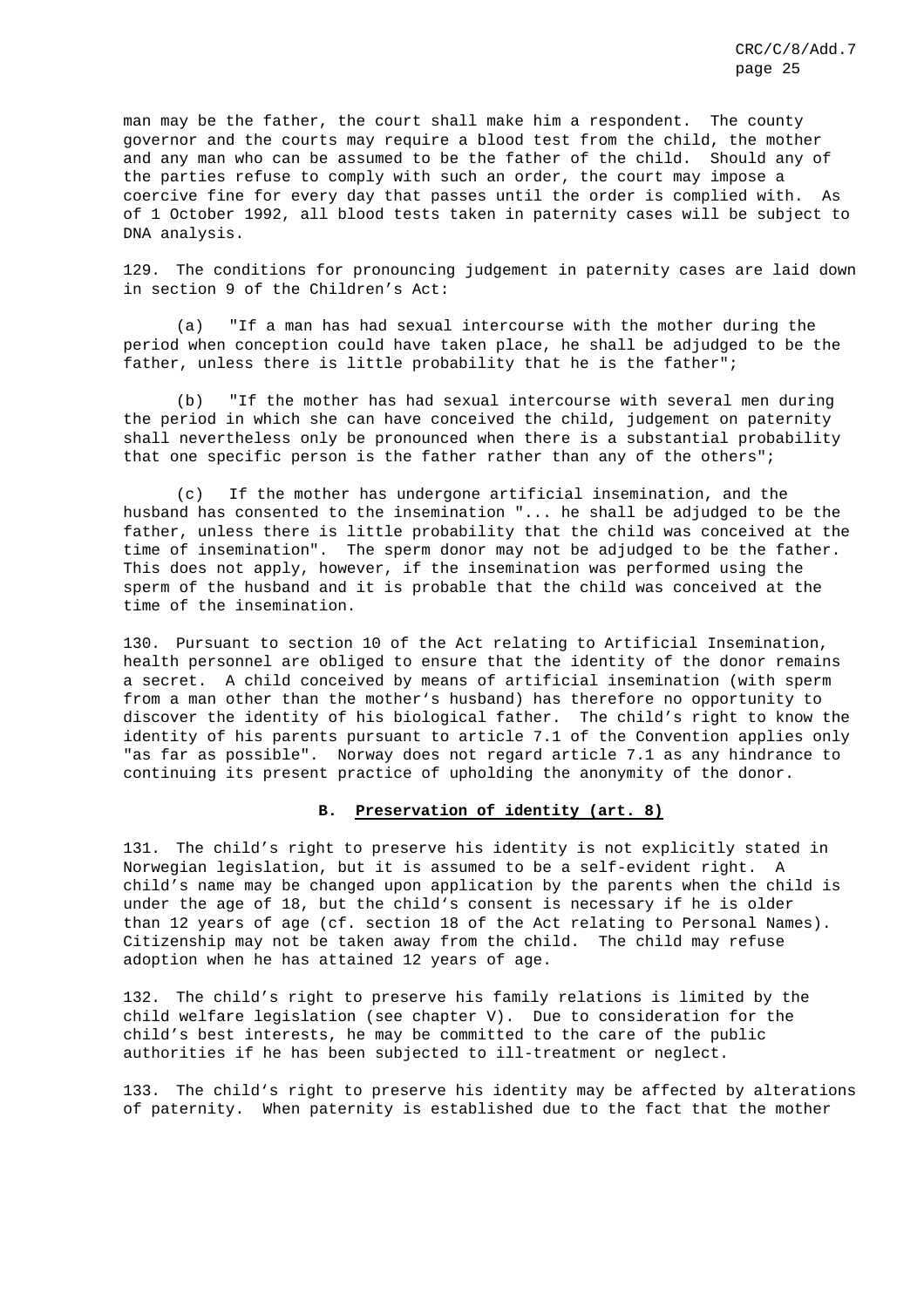is married, either of the parents may institute paternity proceedings until the child attains the age of three. Exceptions to the three-year time-limit may be made if special grounds so indicate (cf. section 6 of the Children's Act).

134. If paternity is established on the basis of acknowledgement, either parent may institute paternity proceedings when new information concerning paternity or information indicating that the acknowledgement cannot be considered binding is submitted (cf. section 6). The proceedings must be instituted within three months after the person in question became acquainted with the information. Exceptions to the three-month time-limit may be made if special grounds so indicate.

135. Paternity may also be altered when another man acknowledges paternity, pursuant to section 4 of the Children's Act. This acknowledgement must be accepted in writing by the mother and the man who has been assumed to be the father. Such an acknowledgement is only valid if the county governor considers it to be probable that the other man is the father of the child. Along with the parents' time-limits for contesting paternity, this must be considered to be a means of preserving the child's identity. Moreover, the child may bring a suit before the courts at any time, regardless of the time-limits.

136. A final judgement of paternity may only be altered by means of a petition for resumption pursuant to the Civil Procedure Act.

### **C. Freedom of expression (art. 13)**

137. The child's right to independent freedom of speech, etc. is encompassed by sections 31, 32 and 33 of the Children's Act.

138. Freedom of expression is a constitutional right in Norway, limited only by certain legal restrictions considered necessary in a democratic society. This right applies to all citizens, regardless of age. The Commissioner for Children has received some inquiries about such matters as censorship of school newspapers, but judging by the number of inquiries, this is a minor problem.

139. Below is a summary of the most important restrictions on freedom of expression:

(a) According to section 135a of the Penal Code, any person who makes, publicly or otherwise, statements considered discriminatory or disseminates such opinions among the public, shall be liable to fines or to imprisonment for a term not exceeding one year;

(b) It is a punishable offence to make defamatory statements, i.e. statements that violate the integrity of another person or are likely to damage another person's good name and reputation, etc. (cf. sections 246 and 247 of the Penal Code). Pursuant to section 142 of the Penal Code, it is prohibited to publicly scorn or offend another person's religious beliefs;

(c) The advertising of alcohol and tobacco is prohibited, and there are special regulations governing the advertising of pharmaceutical products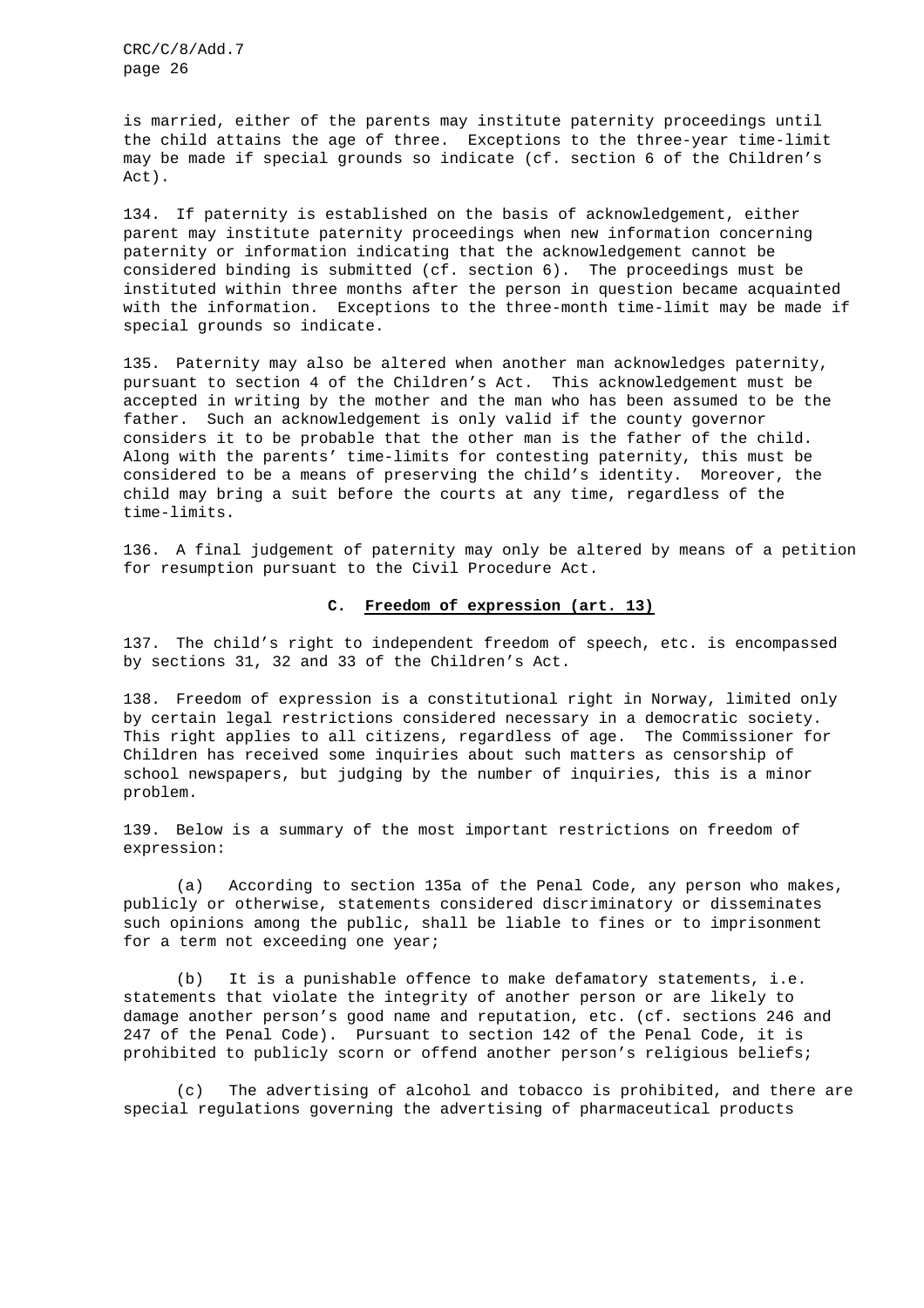(cf. section 29 of the Pharmaceuticals Act of 1964, the Act relating to Protection Against the Harmful Effects of Tobacco of 1973 and the Act relating to the Sale of Alcoholic Beverages of 1989). There is also a general prohibition against sexually discriminatory or misleading marketing (cf. sections 1 and 2 of the Act relating to the Control of Marketing and Conditions of Contract of 1972);

(d) Section 211 of the Penal Code prohibits public lectures or performances or exhibitions of an indecent or pornographic nature. The publishing, sale, hire or other dissemination of indecent or pornographic writings, pictures, films, videotapes, etc. are prohibited. Pursuant to section 382 of the Penal Code, it is also prohibited to publish, sell or rent films or videotapes in which improper use is made of scenes of gross violence for entertainment purposes. The same applies to television broadcasts;

(e) Films or videotapes may not be shown or sold without a licence from the authorities. In addition, all films and videotapes that are to be shown for commercial purposes must have the prior approval of the National Board of Film Censors (cf. the Act Relating to Films and Videogrammes of 1987).

140. The Norwegian Broadcasting Corporation has for many years used children and adolescents as co-hosts for a great many radio and television programmes for children and young people.

#### **D. Access to appropriate information (art. 17)**

141. The Norwegian Broadcasting Corporation (NRK) is, through its programmes for children and adolescents, the most important mass medium with regard to attaining the objective set out in article  $17$  (a) and (b); this task is given high priority. Programmes for children and adolescents are well-prepared, comprehensive, informative and portray cultural diversity. (Reference is also made to the media in chapter VII). The Commissioner for Children (see chapter I) broadcasts his own programmes on NRK. These programmes provide information on children's rights, and questions put forward by children and adolescents are answered.

142. With regard to article 17 (c), reference is made to the paragraph about libraries and funds for the distribution of children's books in chapter VII.

143. Central government grants are available for library services for immigrants (cf. art. 17 (d)). Immigrants are among the most frequent users of Norwegian libraries. Public funds are also available for newspapers printed in the immigrants' native languages. When NRK expands the number of radio stations to three, there will also be more programmes especially for immigrants. The mother-tongue instruction offered in the schools to children from linguistic minorities is also important in relation to article 17 (c).

144. The Sami are an indigenous people with their own language. There are special broadcasts in the Sami language transmitted through the national network and locally. (Reference is made to chapter VIII with regard to education, culture and information programmes for the Sami.)

145. With regard to article 17 (e), reference is made to the restrictions on freedom of expression mentioned previously in relation to article 13. In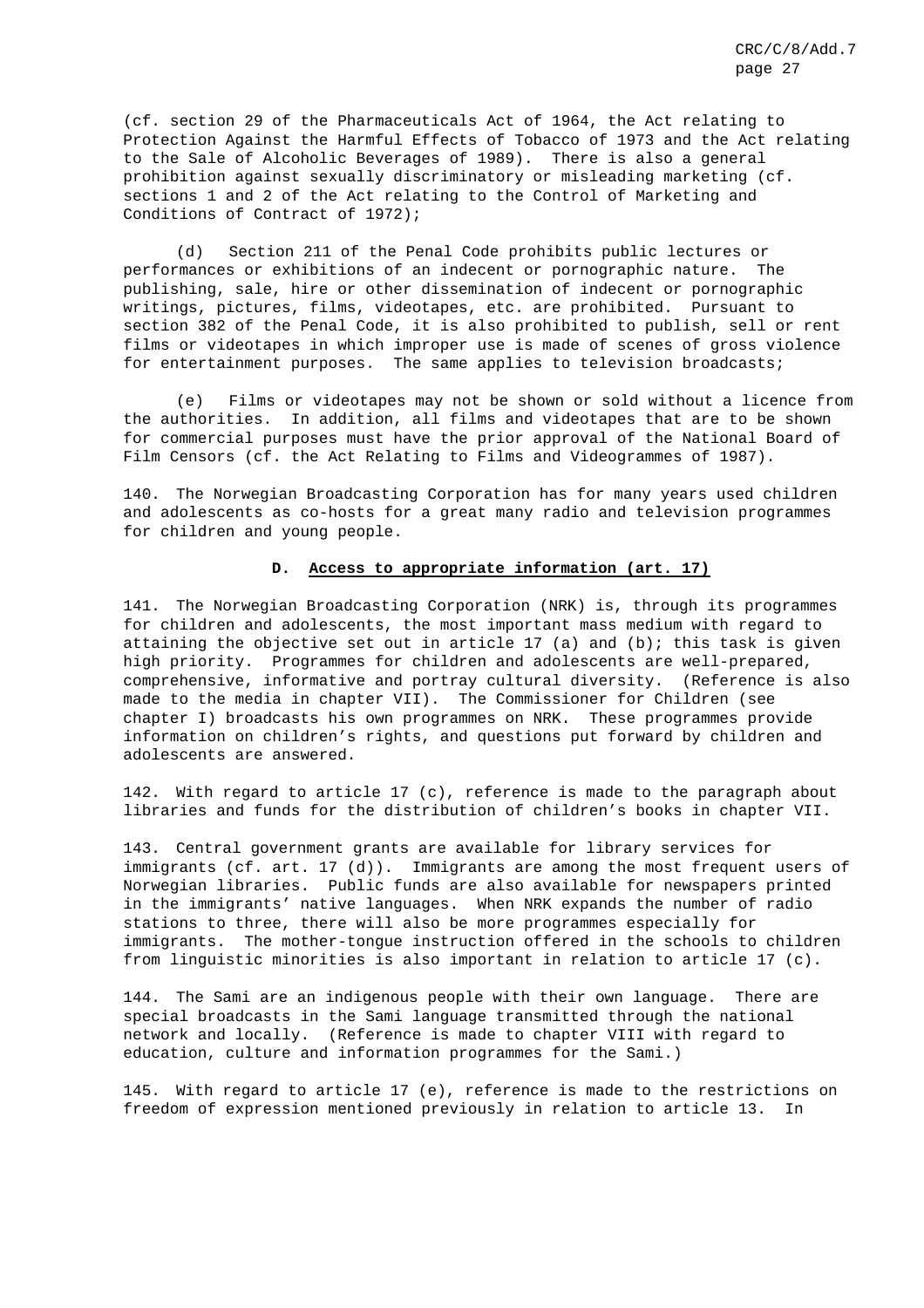addition, the provisions concerning age restrictions in relation to viewing of films are of importance (see chapter II). The objective of these restrictions is to protect children and adolescents from powerful, detrimental influences.

146. The Marketing Act of 1972 protects against advertising which is unreasonable in relation to the consumer (section 1) or misleading (section 2). Due consideration shall be had for children and adolescents when commercials and advertisements are made, and as regards allowing children and adolescents to participate in these commercials and advertisements. The Broadcasting Act prohibits the transmission of commercials that are aimed specifically at children on Norwegian television.

147. In Norway, specific overall guidelines have not been drafted to protect children against information and materials that are injurious to their well-being. There is, however, broad political consensus that children should be protected against unfortunate influences. In the new Report to the Storting concerning Media Policy, to be presented by the Ministry of Culture in 1993, this subject will be mentioned in relation to several different contexts, for example, in connection with questions concerning children and advertising and the use of the mass media by children.

148. Most media take the question of being especially careful when covering children very seriously, but the Norwegian Press Council has dealt with several complaints involving children. The Council has often pointed out that special consideration must be taken when children are brought into the media spotlight. A new item was added to the press's "Be Careful" poster in 1987 concerning the need to protect children from being directly or indirectly recognized when child welfare or custody cases are covered: "Be careful not to expose the identity of the child when covering family disputes or cases dealt with by the child welfare services". The poster's general rule that one should be careful in respect of using as sources persons who are not able to understand the consequences of what they are saying, is especially important in relation to the use of children as sources.

## **E. Freedom of thought, conscience and religion (art. 14)**

149. Article 2 of the Constitution lays down that all residents of Norway shall enjoy freedom of religion. Freedom of religion means a person's right to cultivate his own religion, form religious organizations, hold religious meetings and promote his faith among those who do not share the same beliefs. This provision is generally understood to mean that a person is also free to indulge in anti-religious activities, for example, organizations that are based on non-religious philosophies of life. However, such activities may not be carried out in such a manner that the beliefs of other persons are violated.

150. The right of freedom of religion is also laid down in section 1 of the Act relating to Religious Communities of 1969. Pursuant to section 3 of this Act, any person over 15 years of age may join or leave a religious community. In the case of younger children, the parents or legal guardians may decide which religious community the child shall belong to. When the child is 12 years old, he has the right to state his views in connection with joining or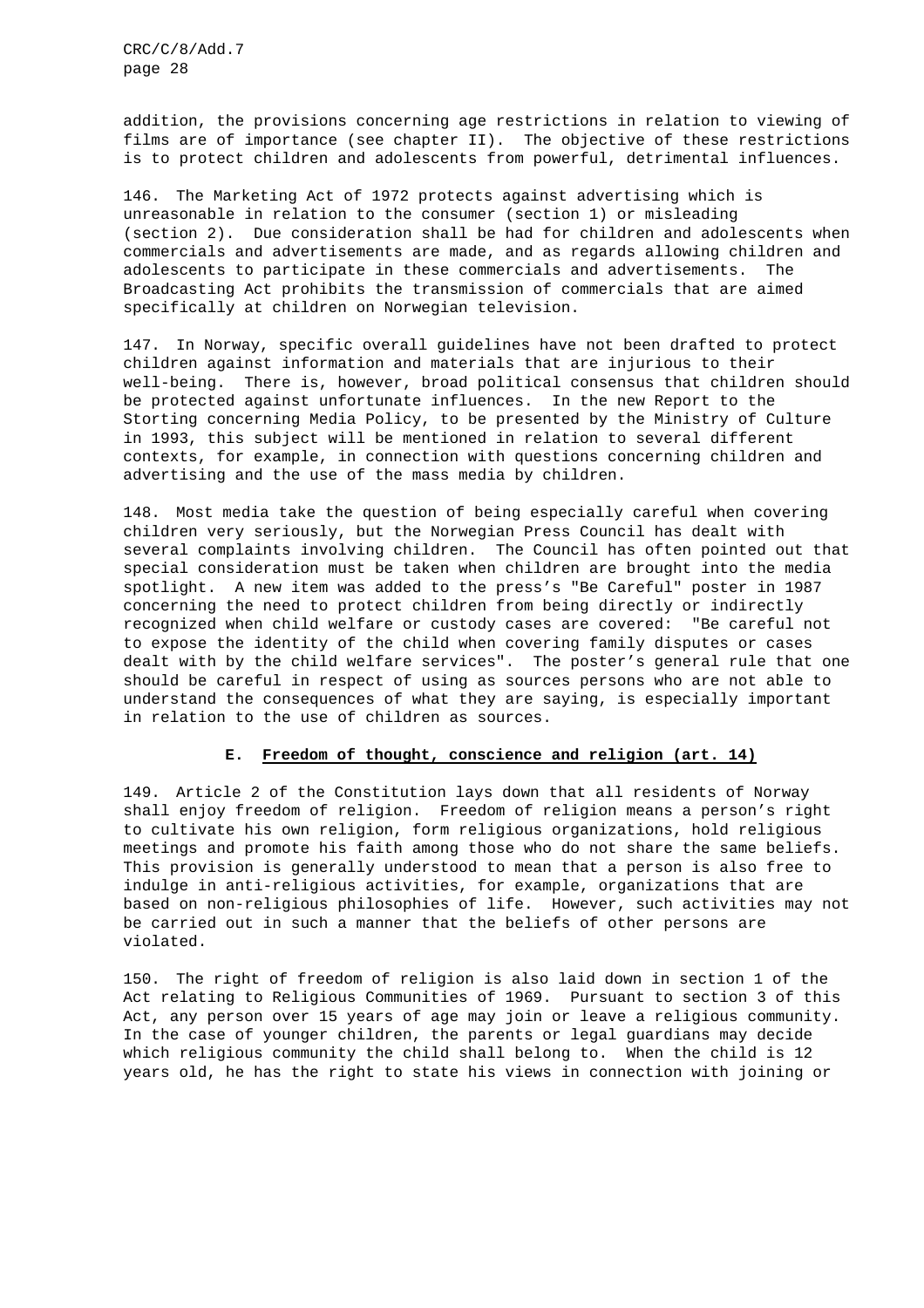leaving a religious community. Persons under the age of 20 may not vow to belong to a religious order for the rest of their lives, and it is prohibited to accept such a vow, if given.

151. Pursuant to article 2 of the Constitution, the Evangelical Lutheran religion is the official religion of the Norwegian State. Other religious communities or non-religious philosophical societies have, pursuant to the Act relating to Religious Communities of 1969 or the Act relating to Grants to non-religious Philosophical Societies of 1981, the right to central government grants that are approximately equivalent to the amount budgeted for the Church of Norway in the same year based upon the number of members. This is, for example, of significance to the practising of religion by immigrants who belong to religions other than the official religion of Norway.

152. Section 1 of the Act relating to Primary and Lower Secondary Education prescribes that education must be based on the Christian religion in accordance with the principle of an official State religion. Education programmes must include religious instruction in the Evangelical Lutheran tradition, but this instruction must also cover other religions and philosophies of life. Children whose parents do not belong to the Church of Norway shall be totally or partially exempt from instruction in the Christian religion if their parents so request. The Act does not stipulate any right to instruction in alternative religions or philosophies of life, but the individual schools are requested to offer such instruction.

153. The number of pupils in the primary and lower secondary schools who are exempt from Christian religious instruction has increased from 19,335 pupils in the 1989/90 school year to 26,533 in 1991/92 (i.e. almost 6 per cent of all pupils in the primary and lower secondary schools). The number of pupils who are offered instruction in alternative religions or philosophies of life has, however, not increased correspondingly; from 18,337 in 1989/90 to 21,838 in 1991/92. The percentage of those receiving alternative instruction in relation to those who were exempt from Christian religious instruction declined somewhat but is still quite high - 82.3 per cent in 1991.

## **F. Freedom of association and of peaceful assembly (art. 15)**

154. Freedom of association is not generally protected by the Constitution or any other Act. However, there are some limitations on freedom of association in section 330 of the Penal Code. According to this provision it is a punishable offence to participate in an association which is prohibited by law. However, there are no such prohibited associations at the present time. It is also a punishable offence to participate in an association whose purpose is to commit or encourage felonies. The same applies to associations which demand the unconditional obedience of their members.

155. With regard to labour legislation, it is a recognized principle that a worker has the right to join, or not to join, a trade union.

156. Neither is the freedom of peaceful assembly protected by the Constitution or other Acts. The second paragraph of article 99 of the Constitution provides a special, limited form of protection of freedom of assembly, since it states that the State may not use military force against citizens without legal authority, unless the assembly disturbs public order and does not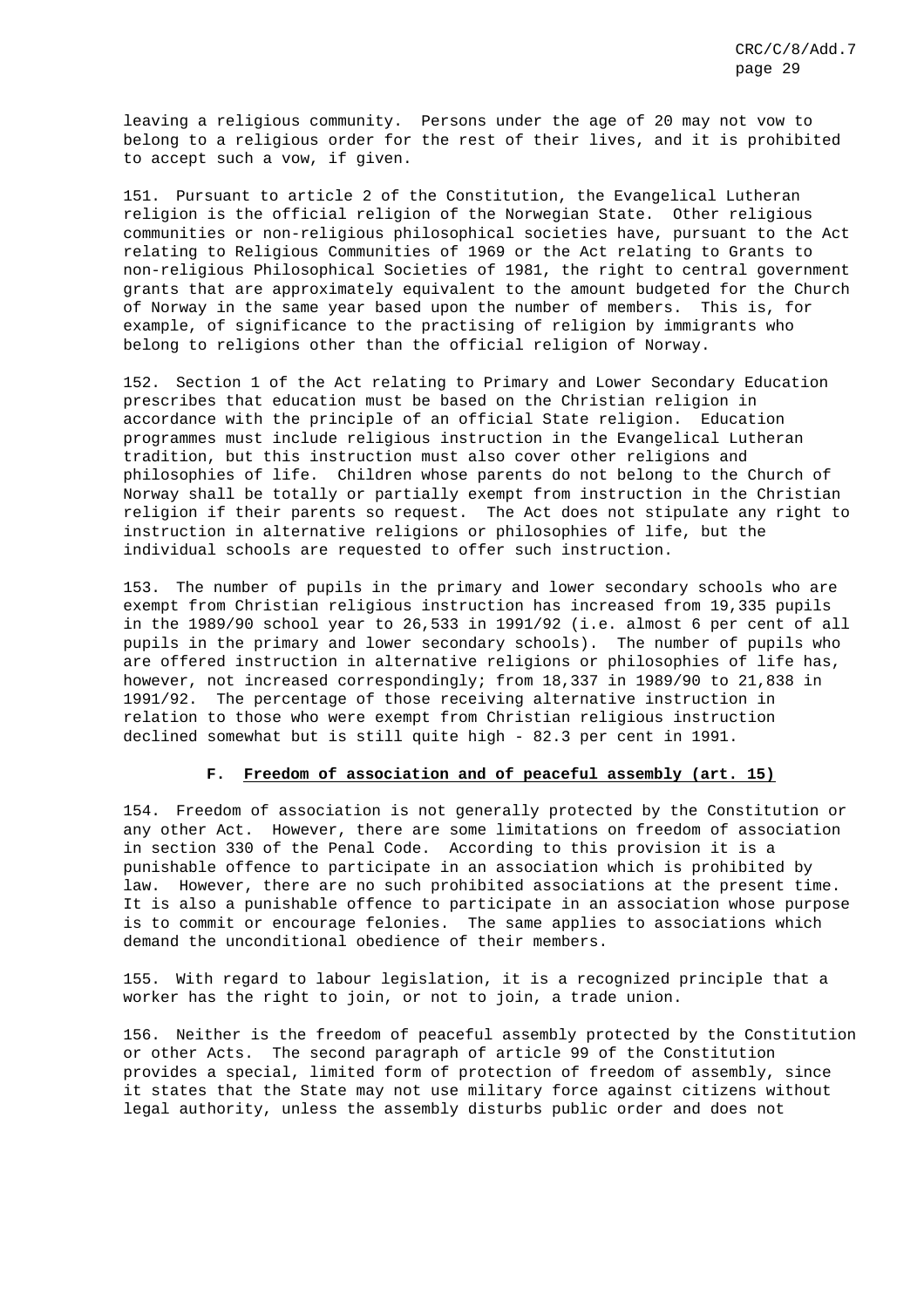disperse after reasonable warning has been given. Pursuant to the Local Police Bylaws, the permission of the police is required in order to hold demonstrations, marches, open-air meetings, etc. in a public place. Such permission may only be refused when this is necessary in order to maintain public order or ensure the general flow of traffic. Instructions for exercising this authority are also given in the Police Instructions laid down by the Royal Decree of 22 June 1990 pursuant to the Police Act of 1936.

157. With regard to demonstrations, section 8-5 of the Police Instructions reads: "The police shall not prohibit demonstrations, other processions, meetings, gatherings, stands, etc., in public places unless there is reason to fear that they may give rise to violence or similar disturbance of the peace, public order or security, or unless the matter which is sought promoted, or the way it is done is in violation of the law."

158. When political demonstrations are to take place in Oslo, the capital of Norway, the police notify the road traffic authorities, the Ministry of Foreign Affairs, the embassies which the procession will pass and, when deemed necessary, the embassy against which the demonstration is directed.

#### **G. Protection of privacy (art. 16)**

159. There are no general provisions in Norwegian law that protect the child from interference in his private life, family, home or correspondence, but these rights are protected by law in certain limited areas. However, there are to a certain extent non-statutory principles regarding the protection of privacy, as is evident from the practice of the Supreme Court. Accordingly, any action by a private person which involves invasion of personal privacy may be illegal and have consequences pursuant to civil law, but a penalty may not be imposed unless there is a legal basis.

160. The Children's Act must be interpreted to mean that parental responsibility may not be exercised in such a manner as to interfere arbitrarily with a child's private life or correspondence, nor may the parents behave in a manner which injures the child's honour or reputation inside or outside the home (see sections 30 and 33). It is not considered to be interference in a child's personal life when investigations/inquiries or measures pursuant to the Child Welfare Act (see chapter V) are implemented. Consideration of the child's best interests is the decisive factor (cf. chapters III and V).

161. Below are some examples of other provisions related to privacy; they do not apply particularly to children, but they do affect children:

(a) Pursuant to article 102 of the Constitution, a private home may not be searched unless there is suspicion of criminal activities. On the basis of the principle of legal authority, such a search may not be made unless there is a legal basis. The conditions for conducting a house search in connection with the investigation of criminal cases are laid down in section 192 of the Criminal Procedure Act. A search warrant will normally be issued by a court of law (cf. section 197 of the Criminal Procedure Act);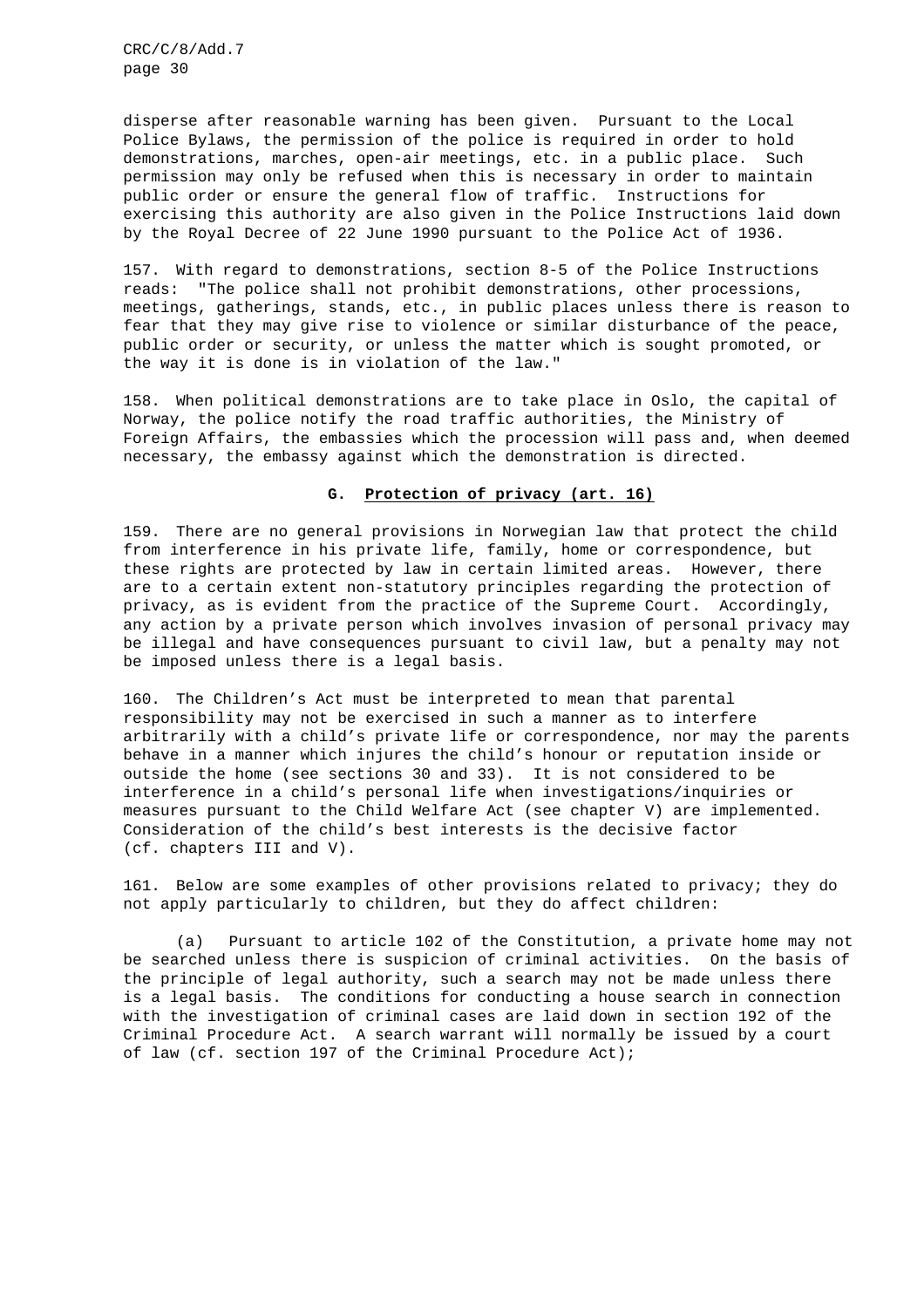(b) It is a punishable offence to make defamatory statements, i.e. statements which violate the integrity of another person or are likely to damage another person's good name and reputation;

(c) The Act relating to Personal Registers, etc. of 1978 is intended to safeguard information of a personal nature. The Act contains provisions regulating what type of data may be stored, the right of the individual to information about the registers, and the obligation to correct erroneous information. The Act also stipulates that permission must be obtained before establishing registers which utilize electronic media or contain sensitive information. The authority to give or deny such a permission is vested in the Data Inspectorate.

## **H. Torture, or other cruel inhuman or degrading treatment or punishment (art. 37 a)**

162. Article 96 of the Constitution prohibits the use of torture during interrogations.

163. No death sentence or sentence to life imprisonment with no opportunity for release may be imposed pursuant to Norwegian law. The maximum prison sentence that may be imposed for crimes committed under the age of 18 years is 15 years (cf. sections 17 and 55 of the Penal Code). If one sentence is imposed for several crimes or minor offences at the same time, then the maximum sentence is 20 years. Pursuant to the probation provisions in the Prison Act of 1958, a prisoner may be released after having served two thirds of his sentence (but only after having served at least two months); prisoners are normally released after this period. In special cases, probation may be granted after only half the sentence has been served (cf. the Prison Act of 1958). In addition, it is always possible to apply to the Council of State for a pardon (cf. art. 20 of the Constitution).

164. Norway ratified the Second Optional Protocol to the International Covenant on Civil and Political Rights on 5 September 1991, with no reservations.

165. Concerning the treatment of criminals who are minors when they are, for example, serving prison sentences, reference is made to chapters VIII and I.

#### **V. FAMILY ENVIRONMENT AND ALTERNATIVE CARE**

166. Safeguarding what is best for the child, showing consideration for the best interests of the child and respecting the views of children are all part of public policy in Norway, and provisions to this effect are found in several acts. This chapter contains information on how such considerations are safeguarded in relation to family environment and alternative care. It also contains data concerning the number of children who have been subject to child welfare measures, placed in foster homes or adopted.

## **A. Parental guidance (art. 5)**

167. Guidance and support for parents is provided through the municipal mother and child health centres, open to all children from birth to age seven. In addition to health check-ups and a vaccination programme, parents may obtain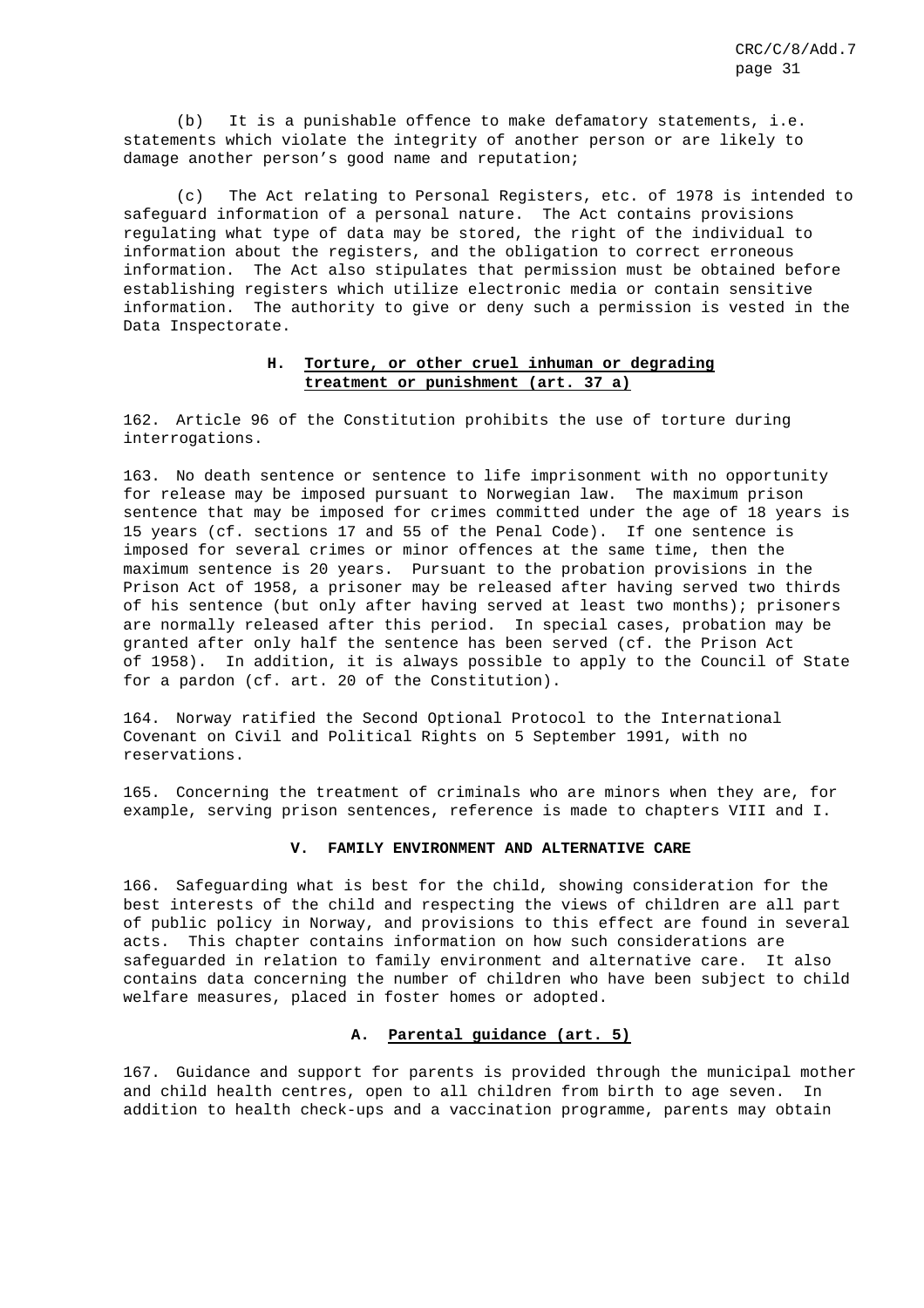advice and guidance concerning the mental and physical development of their children at the health centres. Moreover, parents may obtain advice and guidance through the municipal social and child welfare services. The municipalities also provide a school psychology service. This service offers guidance, when needed, to nursery, primary and secondary schools in connection, for example, with children who have learning difficulties or other problems. Even though the treatment focuses on the child and the child's development, parents may obtain advice concerning the child's development with regard to learning, social interaction with other children and other aspects of the child's psychological development.

168. The municipalities promote cooperation between the various agencies that provide services to children, adolescents and their families. The Ministry of Children and Family Affairs has initiated pilot projects in several municipalities and counties with a view to improving coordination of resources and simplifying the organization of services for children, adolescents and their families.

169. The family welfare offices play a major role in cases where parents may need special guidance and support in connection with crises and conflicts that arise in the family, for instance in connection with divorce. Some of the family welfare offices are private and some are public. Public family welfare offices are operated by municipalities or counties. In 1992 the State defrayed, on the average, 68 per cent of the expenses of family welfare offices. In a recent report to the Storting a proposal was made to enact legislation concerning this service.

170. The new Norwegian Marriage Act of 4 July 1991, which entered into force on 1 January 1993, introduces in section 26 a new system for compulsory mediation between married couples who apply for separation or divorce.

171. Married couples who have children of the marriage under the age of 16 must, in the event of separation or divorce, participate in mediation before the case may be brought before a court or the county governor. A case concerning parental responsibility must, pursuant to section 34 of the Children's Act, be mediated before it may be brought before a court or the county governor. This applies regardless whether the child's parents are married or not. This provision takes into account that a child's need for protection from his parents' conflicts is the same when unmarried couples separate, or when new conflicts arise between divorced parents concerning, for instance, parental responsibility.

172. The purpose of the mediation is to reach agreement on parental responsibility, where the child will be living on a permanent basis and on right of access. Emphasis is placed on what would be best for the child. It is regarded as important to protect children from their parents' conflicts and to try, whenever possible, to resolve such conflicts by means of a settlement. The parents must appear in person as long as there are no compelling reasons preventing them from doing so.

173. In most cases, mediation will take place at an institution for family counselling under the supervision of personnel who are specially trained for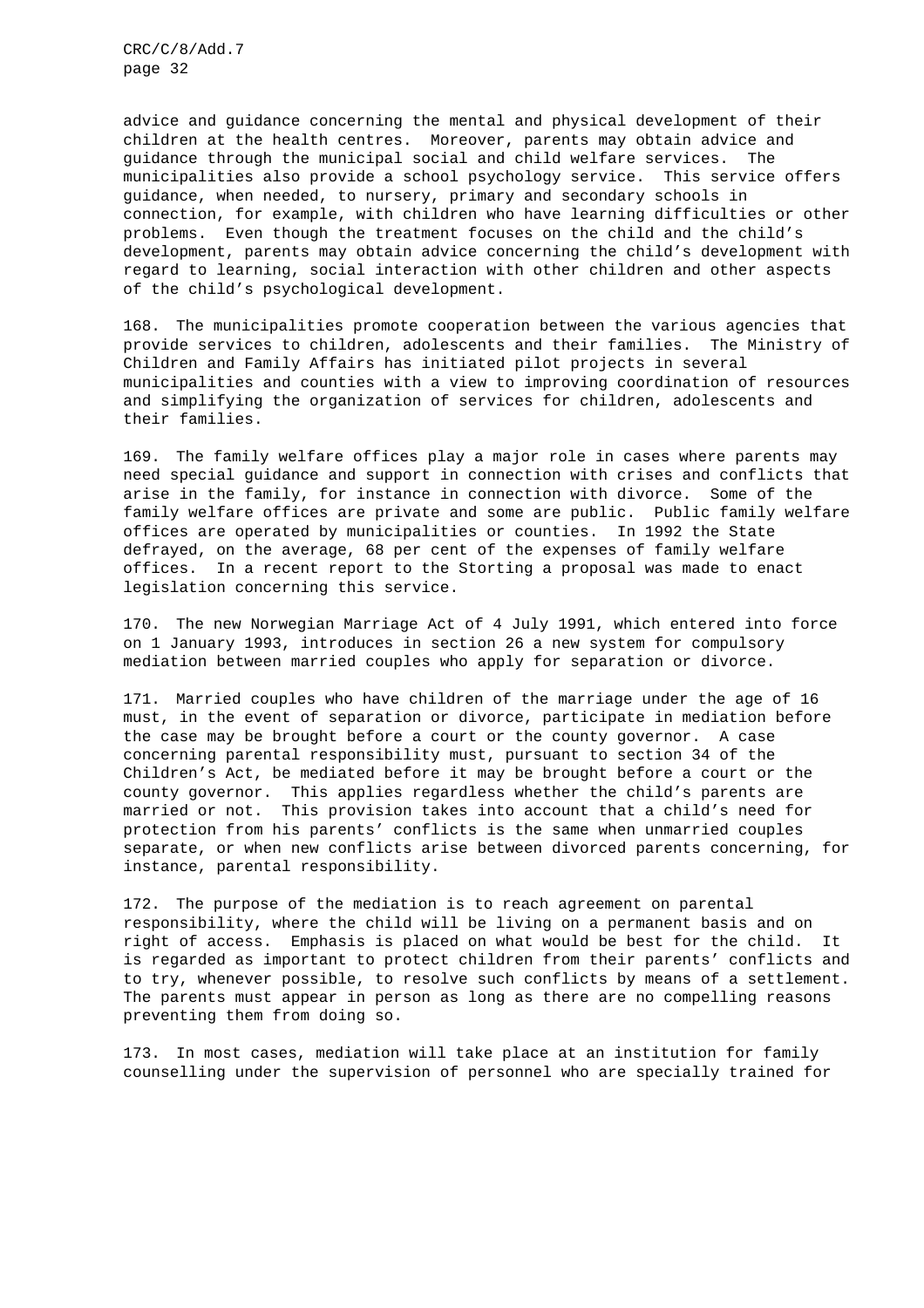this task. The county governor may appoint other mediators if necessary, for example priests, lawyers, or staff members from the school psychology service or social welfare office.

174. The Ministry of Children and Family Affairs is currently deliberating additional administrative provisions with regard to the new mediation system.

# **B. Parental responsibility for the development and rearing of a child (art. 18, 1-2)**

175. The principle that both of the parents are responsible for the rearing and development of the child is laid down in the Children's Act. The Act contains several provisions on parental responsibility (cf. chapter 5 of the Act).

176. The definition of parental responsibility is laid down in section 30 of the Children's Act, which is quoted below:

"The child has the right to enjoy care and consideration from those who have parental responsibility. These persons have the right and the duty to make decisions for the child in personal matters within the limits set by Sections 31 and 33. Parental responsibility shall be exercised in the interests of, and with respect to, the needs of the child.

"Those who have parental responsibility are obliged to give the child a proper upbringing and maintenance. They shall ensure that the child receives an education according to its aptitude and ability.

"The child must not be subjected to violence or in any other way treated so as to endanger the mental or physical health of the child."

177. Section 33 of the Children's Act states that "Parents shall give the child increasingly greater rights to make its own decisions as it gets older and until it comes of age."

178. The last paragraph of section 34 of the Children's Act states, moreover, with regard to parental responsibility:

"If the parents share parental responsibility but the child resides permanently with only one parent, the other parent cannot refuse to allow the parent with whom the child resides to take decisions concerning the direct, everyday care of the child, including such questions as whether the child shall attend kindergarten, or the like. Nor can the parent with whom the child does not reside oppose the other parent's moving with the child to another part of the country."

179. It is only major decisions concerning the child, and which do not affect the child's everyday care, that must be made jointly by both parents.

180. Parents shall exercise their parental responsibility according to the needs and interests of the child. Parents are obligated to support their children according to their ability.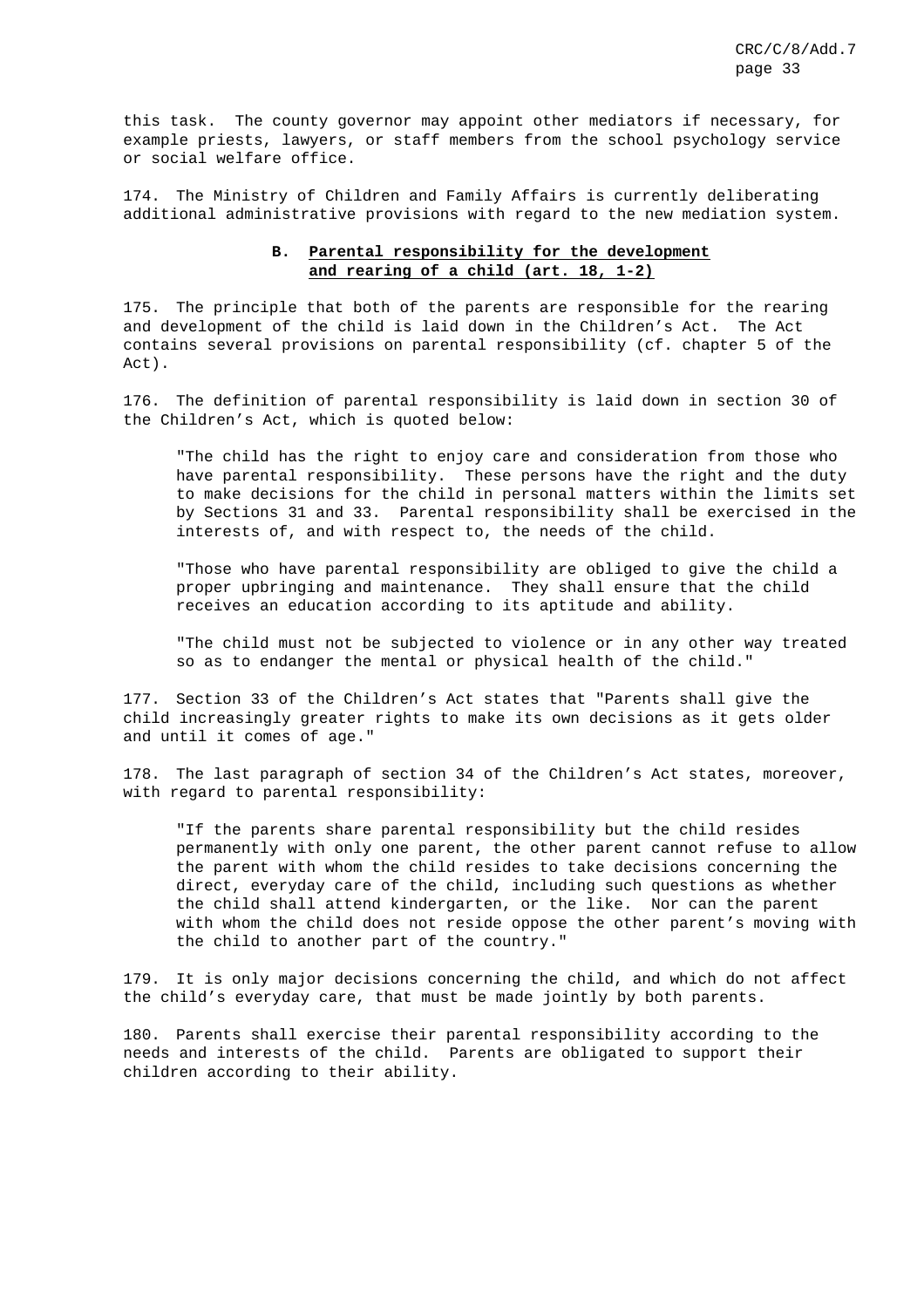181. Parents who are married have joint parental responsibility for the children they have in common. Parents who are granted a separation or divorce may agree to joint parental responsibility or to sole parental responsibility for one of them (cf. section 34 of the Children's Act). Until an agreement has been reached or a decision made, the parents have joint parental responsibility.

182. If the parents agree to share parental responsibility, they may make agreements pertaining to where the child shall reside permanently. If the parents cannot agree, either of the parties may bring the matter before a court, or they may agree to allow the county governor to make a decision.

183. According to section 35 of the Children's Act, the mother alone has parental responsibility if the parents are not married when the child is born unless otherwise agreed beween the parents. Upon such an agreement, the parents may notify the National Population Register that they are to have joint parental responsibility, or that the father is to have sole parental responsibility. This provision applies regardless of whether the unmarried parents live together or have never lived together. In the event that there is disagreement, either of the parties may bring the matter before a court, or they may agree to allow the county governor to make a decision.

184. A great majority of parents are able to agree on both parental responsibility and with whom the child shall reside permanently when they separate. Previously the mother usually had sole responsibility, but now parents are increasingly choosing joint parental responsibility. The agreement between the parents is not subject to review by a court or other competent authority. It is assumed that an out-of-court agreement between the parents is usually the best solution for the child.

185. Pursuant to section 44 of the Children's Act the child has a right to associate with both of its parents, even if they live separately. The parents have joint responsibility for implementing this right. This principle applies regardless of whether the parents are married or not, have lived together after the child was born, and regardless of what type of contact there has been between the child and his parents.

186. The parents are free to agree on whatever type of arrangement concerning right of access they wish to have. The child's own opinion shall, however, be given increased weight as the child grows older.

187. "Ordinary right of access" means the right to see the child one afternoon a week, every other weekend, 14 days during the summer holidays and at Christmas or Easter.

188. The child is not entitled to initiate proceedings to establish a right of access. Section 44 of the Children's Act addresses the parents' right to access and stipulates that the parent with whom the child does not live has right of access to the child unless otherwise agreed or prescribed.

189. If one of the parents prevents the other from exercising his right of access, the right of access may be enforced by a coercive fine in accordance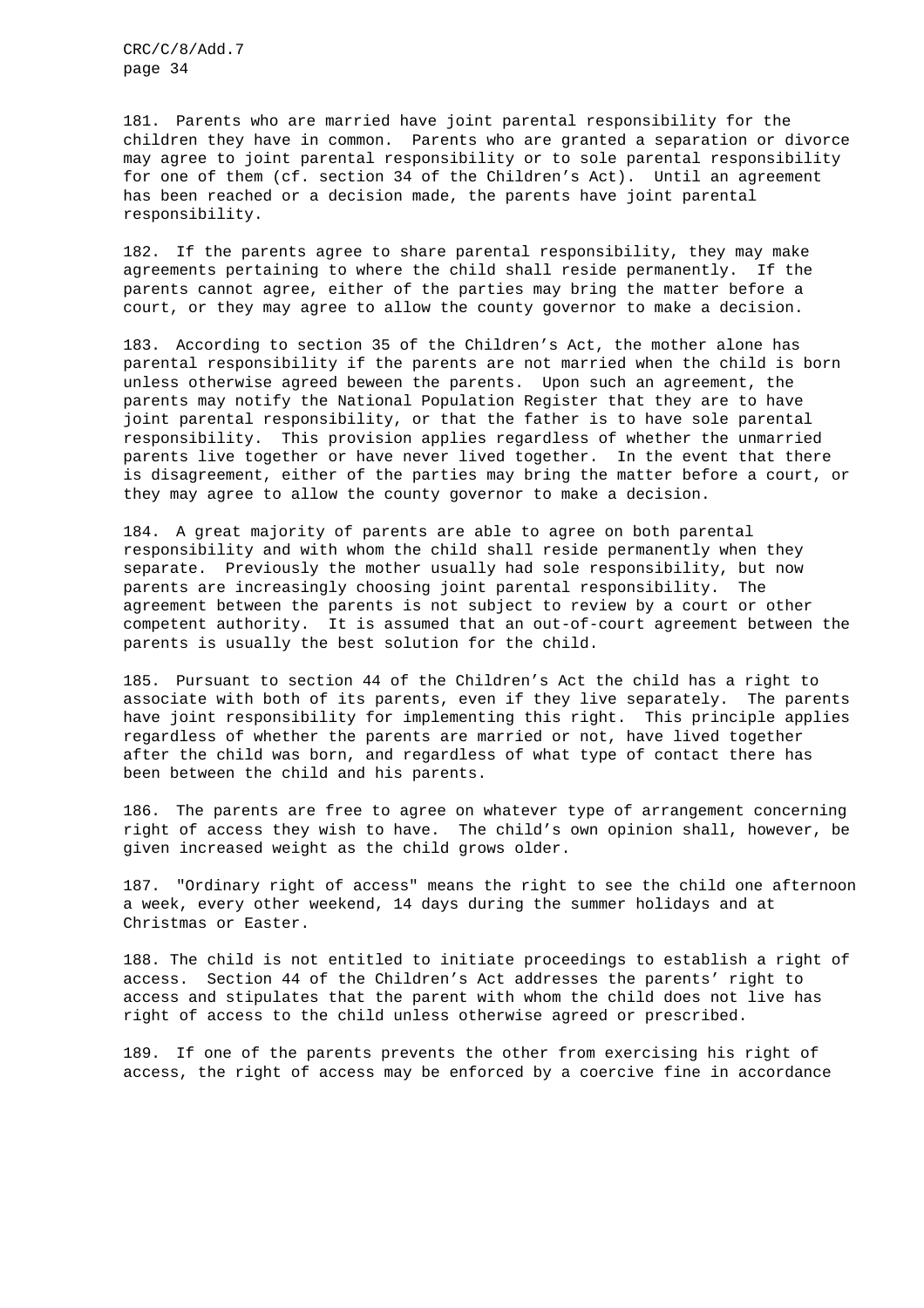with section 48 of the Children's Act. The Court of Enforcement may lay down a fixed coercive fine that shall apply each time the right of access is not respected.

190. If the parent who has the everyday care prevents the other parent from exercising his right of access, the parent who has the right of access may demand a new decision regarding who shall have parental responsibility and where the child shall reside permanently. This provision was added to section 44 of the Children's Act in 1989 after a public debate on how the right of access could be protected against arbitrary obstruction by the parent responsible for everyday care. It must be emphasized that the transfer of parental responsibility in such cases is far from routine. The principle applied here is that the child's best interests must be the decisive factor.

191. It has been pointed out that divorced parents, especially fathers, often do not exercise their right of access and that this is a bigger problem than the sabotaging of the right of access by the parent with whom the child lives. However, it has not been deemed to be in the best interests of the child to force parents to associate with the child.

192. In cases involving parental responsibility, where the child shall reside or right of access, the court may, according to section 46 of the Children's Act, make an interim decision on the right of access. Such a decision may apply generally until a final judgement has been rendered, or for a specified period.

193. If one of the parents has sole parental responsibility, that parent shall give the other parent information about the child upon request (cf. section 50 of the Children's Act). Such information may also be requested from schools, kindergartens, child welfare authorities and the police. A request for such information may, however, be refused if it may be detrimental to the child.

## **C. Recovery of maintenance for the child (art. 27)**

194. Both parents shall bear the expenses for the support and education of the child, according to the child's ability and aptitude and the financial circumstances of the parents (cf. section 51 of the Children's Act). If persons other than the parents have been assigned parental responsibility, then these persons have the same obligations to support the child. Support primarily encompasses expenses for food, clothing and housing, child care and leisure activities. The level of support must be adjusted to the parents' finances. It is, however, necessary that certain minimum support requirements be fulfilled.

195. The child himself determines what course of education he will follow when he is over the age of 15 (cf. section 32 of the Children's Act), but the parents must bear the expenses for an education that is in accordance with the child's abilities and interests. The obligation to support the child or make maintenance payments lasts until the child attains the age of 18. If the child, having attained the age of 18, wishes to continue his education after compulsory schooling, he is entitled to financial support for the duration of such education. In practice this means completion of upper secondary school, usually at the age of 19/20. The parents' obligation to support the child's education is nevertheless dependent on their financial resources. If the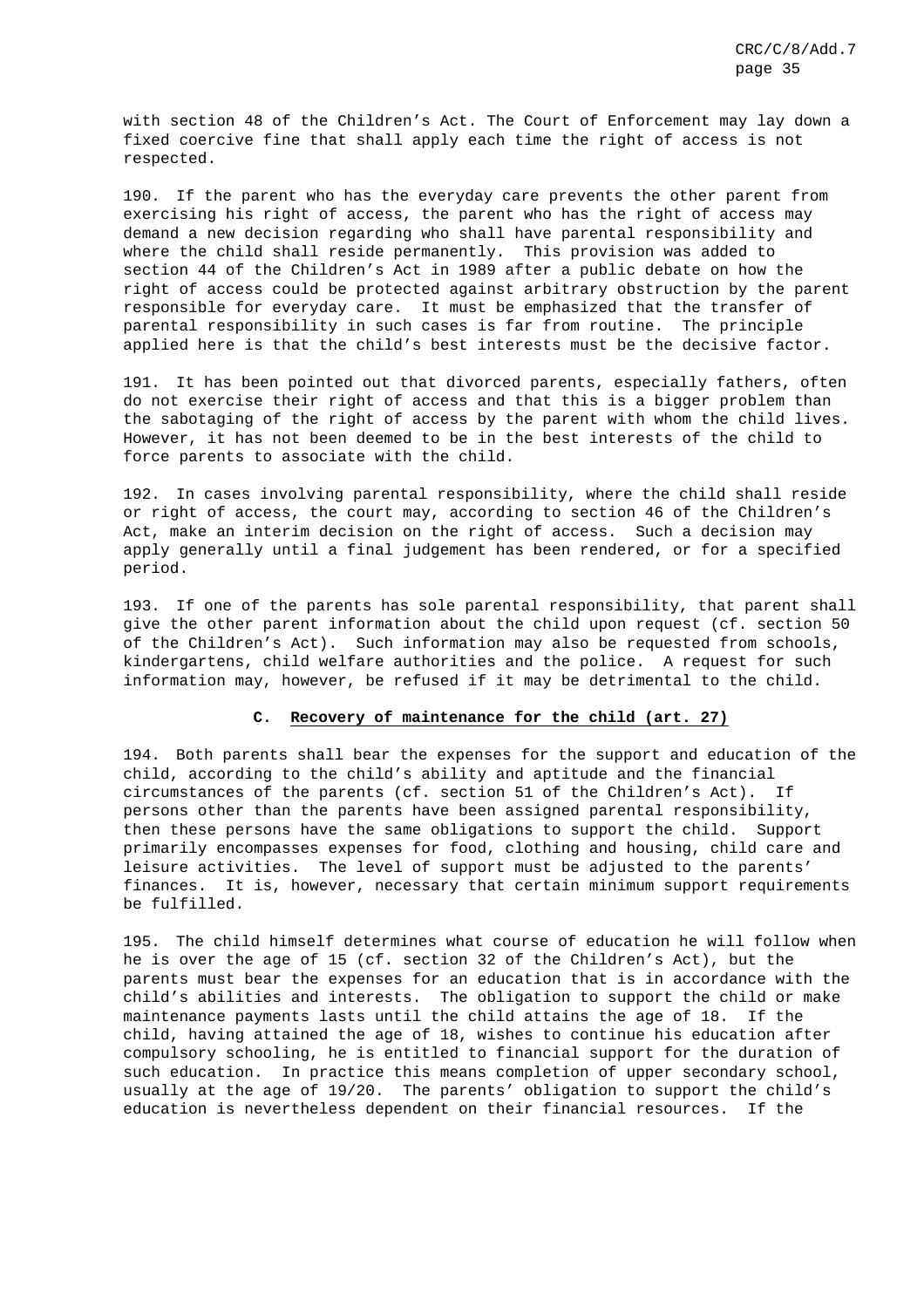parents cannot afford further support, the child must finance the education on his own, for example through grants and loans from the State Educational Loan Fund.

196. The child is entitled to maintenance payments. No one may renounce this right. Unless otherwise determined, these payments shall be made monthly in advance to the parent with whom the child is living.

197. Act No. 5 of 9 December 1955 relating to Recovery of Maintenance Payments regulates the recovery of maintenance payments from the parent who does not live with the child. The social security offices act in the capacity of maintenance enforcement officer. The maintenance enforcement officer shall ensure recovery when requested by the person entitled to the payments. The costs of recovery which are not covered by the person who makes the maintenance payments are covered by the public authorities.

198. Norway is, together with the other Nordic countries, party to a convention that ensures the recovery of maintenance payments stipulated by a court decision, administrative decision or written agreement in the other Nordic countries. Norway has also acceded to several other conventions on this subject, inter alia to the United Nations Convention of 20 June 1956 on the Recovery Abroad of Maintenance, the 1988 Lugano Convention on Judicial Competence and on Enforcement of Judicial Decisions in Private Law, which among other things allows for the enforcement of judgements referring to maintenance allowances, and to the Hague Conventions of 15 April 1958 and 2 October 1973 on the Recognition and Enforcement of Decisions Concerning Maintenance Obligations.

199. Parents may agree on the amount of the maintenance payment, but the minimum maintenance payments are stipulated in regulations laid down pursuant to the Children's Act. Fixed maintenance payments are determined on the basis of the payer's gross income. The current programme implies that the maintenance payments shall at all times correspond to 11 per cent of the payer's gross income for one child, 18 per cent for two children, 24 per cent for three children and 28 per cent for four or more children.

200. The obligation to make maintenance payments pursuant to the Children's Act may be enforced retroactively, but not for more than three years.

#### **D. Separation from parents (art. 9)**

201. Children may be separated from their parents when a decision to that effect is made by the competent authorities. As a general rule the child shall, in spite of such a decision, have right to association with his parents, unless this is deemed to be negative for the child. A decision regarding separation and association shall be based on what is best for the child.

202. The authority to make decisions regarding the transfer of care is assigned to public county welfare boards. Such decisions are subject to legal review. The Child Welfare Act applies when decisions are made to separate children from their parents due to an inability to provide care on the part of the parents. Children are defined in the Act as persons under 18 years of age.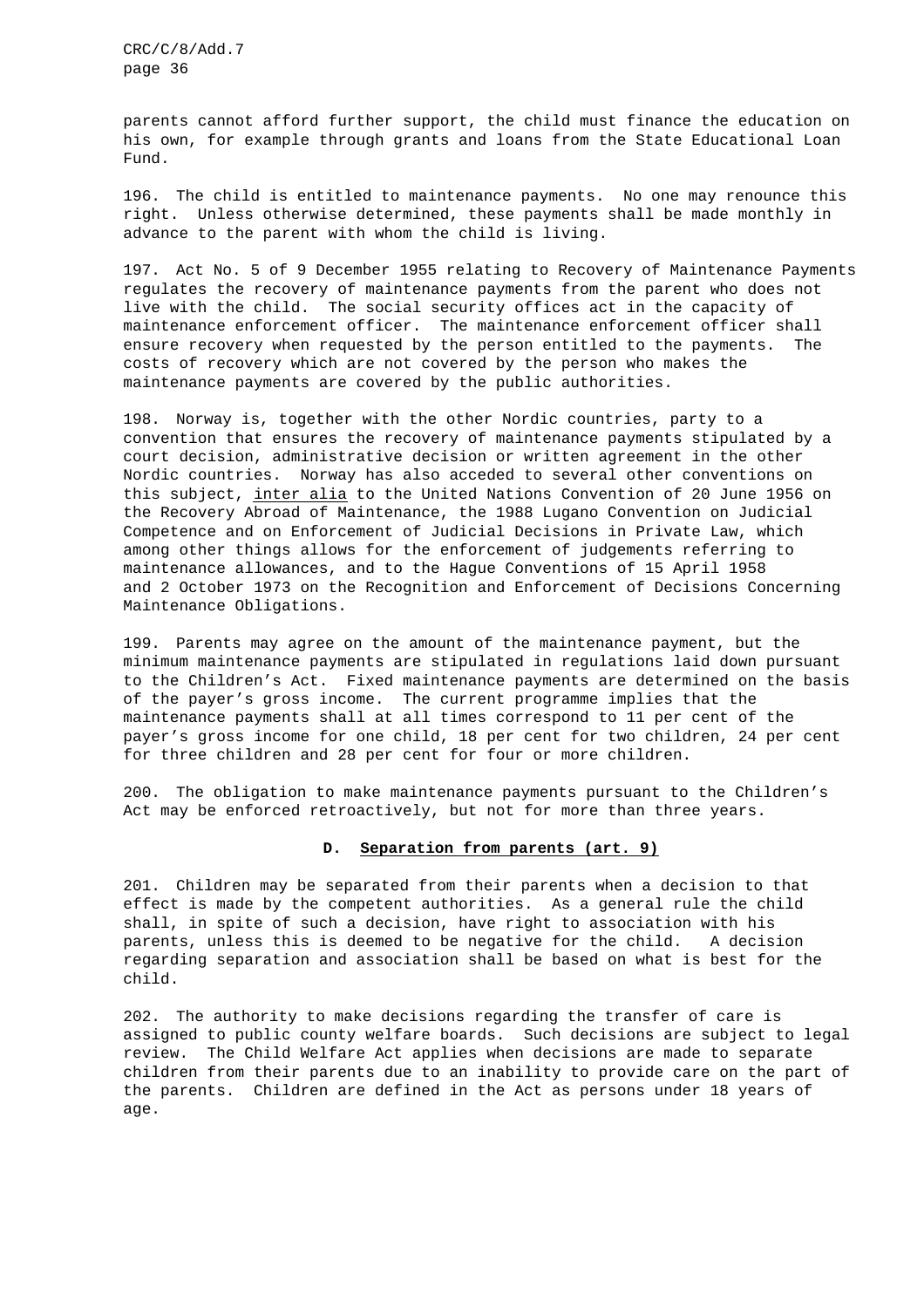203. One objective of the Child Welfare Act is to strengthen the family, so that children can function in a satisfactory manner in their normal environment. Assistance measures in the home shall be provided so that the family's problems can be eliminated or alleviated. Moving the child from his home is not considered until such measures have failed.

204. The primary objective of the Child Welfare Act is to ensure that children and adolescents living in detrimental conditions receive the necessary assistance at the right time. This is stated in section 1-1 of the Act. In order to achieve this objective, it has been considered necessary that both investigations and measures be started at an early point. If child welfare services are involved at an early stage, then there is a greater opportunity to build on the parents' resources as the persons providing care.

205. The Child Welfare Act establishes precise procedural rules for child welfare services in connection with child welfare cases. In section 6-9 of the Act time-limits for the various phases in child welfare cases are established, in addition to sanctions if these time-limits are not met.

206. A child welfare case often starts with a report to the child welfare services, and the Act requires that child welfare services review such reports as soon as possible, and no later than one week after the report has been received. An investigation must be carried out as soon as possible and no later than three months after the report has been made. In special cases the time-limit may be six months. Measures must be implemented as soon as possible and no later than six weeks after the decision is made, when the reason for the decision is ill-treatment of a child at home or other forms of severe neglect.

207. According to section 4-3 of the Child Welfare Act an investigation shall be initiated when there are reasonable grounds to assume that the child has a special need for one of the assistance programmes in accordance with the provisions of the Act. The provision emphasizes that the investigation should not be more extensive than justified by its purpose, and that it should cause as little harm as possible to anyone affected.

208. The child welfare services must attempt to clarify the reasons that make intervention necessary, in addition to making the child and parents see what may be wrong and what may be done to improve the situation.

209. The authority to make decisions pursuant to the Child Welfare Act has been delegated to an independent public county social welfare board. The county social welfare boards have the competence to make decisions in cases involving, inter alia, the possible withdrawal of parental responsibility (cf. section 7-2 of the Child Welfare Act), or the use of coercive measures. As mentioned earlier, decisions of the country social welfare boards may be brought before a court for judicial review.

210. The municipalities are responsible for taking the initiative, examining cases and proposing measures. The actual decision shall, however, be made by the county social welfare board. These boards are independent of the Ministry and the county governors. They are chaired by experienced lawyers and several of their members are professional experts.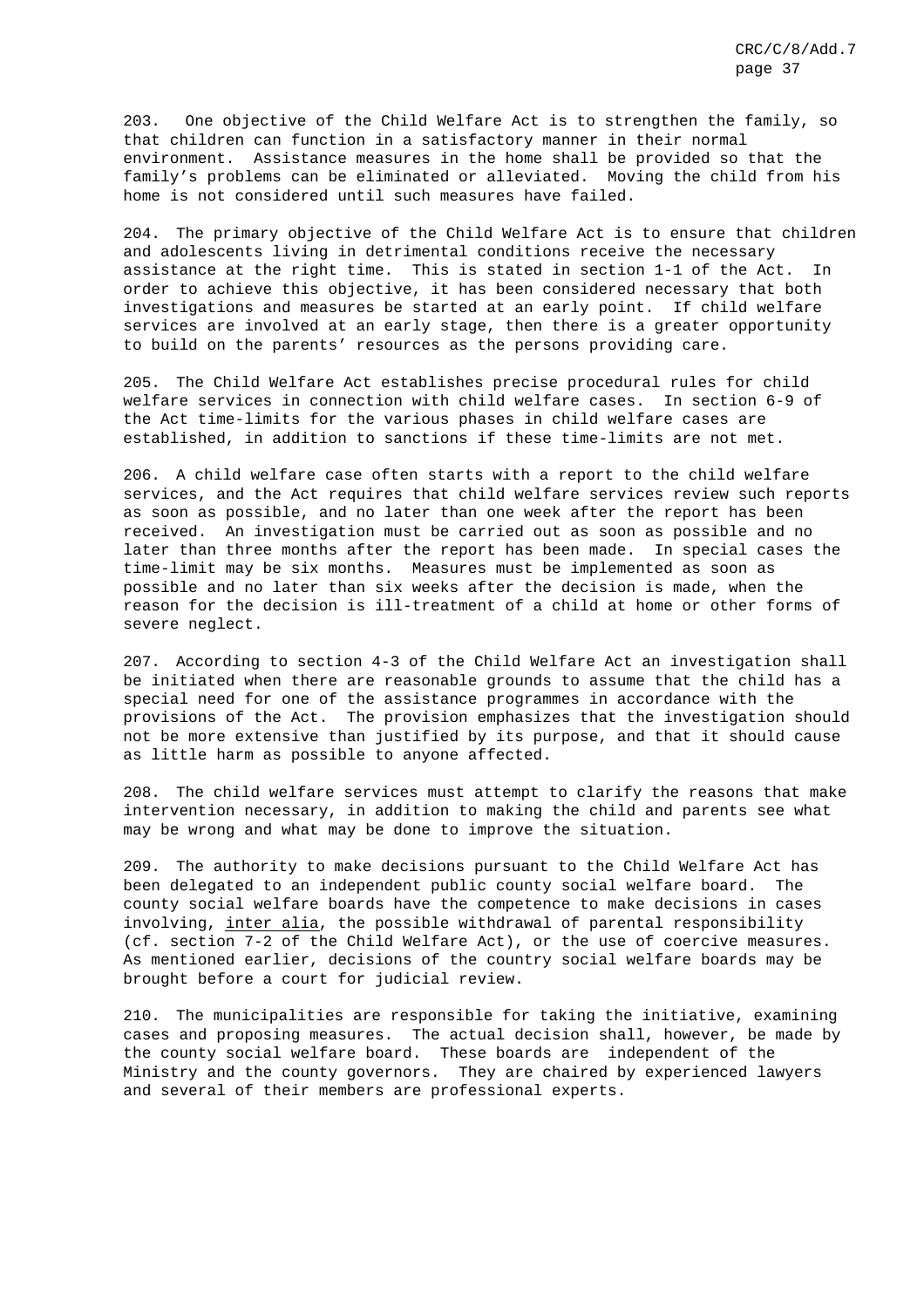211. The parties in a child welfare case are usually the child and the child's parents. In exceptional cases, foster parents may also be granted party rights. Section 6-3 of the Child Welfare Act states that a child may act as a party in a case and claim party rights, provided that the child has attained the age of 15 and understands what the case involves. The county welfare board may also grant children under the age of 15 party rights in special cases. In cases involving measures for children with behavioural problems, the child shall always be considered a party.

212. The provision also states that the child shall be informed and his advice sought when the development, maturity and type of case indicate that this may be done. If the child has reached the age of 12 then he must always be given an opportunity to express his views before a decision is made with regard to placement in a foster home, institution or subsequent moves. Due consideration shall be given to the views of the child.

213. Oral negotiations shall be held in cases that are to be brought before the county social welfare board. There are no restrictions with regard to the parties' right to be present under the negotiations. It is of great importance to the parties involved that decisions are made without delay. The Act therefore prescribes that the negotiations must be held within two weeks, if possible.

214. The parents may bring the county social welfare board's decision before a court. Children who have party rights may also demand a legal review of the county social welfare board's decision. A court may try all aspects of the decision, with regard to both its validity and to the discretion exercised.

215. Before a decision is made, the child welfare services must make sure that they have as much information concerning the case as possible. According to section 6-4 of the Act, the public authorities have an obligation to inform the child welfare services of conditions that may lead to child welfare measures if there is reason to believe that the child has been subject to severe neglect. Persons subject to professional secrecy, such as doctors, nurses and psychologists, also have the same obligation to provide such information.

216. The parties in a child welfare case usually have the right to inspect case documents. In addition, they have a right to be represented by a lawyer or other representative in all phases of the proceedings. In cases that are decided by the county social welfare board, a party has the right, regardless of its financial situation, to have its expenses for a lawyer covered (cf. section 22 of the Act No. 35 of 13 June 1980 relating to Free Legal Aid).

### **E. Family reunification (art. 10)**

217. The Immigration Act and the Immigration Regulations contain extensive provisions regarding family reunification. The main rule is that foreign nationals have a right to family reunification. This right primarily encompasses children, parents and spouses. For foreign nationals who have been granted political asylum or are "resettlement refuge", i.e. have come to Norway through UNHCR, this is an unconditional right (cf. section 17, subsection 3 of the Immigration Act).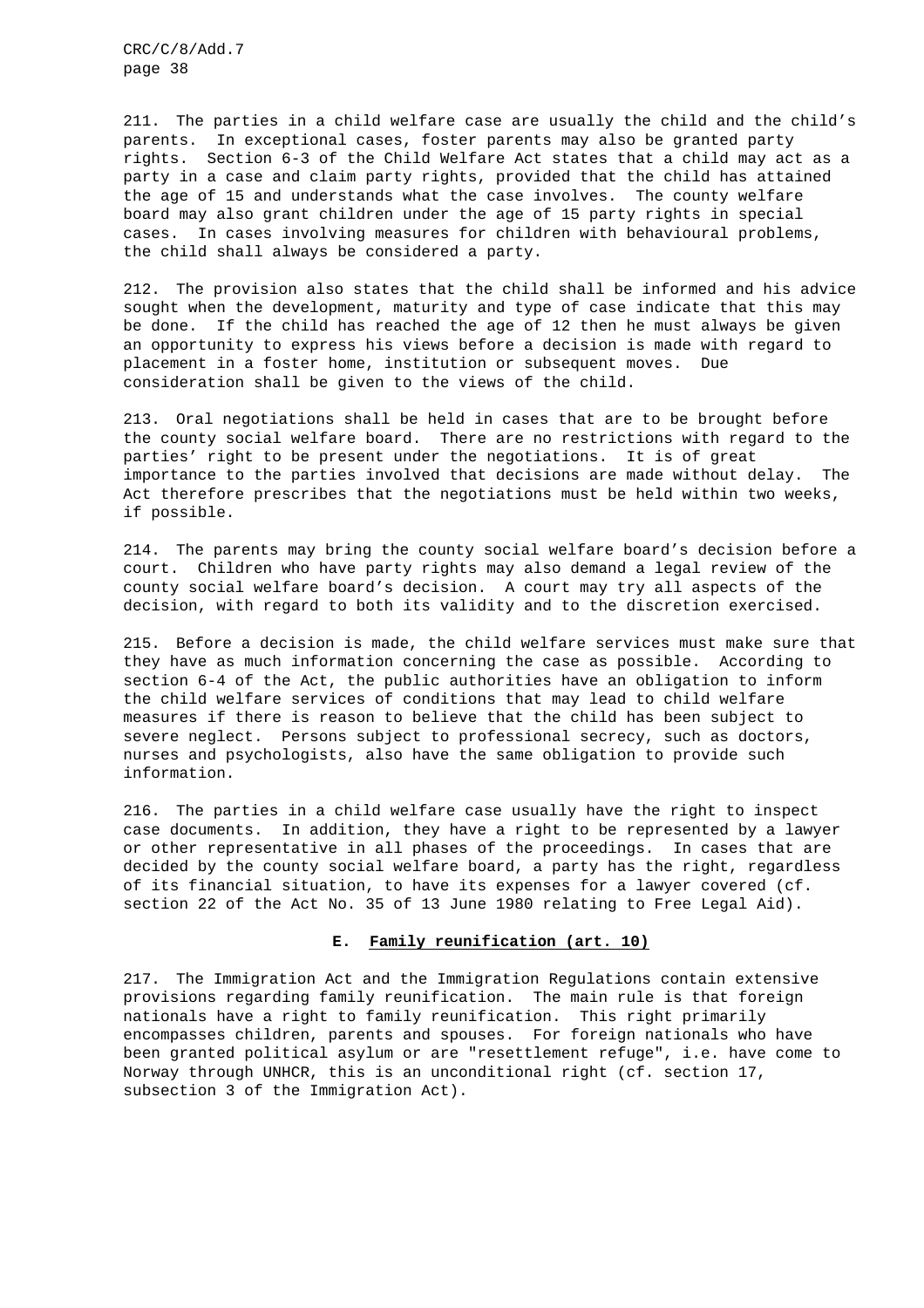218. Family reunification is granted for other foreign nationals, provided that the person residing in Norway (the "principal person") can guarantee financial support of the family (cf. sections 8 and 9 of the Immigration Act, and section 22 of the Immigration Regulations). However, this condition does not apply if the "principal person" has obtained a settlement permit pursuant to section 12 of the Immigration Act, or when the applicant is married to a Norwegian national residing in Norway. When the "principal person" is a child, the financial support requirement will normally not apply. This and other exceptions are laid down in sections 24 and 25 of the Immigration Regulations.

## **F. Children deprived of their family environment (art. 20)**

219. Children who are temporarily or permanently deprived of their family environment are provided with special protection and assistance from the public authorities. This may involve children who are separated from their parents due to decisions pursuant to the Child Welfare Act. The public authorities are responsible for alternative forms of care pursuant to the Child Welfare Act. These alternative forms of care are, for example, foster homes, institutions or adoption.

220. In Norway the alternative form of supervision for children who are removed from their family environment is usually a foster home or, in some cases, an institution. When choosing a placement location, primary consideration shall be given to what is best for the child. The Child Welfare Act states that the location for placement is chosen on the basis of the child's personality and need for care and training in a stable environment. In addition, consideration must be given to the duration of the placement and the possibility and desirability of association with the parents in connection with the placement. In connection with this, it is important to take into consideration the child's cultural, linguistic and religious background.

221. As there has been an increase in recent years in the number of children from other cultures living in Norway, and a corresponding increase in the percentage of such children subject to child welfare measures, there is a growing awareness of the importance of taking the child's cultural and linguistic background into consideration when prescribing such measures. Thus, when a child from another culture must be placed, the child welfare authorities try to find foster parents with the same cultural background.

## **G. Adoption (art. 21)**

222. Since 1917, adoption has been regulated in Norway by a separate Act, which has been amended as needed. The Adoption Act currently in force is from 1986. The purpose of the adoption rules and practices in Norway is to ensure the best interests of the child as prescribed by article 21 of the Convention.

223. Pursuant to the Act, adoption orders are administratively granted by the Ministry. However, the county governors have been authorized to grant adoption orders in cases involving Norwegian children. The Government Adoption Office has been authorized to grant adoption orders in cases where children are adopted from other countries, if the adoption order is not granted in the child's country of origin.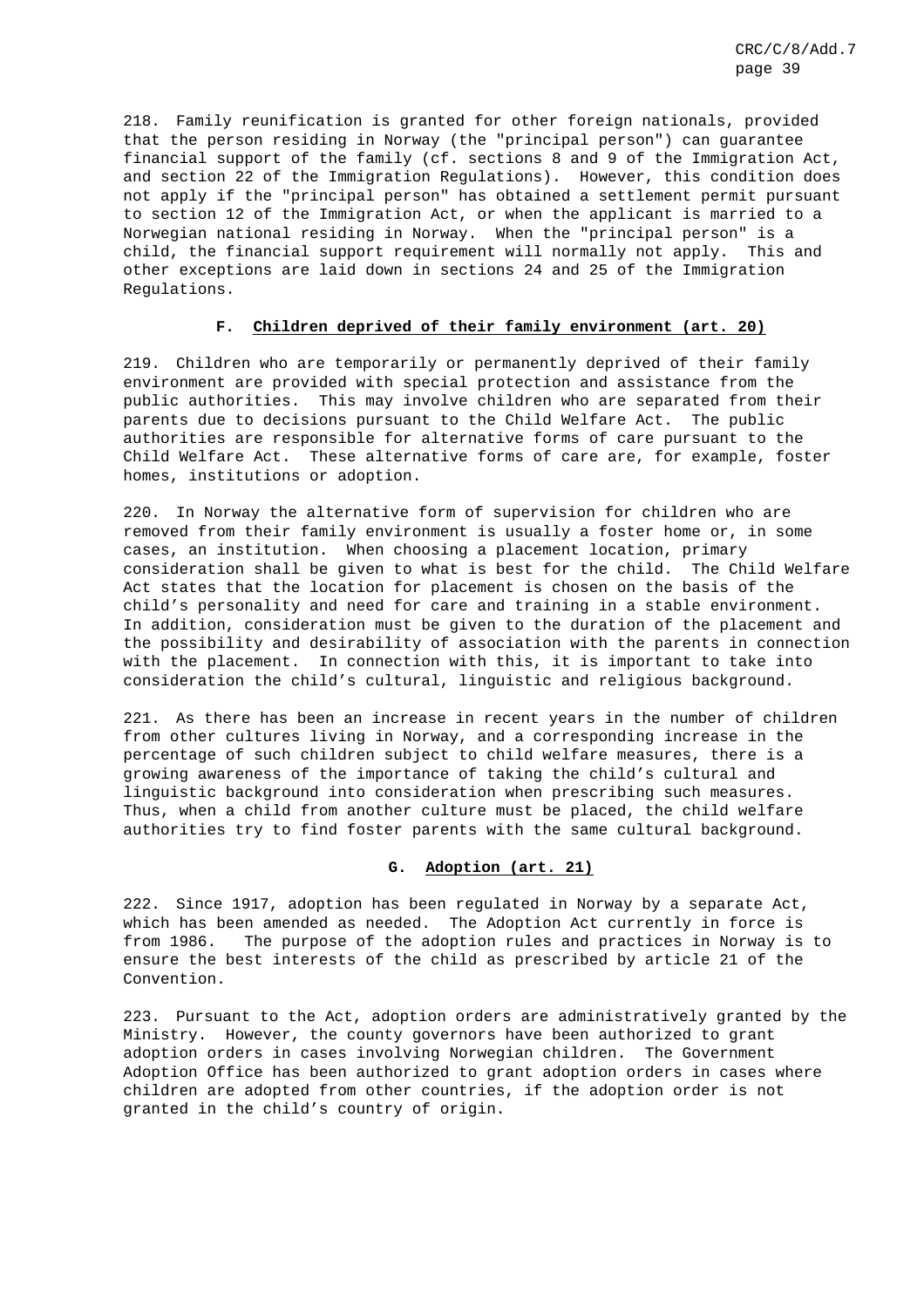224. Children under the age of 18 may only be adopted with the consent of their parents, unless parental responsibility has been revoked. Pursuant to the Child Welfare Act, the county social welfare board shall, when a decision has been made to revoke parental responsibility, give its consent in place of the parents. Parents who do not share parental responsibility shall be entitled to express their views on the adoption. The adoption of children who have attained the age of 12 may only be carried out if the child gives his consent.

225. In 1991, 833 children were adopted in Norway. Around one third of the adoptions were of Norwegian children, whereas the remaining two thirds involved foreign children. Most of the foreign children came from South America (especially Columbia) and Asia, whereas a relatively small proportion came from North and Central America, Africa and Europe. The number of adoptions has remained fairly stable at around 800 or 900 per year since the beginning of the 1980s.

226. The number of adoptions involving Norwegian children has decreased during the last few decades. In 1980, 68 per cent of the adopted children were Norwegian; in 1985, 43 per cent; and in 1991, less than 33 per cent were Norwegian. Most of the Norwegian children who are adopted are adopted by their step-parents. Throughout the 1980s and in the beginning of the 1990s the number of children adopted by step-parents has represented around 70 to 75 per cent of adoptions.

227. If one disregards the adoption of step-children, the number of Norwegian adoptions has been between 80 and 100 in recent years. Most of these adoptions involve cases where the child welfare services have had to intervene due to neglect. If it becomes apparent that placement in a foster home will be permanent and returning to the biological parents would be inadvisable, the next step after foster home placement may be an application to adopt the child, and in some cases an adoption order is granted.

228. Parallel to the decline in Norwegian adoptions, there has been an increase in the number of children adopted from abroad. The number of adoptions from abroad has been between 500 and 600 in recent years. The foreign children are on the average much younger than the Norwegian children. In 1991, two thirds of the foreign children were under the age of three, but this was only true of one sixth of the Norwegian children.

229. The Norwegian adoption legislation recognizes and provides for international adoptions. Any person resident in Norway who wishes to adopt a child from abroad must have prior approval from the central authorities (the Government Adoption Office). Such approval is granted on the basis of various criteria, including a recommendation from the local health and social welfare office which, after several interviews with the applicants, draws up a report on their fitness to receive a child from another country. The Government Adoption Office deals with about 800 such applications every year. Approval is granted for adoption of children from a specified country on the condition that the adoption is arranged through a Norwegian adoption association approved by the Norwegian authorities. Permission to adopt a child through other channels than an approved association is only given in special circumstances.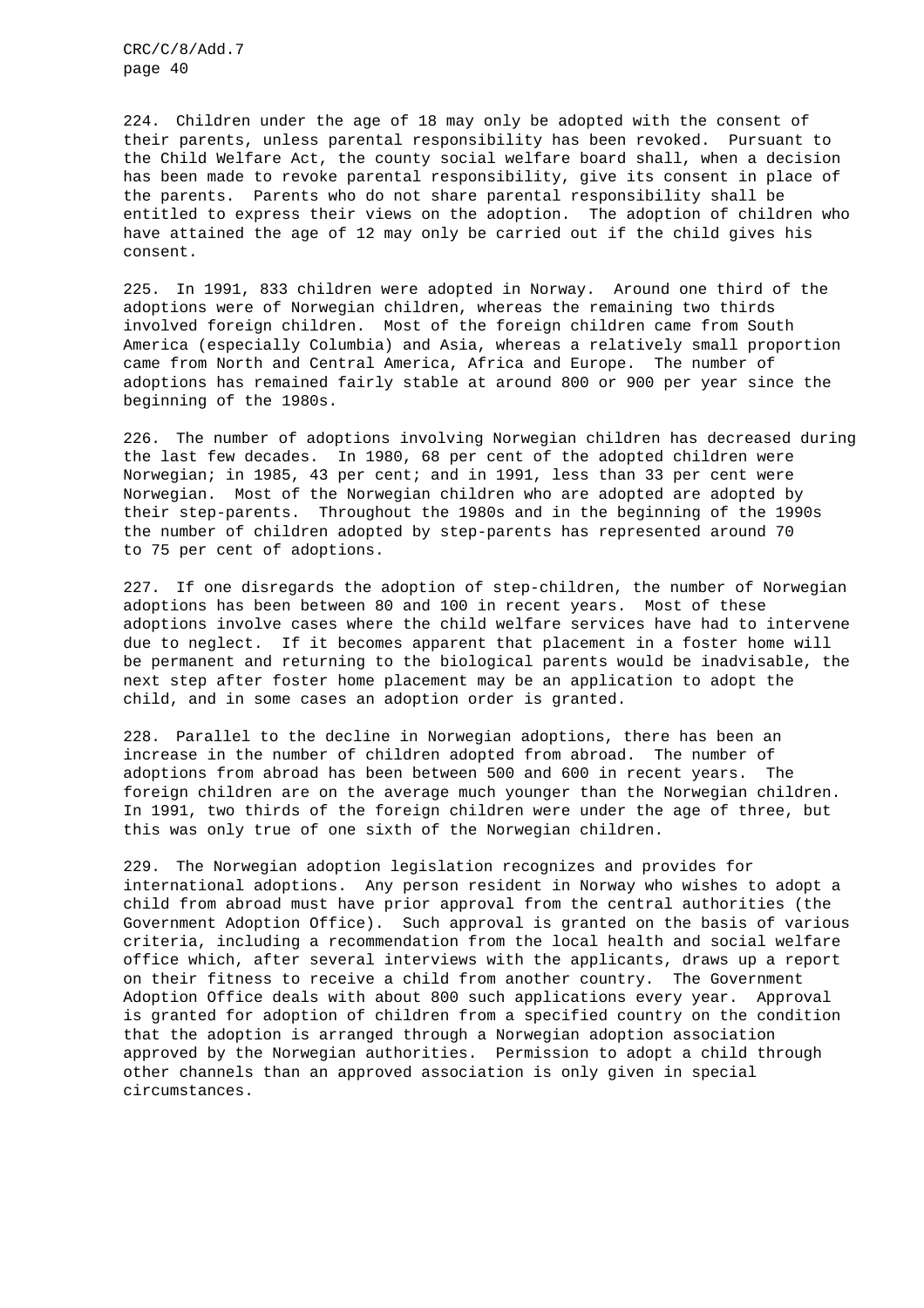230. Currently, three adoption associations are authorized to arrange the adoption of children from various countries throughout the world. They are under an obligation to cooperate with the authorities in the countries from which children are adopted. The Government Adoption Office supervises the associations' activities in Norway and abroad, including the financial aspects of these activities. Only idealistic, non-profit associations are authorized to arrange the adoption of children from abroad. The requirement that adoption from abroad must be organized through such approved organizations allows close supervision of adoption. It can thus be ensured that those involved in the adoption process do not make any form of financial gain that might fall within the category of the purchase and sale of children. Although it is unlikely that any such financial gain is made in connection with adoption from abroad in Norway, the costs connected with the adoption of children from abroad are high and rising. On certain conditions, a lump sum of NOK 10,000 (US\$ 1,700) may therefore be granted per child adopted from abroad.

231. Given the current state of affairs and likely developments in the foreseeable future, Norway will continue to be a recipient country when it comes to international adoption. Norway is prepared to enter into bilateral agreements with countries from which children are adopted, in order to ensure adequate control of intercountry adoption. One such agreement is currently in force, and others are being drawn up. However, the most important development in this field at present is the preparation of a new Hague convention on international adoption. Norway is following this work with great interest.

### **H. Illicit transfer and non-return (art. 11)**

232. Norway's legislation contains provisions aimed at the prevention of illegal transfer of children to, and non-return of children from foreign countries, and has acceded to multilateral agreements for this purpose.

233. The abduction of children is encompassed by the first paragraph of section 216 of the Penal Code, which reads as follows: "Any person who causes or is accessory to causing a minor to be unlawfully deprived of or kept deprived of his parents' or other authorized persons' care shall be liable to imprisonment for a term not exceeding three years." This provision also applies to cases where biological parents unlawfully remove a child from a foster home or institution, when the child welfare authorities have taken over the care of the child. The Director General of Public Prosecutions has assumed that section 216 of the Penal Code also applies if joint parental responsibility is violated following separation or divorce. This is, however, questionable and has not yet been tried in the courts.

234. Norway has acceded to the European Convention of 20 May 1980 on Recognition and Enforcement of Decisions Concerning Custody of Children and on Restoration of Custody of Children, and the Hague Convention of 25 October 1980 on the Civil Aspects of International Child Abduction. Both of the conventions were incorporated into Norwegian law in the Act of 8 July 1988 relating to the Recognition and Enforcement of Foreign Decisions Concerning Parental Responsibility, etc., and the Restoration of Custody.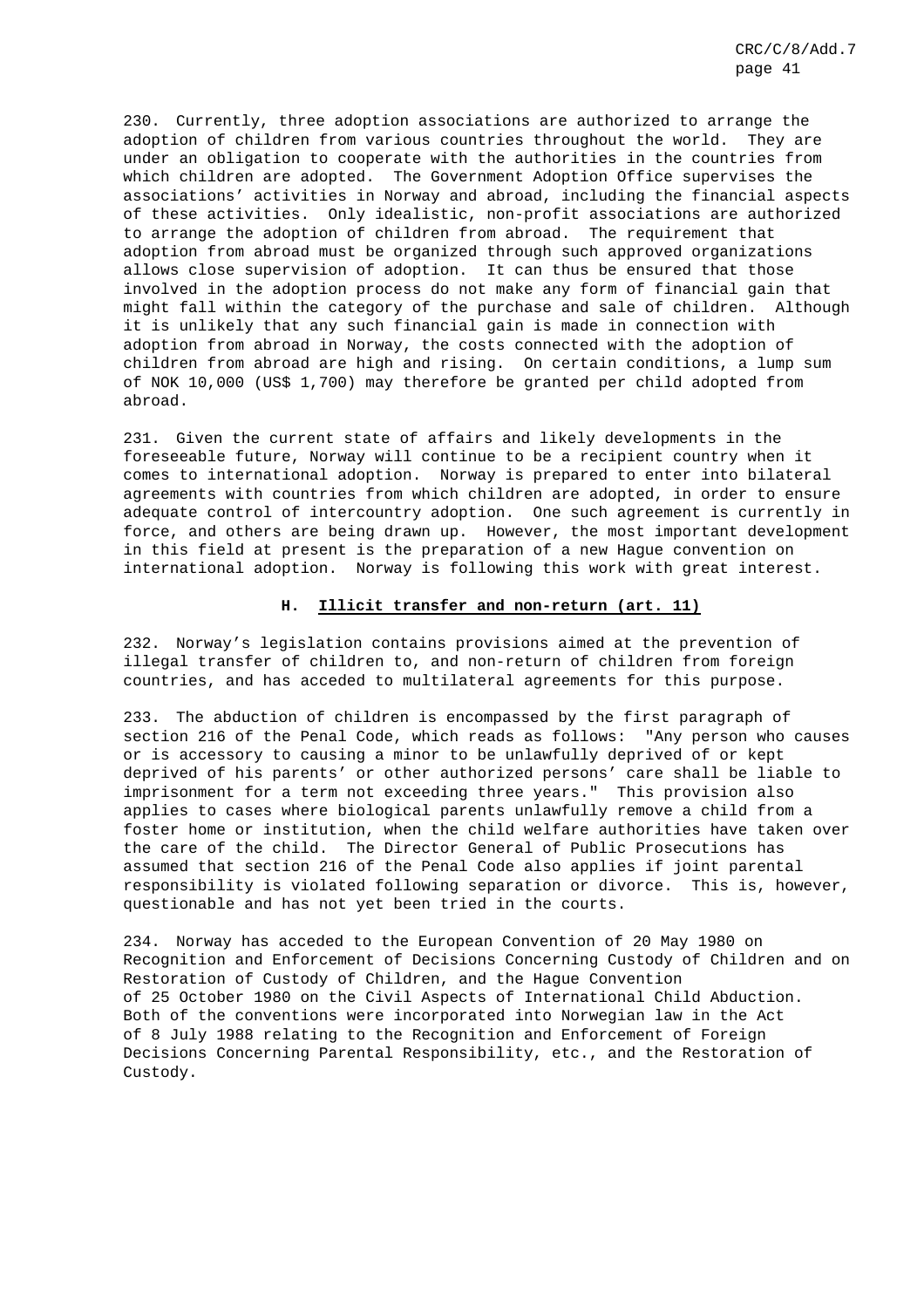235. The Ministry of Justice has issued a detailed circular which describes the procedures to be followed when applying for restoration pursuant to the conventions, and the general substance of the provisions.

# **I. Abuse and neglect (art. 19) including physical and psychological recovery and social reintegration (art. 39)**

236. Protection against the abuse and neglect of children is described in the Child Welfare Act and appurtenant regulations, which also encompass the measures child welfare services may implement in order to promote and exercise such protection (see chapter III).

237. Child welfare services in Norway have for some years had inadequate capacity to examine and follow up all the cases in which neglect or abuse has been reported. Norway therefore gives special priority to child welfare services through a three-year national development programme, which started on 1 January 1991 and will continue until the end of 1993. This programme is referred to in more detail in chapter I of this report in connection with priority areas. The programme has resulted in a significant reduction in the "queues" for child welfare services.

238. With regard to the abuse of children, the Norwegian authorities have become especially aware of the fact that some children are sexually abused, for example by members of their family or other adults who are close to the children. There are no certain figures with regard to the extent of this problem. Some researchers assume that approximately 5 per cent of children are sexual abused before they reach the age of 18. Sexual abuse of children is dealt with in chapter VIII of this report.

239. The general provisions of the Penal Code concerning bodily harm also apply to children. Violence against children and other violations of their physical integrity are punishable pursuant to these provisions. Moreover, corporal punishment is not permitted in connection with child-rearing. Section 30 of the Children's Act expressly states that the child must not be subjected to violence or in any other way be treated so as to endanger his mental and physical health.

240. A special provision which applies to the neglect or ill-treatment of children and other family members is included in section 219 of the Penal Code.

241. The exploitation of children through child labour is an unknown phenomenon in Norway today. (Reference is made to chapter II concerning legal restrictions on the use of minors in paid work.)

242. An important strategy in the fight against negligent treatment of children is to strengthen the parents' opportunity and ability to be good parents. Providing support to the homes and relief measures through child welfare services, financial support and building nursery schools, which are dealt with in other parts of this report, are all important tools in this connection.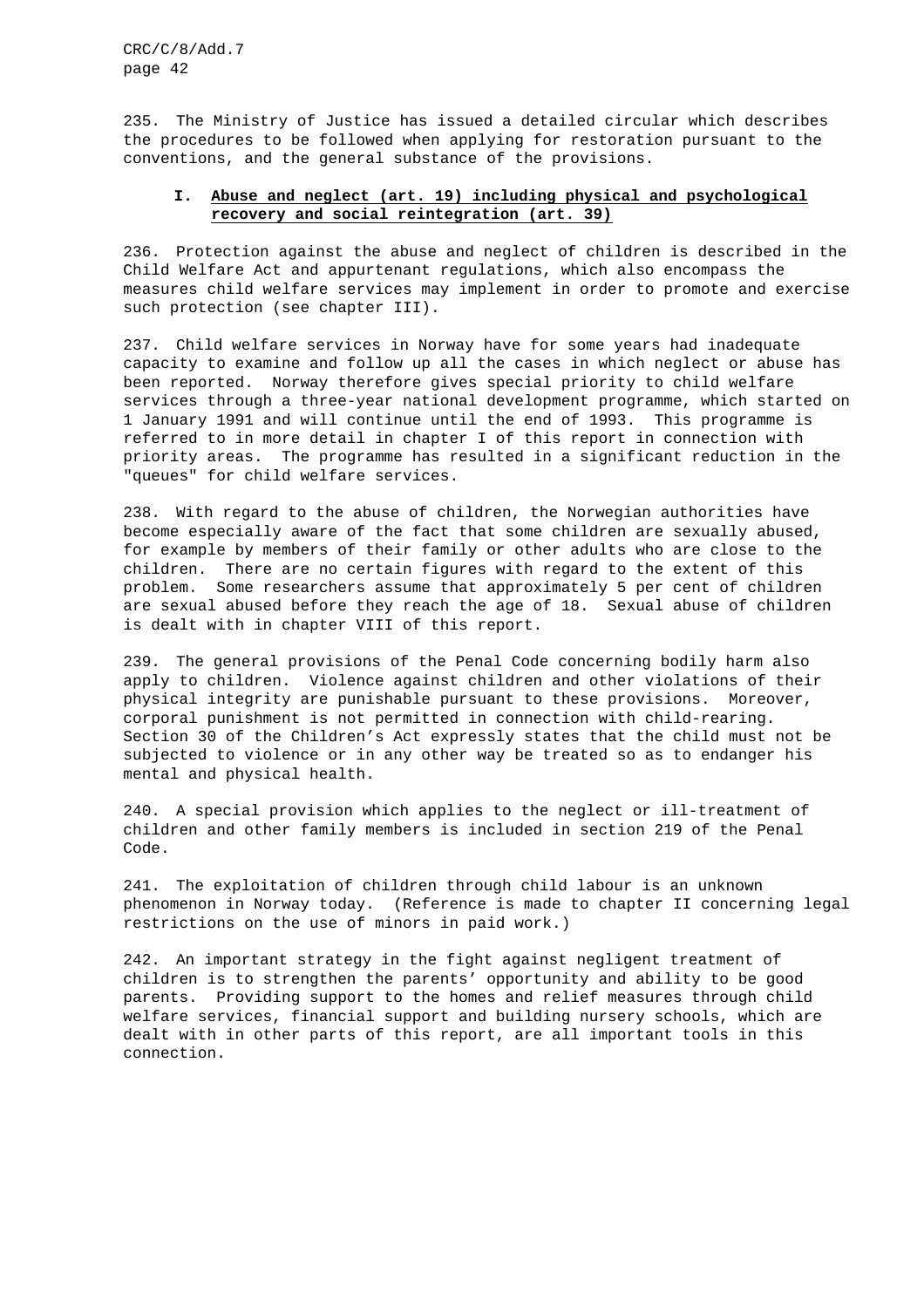243. Violence in the home, such as the abuse of women, also affects the children in the home. It can affect the mother's ability to be a good parent, and it is a violation against children if they are forced to witness their mother being abused.

244. Many centres have been established throughout the country where women who are subject to abuse and violence can seek refuge together with their children. The centres are usually established and run on a voluntary basis, normally with financial support from the State and municipality. The State meets 50 per cent of the costs, and the rest is defrayed by the municipalities and other contributors. These crisis centres are intended for temporary accommodation and their objective is to help the women help themselves. They help the women make contact with the public welfare services.

245. Children who have been neglected and removed from their homes are, as previously mentioned, placed in foster homes, children's homes and youth homes, or - less frequently - in psychiatric institutions for a period. The rehabilitation of these children therefore takes place in these foster homes and institutions.

246. Usually children and adolescents are placed in foster homes. Far from all of these children need psychiatric treatment. A new environment to provide better care is what is most often needed. Many do, however, need additional follow-up and help. Some of the children in need of additional follow-up are placed in reinforced foster homes. This means that one of the foster parents has the responsibility for the care of the foster child as a full-time job, for which he/she is paid.

247. The work of the foster parents is probably the most important contribution to the social reintegration of children under alternative care. It is therefore important that the foster homes are provided with good follow-up and guidance, that there is an adequate number of foster parents and that there is stability in the foster homes. The Ministry of Children and Family Affairs is working to improve the foster home programme; it aims to improve the recruitment and reuse of foster parents and improve training. This work is taking place in cooperation with the Norwegian Foster Home Association and the municipalities and counties as part of the child welfare services development programme.

248. In some cases, children under alternative care require special help with school or psychotherapy. This can be given to children in training or treatment institutions, outpatient therapy, group therapy, etc. In cases where the child does not live at the institution, such help can be given at the same time as the child lives at home with his foster parents.

249. Children who have been sexually abused often require special treatment. Child psychiatry is working on building its competence in this field, and children who have been subject to such abuse are offered psychological help or treatment. The plan of action for sexually abused children presented by the Government in June 1992 states that it is important to strengthen, rationalize and coordinate assistance and treatment programmes for children and adolescents who have been subject to sexual abuse. The Ministry of Children and Family Affairs is working on a report to the Storting on the sexual abuse of children, which will be presented in the summer of 1993.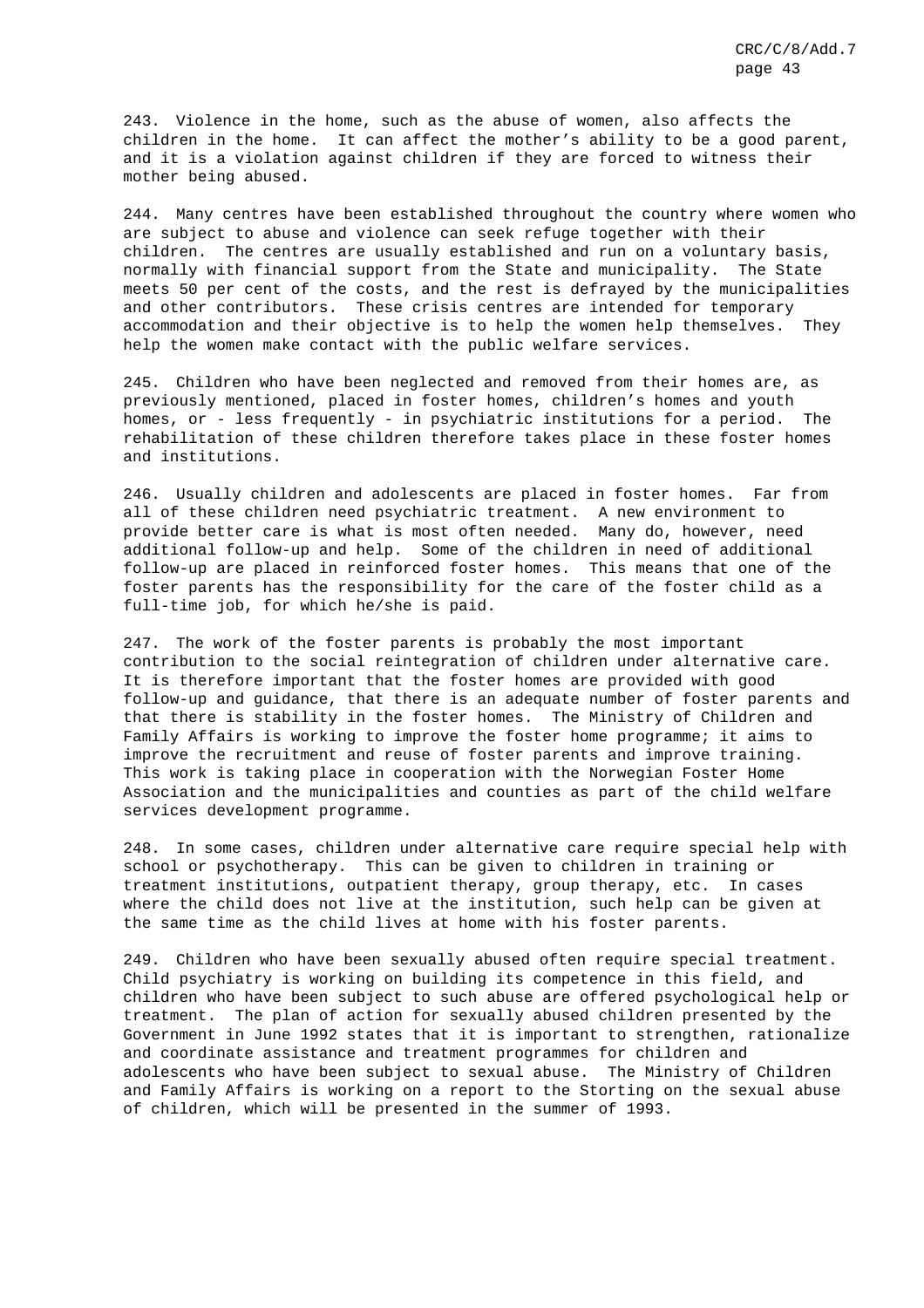250. Sometimes the child welfare services take over the care of children and adolescents who have run away from home. It is often the municipal child welfare duty officers that first come into contact with such children and adolescents. In cases where attempts to reintegrate the children with their family fail, the child welfare services take over the care of these children or adolescents and place the children under alternative care in foster homes or children's or youth homes. The Child Welfare Act also allows the placement of a child in an institution without child welfare services taking over the care of the child, if he and those who have him in their care consent to this. If the child has reached the age of 15, his consent is sufficient.

## **J. Periodic review of placement (art. 25)**

251. The municipality in which the foster home is located is responsible for the supervision and approval of foster homes. Child welfare services in the municipality are obligated to guide and follow up the foster home, pursuant to regulations issued by the Ministry.

252. Child welfare services shall appoint a supervisor for children who are placed in foster homes, whose main task is to ensure that the child is given adequate care in the foster home.

253. The county is responsible for the establishment and operation of institutions that are encompassed by the Child Welfare Act. The county governor is responsible for continuous supervision of the institutions, if necessary, with the assistance of a supervisory committee. If the county governor finds that an institution is not operated in a proper manner, he may issue orders to remedy the situation or to close down the institution.

254. The Child Welfare Act also states that child welfare services must carefully follow the development of children who have been placed in alternative care and follow the development of the parents.

255. According to section 4-21 of the Child Welfare Act a decision for alternative care shall be reversed when the parents are able to give the child adequate care. Emphasis must also be placed on problems the child may experience when he moves back to its parents. A basic prerequisite for the reversal of a decision for alternative care is that the parents can give the child adequate care, and it can be assumed that this situation will be permanent. The basis for the evaluation must be what is best for the child.

256. In the following paragraphs some statistics are provided pertaining to the number of children under alternative care.

257. The number of children who may have been homeless or without a permanent place of residence when the child welfare services intervene is unknown. It sometimes happens that children run away from home and wander around with no permanent place of residence. It is generally assumed that all these children come into contact with the child welfare services, often through the child welfare officers in the municipalities. Some of these children reject offers of help and otherwise make it difficult to have lasting contact with them. They disappear from the care of child welfare services or run away from youth homes, etc. The number of children who are homeless or without a permanent place of residence represents a very small part of child welfare clients. The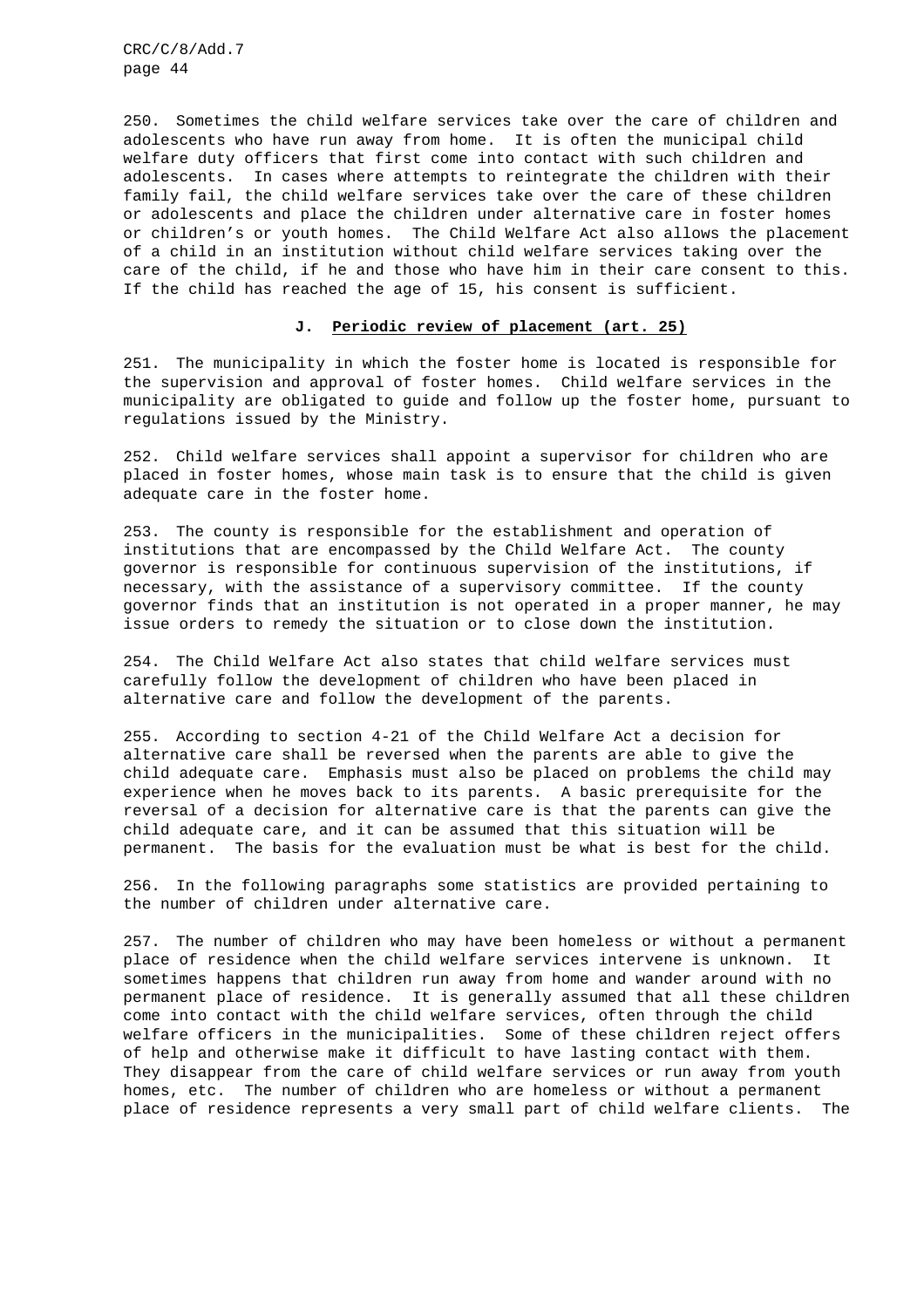number of children who run away from youth homes, etc. and are still without a permanent place of residence after child welfare services have intervened is very low. In Oslo, a secured institution is being planned to take care of children and adolescents who cannot be held at normal children's and youth homes and are in need of special educational and psychological follow-up. A need for approximately 10 to 15 places has been registered for such children and adolescents.

258. A total of 22,818 children under child welfare measures was registered in the municipalities at the end of 1992. The number of children in Norway under the age of 18 at the same time was approximately 985,000. The number of children under child welfare measures encompassed children for whom preventive measures have been implemented (55.6 per cent), children committed to the care of the child welfare services (30 per cent), children who are waiting for measures (5 per cent) and children under other measures (10 per cent). Many of the children waiting for measures were temporarily placed. Most often they were waiting for a place in a reinforced foster home, a situation that applies to children both under and over the age of 12. The rest were the children under the age of 12 waiting for a place in an ordinary foster home, and children over 12 waiting for a place in a long-term institution.

259. The number of children under child welfare measures has increased considerably during the last few years. This is largely due to increased resources from the development programme, which have made it possible for the child welfare services to deal with many of the reports that were previously not dealt with and made it possible for them to carry out investigations, examine needs and find suitable arrangements for the children.

260. The last year for which we have detailed statistics on the age and sex distribution and the types of child welfare measures is 1991. The following will therefore concern figures from this year. At the end of 1991 there were 17,848 children under child welfare measures. During the whole year, however, 20,493 children had been under such measures. These include adolescents age 18 and over; they represented approximately 9 per cent of the clients of the child welfare services. The reason that there are so many adolescents above the age limit laid down in the Child Welfare Act is that measures which are implemented before the child attains the age of 18 can continue until age 20, with the consent of the adolescent. In certain cases, measures implemented before the child attains 18 can continue after the age of 18 without the consent of the adolescent, pursuant to a county social welfare board decision.

261. The number of children under child welfare measures in the course of 1991 was 18.4 per 1,000 children from the age of 0 to 19. In 1992, children under child welfare measures still represented less than 2 per cent of all children. This is, however, the number at a particular point in time. The number of children who are under child welfare measures in the course of their upbringing is higher. There are no figures for how many children come into contact with child welfare services before they reach the age of 18.

262. The majority of children under child welfare measures were boys, and the highest figures were for boys aged 6 and 15 to 16 (cf. Table 1).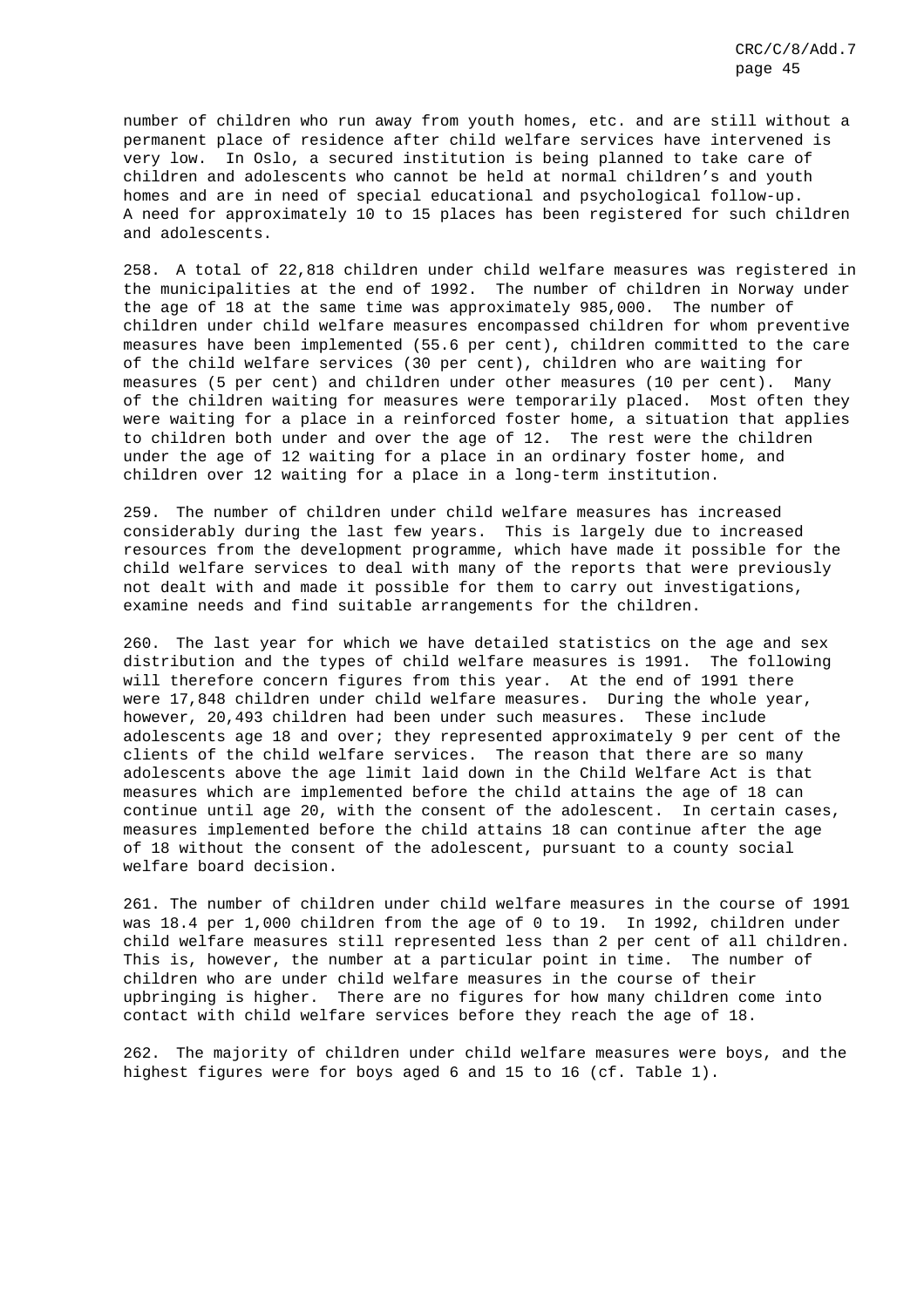|                    |  | Children under protection during 1991, by age and sex |        |       |         |
|--------------------|--|-------------------------------------------------------|--------|-------|---------|
|                    |  |                                                       |        |       |         |
|                    |  | All                                                   | Boys   | Girls | Unknown |
| Absolute figures   |  | 20 493                                                | 10 860 | 9 606 | 27      |
| Per 1 000 children |  | 18.4                                                  | 19.0   | 17.7  |         |
|                    |  |                                                       |        |       |         |

## TABLE 1

| Age            | Absolute figures | Per 1 000 children |
|----------------|------------------|--------------------|
| $\mathsf 0$    | 272              | 4.5                |
| $\mathbf 1$    | 587              | 9.5                |
| $2 - 3$        | 783              | 13.2               |
| $\overline{4}$ | 936              | 16.2               |
| 5              | 1 046            | 19.2               |
| $\epsilon$     | 1 164            | 21.8               |
| 7              | 1 192            | 23.0               |
| 8              | 1 108            | 21.6               |
| 9              | 1 003            | 19.7               |
| 10             | 1 027            | 19.7               |
| $11\,$         | 1 057            | 20.3               |
| $12\,$         | 1 049            | 20.1               |
| $13$           | 1 130            | 21.5               |
| 14             | 1 104            | 20.9               |
| 15             | 1 154            | 22.2               |
| 16             | 1 288            | 23.7               |
| 17             | 1 410            | 24.6               |
| $18\,$         | 1 268            | 20.8               |
| 19             | 895              | 14.3               |
| 20 years       | 454              | $7 \, . \, 0$      |
| and over       | 566              |                    |

263. Of all the children under child welfare measures the majority were under preventive measures and not placed in foster homes or institutions due to the transfer of care. This was the case in 1992 as well as in previous years. During 1992 the share of children under preventive measures has increased. Of all the children under child welfare measures in 1991, approximately 36 per cent were placed in foster homes or institutions after the transfer of care; the others were provided with preventive or other measures. In the beginning of 1991 there were 5,612 children and adolescents in foster homes and 1,723 in child welfare institutions. At the end of the year the corresponding figures were 4,122 and 971.

Their distribution according to age was as follows:

TABLE 2

|                 |         |     | Children in foster and children's homes in 1991, by age |     |     |     |  |
|-----------------|---------|-----|---------------------------------------------------------|-----|-----|-----|--|
|                 |         |     | Total -2 3-6 7-13 14-17 18- Others                      |     |     |     |  |
| Foster home     | 4 1 2 2 | 285 | 685 1589 1776 378 9                                     |     |     |     |  |
| Children's home | 971     | 79  | 74                                                      | 253 | 441 | 123 |  |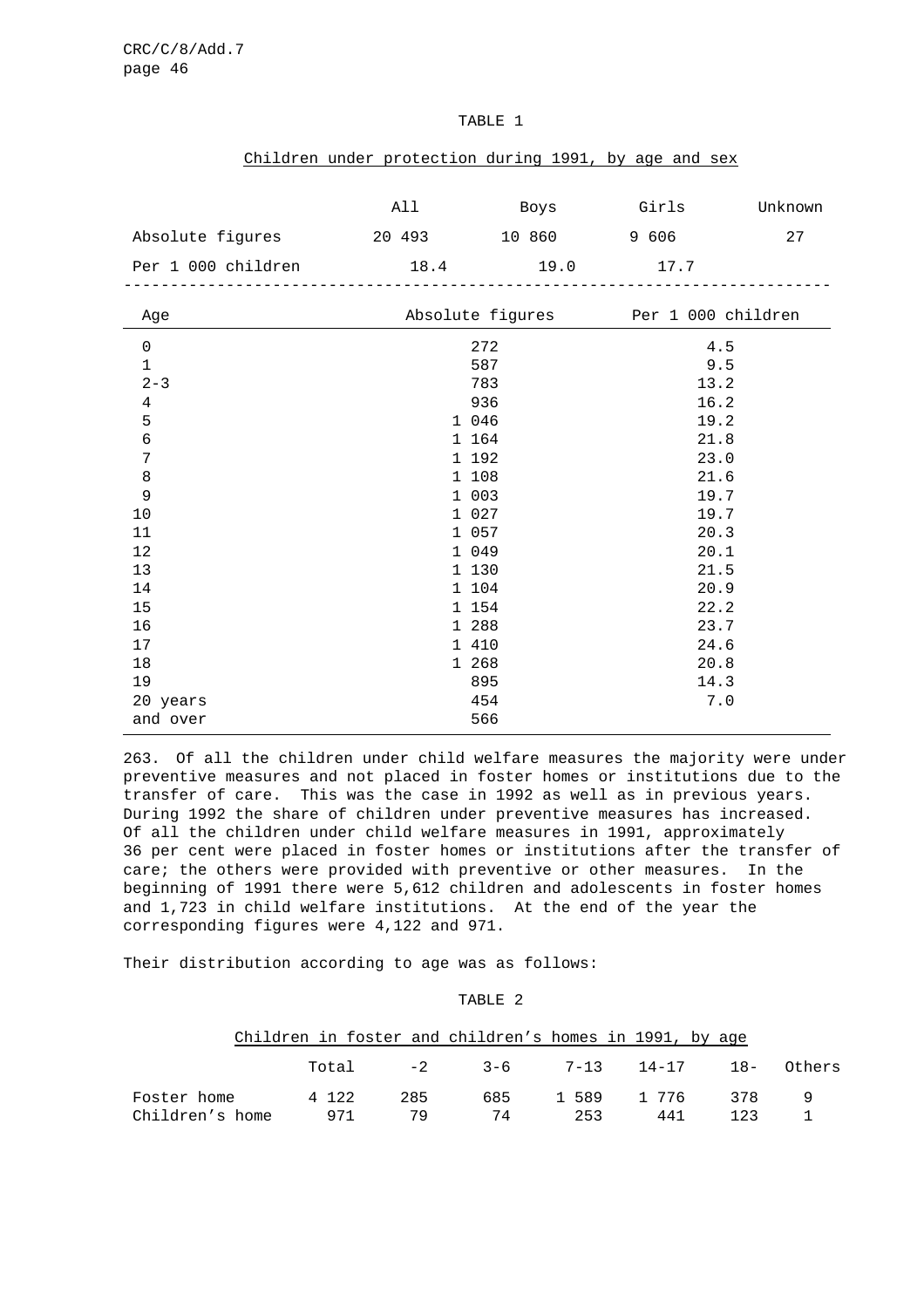264. Of all the children under child welfare measures at the end of the year (1991) who were provided with preventive measures, assistance programmes in the home and relief represented 27 per cent, "big brother/sister" programmes 27 per cent, and financial assistance 20 per cent of the measures. The distribution of the preventive measures according to age was as follows:

#### TABLE 3

# Children 1/ under preventive assistance at the end of 1991, by age and type of assistance

|                                     | Total   | -2 years     | $3 - 6$      | $7 - 9$      |               |              | 14-17 18- Others |
|-------------------------------------|---------|--------------|--------------|--------------|---------------|--------------|------------------|
| Preventive assistance               | 10 114  | 904          | 2.562.3      |              | 687 2 175 772 |              | 14               |
| Economic assistance                 | 1 975   | 115          | 336          | 554          |               | 571 395      | 4                |
| Kindergarten                        | 2 017   | 288          | 1 485        | 204          | 22            | 16           | 2                |
| Person selected to support child    | 2 759   | 77           | 320 1        | 468          |               | 734 156      | 4                |
| Supervision                         | 1 736   | 273          | 402          | 595          |               | 338 124      | 4                |
| Relief (weekend foster home,        |         |              |              |              |               |              |                  |
| $etc.$ )                            | 2 3 4 2 | 243          | 690 1        | 089          | 276           | 42           | $\overline{2}$   |
| Home-help services                  | 414     | 62           | 98           | 169          | 66            | 18           | 1                |
| Assistance in housing/home          |         |              |              |              |               |              |                  |
| improvement                         | 111     | 8            | 13           | 18           | 32            | 40           |                  |
| Assistance in employment            | 54      | $\mathbf{1}$ | 2            | 6            | 22            | 23           |                  |
| Assistance in work training         | 78      | $\mathbf{1}$ | $\mathbf{1}$ | 4            | 41            | 31           |                  |
| Out-patient treatment               | 218     | 6            | 31           | 96           | 58            | 26           | $1\,$            |
| Living/working commune              | 75      |              |              | 3            | 42            | 30           |                  |
| Institution for alcoholics and      |         |              |              |              |               |              |                  |
| drug addicts                        | 58      | 8            | 4            | 2            | 20            | 24           |                  |
| Crisis centres for maltreated women | 10      | 2            | 3            | $\mathbf{1}$ | 3             | $\mathbf{1}$ |                  |
| General hospital                    | 19      | 4            | 7            | 3            | 4             | 1            |                  |
| Psychiatric hospital                | 44      |              | $\mathbf{1}$ | 14           | 22            | 7            |                  |
| Other institution                   | 172     | 16           | 6            | 43           | 83            | 22           | 2                |
| Other assistance                    | 1 517   | 121          | 256          | 519          |               | 459 160      | 2                |

1/ Each child may have received several types of assistance. Hence, the sum total of types of assistance is greater than the number of children who have received assistance.

265. With regard to new children under child welfare measures, the number provided with preventive measures was higher (85 per cent) and the number under alternative care was much lower (15 per cent) than for all children under child welfare measures in the course of a year. Preventive measures are almost always implemented before children come under alternative care.

266. The reason for implementing measures for new children coming in under child welfare measures was most often associated with environmental factors, and less often with the behaviour of the child: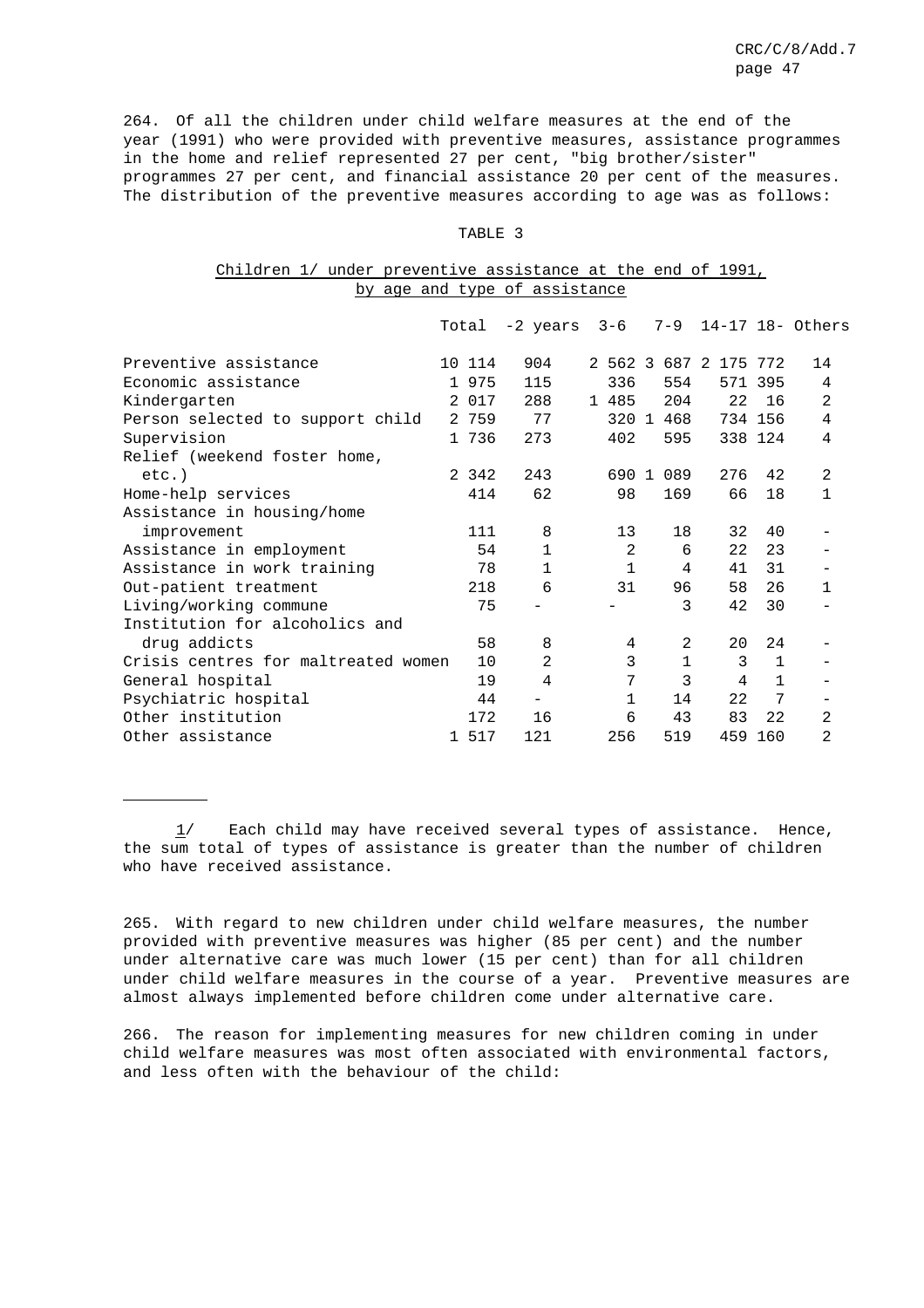## TABLE 4

| Total                                                                                                     | 4 267                          |  |
|-----------------------------------------------------------------------------------------------------------|--------------------------------|--|
| Environment, total<br>(a) Not properly cared for<br>(b) Not properly provided for<br>Both $(a)$ and $(b)$ | 2 703<br>2 0 5 3<br>510<br>140 |  |
| Behaviour, total<br>(a) Maladjusted<br>(b) Handicapped<br>Both $(a)$ and $(b)$                            | 814<br>649<br>155<br>10        |  |
| Environment and behaviour                                                                                 |                                |  |
| Unknown                                                                                                   | 533                            |  |

# New cases of children placed under protection, by reason for intervention (1991)

267. Often it is the family (or the child) who takes up the issue with the child welfare services. This varies, however, according to the age of the child. With regard to the youngest children, it is, in addition to the family, often the health authorities or social welfare office that takes up the issue. For children from the age of 7 to 17, it is, in addition to the family itself or the social welfare office, often the school or the school psychology service that takes up the issue:

# TABLE 5

# New cases of children placed under protection, by age and who reported the case (1991)

| Who reported the case                 |       | Total -2 years 3-6 7-9 14-17 18- Others |     |     |                     |      |                |
|---------------------------------------|-------|-----------------------------------------|-----|-----|---------------------|------|----------------|
| All                                   | 4 267 | 572                                     |     |     | 942 1 468 1 032 247 |      | 6              |
| The child or the child's family 1 513 |       | 147                                     | 355 | 467 | 395 147             |      | 3              |
| Social service                        | 1 048 | 231                                     | 247 | 321 | 193                 | 55   | 1              |
| School/school psychology serv.        | 826   | 23                                      | 90  | 429 | 270                 | - 14 |                |
| Police                                | 226   | 31                                      | 44  | 48  | 85                  | 18   |                |
| Health authority                      | 559   | 144                                     | 159 | 166 | 73                  | 16   | $\overline{1}$ |
| Others                                | 550   | 64                                      | 137 | 192 | 117                 | 39   | $\mathbf{1}$   |
| Unknown                               | 531   | 77                                      | 115 | 186 | 135                 | 18   |                |
|                                       |       |                                         |     |     |                     |      |                |

268. The figures for children under child welfare measures give an idea of the extent to which children are having difficulties or need help and support. On the other hand, the figures do not present an accurate picture. Many of the children under child welfare measures have been given a good care situation. There are, however, other children who may have difficulties without the child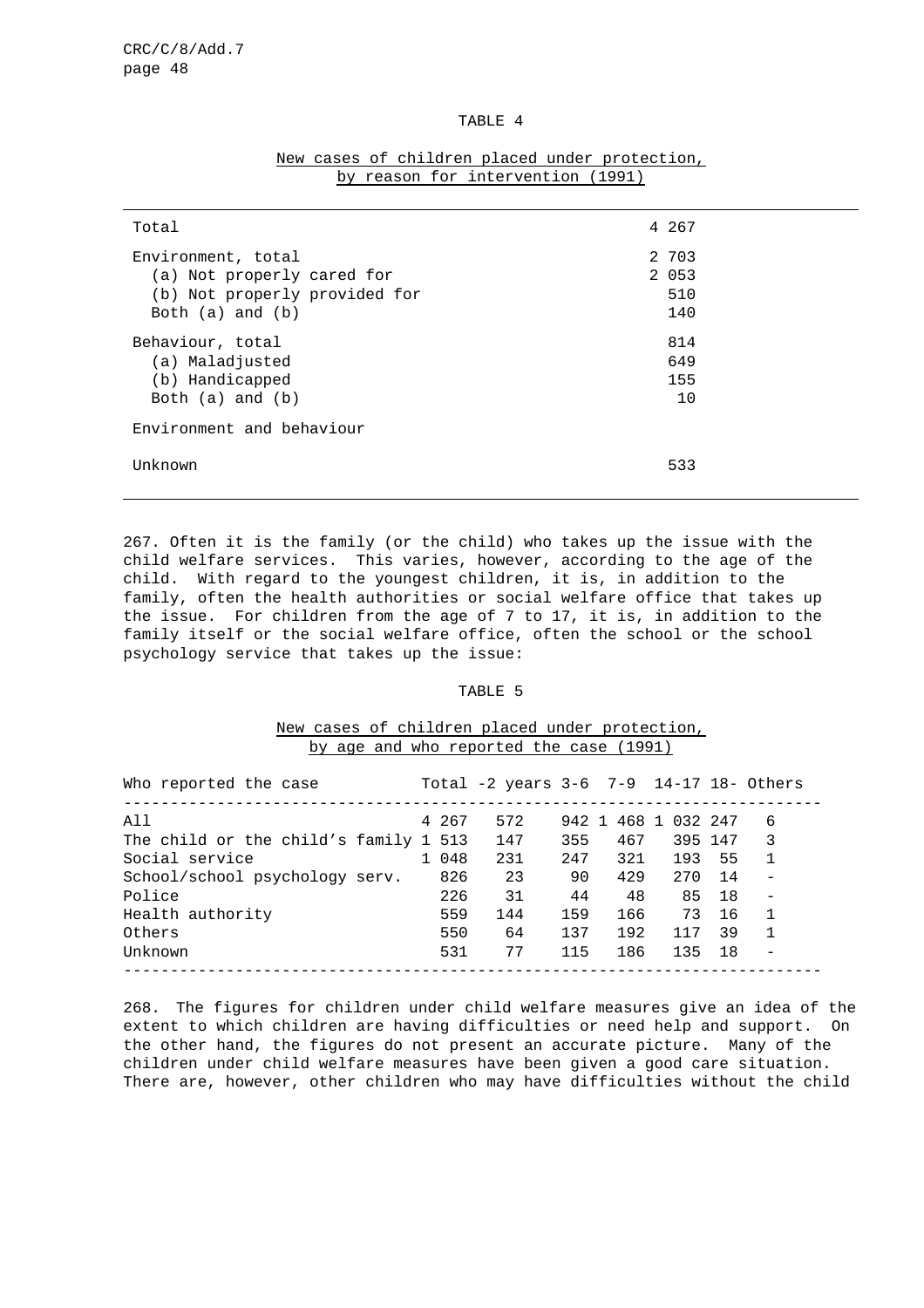welfare services being involved, because the problems have not been brought to the attention of the child welfare services. Other children can have problems that do not involve neglect by the family.

269. The interests of children are more or less safeguarded by the statutory regulations, but factors other than the statutory framework are of course of importance with regard to ensuring that all children are guaranteed a good and safe upbringing. There are, therefore, various financial allocation programmes designed to ensure necessary, appropriate measures for those children who need such measures.

270. When children are lonely or have an unsatisfied need for contact, it may be due to a lack of playmates or too little contact with their parents or other adults. In recent years, there has been greater focus on this in Norway. Some children, through such channels as the contact line for children and adolescents (see chapter I), have expressed a need for more contact with adults. This may in part be due to inadequate provision of care or lack of attention to the needs of the child on the part of the parents. It may be due to the parents not having enough time to spare for their children, for example, when a great deal of time is used for earning a living. The parents' strained finances may play a role here. It is also a problem that the school day and holidays do not coincide with the parents' working hours, and that the local environment is in many instances "poorer" than before, because grandparents or other possible providers of care are no longer part of it. The development of networks in the local environment has therefore been placed on the agenda in many places. Family welfare services and family counselling are also important in order to enhance the parents' knowledge and awareness of children's needs.

271. The most important measure is probably the extra-curricular activity programmes, which not only provide supervision after ordinary school hours, but also offer programmes for the children during holidays. The experience gained from these relatively new programmes has been good, and the number of children participating in them is rapidly increasing. It is the responsibility of the municipalities to develop these programmes, with financial assistance from the State. An important objective here is that the financial contribution from the parents must be low. It is important to avoid a situation where the parents of children who need supervision while their parents work do not apply for extra-curricular activity programmes because they feel that they cannot afford it.

272. To make amends for the difficulties that can arise and the insecurity felt by children when the family has financial problems, there are many allocation programmes for families with children in Norway. These allocations assist single parents in particular. Single parents belong to the lowest income group in Norway.

273. Only a very small portion of the financial allocations is reflected in the figures for preventive child welfare measures (Table 3). The national insurance and child benefit programmes, which support all children, are of primary importance. With regard to child benefits, these are equal for all children, with the exception of single parents who are given child benefits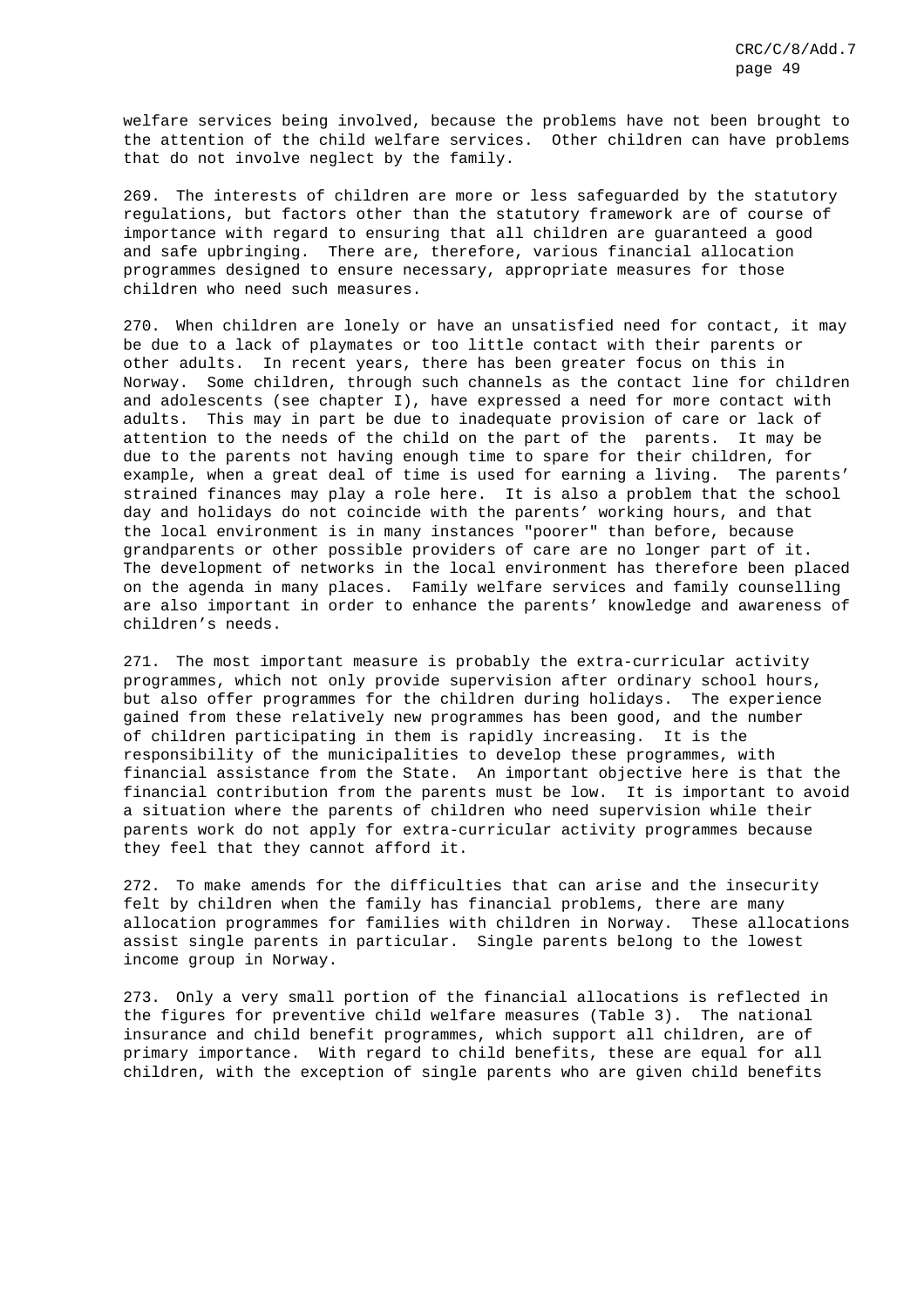for an extra child. There is a debate in Norway concerning whether the large amounts of money used for child benefits could be used differently, and be targeted more to those who need it most.

274. The State ensures, through the National Insurance, a certain minimum income for all if the family provider is without income, for example, in the event of unemployment (unemployment benefits) or through aid to single parents. In addition, municipal social welfare based on financial need is often applicable. This aid may, however, seem insufficient, especially if the family has special financial difficulties due to high living expenses or high home mortgage loans. A new programme involving the remission of home mortgage debts for those with special difficulties has recently been introduced, among other things to prevent children from suffering due to financial problems in the family.

275. There is little severe poverty in Norway. It may, however, be very difficult for parents to pay their bills and make their mortgage payments, for example, in the event of unemployment. Some children are concerned about their parents' financial problems and some may not be able to participate in activities that most children enjoy because of the family's financial situation. In a rich country like Norway this may cause problems for the child.

276. Among the children who grow up in families with a difficult financial situation, with an overrepresentation of unemployment and social welfare recipients, there are relatively many children with a background from a foreign culture. The authorities are therefore working on an analysis of the living conditions of children and adolescents with an immigrant background. The aim is a collective effort that will improve the integration and participation of these children in Norwegian society (see also chapters I and VIII).

277. Of all the recipients of social welfare in Norway, families with children represent a minority. The majority of social welfare recipients are single with no children, and most of these are men. Of all the families with children receiving social welfare, single parents represent the largest group.

278. The authorities are making an effort to gather information on the situation of children in Norway in general and, in particular, child welfare children and how child welfare services function. "Children in a Welfare Society" is a special research programme that started in 1988 and is supported, inter alia, by the Ministry of Children and Family Affairs and the Ministry of Health and Social Affairs. The primary objectives of the programme are to focus on the environment in which children are brought up and their development potential, improve the knowledge of the relationship between the living conditions of children and the development of society, and stimulate research on children that is relevant for planning purposes. In connection with this programme, there is a separate subprogramme for child welfare research. This programme focuses, among other things, on the evaluation and analysis of the effect of measures implemented by the child welfare services. Better, more complete knowledge of this field will be important to the development of child welfare services in the future.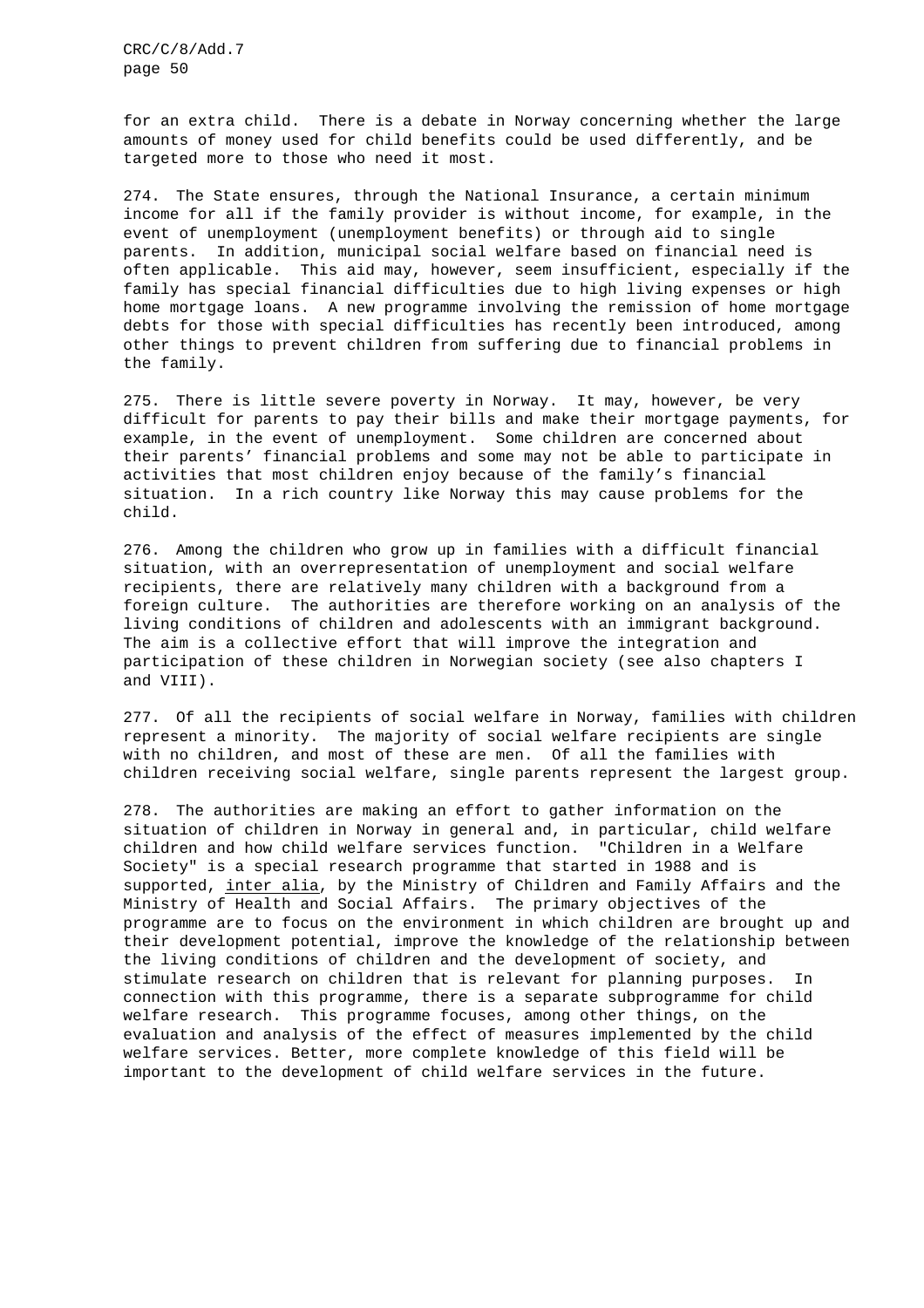#### **VI. HEALTH AND WELFARE**

## **A. Survival and development (art. 6.2)**

279. The parents' obligation to care for and support the child is important with regard to the child's survival and development. This was taken up in chapter V. The social security programmes and benefits, etc. which assist parents in this connection are important to the child's right to survival and development. This will be dealt with later on in this chapter. In addition, the child welfare services, which are there to provide assistance or take over the care of the child when the parents' ability to care for the child is inadequate, are important for the development of the child. This has been treated in chapter V. Health services are of course of vital importance to the survival and development of children. These services are discussed later in this chapter in connection with the reference to article 24.

280. In addition to the aforementioned areas, the prevention of accidents is a very important part of safeguarding the child's right to survival and development, and the prevention of accidents involving children has been given high priority in the five-year period from 1989 to 1993. A plan of action to reduce the number of injuries related to the home, school and recreation was introduced for the first time by the Government in 1989. The plan was amended in 1991 and is under continuous evaluation and development. Six ministries are participating in the follow-up of this plan.

281. The Directorate of Health is the highest health authority with regard to the prevention of accidents and provides supervision and guidance in that regard. The prevention of accidents under the Directorate of Health is carried out through various agencies such as the National Institute for Public Health. The institute has established a register for injuries which enables it to monitor, analyse, provide information and give advice on preventive measures, in addition to evaluating the efficacy of these measures.

282. The Product Control Act aims to prevent a product from causing injury and harming the environment by means of pollution, waste, noise, etc. Several regulations affecting child safety have been adopted pursuant to the Product Control Act. One of these regulations protects children from contact with chemicals. Regulations concerning child-proof packaging for certain household chemical substances and products were adopted in 1988.

283. Toy safety is another area which is given high priority in the prevention of accidents involving children. Guidelines for toy safety were drafted in 1984. These guidelines will now be given a stronger legal basis. The Ministry of Children and Family Affairs and the Ministry of the Environment have therefore drafted regulations relating to toy safety pursuant to the Product Control Act.

284. Road traffic is a serious threat to the life and health of a child. In 1992, 20 children between the ages of 0 and 14 were killed as the result of road traffic accidents. The figures for previous years were higher. Of the children (under the age of 15) that were killed, 12 were passengers in cars, 5 were cyclists and 3 were pedestrians. A total of 11,589 people were injured in road traffic accidents in 1991, and 332 of these people died as a result of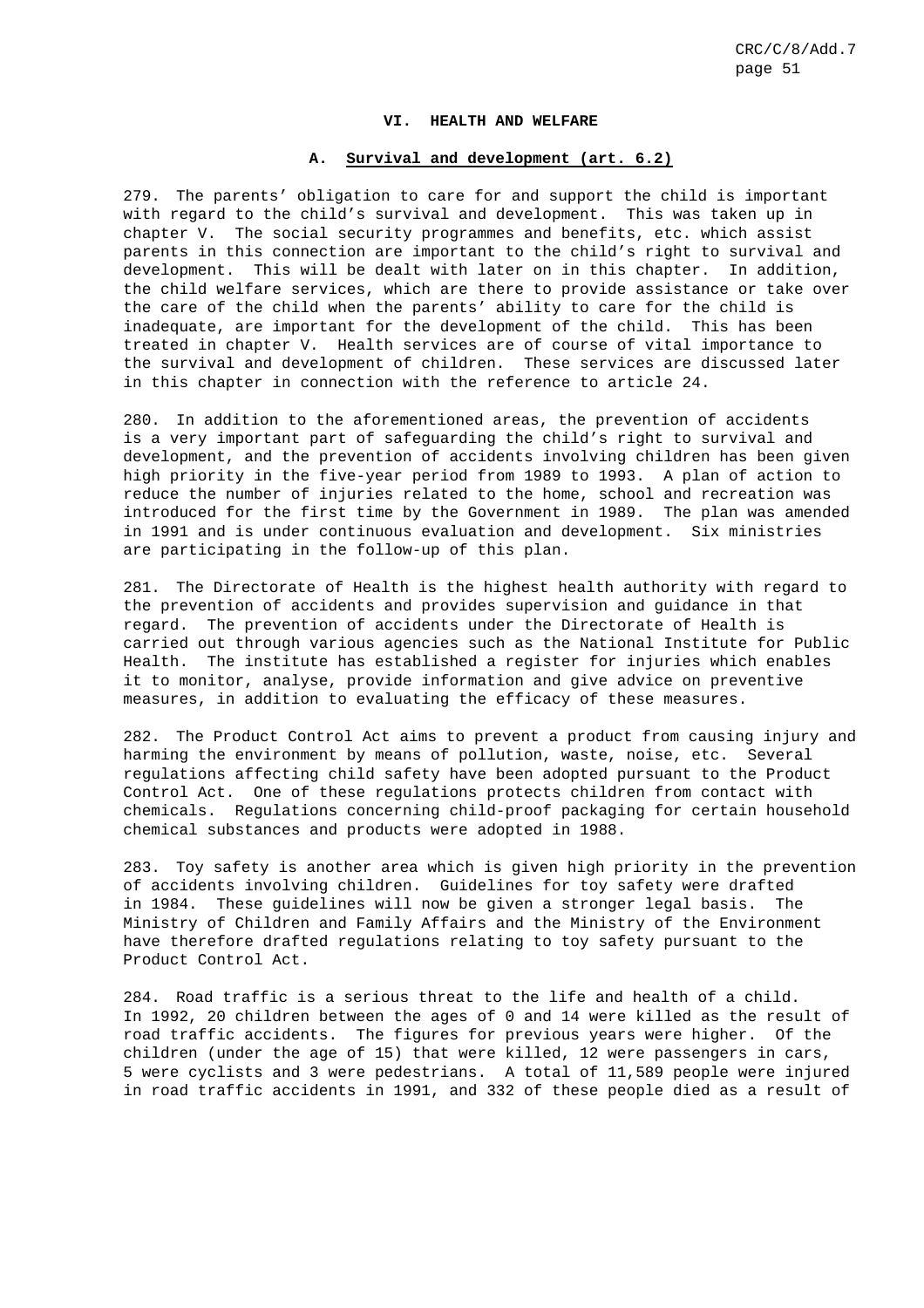their injuries. The number of pedestrians injured or killed has declined somewhat, but the number of bicycle accidents has increased for all age groups in the population.

285. The authorities seek to prevent road traffic accidents involving children and adolescents through signs, speed-bumps and severe speed restrictions in residential areas and near schools, in addition to making sure that there are traffic-free play areas in residential areas. In practice, this often entails the development of new areas where the interests of children can be taken into account.

286. The "Aksjon skoleveg" (Protect school roads) programme, which was started in 1979, provides funds for physical protection measures on county and municipal roads in the local environment. The central Government allocated NOK 32 million for this purpose in 1992 and 1993. In addition, there was an extraordinary grant of NOK 11 million in connection with the county road network. The municipalities must, however, defray 50 per cent of the costs. Not all of the municipalities take advantage of this government aid programme, because they must partly finance the projects. Therefore, the central authorities have defrayed 75 per cent of the costs in certain cases. A similar central Government aid programme is available for measures related to the national road network, and the building of footpaths and cycling tracks along these roads.

287. In addition to these physical protection measures, there are also information campaigns and educational programmes to promote traffic safety. The organization "Trygg Trafikk" (Safe Traffic) receives almost NOK 14 million annually from the central authorities. All children are provided with traffic education in primary and lower secondary school. Information campaigns promoting the use of cycling helmets are part of this education programme.

#### **B. Disabled children (art. 23)**

288. A reform was implemented on 1 January 1991 which transferred the responsibility for the mentally disabled to the municipalities. The reform encompassed the mentally disabled of all ages, including children, and it implied a transition from institutional care to open care in communes or separate dwellings. An important principle with regard to the reform is the recognition that mentally disabled persons are an integral part of society. In order to safeguard this, several provisions were adopted in the form of Acts (provisional), regulations, circulars, guidelines and information campaigns addressing the public authorities and the general public. Substantial financial resources were made available to the municipalities.

289. Among the provisions adopted relating to deinstitutionalization was the requirement that no one was to be transferred to more inferior conditions than they had in an institution. A right to appeal was established and a plan for each individual resident in the institutions was provided.

290. In 1990 the Government presented its 1990/93 plan of action for the disabled. Organizations for the disabled are important partners of the authorities in connection with this plan of action. Most of the measures in the plan of action apply to the disabled in general, regardless of age, but some of them are directly aimed at the situation of the family and designed to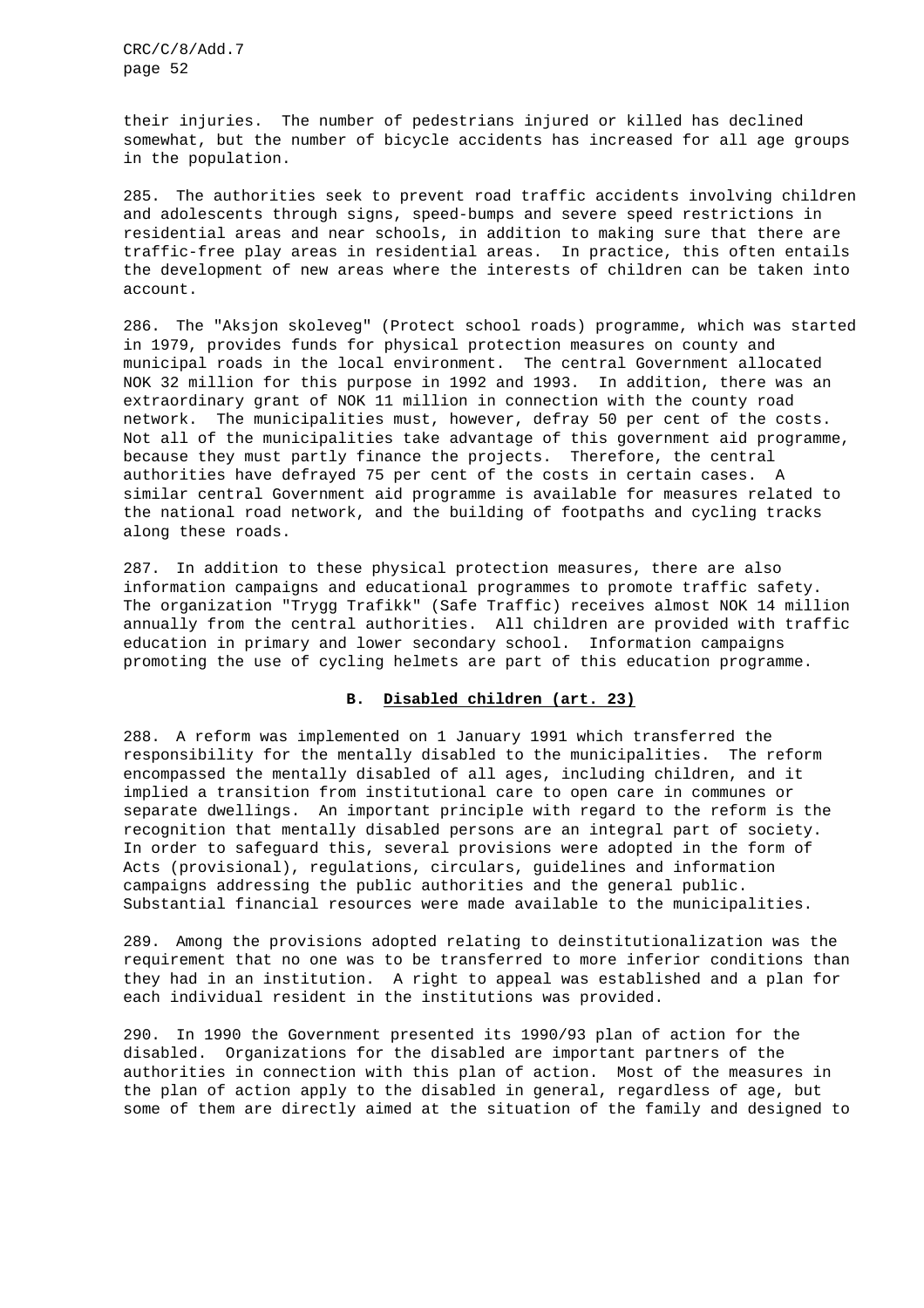alleviate the situation of the family and any children or adolescents. Some examples are funds earmarked for relief measures and special relief campaigns, including the training and recruitment of "big brothers and sisters". In addition, there are several projects and development measures in the municipalities in connection with the reform for the mentally disabled and the plan of action for the disabled.

291. A competence centre for autistic children is being established, and a corresponding centre for children born deaf and blind has already been established. Corresponding measures are being implemented for other small groups with disabilities in connection with the plan of action for the disabled.

292. In 1992, proposed guidelines were issued for the buildings, equipment, staff, etc. used for dwellings for 24-hour care for children and adolescents. The provisions were issued to ensure that physically and mentally disabled children in need of 24-hour care were provided with safe living conditions in their local municipalities.

293. The Ministry of Culture has implemented several measures in accordance with the Government's plan of action for the disabled. Some examples are:

(a) Culture conferences were held at the county level in 1992. The aim of these conferences was to stimulate increased activities for the disabled in their local environment. The target groups in connection with this were the county and municipal decision makers, the staffs of the cultural, health and social welfare departments, volunteer organizations, and other interested parties;

(b) Funds were granted for the establishment of interpretation centres for the deaf and blind in cooperation with the Ministry of Health and Social Affairs and the Ministry of Education, Research and Church Affairs. One of the objectives of the interpretation centres is to make it possible for a greater number of deaf, and deaf and blind people to participate in cultural programmes;

(c) Funds are available to stimulate the production of adapted literature;

(d) NOK 3.3 million were allocated in 1992 to arrange and initiate physical activities for the disabled;

(e) Courses and conferences have been held to focus on the need for physical activities for the disabled.

294. The Sports Department of the Ministry of Culture, which is responsible for physical activity courses for the disabled, has in recent years educated instructors in special arrangements, adaptations and the presentation of equipment and aids to make the activities more accessible to disabled children.

295. Funds have been granted to stimulate the start-up of courses on physical activities for the disabled. Recreation funds are now available for disabled children, especially in relation to winter activities, and additional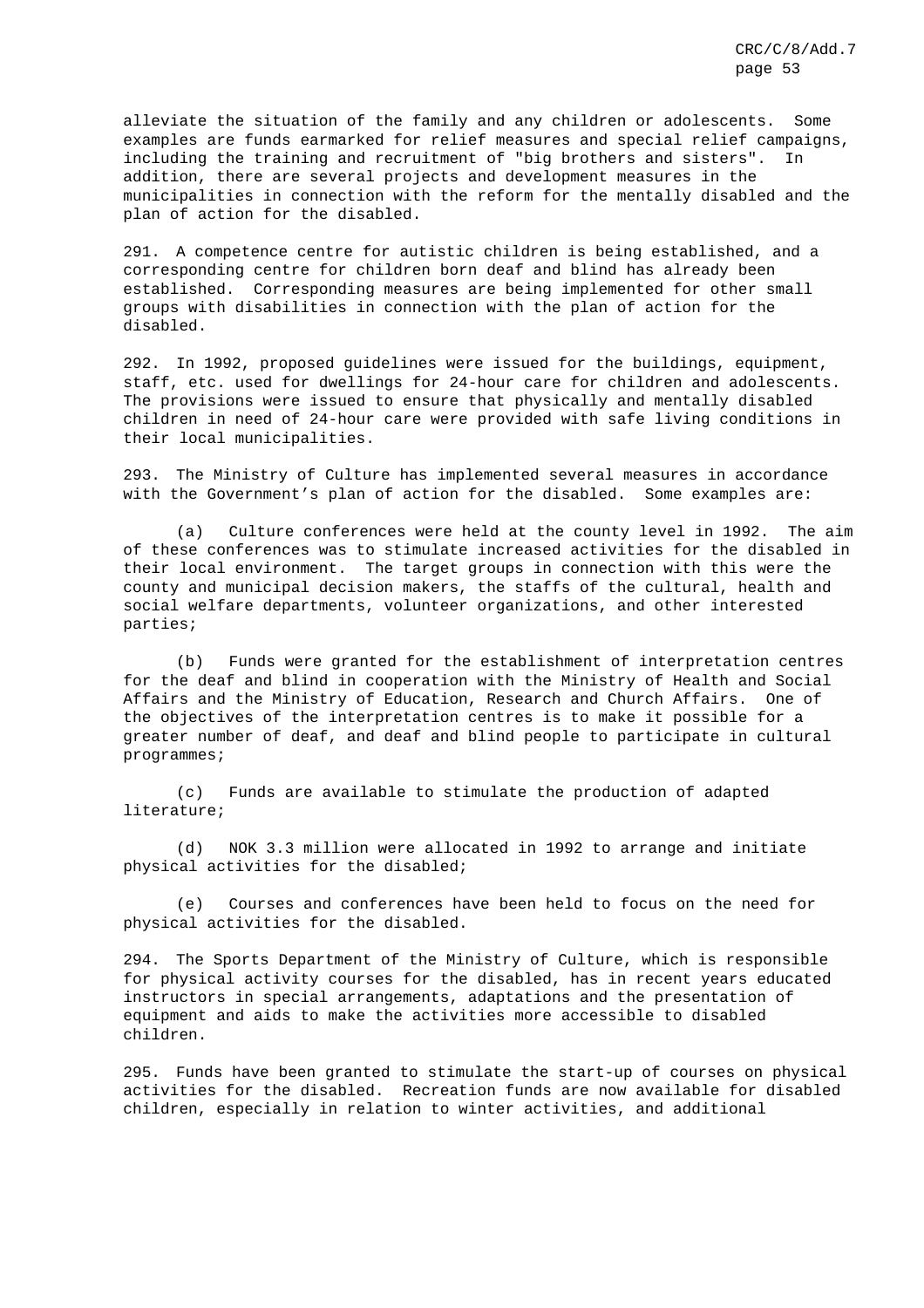financial aid has been channelled to athletic clubs that arrange sports for the disabled. Funds have also been allocated to establish sports schools for the mentally disabled. The Ministry of Culture will continue these measures in 1993 in order to achieve the plan of action's goal of "full participation and equality" for the disabled.

296. The municipality is responsible for ensuring that children with disabilities are as far as possible admitted to ordinary kindergartens. Such children shall be given priority with regard to admission provided that they will be able to benefit from attending the kindergarten.

297. Most disabled children over the age of three who can benefit from an ordinary nursery school are offered a place in a nursery school at present. Ten per cent of the ordinary funds from the central Government to nursery schools is earmarked for the disabled. For disabled children under the age of three, the problem is similar to that experienced by normal healthy children there are not enough places.

### **C. Health and health services (art. 24)**

298. Health services can be divided into municipal primary health services and hospital services, which are the jurisdiction of the counties with the exception of certain national hospitals. The Storting has passed legislation which delegates the planning, operation and financing of health and health care services to the municipalities and counties. The central authorities' responsibility is primarily the development of control systems which function satisfactorily in relation to our national health policy objectives.

299. All children and adolescents requiring hospital treatment receive this free of charge, and medical treatment in Norway is of a high international standard. Some private outpatient treatment is available.

300. Children may be accompanied by their parents when they are admitted to a hospital. This means that the parents often participate actively in the care of sick children. Hospitalized children are also provided with an educational programme if their stay at the hospital is of a certain duration and the child's condition in other respects permits. In addition, arrangements are made for various types of recreational activities. A great deal is done to make a child's hospitalization as positive an experience as possible for the child and his family.

301. Private organizations for children with certain diseases or ailments also contribute a great deal to the care of sick children.

302. The primary health services in the municipalities are of paramount importance in ensuring that the child receives the necessary medical assistance and health care, as well as with regard to the diagnosis of ailments that require hospital treatment. The primary health services are based on the Municipal Health Service Act of 1982 and, in addition to the school health services and mother and child health stations, consist of ordinary doctor's surgeries, physiotherapy, midwifery and community nursing. The municipalities have 24-hour emergency medical services, provided by intermunicipal cooperation in many municipalities.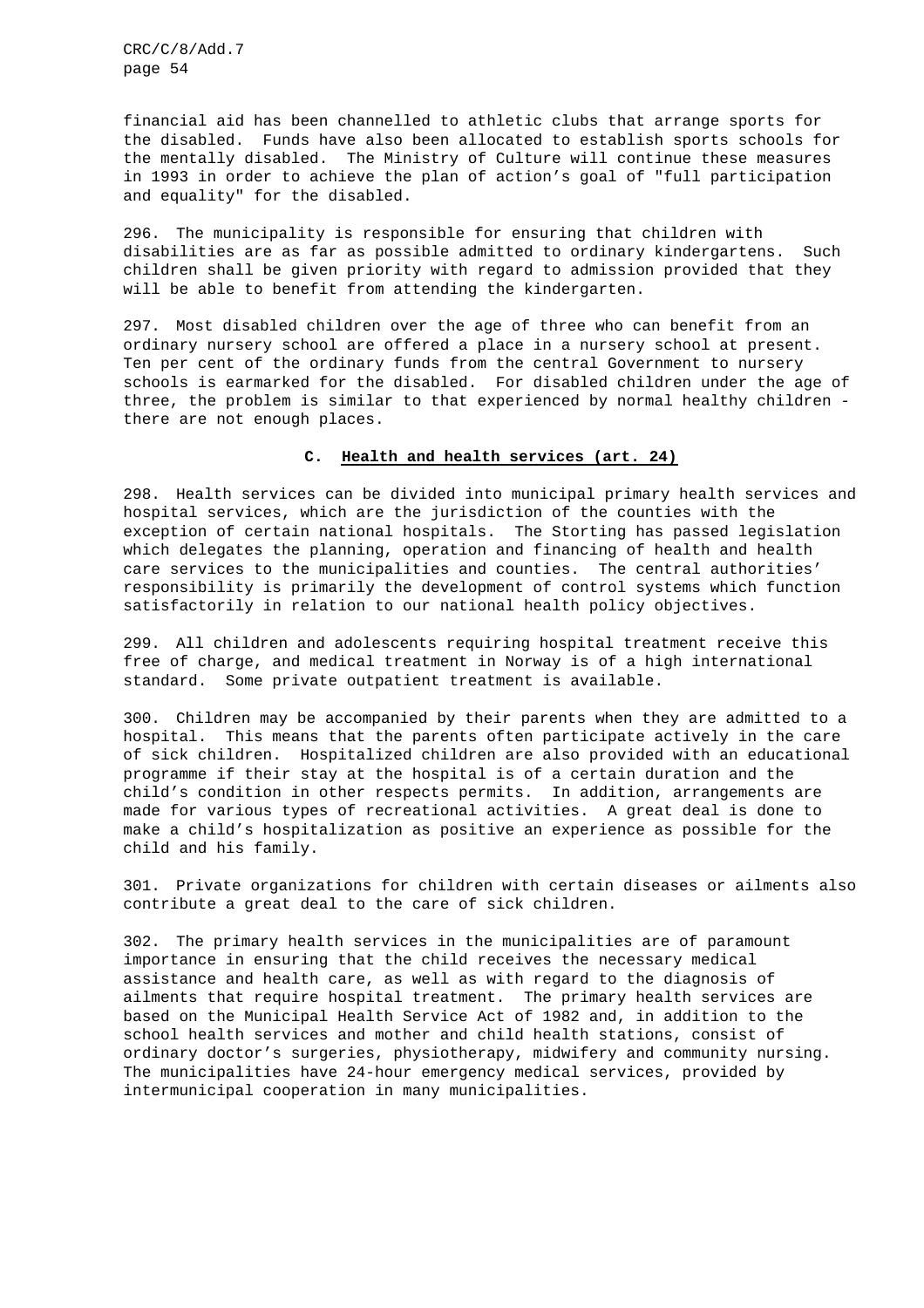303. On the average, there were 1,227 inhabitants per full-time doctor practising in the municipal health services in 1991. For the mother and child health stations, there were 319 inhabitants up to the age of 6 per doctor; and for the school health services, there were 953 inhabitants between the ages of 6 and 16 per doctor. The number of full-time positions in the school health services and at ordinary doctors' surgeries has remained stable since 1987, but the number of positions at mother and child health services has increased.

304. The mother and child health stations in the municipalities are of great importance with regard to ensuring suitable prenatal and postnatal health care for mothers and thus reducing the infant mortality rate. They are an important part of the primary health services, and play a key role with regard to providing people with information on child health and nutrition. They are also very important with regard to the development of preventive health care and parental guidance.

305. A public health nurse is the administrative leader of the preventive health care services for infants and babies provided by the health stations. The medical services are headed by a doctor.

306. The objective of the activities of the health stations is to prevent disease, including dental disease, and injuries among children, in addition to promoting the physical, mental and social health of children. The health stations offer programmes which are voluntary and free, including a screening programme for evaluation of the child's development between the ages of 0 and 7. Doctors are responsible for somatic examinations. Public health nurses and doctors cooperate in connection with tasks which involve evaluation and advice in relation to the child's health, such as nutrition, breast-feeding, development through play and stimulation, mental hygiene, cleanliness, sleep, accident prevention and vaccines.

307. Babies and infants are offered five examinations by a doctor, in addition to examinations by and consultations with a public health nurse. Health stations are easily accessible for users in the municipalities, and their programmes are utilized by almost 100 per cent of those eligible. Home visits are a priority area for the public health nurses, so that contact can be made with those families that, for some reason or another, do not participate in the programmes. Health stations are responsible for coordinating measures for disabled children and preschool children who have a need for special services, for example, school psychology services.

308. The following vaccinations are offered to infants and babies:

|     | Age of the child | Vaccination against                 |  |  |
|-----|------------------|-------------------------------------|--|--|
|     | 3 months         | Diphtheria, tetanus, whooping cough |  |  |
| 5   | $\blacksquare$   | Diphtheria, tetanus, whooping cough |  |  |
|     | $\mathbf{H}$     | Poliomyelitis                       |  |  |
| 7   | ш                | Poliomyelitis                       |  |  |
| 1 O | $\mathbf H$      | Diphtheria, tetanus, whooping cough |  |  |
| 16  | $\mathbf{u}$     | Poliomyelitis                       |  |  |

Boosters for all of these vaccinations are administered in the primary and lower secondary school. In addition, vaccinations against tuberculosis, which is the only mandatory vaccination, are given.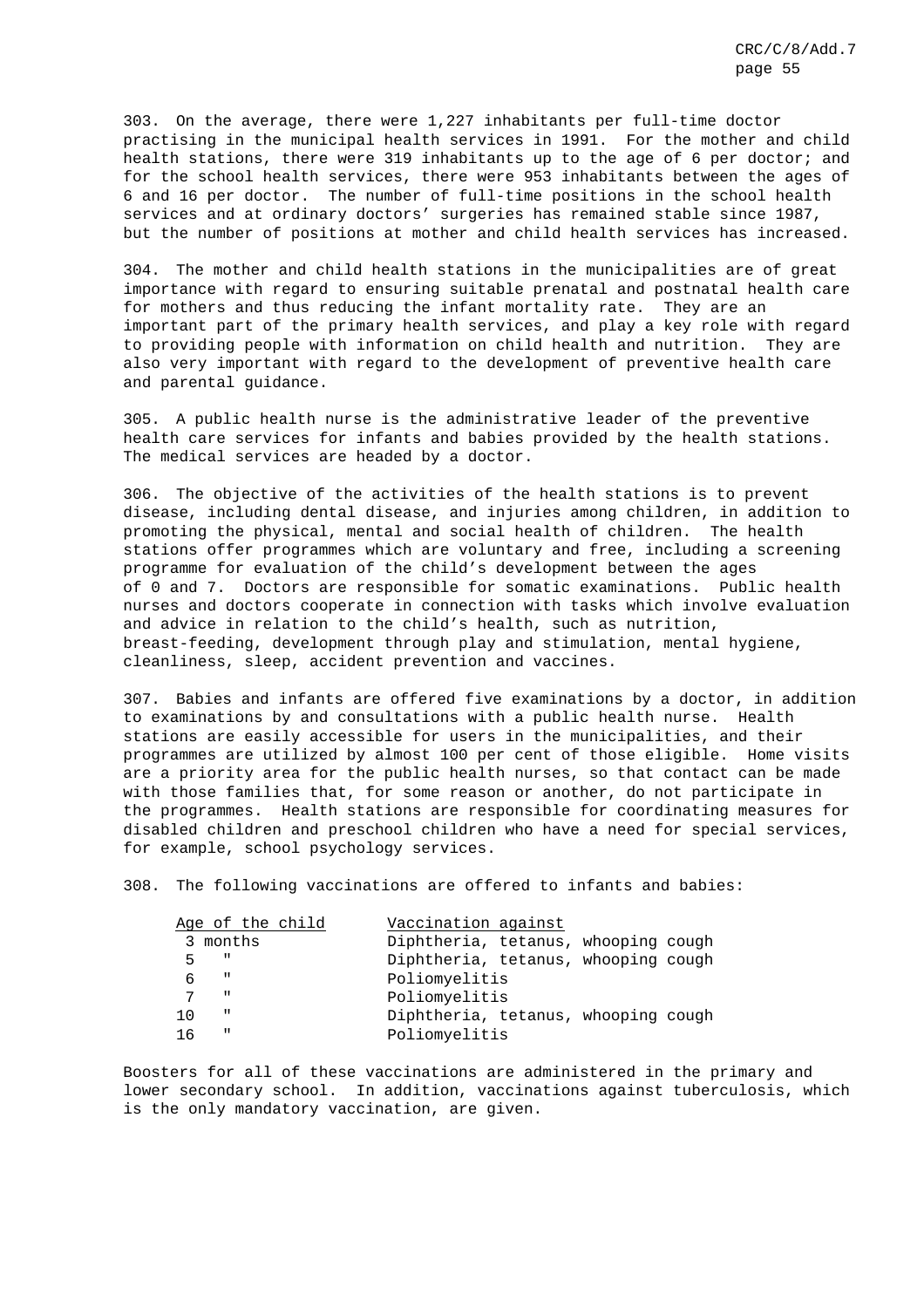309. The Municipal Health Act is also the legal basis for the school health services. There are regulations for the school health services which cover preventive health care for school-age children and adolescents. They apply to the pupils of primary and lower secondary schools and upper secondary schools.

310. The purpose of the school health services is to promote the overall health of the pupils, and prevent disease and injuries in cooperation with the home and the school, in addition to identifying and solving any health-related problems associated with the situation of pupils in general. The school health services reach large groups of children and adolescents between the ages of 6 and 20 through the school. The school health services perform the following tasks: systematic medical examinations, individual health guidance and other medical measures, including health information.

311. The school health services provide assistance in connection with a wide range of problems, for example, psychological and social problems, harassment, repetitive stress ailments and accidents. The school health services are especially important with regard to the prevention of drug abuse and eating disorders. Emphasis is placed on health education in order to provide children and adolescents with a working knowledge of their own body and health, and prepare them so that they can make independent decisions. The school and the school health services cooperate in this area. One objective is to equip the children with the ability to tackle certain undesirable pressures, for example, in connection with drugs, their appearance, achievement, etc. which can result in eating disorders. Eating disorders are a problem that has been on the rise in recent years, for both boys and girls, though it usually affects young girls.

312. A plan of action to reduce the infant mortality rate was implemented in 1992. By improving prenatal and postnatal care, the infant mortality rate can hopefully be reduced. The infant mortality rate in 1991 was 1.6 per 1,000 live births, the lowest infant mortality rate ever registered in Norway. Specifically, sudden infant deaths from unknown causes (cot deaths) have been reduced the most, from 142 in 1989 to 74 in 1991. In 1991, there were 387 deaths among children under the age of one. In 1988, this figure was 468. The Government also intends to increase the amount of research in connection with the causes of cot deaths and infant mortality.

313. Birth control and family planning guidance are available from the mother and child health stations and the health centres and doctor's surgeries that are part of the municipal health services. Information aimed at adolescents is provided through various channels, such as schools, leisure activities for adolescents, public campaigns, brochures, information booklets, etc. The Norwegian population is generally well informed about birth control.

314. Since the Act relating to the Termination of Pregnancy entered into force in 1979, the Directorate of Health has had the main responsibility for monitoring the abortion figures and for giving advice and professional opinions concerning the prevention of unwanted pregnancies and abortions. The main emphasis has been on concrete measures in relation to adolescents, and on information, education and consultation activities for key personnel who are in contact with adolescents.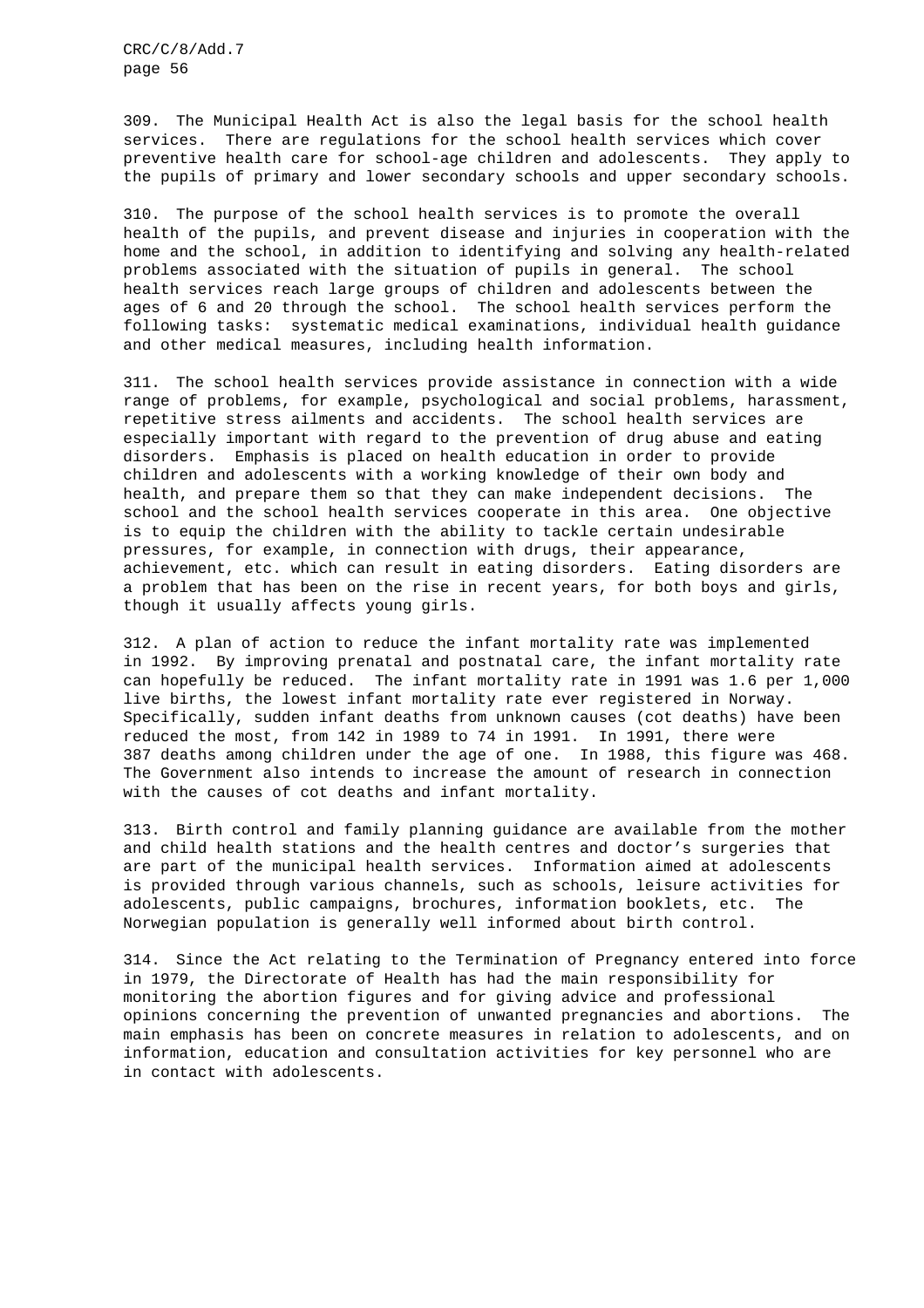315. The abortion figures have been stable since the Act relating to the Termination of Pregnancy entered into force. In 1991, 15,528 abortions were performed, i.e. 14.6 abortions per 1,000 women between the ages of 15 and 49. The highest abortion figures are found in the group between the ages of 20 to 24 (28.9 per 1,000 women). In 1991, abortions were performed on 19 of 1,000 women between the ages of 15 and 19, and this was the lowest figure ever recorded since the Act relating to the Termination of Pregnancy entered into force. There is, however, some concern about the abortion figures for the very youngest, one reason being that there are many more pregnancies ending in abortion in this age group than in any other group. The Directorate of Health has therefore drafted a plan of action to prevent unwanted pregnancies and abortions.

316. The plans of action will also emphasize knowledge of birth control and information campaigns. The latter involves finding methods that can increase the preparedness of adolescents for coping with certain situations, and improving their communication skills at the same time as specific birth control skills are provided. The danger of infection by sexually transmitted diseases and HIV has sharpened the focus on the importance of using condoms as contraceptives.

317. It is necessary to intensify the testing of methods adapted to the social and cultural affiliations of the various target groups. Special campaigns and methods will be developed for boys. Surveys show that boys take more sexual risks and have poorer knowledge of their own body and sexuality than girls. Projects and measures will be implemented in relation to the age group 13 to 15, aimed at enhancing their knowledge of their sexuality and enabling them to make certain choices. Efforts will also be aimed at adolescent groups who engage in high-risk behaviour.

318. Efforts will be made to improve the coordination measures to prevent unwanted pregnancies, and infection by HIV and other sexually transmitted diseases.

319. At some health stations, in sections of Oslo for example, separate stations for adolescents have been established which offer free medical assistance and consultations. The question of birth control is an important aspect of these activities.

320. Traditional practices prejudicial to the health of children are not a part of Norwegian culture. With an increasing number of immigrants, attention has been brought to the problems concerning circumcision of girls. It is not known whether this is practised in Norway at the present time. The circumcision of girls is punishable pursuant to the provisions of the Penal Code pertaining to bodily harm.

321. The health and living conditions of children are a central part of Norwegian development aid policy for developing countries. According to this policy, at least 10 per cent of Norwegian development aid is to be earmarked for health care, care of mother and child, and family planning. This objective has generally been achieved. Most of the contributions are channelled through international organizations such as UNICEF, WHO, UNFPA and IPPF. Norway places special emphasis on the development of primary health services and services aimed at mothers and children.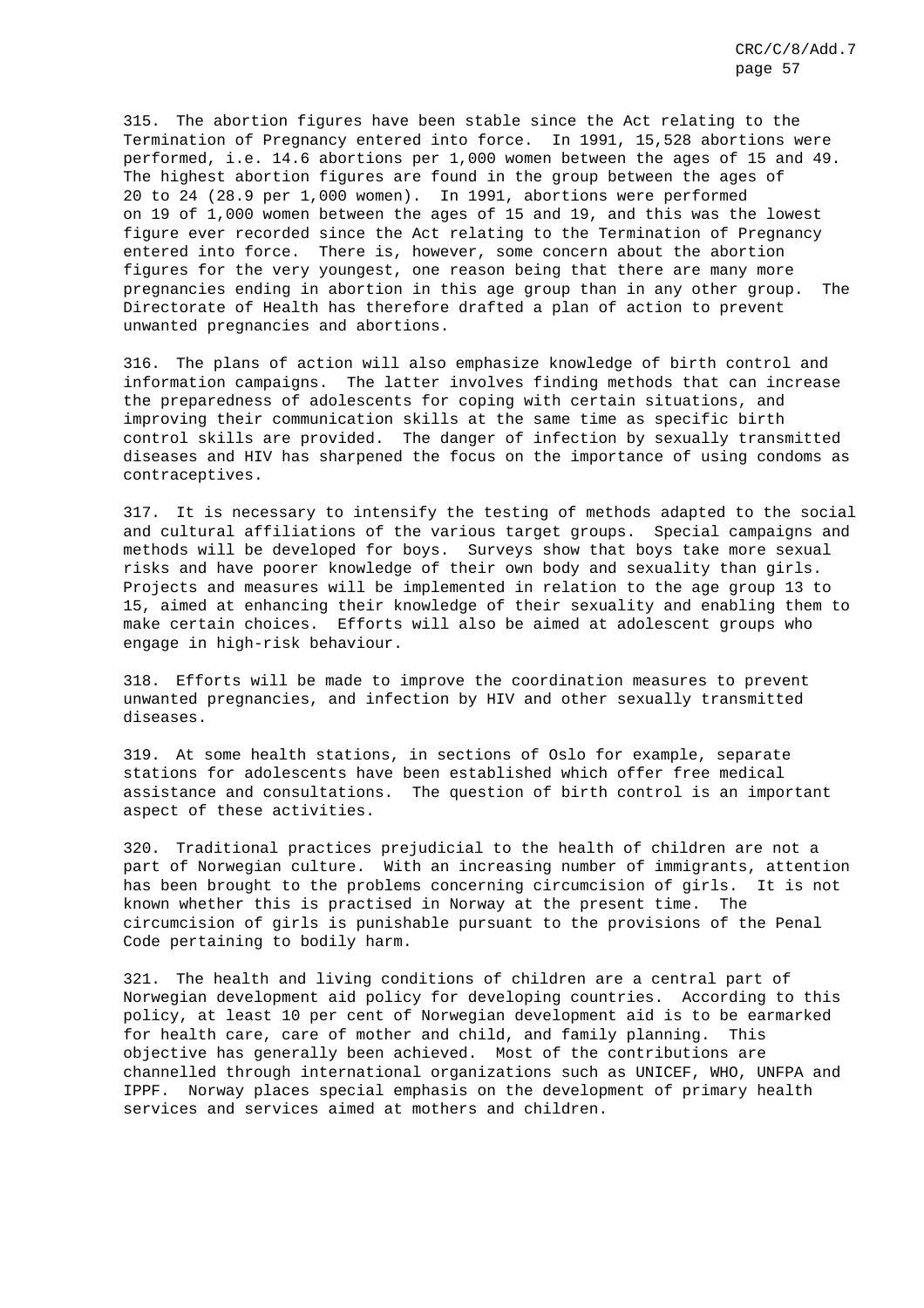322. The objective of development aid for children is to improve the living conditions and environment in which children are raised. The measures are aimed at children or are of special importance to children. In 1992, such measures represented 12 per cent of Norwegian development aid. These measures encompassed primary education and regional development programmes, in addition to child vaccination and family health programmes.

323. Development aid for women is also an important part of Norwegian development aid. Women are an important target group for aid with regard to the development of health and education services. It is of paramount importance that education and primary health services are made available to girls and women. Part of the reason is that women who are malnourished, overworked and in poor health may bear underdeveloped children. Emphasis is also placed on the promotion of breast-feeding in order to counteract irresponsible advertising of infant formulas.

324. Norway has taken the initiative to establish an international child research network, Childwatch International. The Convention on the Rights of the Child was an important point of departure for this action. One of the objectives of the organization is to help politicians and planners make well-founded decisions and evaluate decisions and measures. This will be of great significance for our ability to follow up the Convention on the Rights of the Child. Effective channels for international cooperation and the build-up of child research will be established through Childwatch International. An important aspect of this work is to increase research capacity in developing countries and to ensure an effective flow of information on child research between the North and South.

325. Childwatch International was founded in Oslo on 29 January 1993, and Mr. Ferran Casas, the Director of the Spanish Centro de Estudos del Menor, was elected as head of the organization. The Ministry of Children and Family Affairs provides financial support.

326. The objective of the plan of action for mental health (1991-1995) is to contribute to the development of suitable programmes for persons with mental disorders, to strengthen programmes that function well and to prevent mental disorders. At present there are great geographical differences with regard to the distribution of these programmes, and there are fewer programmes for children and adolescents than adults. In order to remedy the uneven geographical distribution in the treatment programmes, it has been decided to establish psychiatric centres for children and adolescents in certain regions. The objective is to ensure a professionally sound resource base in connection with regional hospitals and universities.

327. There is concern about the increase in the number of suicides, especially among young men and boys, in connection with preventive measures within mental health care. In 1990, 27 boys between the ages of 15 and 19 committed suicide. There is a need for better follow-up of young patients with mental disorders and persons who have attempted suicide, and this is a priority area in the national programme for the prevention of suicide, which was drawn up by the Directorate of Health in 1992. In this programme, emphasis is placed on providing assistance in coping with certain crises in life. Based on the national programme proposed by the Directorate of Health, the Ministry of Social Affairs is working on a plan of action (1993) for the prevention of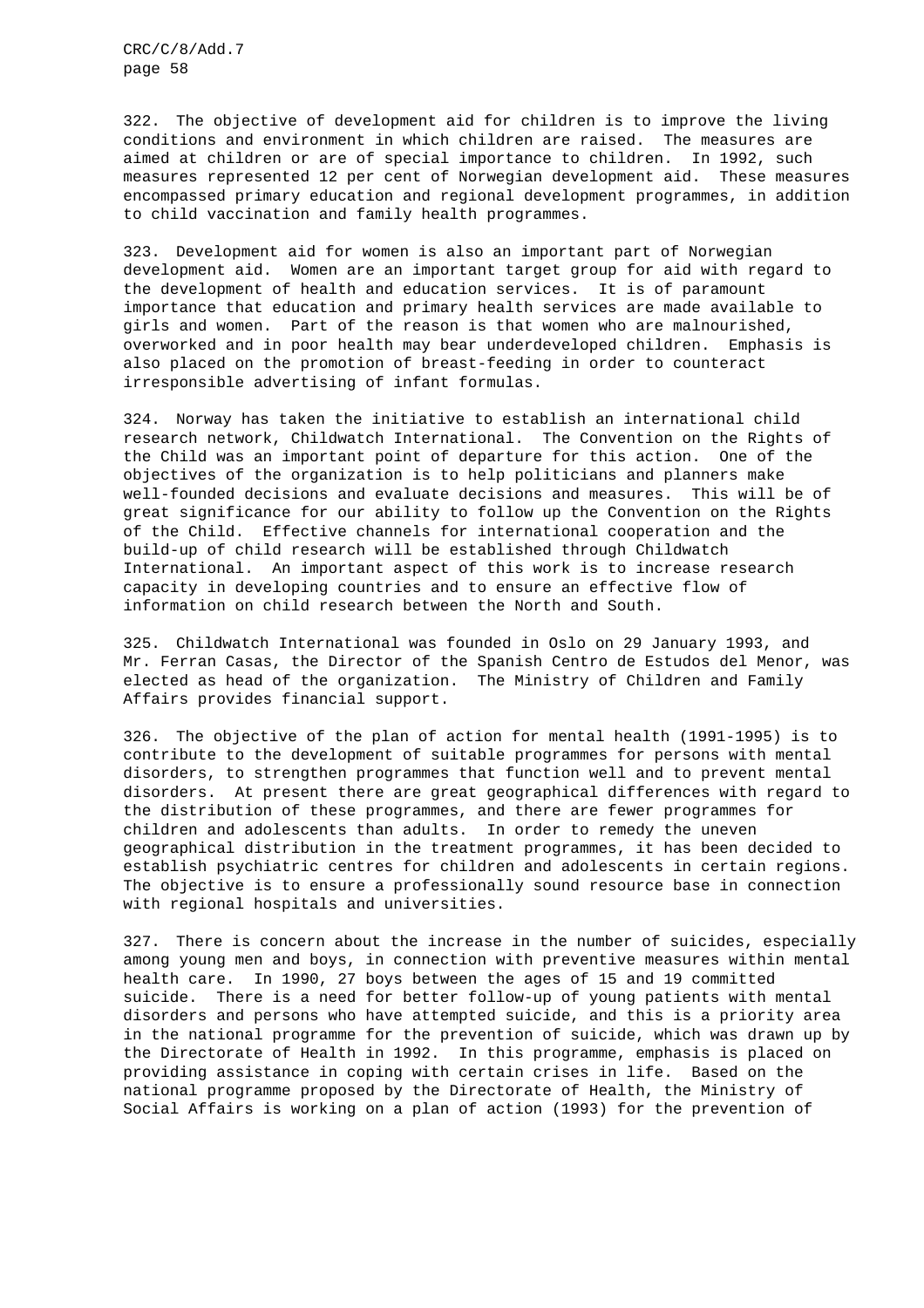suicide, and for giving priority to and implementing the measures proposed in the national programme. The municipal health services and psychiatric services will be involved.

328. Because of easy access to the natural environment, there are a great deal of outdoor activities available in Norway. This helps improve the general health of the population. Measures against pollution and other environmental problems are important in connection with the prevention of health problems. The health and well-being of the population are affected by the damage caused by air pollution in cities and towns. Sample surveys and analyses show that 7 per cent of the population is exposed to a concentration of pollutants above the accepted limits. Noise, especially from road and air traffic, also causes problems in connection with the health and well-being of the population. Around 6 per cent of the population is exposed to such a high level of traffic noise that it must be assumed that this is a problem.

329. Allergies and allergy-related symptoms appear to be increasing among children and adolescents. Around one third of Norway's population suffers from some kind of allergy, and this is a serious problem for 5 per cent of the population. The Directorate of Health has drafted a plan of action for children and adolescents with allergies or oversensitivity, asthma and other chronic lung diseases. Allergy symptoms are related to various types of environmental and pollution problems, and one important factor in this connection is indoor climate. In countries like Norway, where low temperatures during a large part of the year mean that people spend a great deal of time indoors and that the houses are well insulated, indoor climate is an important concern. The indoor climate is especially important for children in nursery schools, schools and recreation centres.

330. Provisions containing guidelines and restrictions on indoor climate will be incorporated into the Building Act due to these factors. A plan of action has also been drafted to improve the indoor climate in nursery schools and other schools. Indoor climate problems will be studied and advice and information will be provided. In accordance with this plan of action the Directorate of Health is drafting regulations concerning environmentally oriented health care in nursery schools and other schools, and has proposed standards for the quality of indoor air, which will stipulate criteria for the indoor climate.

## **D. Social security and child care services and facilities (arts. 26 and 18.3)**

331. A child's right to social security benefits (art. 26) is primarily connected to child benefits, to which all children are entitled; but there is also other government support available to parents in order to enhance their ability to take care of their children.

332. Pursuant to the Act relating to Child Benefits, anyone who supports a child under the age of 16 and resides in Norway is entitled to child benefits.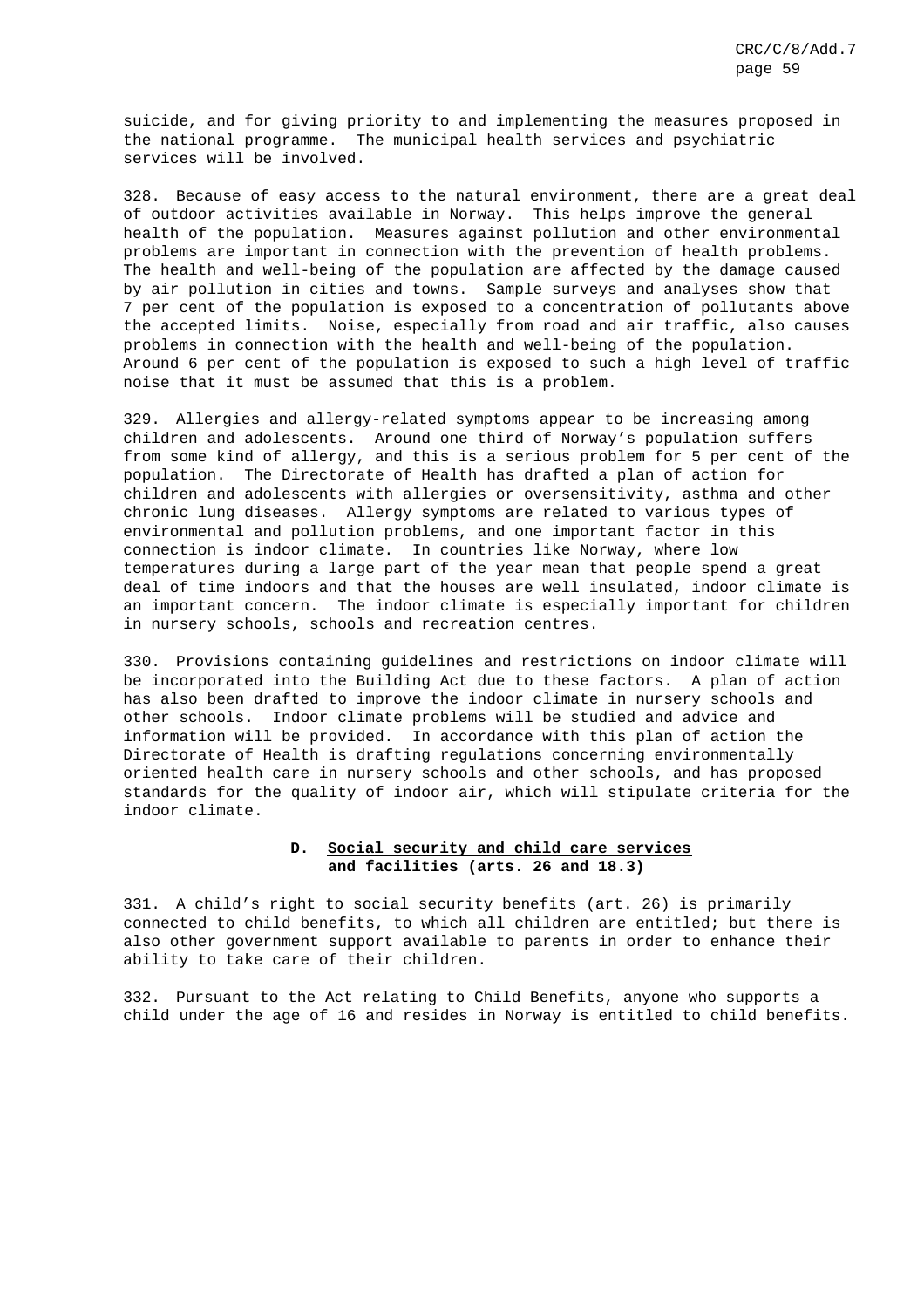In 1992, the ordinary annual child benefit rates, depending on the number of children entitled to benefits in the family, were:

| 1 child                    | NOK 10, 212 |
|----------------------------|-------------|
| 2 children                 | NOK 20,916  |
| 3 children                 | NOK 33,036  |
| 4 children                 | NOK 45,780  |
| For each additional child: | NOK 13, 128 |

Child benefits are not taxable income.

333. Single parents are entitled to supplementary benefits. This implies that benefits for one child more than the actual number of children are provided. To be eligible, one or both of the parents must be deceased, the parents must be separated or divorced, or the parents must be unmarried and not living together. Supplementary benefits lapse if the single parent marries, even if the single parent does not marry the child's father or mother.

334. A supplement to the ordinary rates is applicable to children under the age of three. This infant supplement was introduced in 1991 and amounted to NOK 3,144. In 1992, the supplement was raised to NOK 4,380 per year, and in 1993, the rate is NOK 5,040.

335. Since 1989, recipients of child benefits residing in the county of Finnmark and certain municipalities in the county of Nord-Troms received a child benefit supplement for each child. This is an attempt to maintain the population in our northernmost districts. In 1992, this supplement amounted to NOK 3,732 for each child.

336. Child benefit expenses in 1992 were approximately NOK 11 billion. There has been a real increase in child benefits for several years. The benefits increased by NOK 804 per child from 1991 to 1992. On the average, the total child benefits received by a family increased by 8.3 per cent from 1991 to 1992. During the same time period the inflation rate was around 2.3 per cent.

337. As of 31 December 1991, there were 878,505 children and 507,540 other recipients entitled to benefits. In 1992, it was estimated that there was an average of 885,900 children entitled to benefits for the year.

338. Regulations have been issued pursuant to the Child Benefits Act pertaining to the right to child benefits for children who are not brought up by their parents or adoptive parents. The regulations stipulate that the child benefits for children who are in institutions for at least six months shall be paid to the institution. For children living in foster homes, the benefits shall be paid to the foster parents.

339. In order to be eligible for child benefits, a child must remain in the country for at least 12 months. For the children of asylum seekers or refugees, this applies from the day a decision is made to grant asylum or a residence permit on some other basis.

340. A child who will be living abroad for more than 12 months is not considered a resident of the country, and the benefits will stop the month after the child leaves the country. Exceptions to this rule may apply if the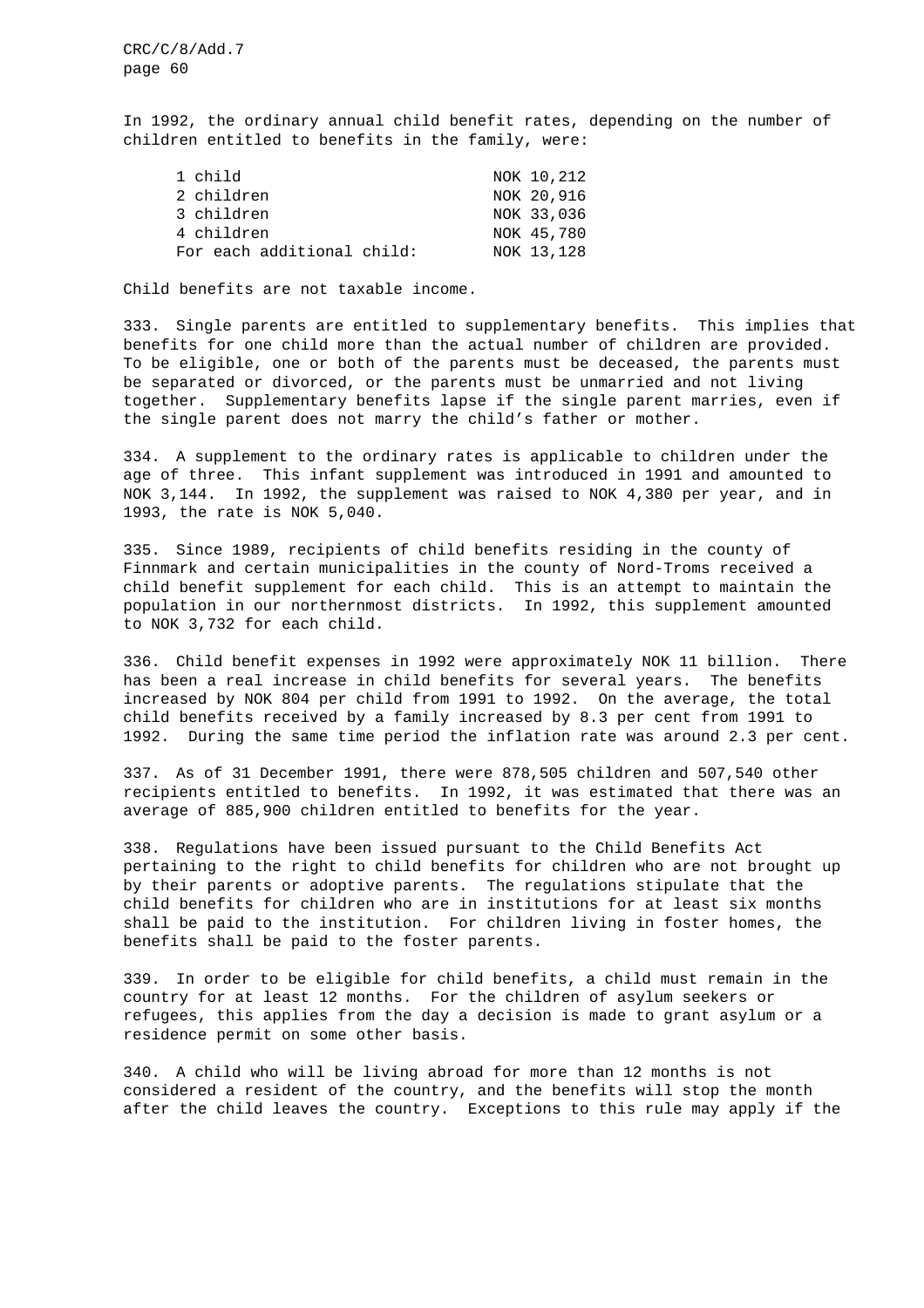child's provider lives abroad in order to pursue certain types of work or studies, or if it is deemed reasonable to make an exception for other special reasons.

341. Parental leaves in connection with the birth (or adoption) of a child have been extended considerably in recent years. In 1986, the period of leave was 18 weeks with full compensation for lost wages; in 1992, it was 35 weeks, or 44 weeks and two days with 80 per cent compensation for lost wages. As of 1 April 1993, the period of leave was extended to 42 weeks with 100 per cent compensation, or 52 weeks with 80 per cent compensation. Three of these weeks must be used by the mother before the birth of the child, otherwise the right to these weeks lapses. There are also lump-sum benefits for women without any leave entitlement who give birth. In 1990, these benefits amounted to NOK 8,750; and in 1992, they were NOK 14,825. As of 1 April 1993, these benefits amount to NOK 17,790.

342. Four weeks of the new extended leave programme may be used exclusively by the father of the child. The Government wishes to give parents a better opportunity to combine leaves and paid work, and it must be possible to divide leaves between the parents in a manner which is more flexible than has previously been possible. The Government has therefore commissioned a study of a "time account model", which encompasses various means of utilizing some of the weeks of leave for reduced working hours for one or both of the parents.

343. In the case of adopting children under the age of 15, approximately the same rules apply as with maternity leave. As of 1 April 1993, the period of leave is 37 weeks with 100 per cent compensation, or 46 weeks with 80 per cent compensation.

344. Leave with pay is also granted when a child is ill. An employee who is away from work due to the necessary care of an ill child under the age of 12 is entitled to a daily cash allowance for up to 10 days every year, and 15 days per year if the individual has three or more children (30 days for single parents). Single parents are entitled to such payments for up to 20 days per calender year. In the case of disabled or chronically ill children under the age of 16, the period for paid parental leave is extended to 20 days per year (40 days for single parents). In the event that a child under the age of 16 suffers from a serious or potentially fatal illness, the parents are entitled to a one-year leave of absence (260 days) with full pay, and an additional two years with 65 per cent compensation for lost wages. There is no upper age limit with regard to mentally disabled children.

345. Parents are entitled to sick pay during the period they are together with their children at an approved health institution for the purpose of providing appropriate care for handicapped children or children with long-term illnesses. The same applies to approved adjustment training courses when the parents participate together with their vision-impaired, deaf or hearing-impaired child.

346. Transitional benefits for single, divorced or separated parents in 1992 were NOK 58,584 per year. The youngest child must be under the age of 10. A condition for eligibility is that the recipient has no income or an income that is under a set minimum level. It is possible to combine income with a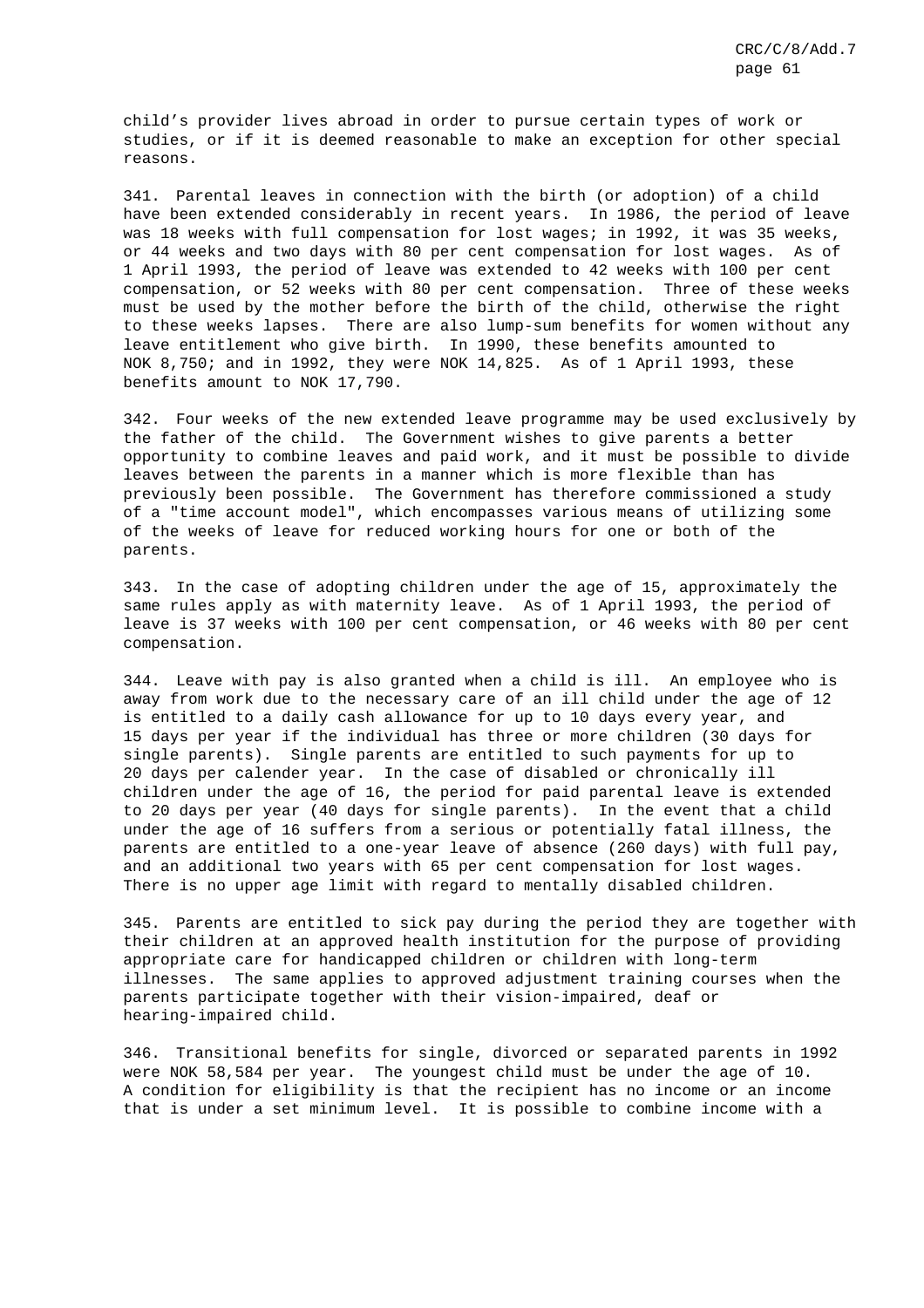lower transition benefit in the event of an income over this level. Educational support is also available to single parents, and single parents are also eligible for support for child supervision if they engage in paid work or an educational programme.

347. The municipal social welfare services offer assistance on the basis of need. Of all the families with children that receive assistance, single parents represent the largest group, and especially those who are receiving transitional benefits. In addition to ordinary social welfare assistance, municipal housing allowances are available.

348. The supervision and care of children while their parents are at work takes place in private or public nursery schools, through private professional babysitters, or in family nursery schools (this applies primarily to children up to the age of three). In addition, there are extra-curricular programmes at school (after-school programmes) for pupils in grades one through six (cf. chapter VII).

349. In 1991, there were approximately 155,500 children in nursery schools in Norway. During the 1980s, the number of nursery schools almost doubled. Around 39 per cent of all children under the age of seven were thus provided with a place in a nursery school in 1991. The nursery school coverage is best for the older preschool children. Coverage for six-year-olds was 78 per cent in 1991, and for five-year-olds, 65 per cent. For children under the age of one, the coverage was only 1.8 per cent in 1991. The 1991 Living Conditions Survey showed that 20 per cent of all children between the ages of 0 and 3 were in a nursery school, and approximately 27 per cent were under private supervision. The corresponding figures for those between the ages of 4 and 6 were 54 and 9 per cent, respectively.

350. The number of nursery school places at the end of 1992 was 17,953. The number of places in nursery schools has increased by nearly 35,000 over the last two years.

351. Efforts are still being made to increase the number of private and municipal nursery schools. In recent years, there has been a tendency towards a greater number of private nursery schools. In 1991, 44 per cent of the nursery schools were private. The central Government provides grants to both types of (duly approved) nursery schools.

352. The Government views nursery schools as providing a valuable opportunity for most children - regardless of their need for care. This applies especially to children over the age of two or three. The Government aims to provide all families seeking a nursery school place with a place in the course of the 1990s.

353. Nursery schools provide both care and education. Nursery schools are an important resource in the everyday life of most children, with regard to their education and as a safe arena for socialization. Most of the children in nursery schools are there because their parents work outside the home. Regardless of the need for supervision, many people would like a place in a nursery school because it offers a safe place for their children to play together with other children - and the nursery school provides an educational and social stimulus. The nursery school programme is regulated by law. The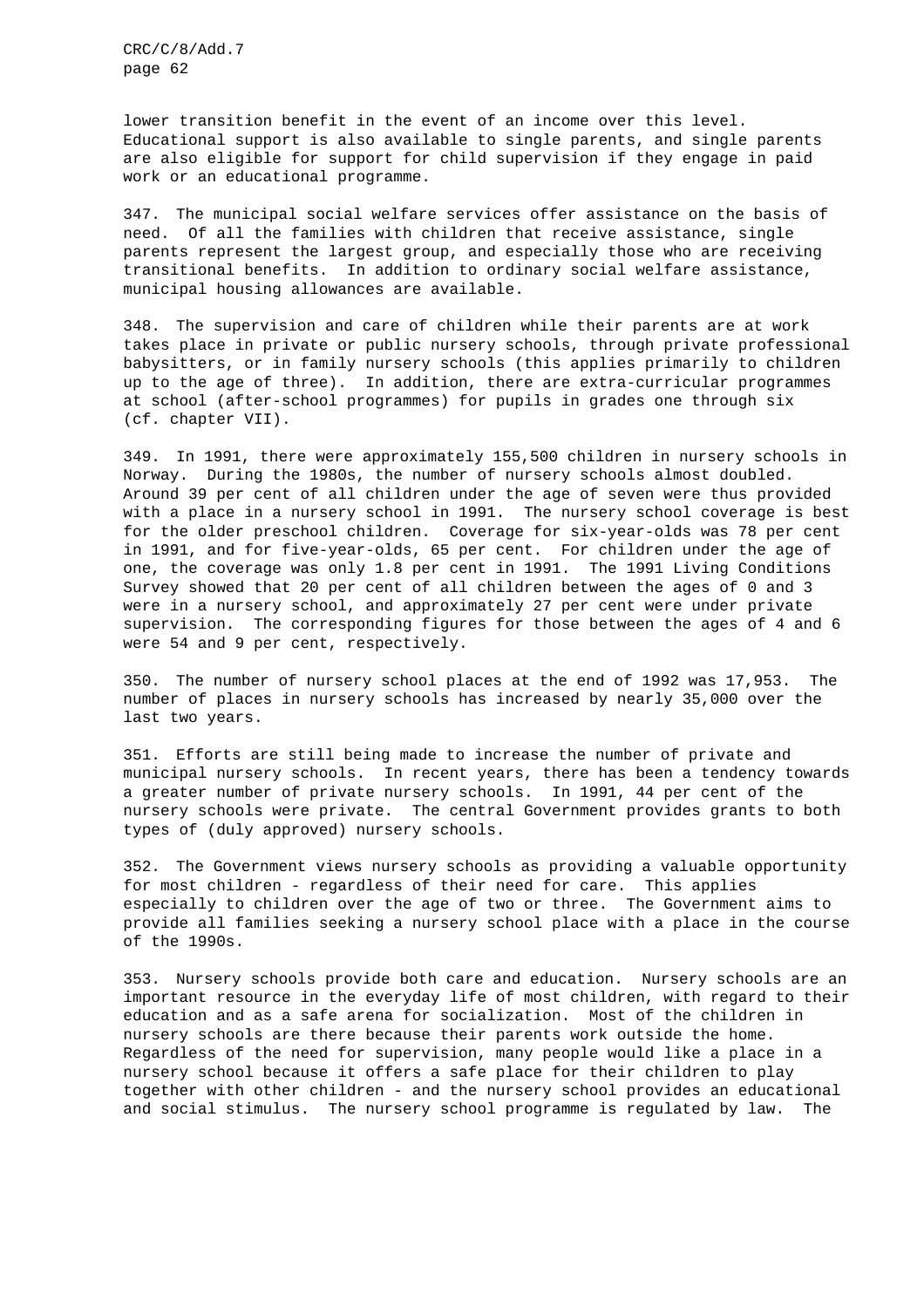objective of the Nursery School Act is to ensure that children are provided with favourable opportunities for development and activity in close cooperation with the child's home. The Nursery School Act stipulates that nursery schools must have facilities and outdoor areas that are suitable considering the children's age and the amount of time they spend there.

354. At present there are different grant and other assistance programmes that safeguard the special needs and interests of various groups. In connection with this we can mention, for example, nursery school places for refugee children and the children of people who have been granted residence for humanitarian reasons, language training grants for foreign language children (including Sami children in nursery schools that are not based on the Sami language and culture), and special grants to nursery schools with Sami as their main language, in addition to ordinary central government grants.

355. During the latter half of the 1990s, many places will be released in the nursery schools when six-year-olds are integrated into the school system. In order to achieve the objective of full nursery school coverage before the end of this century it is, however, still necessary to employ other measures. The most important factor is to maintain the high level of central government grants to this programme. At present, central government grants cover about one third of the costs of nursery schools. The rest is covered by contributions from parents and municipal grants. In addition, special governmental grants were given in 1991 and 1992.

356. The Nursery School Act is currently under revision. The intention is to make the nursery schools more flexible and better adapted to the needs of families.

# **E. Standard of living (art. 27, 1-3)**

357. The parents' responsibility to secure the conditions of living necessary for the development of the child (cf. art. 27.2) is discussed in chapter V under the section on parental responsibility. Society's obligation to provide assistance and programmes (cf. para. 3 of art. 27) is discussed several places in this report, for example, in the paragraphs above on national insurance, child benefits, parental leave and nursery schools. In this section, some of the indicators associated with the living conditions for children and families with children will be discussed, in addition to certain considerations that are addressed and studies that are commissioned by the authorities in order to improve the living conditions of families with children.

358. In general, children in Norway have a high standard of living. There are statutory rights that safeguard the child, the child's parents or others who care for the child, and ensure that the assistance required to maintain the conditions of living necessary for the development of the child is provided.

359. Living condition surveys are made at regular intervals in order to determine the standard of living of the population. One of the areas that is studied is the housing standard, which is one of several indicators of the living conditions of families with children. The average size of Norwegian dwellings is 110 square metres and 95 per cent of the dwellings have a bathroom or shower and toilet facilities. There are, however, differences among families with children and differences between families with children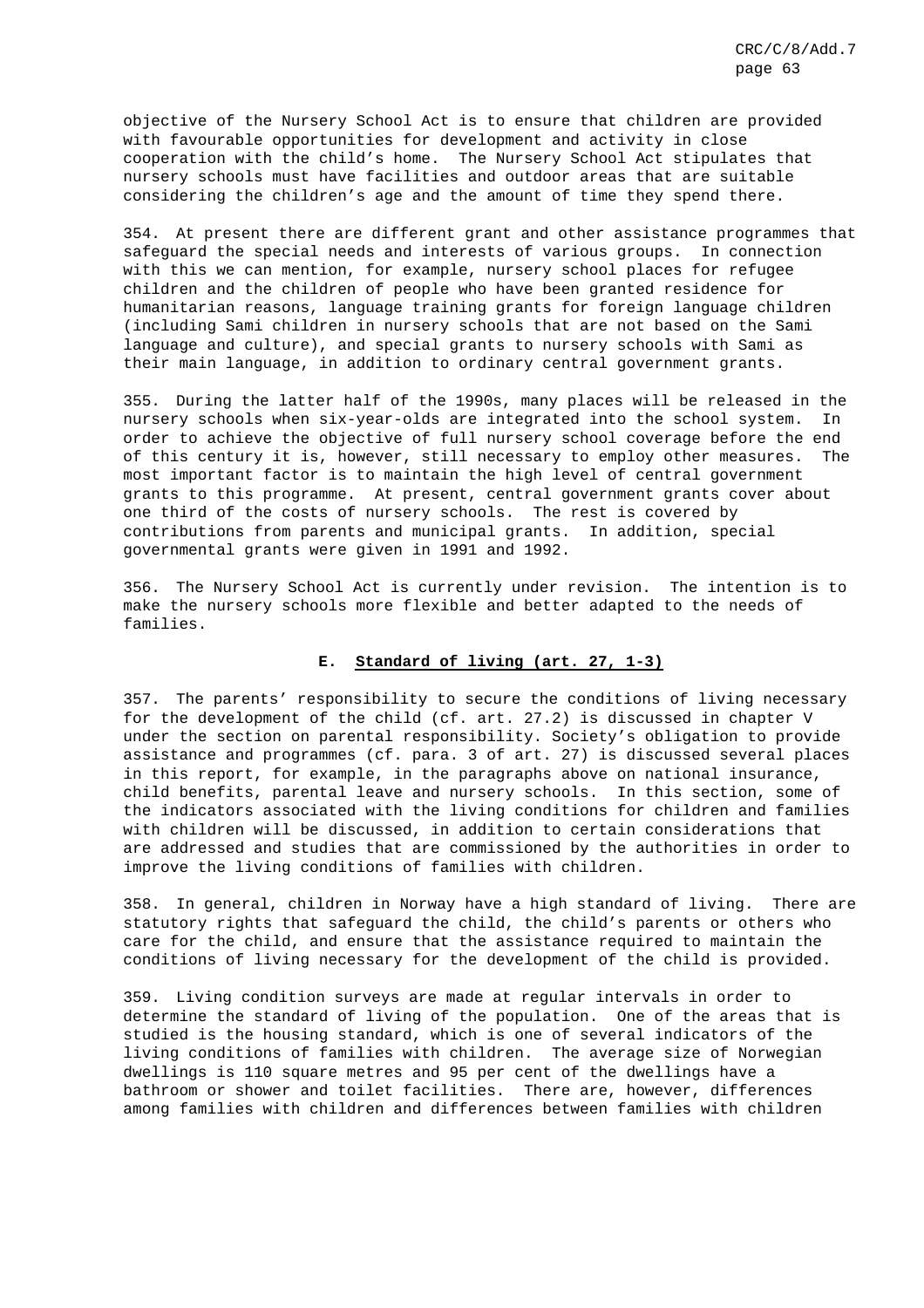and others. The 1991 Living Conditions Survey showed that 21 per cent of all single parents lived in an out-of-date dwelling or under cramped conditions, as opposed to 16 per cent of the total population.

360. The primary objective of Norwegian housing policy is that everyone should be able to have an adequate dwelling in a good residential area. Loans and grants from the Norwegian State Housing Bank are important in this connection as they aim especially at supporting the disabled, immigrants and young people who are getting established. In order to reduce running housing expenses, the Norwegian State Housing Bank can provide establishment grants and housing allowances. Housing allowances are granted to households that have a combination of high housing expenses and low income. The financing offered by the Norwegian State Housing Bank to, for example, cooperatives and private developers is granted on the basis of certain criteria, one of the purposes of which is to improve the quality of housing. One objective is to design the housing environments in such a manner that they provide an opportunity to choose among various social and physical activities and provide for the safety of the residents regardless of age. The activities of the Norwegian State Housing Bank are generally of direct and indirect significance for the child's early years and well-being.

361. In addition to the living condition surveys, there are annual income and asset surveys in which the income development of different types of households per unit of consumption is studied. Disposable real income is a typical unit of measure used in these surveys. Taxes and interest payments are deducted, and investment income, social security benefits, housing allowances and grants are included. For families with children, disposable income per unit of consumption was NOK 92,791 in 1990. For families with children under the age of 7, disposable income per unit of consumption was lower than the average for all households; but families with children between the ages of 7 and 19 were shown to have an average income. However, families with children experienced a strong growth in disposable real income per unit of consumption in the period 1982 to 1990. For families with children between the ages of 0 and 6, the increase in disposable real income per unit of consumption was 18 per cent in the period 1982 to 1990; and for families with children between the ages of 7 and 19, the increase was 8 per cent. For single parents, the increase in disposable real income per unit of consumption was only 3 per cent during the same period. It is primarily the increase in working women that has resulted in higher income for families with children. The increase in the number of nursery schools has contributed to making it possible for more women to work.

362. Even though families with children have on the whole showed a favourable income development, there are differences among the various families with children. It is primarily the opportunity to work and have an independent income which is the decisive factor. Allocations to families with children, such as child benefits and transitional benefits for single parents, in addition to unemployment benefits and, for example, educational grants for single parents all contribute to providing families with children having a low or no income with a financial basis.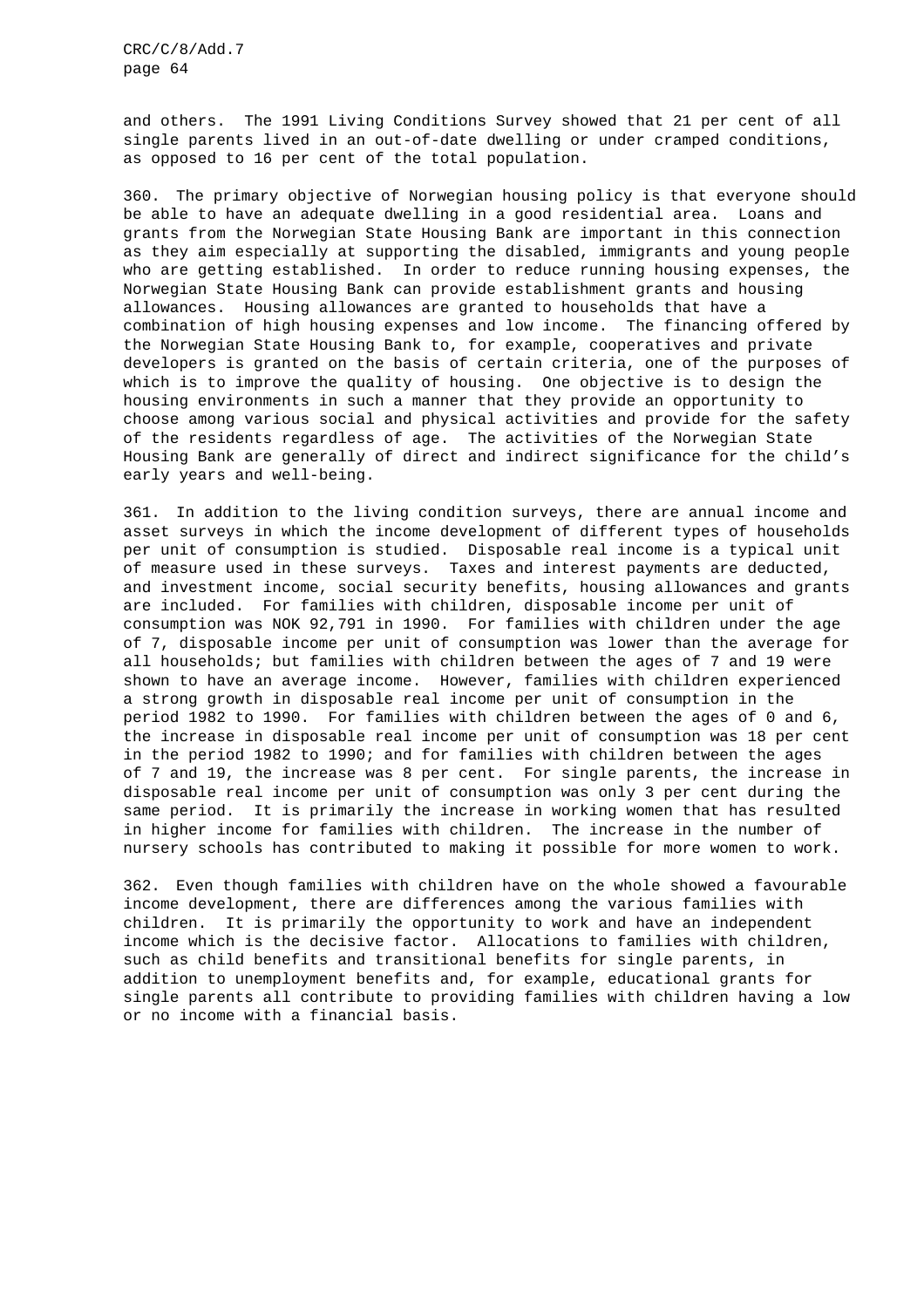#### **VII. EDUCATION, LEISURE AND CULTURAL ACTIVITIES**

#### **A. Education (art. 28)**

363. The Norwegian school system is undergoing a major reform, including the introduction of extra-curricular activities at schools, educational programmes for six-year-olds, the right to upper secondary education for all adolescents between 16 and 19 and closer academic and educational coordination between the various fields.

364. Primary and lower secondary education is compulsory, and all children are entitled to a primary and lower secondary education free of charge. The municipalities have the overall responsibility for providing such education to all children.

365. Children are required to attend school for nine years. They start the year they attain the age of seven. The school is divided into a primary level, first to sixth grade (age 7 to 13) and a lower secondary level, grades 7 to 9 (age 14 to 16). There is also an optional tenth year.

366. The Government has decided to lower the age at which children start school to six years of age and aims at extending primary and lower secondary school to 10 years.

367. The Ministry is obliged to prepare a master plan for the primary and secondary education school according to the Act relating to Primary and Secondary Education. The plan specifies among other things the school's educational objectives and academic content, but it also makes provision for adaptation of the programme at the local level. Before six-year-olds can be integrated into the school, revised curriculums must be prepared for the master plan. This is also important with a view to the increased degree of internationalization in society and the role of the school in this connection. There is, among other things, a need to strengthen education in foreign languages in the schools.

368. The vast majority of Norwegian children attend public schools. The Primary and Lower Secondary Education Act authorizes the establishment of private schools, and central government grants are offered to such schools pursuant to the Act relating to Private Schools. There are, however, relatively few private schools in Norway.

369. The Act relating to Primary and Lower Secondary Schools lays down certain principles concerning the organization of the public primary and lower secondary schools, standards for school buildings, teacher qualifications and the main guidelines for the school's curriculum.

370. Upper secondary education is free and non-compulsory.

371. In 1992, the Storting decided that all adolescents between the ages of 16 and 19 shall have a statutory right to an upper secondary education, which enters into force in 1994. Some of the key elements are: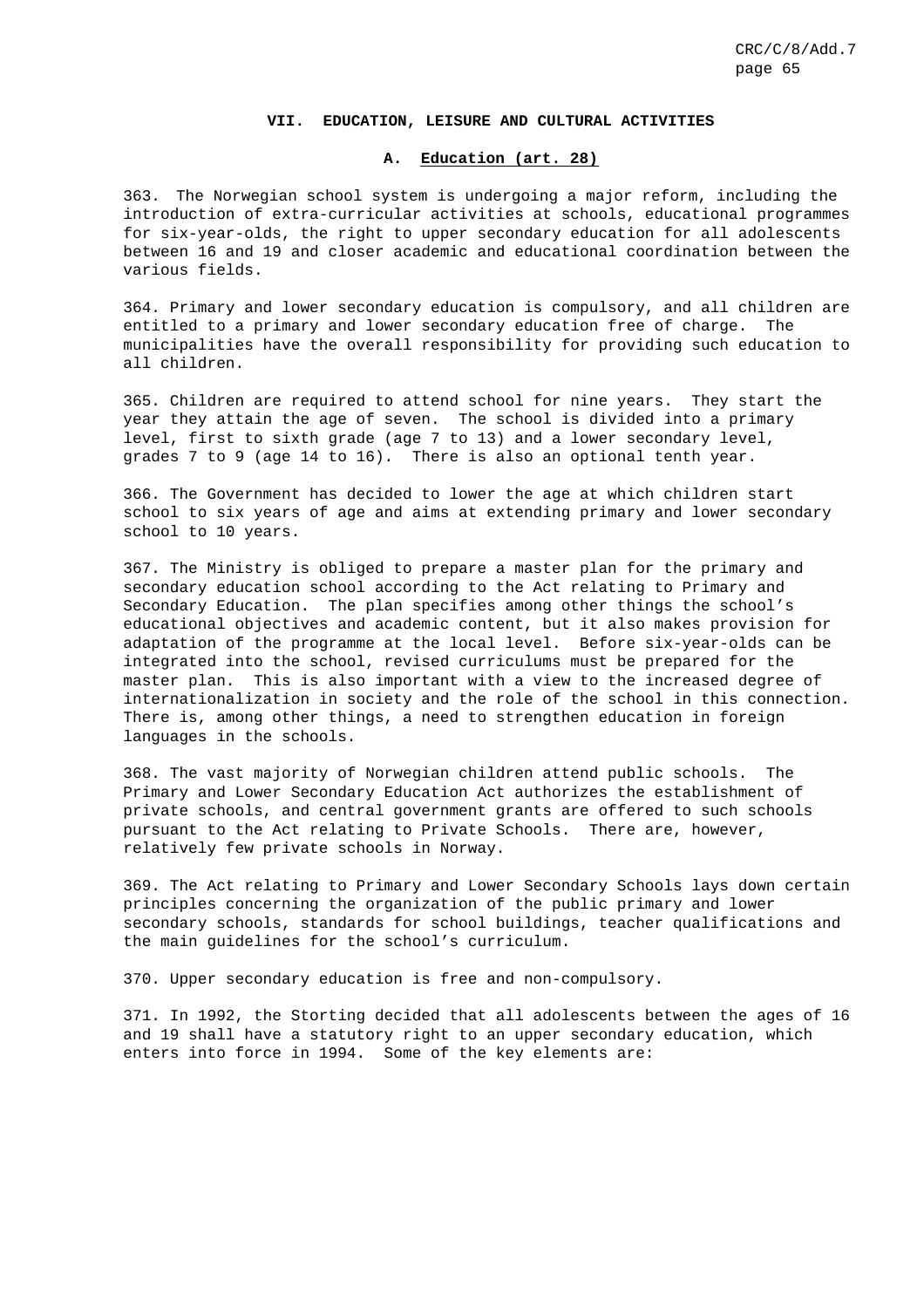(a) The statutory right of adolescents between the ages of 16 and 19 to three years of upper secondary education shall apply to an educational programme leading to qualification for higher education, a trade certificate or completion of other upper secondary education.

(b) These adolescents will be entitled to admission to one of a maximum of three foundation courses to which they have given priority.

(c) The counties will have a statutory obligation to honour this right and ensure that there are a sufficient number of places. The county municipalities will be required to follow up adolescents who do not have work or a place in a school.

372. The counties are responsible for preparing plans for the upper secondary education programme in their respective areas. (The aim of this planning is to meet the demand for places in the upper secondary school, including the demand for short-term courses and part-time education programmes. For particular areas of study, consideration must also be given to existing opportunities for employment in the various occupations.) The planning must also aim to meet the educational needs of prisons, and social and medical institutions, in addition to meeting the educational needs of the disabled.

373. The central authorities have provided extra grants for additional places in the schools for several years, so that the counties could offer places to as many applicants as possible. The counties have aimed at offering places to as many pupils as possible in the age group 16 to 19 years, but there have been some capacity problems, resulting in the rejection of applicants to advanced courses (courses after the first year) in vocational branches. This situation will change after implementation of the reform in 1994.

374. In the autumn of 1991, 85 per cent of all adolescents between the ages of 16 and 18 attended upper secondary schools. The percentages varied from county to county, but the most urban counties did not have the highest percentage of pupils in upper secondary schools. Certain counties in western Norway had the highest percentages, i.e. 87 to 89. The northernmost county, Finnmark, had the lowest percentage, 74 per cent, and Oslo had 77 per cent. Of all the pupils encompassed by the Act relating to Upper Secondary Education, 41 per cent were in general study branches and 24 per cent were in commercial study branches. This means that 65 per cent were in branches qualifying for higher education. Of all of the pupils in the upper secondary school, 49 per cent were girls. The greatest percentage of girls was in the branches qualifying for higher education, approximately 56 per cent.

375. The capacity problems of the upper secondary schools have been aggravated by the shortage of apprenticeships at commercial enterprises. Models will be developed for improved coordination between training in school and at commercial enterprises. The upper secondary school will offer 13 foundation courses covering a broad range of subjects and trades. Specialization will be offered through advanced courses I and II (second and third year of training) or as training at a commercial enterprise.

376. For trades encompassed by the Act relating to Vocational Training, the principal model will be two years at school; the rest of the training will be carried out at commercial enterprises. If enough apprenticeships cannot be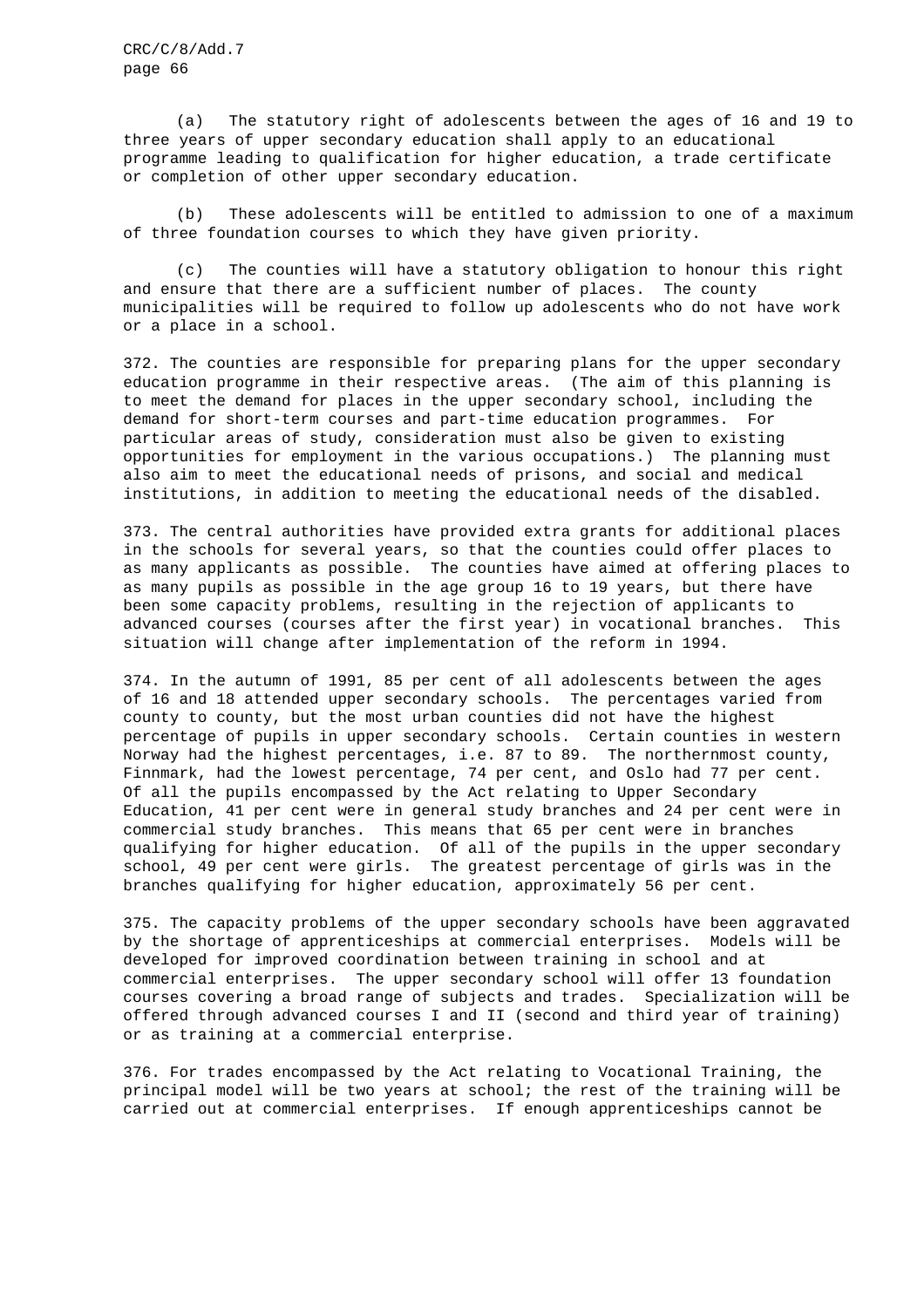provided at commercial enterprises, the counties shall - as an exceptional measure - offer specialization at school to qualify for a trade certificate through an advanced course II.

377. The Act relating to vocational training contains provisions concerning the rights and obligations of commercial enterprises and apprentices, qualifying examinations and training. The objective of the Act is to ensure that each individual apprentice develops trade skills and an understanding of and respect for the trade, the work involved and society.

378. New acts relating to upper secondary education and vocational training will be introduced pursuant to the new right to an upper secondary education and the new structure that has been prescribed by the Storting. According to the proposal for a new act relating to vocational training, the act will still apply to training programmes qualifying for a trade that take place at commercial enterprises by means of a contract between the enterprise and the apprentice. However, the scope of the act will be more detailed at the same time as it will be expanded and adapted to the upper secondary education reform.

379. Each county has a vocational training board that administers the programme. Commercial enterprises may not be ordered to accept apprentices under the Act relating to Vocational Training.

380. Norway has a very large number of students engaged in higher education. In the autumn of 1992, there were approximately 150,000 students attending regional colleges and universities, which means that the number of students has increased by about 50 per cent during the last five years.

381. The students are relatively "old". In the autumn of 1991, 54.5 per cent of the students were in the age group 19 to 24, and 45.5 per cent were in the age group 25 to 30 or older.

382. The State Educational Loan Fund is required to offer all students and pupils the opportunity to finance their education regardless of their parents' income. Some financial aid is given in the form of a grant; other aid is given in the form of a loan with highly subsidized interest. For students over the set age-limit (19 years), need is assessed on the basis of their own income; for pupils below this age-limit, need is assessed on the basis of their parents' income. The educational financial aid programme is under evaluation and revision. One of the aims is to improve progression. Improved progression will, among other things, make it easier for the youngest students to find a place in an education programme. The admission rules have been changed with a view to making it easier for the youngest applicants to be accepted. A special "youth quota" that was introduced in 1992 has increased the percentage of those under age 22 who are admitted.

383. Information and guidance concerning upper secondary education is provided at the primary and lower secondary level. This is accomplished through specially appointed counsellors, in addition to the general teaching staff. County education committees issue catalogues listing all of the county's educational programmes and providing information about application procedures, etc. The upper secondary schools also have a guidance service that provides guidance and advice in connection with occupational and educational decisions.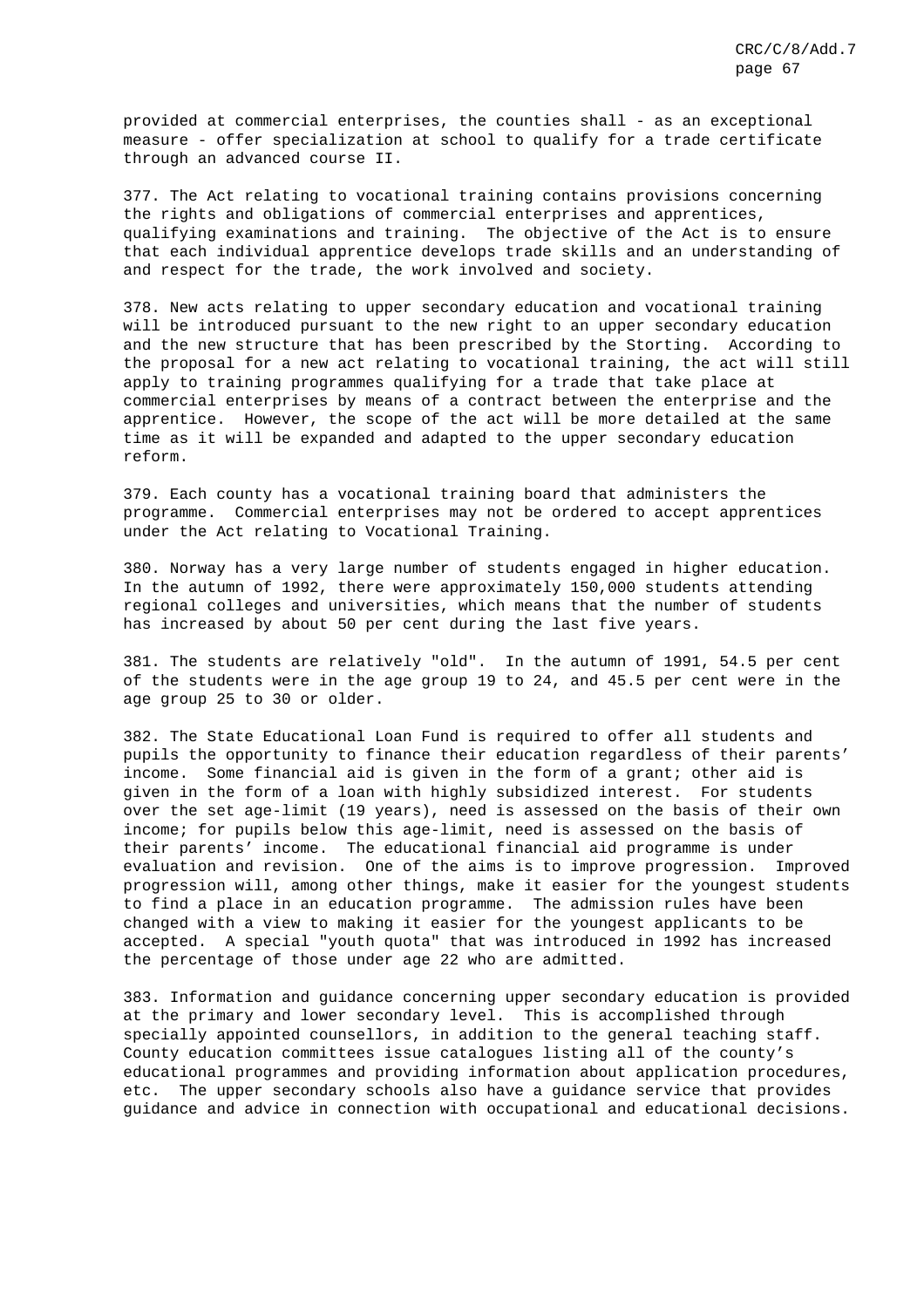384. Special classes must be arranged for children who, in the opinion of experts, need special assistance. According to the Act relating to Primary and Secondary Education the municipalities shall provide children under compulsory school age with the appropriate educational assistance when deemed necessary by the experts.

385. The responsibility for educating children with special needs has been transferred to the municipalities and counties, based on the principle that the weakest are entitled to an education in the municipality where they live. Municipal or inter-municipal school psychology services have been established as expert bodies which evaluate various types of special education.

386. National and regional competence centres have been established to assist and advise the teaching staff, parents and pupils, in addition to carrying out research and development in the field of special education.

387. In the upper secondary school, adapted courses of education must be provided, possibly for more than three years, if considered necessary by the experts concerned. If a pupil has difficulties following a particular educational programme, then the county shall provide the pupil with another programme.

388. The master plan for primary, lower secondary and upper secondary education stipulates that "our education programmes shall be based on a philosophy that all human beings are equal and have inherent human dignity". Physical punishment is prohibited, and humiliating treatment that violates an individual's integrity or dignity is not allowed. The educational programme must be adapted to the capacity and qualifications of the individual, but there shall be no division of pupils according to their ability or aptitude.

389. The World Conference on Education for All in Jomtien, Thailand, in 1990 and the World Summit for children in New York in 1990 pointed out clear objectives within the education sector; for example, 80 per cent of all children shall be provided with a primary education and adult illiteracy shall be reduced by 50 per cent before the year 2000. Development aid from industrial countries such as Norway is one of several important means of accomplishing this. Norwegian development aid places great emphasis on children and their need for, among other things, an eduction. The amount of development aid allocated for educational purposes has increased in recent years. In 1989, 7 per cent of all development aid was allocated to educational programmes. A great deal of this aid has been allocated through the national programmes of our development aid partners. Some of it has been channelled through international organizations, especially UNESCO and the World Bank, and private organizations. In accordance with the recommendation from the World Conference on Education for All, the Government is prepared to further increase aid for primary education through various channels. The greatest priority will be given to the situation of girls and women in developing countries. It is also important to contribute to strengthening the upper secondary school and vocational training in the developing countries in accordance with local conditions.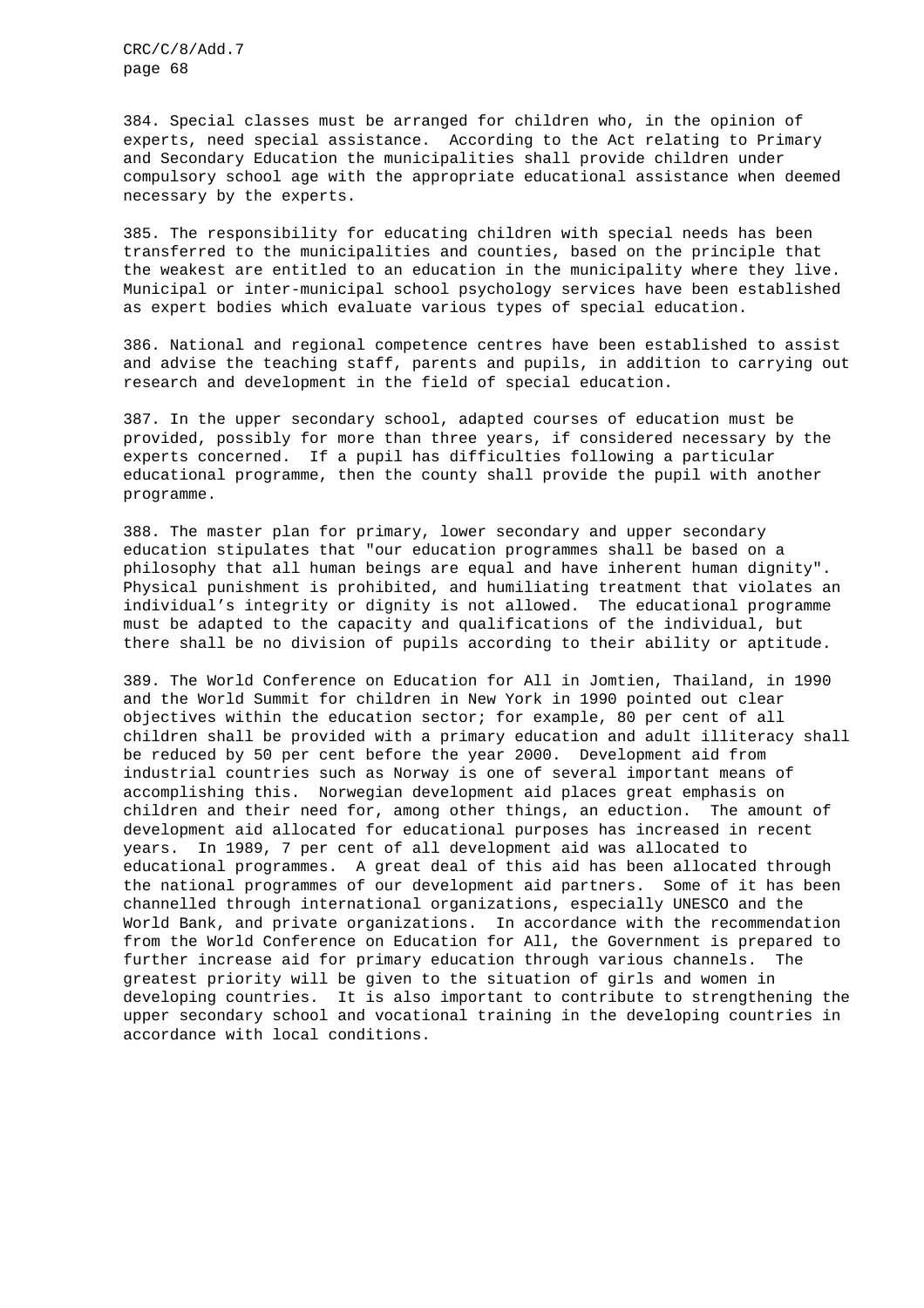### **B. Aims of education (art. 29)**

390. The school's responsibility for the dissemination of values and culture is defined in the master plan for primary, lower secondary and upper secondary education. This plan states, for example: "Our educational programmes shall be based on basic Christian and humanitarian values; they shall uphold and develop our cultural heritage. Our educational programmes shall promote equality between the sexes and solidarity, regardless of class or occupation."

391. Our educational programme shall contribute to enhancing the pupils' knowledge and understanding of basic Christian values, our national cultural heritage, our language, democratic ideas and scientific thought and methods. In addition, the programme shall promote equality and equal rights, intellectual freedom and tolerance, ecological understanding and international solidarity. Our teaching programmes must be adapted to the qualifications and needs of the individual pupil.

392. The parents have the primary responsibility for the upbringing of their children. With the understanding and cooperation of the home, the primary and lower secondary school shall assist in giving the pupils a Christian, ethical upbringing, developing their mental and physical skills and providing them with sound general knowledge in order to make them independent citizens at home and in the community. The school shall promote intellectual freedom and tolerance, and emphasize the establishment of good forms of cooperation between the teachers and pupils and between the schools and the homes. Emphasis is placed on the rights of children and adolescents in the school's educational programme, and the pupils are given practical training in active participation and co-determination.

393. Our objective is to have a uniform national school providing equal education opportunities for all, and at the same time permit the individual municipalities to adapt their local education programmes in order to make the most of local resources and opportunities.

394. The upper secondary school shall prepare pupils for work and community life, provide them with a foundation for their further education, and help them with their personal development.

395. Environmental issues have become an important part of Norway's educational programme. Norway believes that it is important to ensure that the decision-makers of today and the future have the necessary competence in fields such as the environment and resource management.

396. One important task for the schools is to improve the pupils' knowledge of nature, what human beings are doing to nature and how we can contribute to sustainable development. The Ministry of Education and Research has developed a programme designed to provide all pupils with the knowledge, attitudes and skills necessary to implement the right measures at the right time.

397. Major projects have been implemented with regard to the environmental surveillance of the coast, lakes and rivers. An ecologically oriented teaching plan for environmental studies has been issued by the central authorities. Working groups have been established in every county for the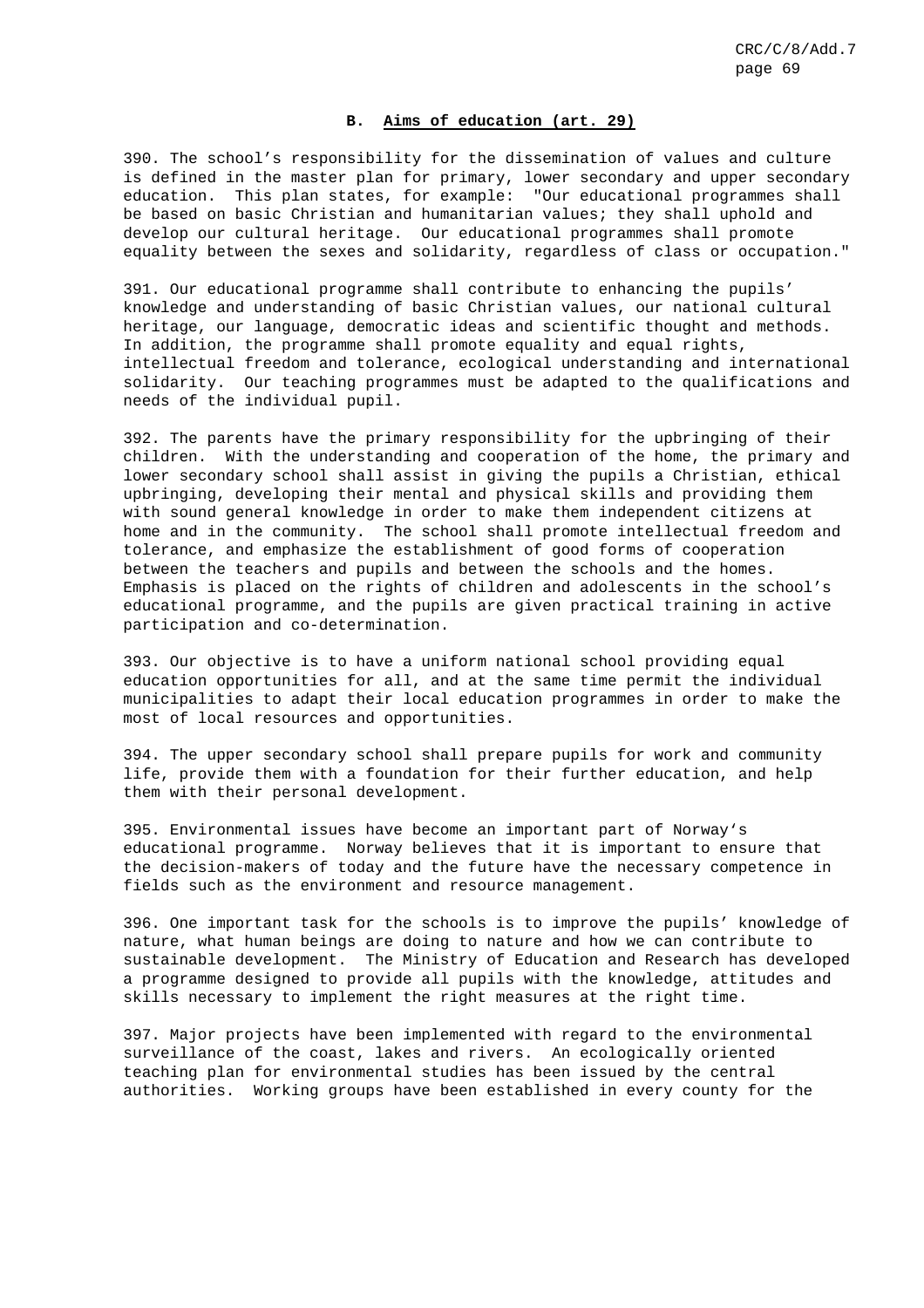primary and lower secondary schools, and for the upper secondary schools. In addition, a systematic upgrading programme for environmental studies has been prepared for all teachers in Norway.

398. The Act relating to Equal Status stipulates that the public authorities shall establish the appropriate conditions for equal status. Men and women have the same right to an education, and the teaching aids used in schools and for other educational purposes shall be based on the principle of equality between the sexes.

399. The Ministry of Education, Research and Church Affairs has an equal status secretariat set up to fulfil these requirements. The secretariat directs its efforts mainly towards school supervisors and teachers, providing them with information materials to help them guide the pupils in their choice of a profession. The secretariat also cooperates actively with authors and publishers of textbooks. Textbooks are reviewed on the basis of equality in connection with the approval process for these books.

### **C. Leisure, recreation and cultural activities (art. 31)**

400. The implementation of cultural policy measures for children and adolescents is the responsibility of the counties and municipalities. This limits the central authorities' ability to influence programmes for children and adolescents. At the same time, it provides the local and regional authorities with a great deal of freedom.

401. The following are some requirements concerning areas for children and adolescents in the National Policy Guidelines laid down pursuant to the Planning and Building Act (also described in chapter III):

(a) Areas and facilities that are to be used by children and adolescents shall be protected against pollution, noise, traffic and other health hazards;

(b) Areas where the children can pursue their own interests and create their own play environment in the local environment shall be provided;

(c) The municipalities must set aside adequately large and suitable areas for nursery schools;

(d) When rezoning areas that were previously designated as free or open areas which were used for or were suitable for play activities, or areas that have been designated as common areas, a fully equivalent replacement must be provided.

402. Children and adolescents are the most active participants in cultural activities. More than 50 per cent of all children between 9 and 13 years of age take part in one or more cultural sectors. In the age group 14 to 19 years almost 50 per cent participate actively in one or more cultural sectors. Sports is the most popular form of activity. About three out of every four in the age group 7 to 15 years actively participate in an athletic club. There are a large number of children and youth organizations with a wide range of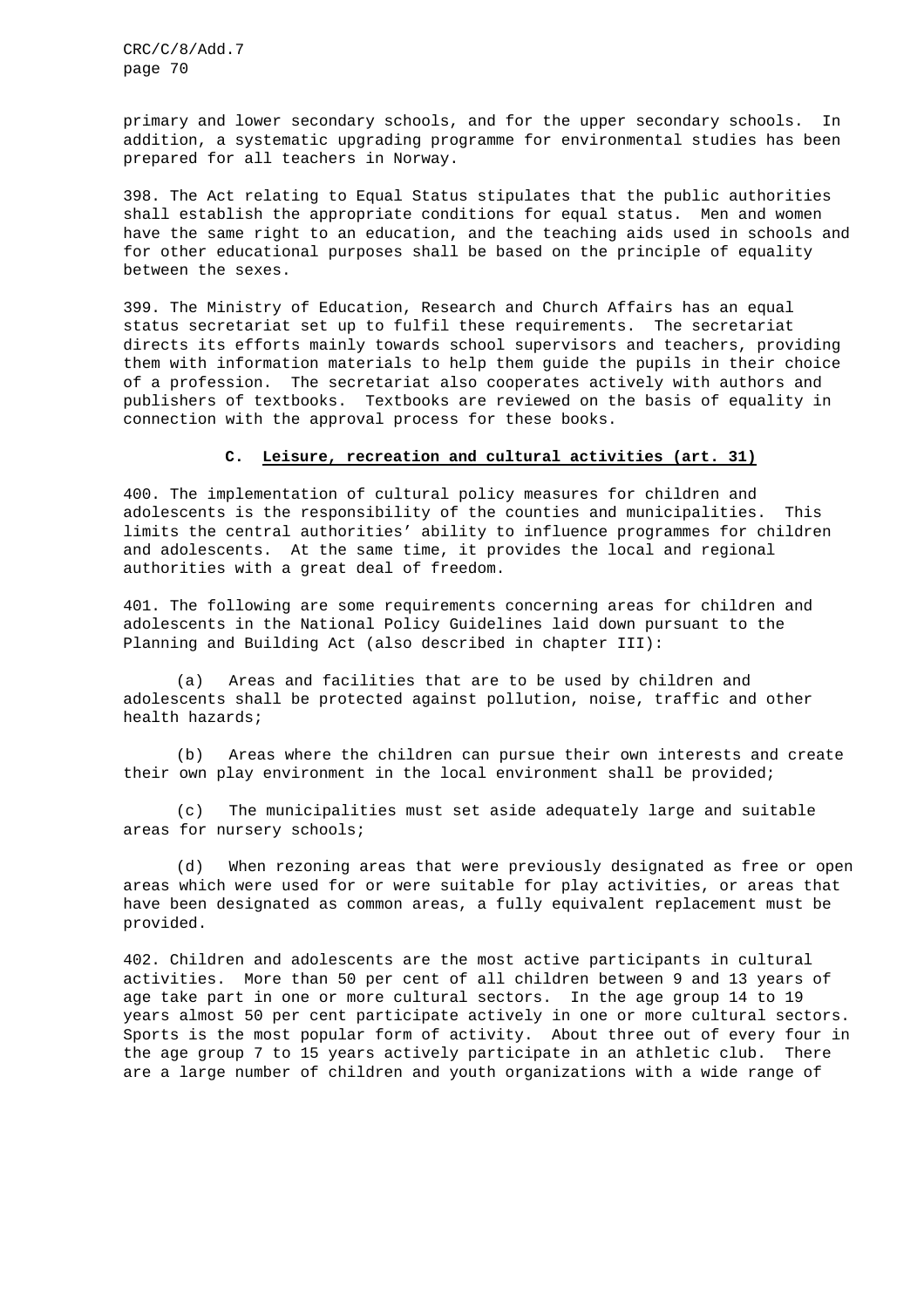activities in addition to sports. Slightly more than 20 per cent of all adolescents participate in choirs and music activities, which are the largest activity next to sports.

403. Nine of 10 adolescents between 14 and 15 years of age are or have been a member of a voluntary organization. These organizations are an important part of the cultural scene. Not all children take part in cultural activities as members of an organization. Three of four adolescents between 9 and 19 years of age use the library. More than 50 per cent visit a museum in the course of a year.

404. There are, however, social differences with regard to participation in cultural activities. Children of parents with a high level of education participate more often in cultural activities than children of parents with a low level of education. This may be due to varying geographical access to cultural activities, financial circumstances, or varying interests in the different social environments. The figures seem to show, however, that there is less of a difference among children with regard to activities such as museum visits and the use of the library. Such activities often take place in connection with school. The school is the most important cultural institution for children and adolescents, and it plays a major role in equalizing the differences in the cultural sector.

405. The Government uses many means to stimulate children and adolescents to greater participation in various cultural activities. The Norwegian Culture Fund, whose objective is to promote a creative environment in literature and the arts, and the Norwegian Council of Culture, which manages the fund, are important elements in this work. Children and adolescents are one of the priority areas of the Norwegian Council of Culture. The Council has, for example, developed models for art schools for children in cooperation with certain municipalities and implemented the experimental programme "Prøv selv" (Try it yourself), in which children are allowed to initiate and organize their own activities with the help of a grant from the central authorities.

406. Various measures have been implemented in the cultural and the media sectors, such as

- (a) Radio and television broadcasting:
	- (i) There are special rules that regulate radio and television commercials in relation to children and adolescents. Norwegian law stipulates that it is prohibited to broadcast commercials in connection with children's programmes, or commercials that are especially intended for children;
	- (ii) The Norwegian Broadcasting Corporation (NRK) gives priority to the production and broadcasting of its own programmes for children and adolescents. The number of television and radio programmes for children and adolescents has increased in recent years;
	- (iii) The newly established TV2 shall transmit programmes for the general public, including programmes for specific categories of viewers such as children;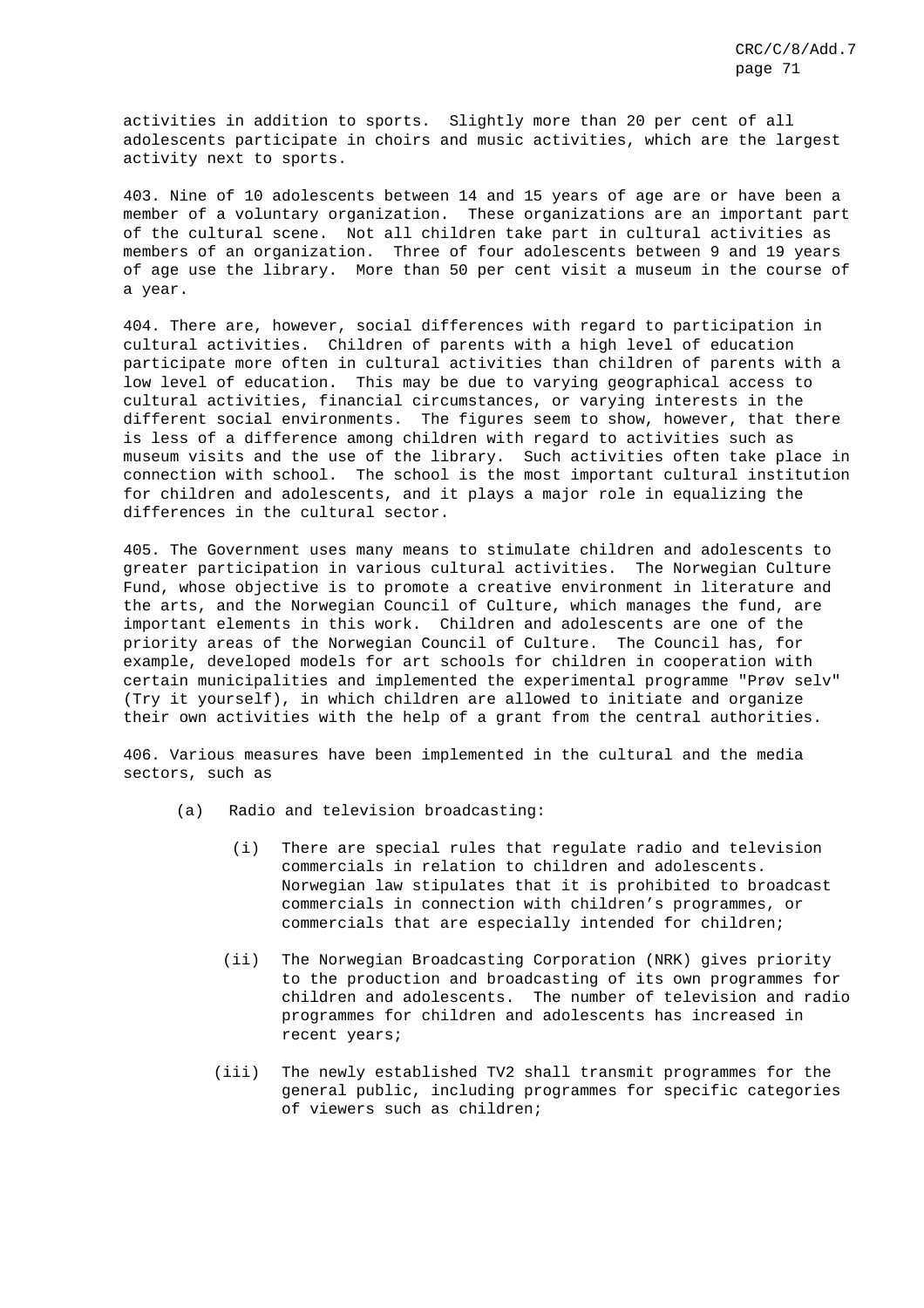- (iv) A third national radio station will be established in 1993. Children and adolescents will be a priority target group for radio;
- (v) It is expected that a fourth, private national radio station will be on the air in the course of 1993. It will be required to broadcast programmes for children and adolescents;
- (b) Children and films:
	- (i) Age-limits have been set for the public showing of films and videos (cf. chapter II);
	- (ii) Government grants are available for the production of children's films. On the average, five short films for children are produced every year. It is anticipated that five feature films for children will receive grants from the Government during the period from 1990 to 1994. Grants are also given for writing scripts for and importing children's films.
	- (iii) Some 350,000 children attend school performances every year. The School Film Committee cooperates with the Norwegian Cinema and Film Foundation for the purpose of integrating films into the extra-curricular supervision system (see below).
	- (iv) Under the direction of the National Film Board, a special information campaign has been implemented to increase children's and adolescents' awareness of their use of video films in particular. The aim is to achieve a level of awareness at which the children and adolescents themselves choose not to watch videos and films that depict excessive violence;
	- (v) The central government has its own children's film consultant, who works in cooperation with the National Association of Municipal Cinemas;
- (c) Production and distribution of children's books:
	- (i) There is a special procurement programme for contemporary Norwegian children's literature. Every year around 100 titles are purchased and distributed to 1,500 libraries (1,000 public libraries and 500 school libraries);
	- (ii) Children and adolescents use libraries more frequently than any other age group. Books may be borrowed free of charge;
	- (iii) Government funds are available for illustrated children's books;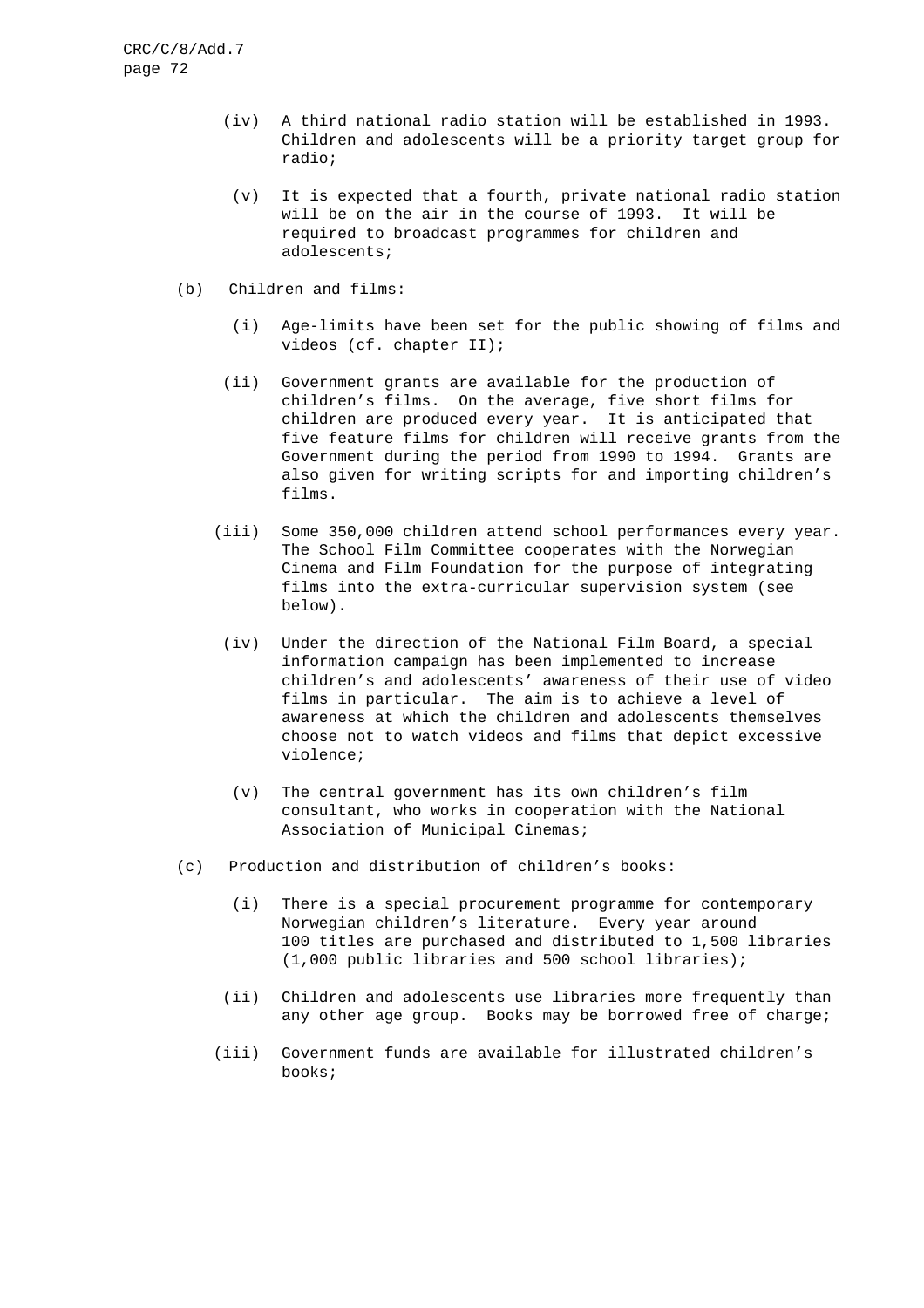- (iv) Three Norwegian and one Sami children's magazine receive funds from the Government;
	- (v) Funds are also granted for various projects whose purpose is to focus on literature for children and adolescents, to present Norwegian authors and contemporary Norwegian literature, and to stimulate children's use of the library;
- (d) Music:
	- (i) NorConsert (the Norwegian Consert Institute) arranges school concerts throughout the country. In 1991, 4,787 school concerts were held in 439 municipalities and over 440,000 children attended. Concerts are also given for preschool children. NorConsert has also initiated a music project with immigrants as the target group;
	- (ii) Government funding is available for music workshops for adolescents;
	- (iii) Several choir and music organizations receive grants;
	- (iv) In 1991, about 300 municipalities had their own music school with a total of 58,000 pupils. In 1992, government funding for the programme amounted to approximately NOK 53 million;

(e) Museums: Norway has 530 museums, 340 of which receive government grants. Many children and adolescents visit these museums, often together with their class or nursery school group. Some of the museums have special educational programmes for school children;

- (f) Theatre and opera:
	- (i) All of the government-supported theatres have performances for children and adolescents as part of their general repertoire;
	- (ii) A significant number of the performances given by the National Touring Theatre are intended for children and adolescents. In addition, the National Touring Theatre cooperates closely with many schools throughout the country and gives performances during the day;
	- (iii) Independent professional theatre groups receive annual grants. Many of the groups' performances are directed at children and adolescents;
		- (iv) The Norwegian Amateur Theatre Association is an umbrella organization for all amateur theatre in Norway and receives an annual grant from the Government. A substantial portion of these funds benefit children and adolescents in the form of contributions to member organizations, and practical assistance offered to amateur theatre groups and direction and courses;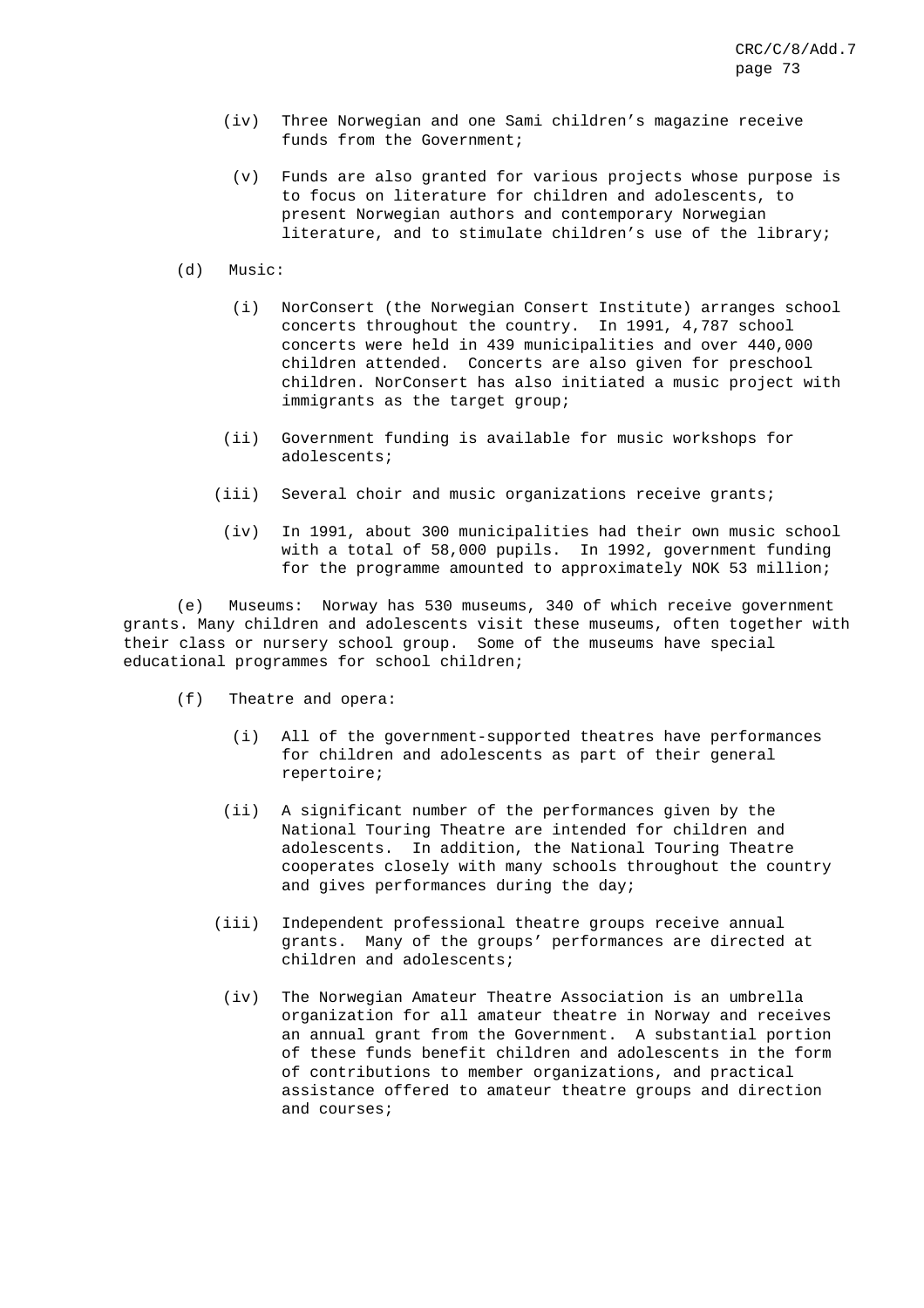- (g) Graphic arts, handicrafts and design:
	- (i) Government grants are available to museums and organizations;
	- (ii) Making works of graphic art known to children and adolescents will be a priority area in the years to come;
	- (iii) The International Children's Art Museum was opened in Oslo in 1986 and has exhibited children's art from all over the world. The museum also arranges worldwide drawing contests that have been shown all over the world. The museum receives funding from the central Government.

407. Their activities of nursery schools, which are governed by statute, are designed to stimulate children's development. Although a great deal of emphasis is placed on play, many activities have an educational component.

408. The extra-curricular supervision system is a new development designed for young school children. At present, approximately 42,000 of the over 150,000 children in the first three grades of the primary school participate. It is estimated that there is a need for supervision after ordinary school hours for approximately 67,000 children in the first to third grades. It is the aim of the Ministry of Education, Research and Church Affairs to meet the demand for extra-curricular supervision by 1995.

409. Recreation clubs include both junior clubs and youth clubs and encompass the age group from 10 to 18 years. There are between 600 and 1,000 clubs on a national basis. Most of the recreation clubs are operated by the municipalities on an independent basis or in connection with schools, but there are many private recreation clubs which are operated, for example, by an organization - usually with municipal grants. The Ministry of Children and Family Affairs provides support for the establishment of recreation clubs and youth centres.

410. Many municipalities have supported and established youth centres or activity centres where the work of organizations and club activities are combined. These include youth culture centres which are run and operated by the adolescents themselves with financial assistance from the municipalities. In some municipalities, culture centres stressing multicultural activities have been established to bring Norwegians and immigrants from different countries together.

411. The situation of some children and adolescents in the major cities can be especially difficult as regards living conditions and leisure activities. In order to improve this situation, especially for vulnerable groups of children and adolescents, the Ministry of Children and Family Affairs offers grants for programmes in the major cities. On the basis of the results from the various youth surveys and a study of the problems and numbers of adolescents adrift, the Ministry will prepare a strategy for and provide support to future efforts to help children and adolescents in the major cities.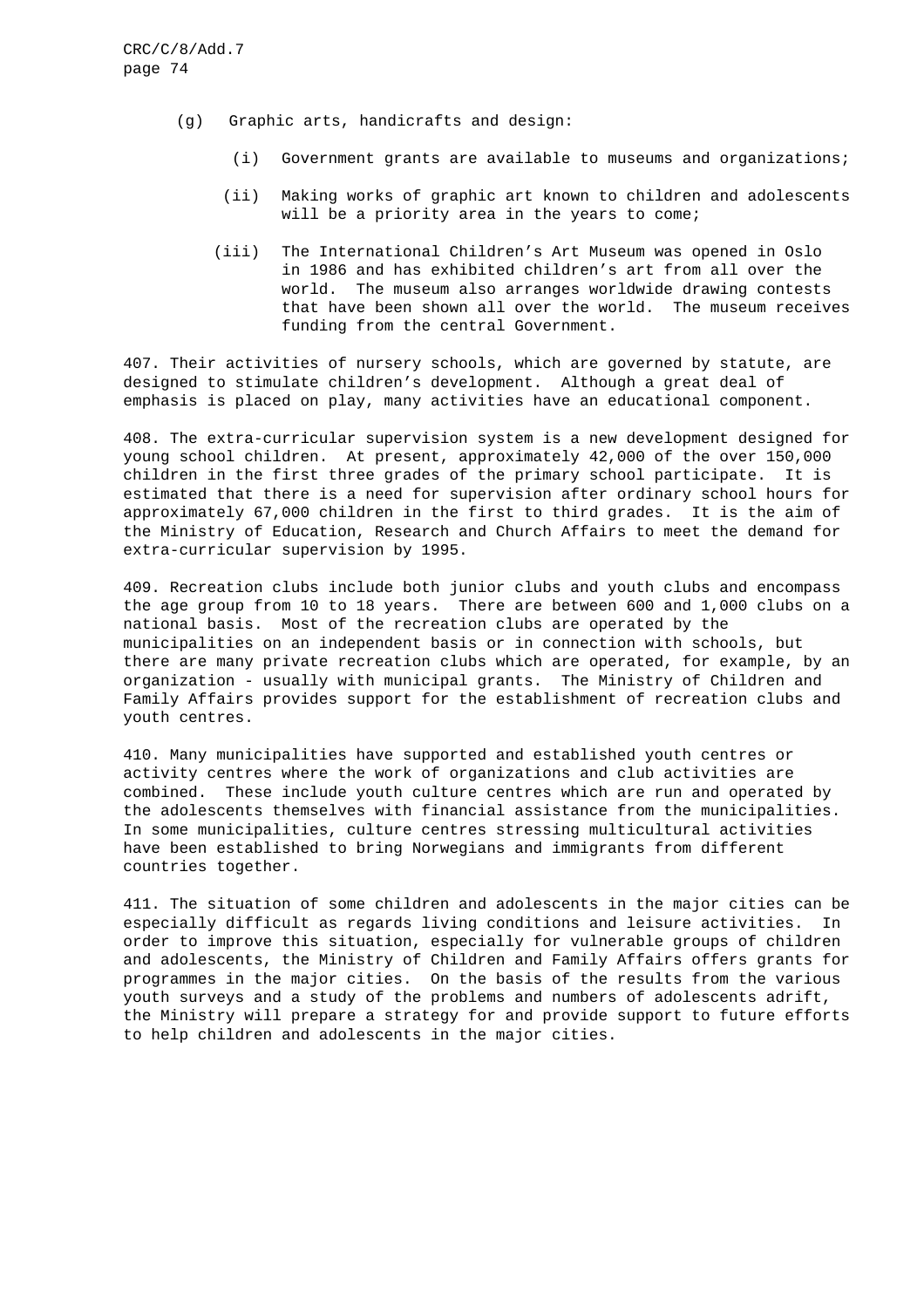412. The voluntary children's and youth organizations play a major role in relation to the central policy objectives for children and adolescents. The organizations represent a wide variety of activities and ideas. They are important as bearers and creators of culture; they are arenas for learning and exercising democracy; they are spokesmen for children and adolescents in relation to the adult world; they provide a framework for self-development and solidarity; and they are important transmitters of values.

413. Over 90 per cent of Norwegian children are or have been members of an organization. There is a large turnover, and membership may be short-lived. The total membership of organizations declined during the 1980s. In recent years there has been some consolidation. The shortage of well-trained leaders at the local level is one of the organizations' greatest problems. The organizations are especially weak in relation to immigrant children and adolescents, and the Ministry of Children and Family Affairs stresses the importance of supporting the work of the organizations to improve the recruitment of immigrant children and adolescents.

414. The national voluntary children's and youth organizations receive support for operation of their central offices from the Ministry of Children and Family Affairs. New youth movements and small organizations that are not encompassed by the general guidelines may also receive support. In total, organizations entitled to such grants have over 600,000 members under the age of 25.

415. The Ministry has revised its guidelines for grants, and will give greater priority to independent organizations for children and adolescents that also promote active participation from the members themselves, and give all members over the age of 15 an equal say in the organization.

416. Organized sports for children and adolescents are also very popular. Studies show that three of four Norwegian children regularly participate in sports activities. More than 50 per cent of all Norwegian children and adolescents under the age of 17 participate in organized sports. The form of activity varies with age. It appears that organized activity declines with increasing age, but the level of physical activity remains the same.

417. The Norwegian Sports Federation has prepared its own guidelines for children's sports. These encompass all activities for children up to the age of 12. They require a great deal of all-round activity and restrict competitions for the youngest ages groups. All the individual sports associations are bound by these guidelines.

418. Norway has a rich and varied landscape. Most children in Norway live in areas where the natural surroundings are - or can be - an arena for play and exploration. In Norway, everyone is entitled to free access to forests and uncultivated land, and with certain exceptions, may pick berries, mushrooms, wild flowers, etc.

419. In recent years, a growing effort has been made to safeguard the natural environment and opportunities for outdoor recreation in densely populated areas, in order to prevent alienation from nature among children and adolescents and to ensure that they enjoy a satisfactory quality of life during their formative years.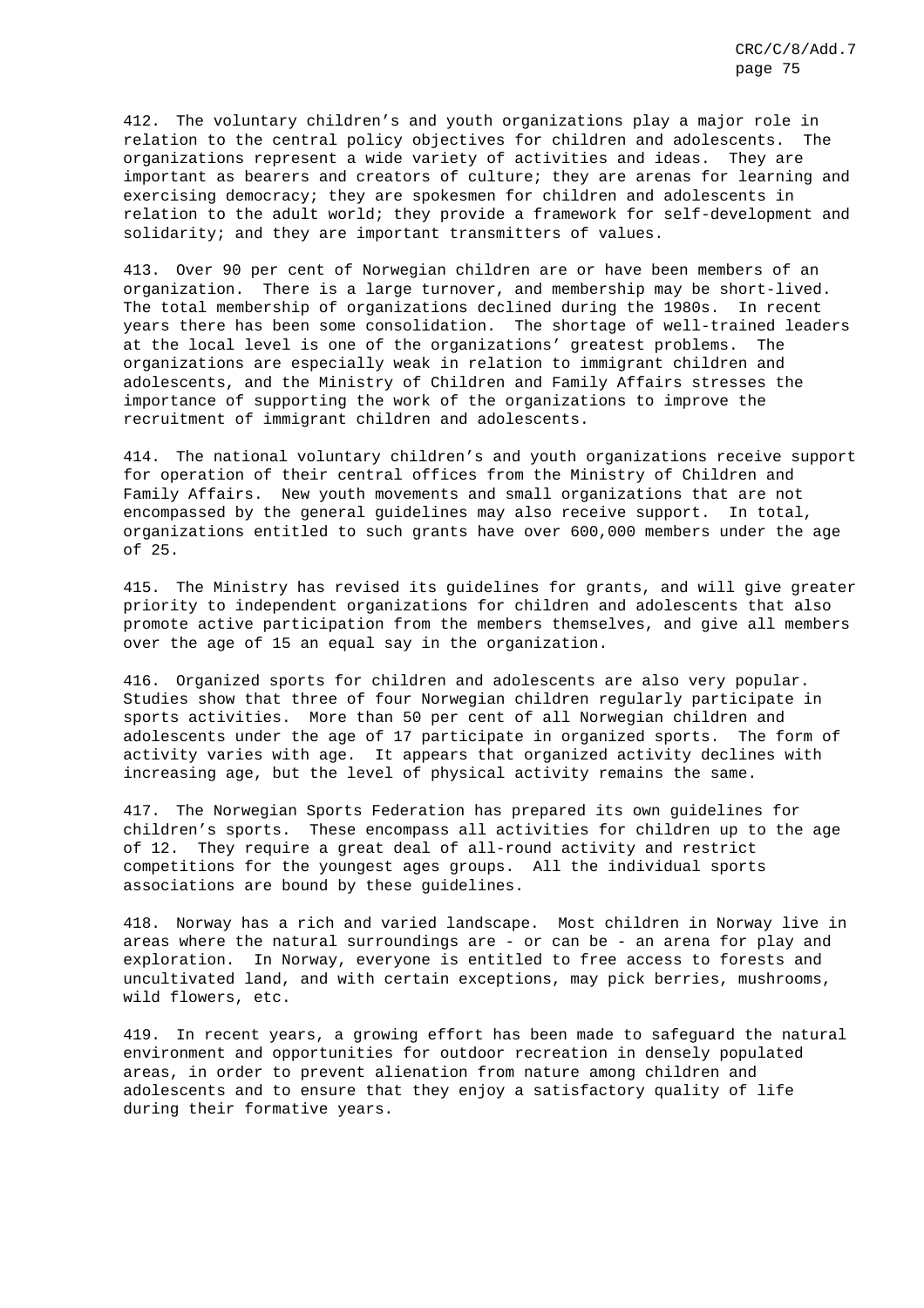420. The authorities and private organizations are organizing development projects for nursery schools, schools and the extra-curricular supervision system. The express purpose of these is to improve the opportunities for children and adolescents to experience their natural surroundings, and to provide them with knowledge of ecology and cultural history. Many nursery school projects dealing with outdoor recreation and natural history have been organized. Relevant optional subjects and environmental studies projects have been introduced in schools and extra-curricular activities in an attempt to incorporate outdoor recreation and an understanding of nature and the environment into the educational system.

421. 1993 has been designated as "Outdoor Recreation Year". Outdoor recreation organizations have taken the initiative and the Government is supporting both the planning and implementation. Outdoor recreation provides a sound foundation for concern about the environment, better health, a better quality of life and sustainable development.

#### **VIII. SPECIAL PROTECTIVE MEASURES**

### **A. Children in emergency situations (arts. 22, 38, 39)**

422. Children who seek asylum themselves or arrive together with asylum seekers stay in State reception centres while their applications are processed. In 1989, the centres housed a total of 5,484 asylum seekers and transfer refugees, including 1,683 children. In 1990, the total number housed was 4,935, including 1,438 children and 156 unaccompanied minors under the age of 18. In 1991, the total figure was 5,683, including children, and 244 unaccompanied minors under the age of 18.

423. At every State reception centre one of the staff must be given special responsibility for identifying and following up the needs of the children (in this centre). Each centre should have an activity programme for children of all ages, designed to improve their well-being, contribute to the development of their skills, improve their self-esteem and provide suitable conditions for learning.

424. Children of school age are entitled to an education. Pursuant to the Act relating to the Primary and Lower Secondary School, a child has a right to schooling after three months' residence in Norway. This right applies from the first day in the country if there is reason to believe that the child will remain in Norway for more than three months.

425. Once they have received residence permits, asylum seekers and refugees take up residence in various municipalities. They are assisted in finding a place to live, but are themselves responsible for interest payments and repayment of any loans they may take up. Employment is hard to find at present, and many people are dependent on social welfare.

426. Children with refugee status in Norway have on application the right to be reunited with their families in this country (cf. section 9 of the Immigration Act of 1988).

427. In Norway, plans for the reception of minors seeking asylum without their parents or others with parental responsibility were adopted by the Government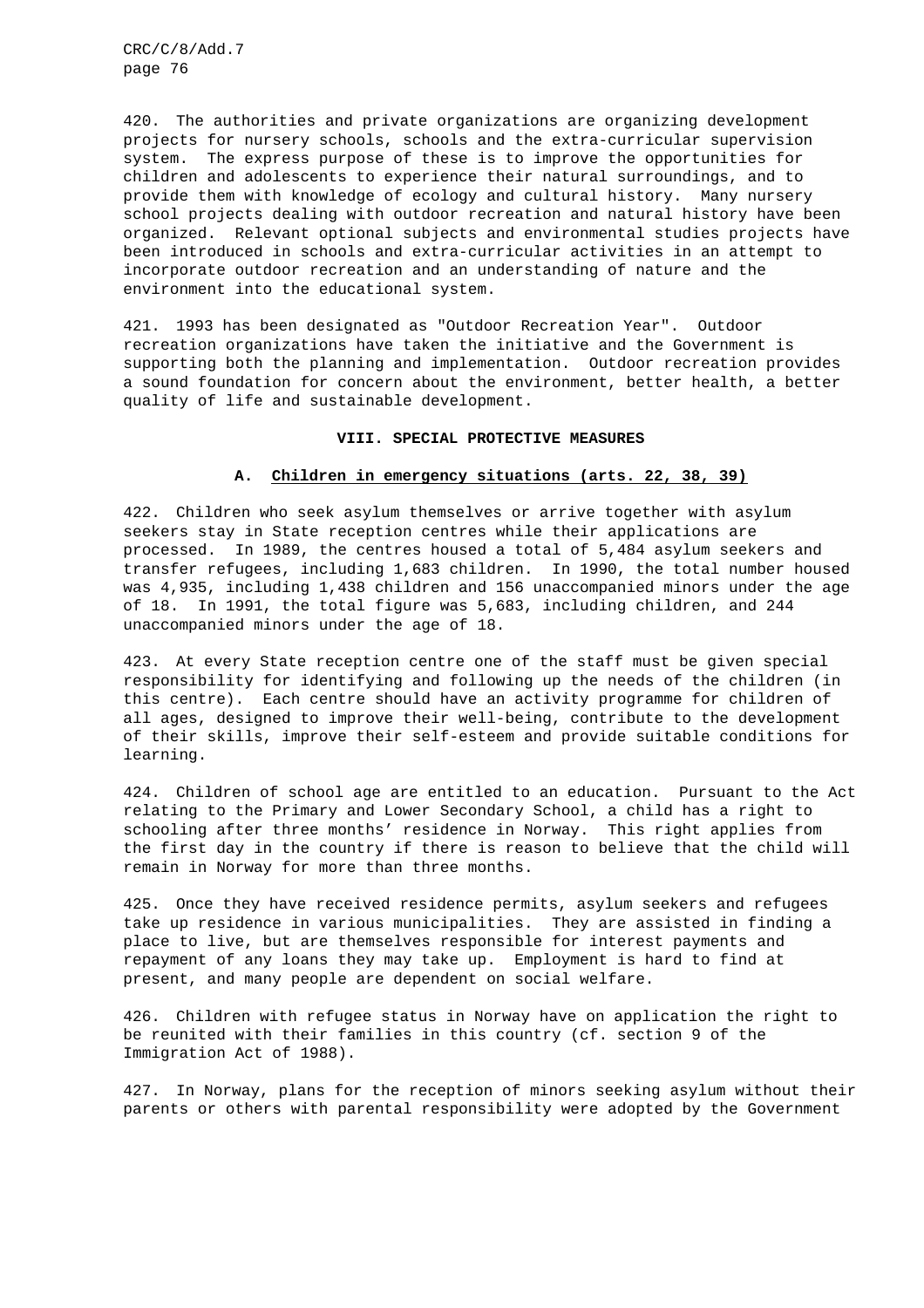in 1989. Minors seeking asylum are defined as persons under the age of 18 without their parents or others with parental responsibility in Norway. The plans are based on the adaptation of measures for this group of persons to the needs of the individual, and to the objectives and principles of the Norwegian immigration policy.

428. Applications from unaccompanied minors seeking asylum are treated in the same way as other applications. However, minors are not to be repatriated unless there are parents or others who can care for them in their home country. Measures in the plan are aimed at:

(a) Prompt treatment of applications for asylum;

(b) Questioning in a reassuring atmosphere;

(c) Short stays in reception centres designed especially for this group;

(d) Early settlement in municipalities;

(e) Protecting the interests and rights of the individual, for example, in connection with questions pertaining to guardians and child welfare measures;

(f) Guidance to municipalities concerning the reception of this group;

(g) Vocational training for unaccompanied minors who do not come under the ordinary education system.

In addition, there are guidelines for the guardians of unaccompanied minors who seek asylum, as part of the effort to protect children's rights.

429. In Norway, there are a number of refugee children who have fled their countries because of war and therefore need special protection and care. A special psychosocial centre for refugees has been established as part of the University of Oslo. The centre offers instruction in child psychiatry and is also involved in the treatment of victims of torture, etc. In 1993, the centre will receive extra funds for the development of competence in connection with refugee children. Child psychiatry and the municipal school psychology services are engaged in locating and treating children who have been injured in war.

## **B. Children in conflict with the law (arts. 40, 39)**

430. According to section 46 of the General Civil Penal Code of 22 May 1902 No. 10 no person may be punished for any criminal act committed before attaining 15 years of age. The police may, however, investigate criminal actions committed by children under 15 years of age. If other than minor offences are involved, the police must inform the child welfare services at once. The child welfare services may then implement measures to help the child.

431. Even though guilt is deemed to be proven, a prosecution may be waived provided that such special circumstances exist that the prosecuting authority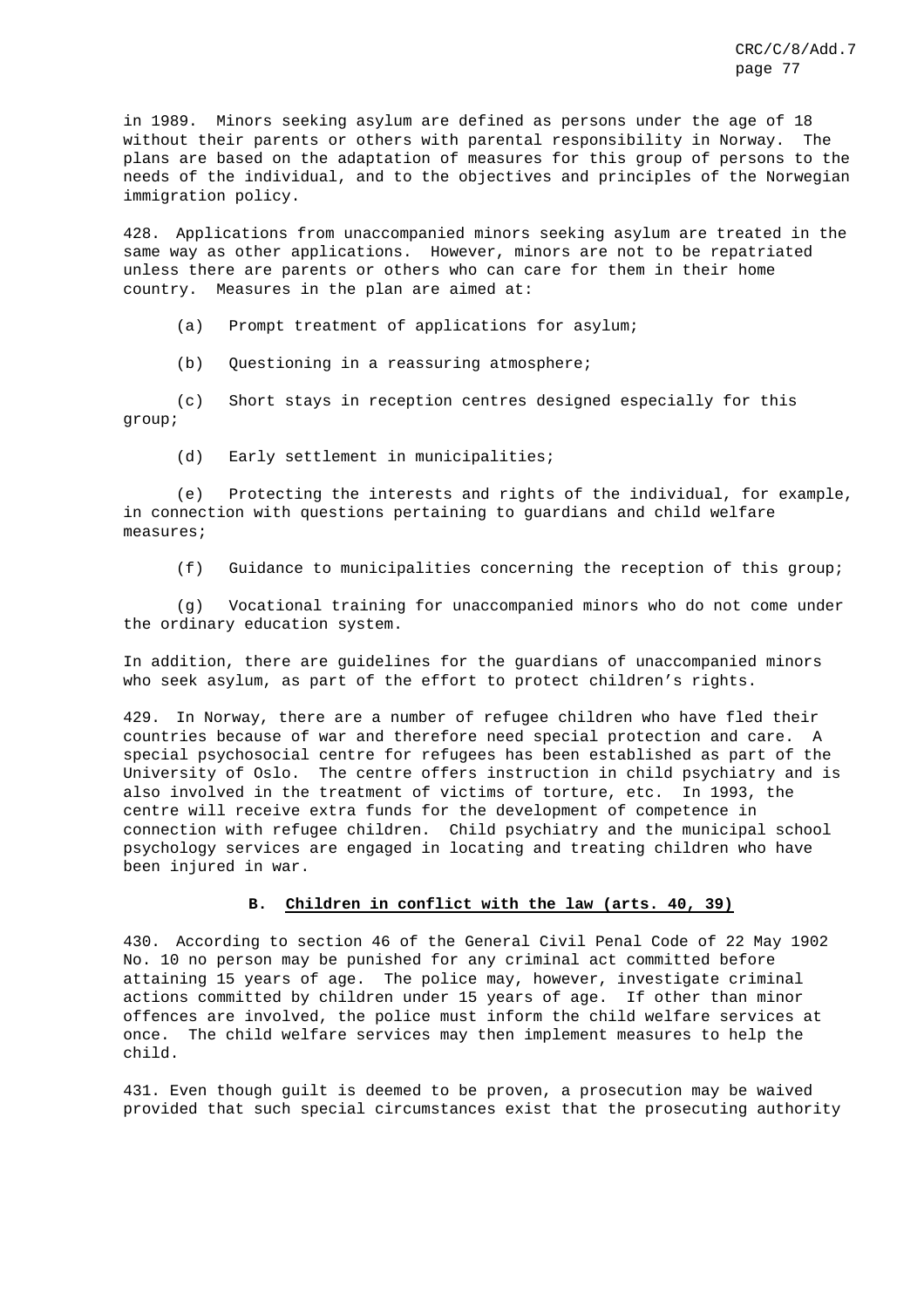on an overall evaluation finds that there are stronger reasons for not prosecuting the act. One example of "special circumstances" is that the offender is young. Such a waiver of prosecution may also be made conditional upon various conditions specified in section 69 of the Criminal Procedure Act, for example, that the person charged does not commit any new offence during the period of probation.

432. Criminal proceedings against persons between 15 and 18 years of age are dealt with by the ordinary courts, and the general rules of the Criminal Procedure Act of 1981 and the Prosecution Instructions apply. There are, however, certain special rules for this group of criminals:

(a) The legal guardian has party rights in addition to the adolescent himself. The legal guardian has the decisive word in the choice of defence counsel, but must nevertheless attach importance to the views of the adolescent. If the legal guardian cannot or is unwilling to look after the accused's interests in the case, a provisional guardian shall be appointed. The legal guardian should normally be given an opportunity to be present during the examination and to express his views, for example, in connection with the choice of defence counsel;

(b) The police must immediately notify the child welfare services when an investigation is initiated. The child welfare services shall if possible be notified of the time when the suspect is to be interviewed, and at their request be given the opportunity to be present and to express their views, before any decision is made with regard to indictment;

(c) Persons under 18 years of age should not be arrested or remanded in custody unless special circumstances so warrant.

433. The following is a list of Norwegian provisions that ensure fulfilment of the conditions for criminal procedures set out in the second paragraph of article 40:

(a) Paragraph 2 a: pursuant to article 97 of the Constitution no act may be given retroactive effect. No person may be punished for an act that was not prohibited at the time the act was committed;

(b) Paragraph 2 b i: the assumption of innocence is recognized in Norwegian law. The burden of proof of the defendant's guilt lies with the prosecuting authority;

- (c) Paragraph 2 b ii:
	- (i) Before a person charged is interviewed, he shall be informed of the charge and told that he is not obliged to make a statement. He shall also be informed of the right to have a defence counsel of his own choice at every stage of the case;
	- (ii) According to the Criminal Procedure Act, the defendant must be given the time and facilities necessary to prepare his defence. He has the right to consult his defence counsel before the court deals with the question of a remand in custody. A person remanded in custody has the right to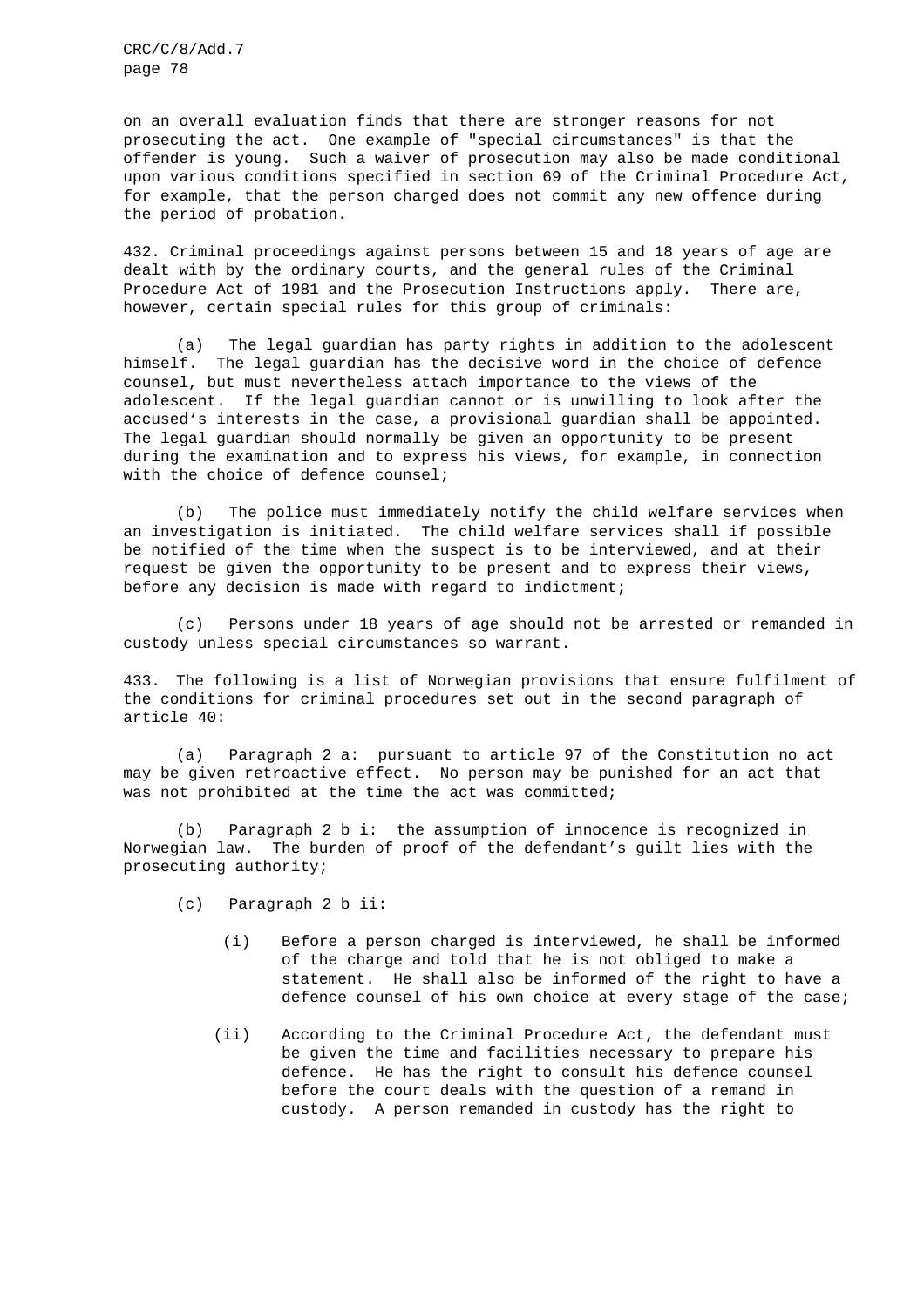unrestricted written and oral communication with his defence counsel. The principle of hearing both sides of a case is recognized in Norwegian law;

- (d) Paragraph 2 b iii:
	- (i) According to section 226 of the Criminal Procedure Act the investigation shall be carried out as rapidly as possible. According to section 249 of the said Act, the question of preferring an indictment shall be decided as soon as the case is sufficiently prepared for this purpose. The court shall, as soon as possible after the case comes before it, fix the time and place for the main hearing. The main hearing in the District Court or City Court shall as a general rule be scheduled not later than two weeks after the case comes before the court;
	- (ii) The authorities have clear objectives with regard to the duration of trials in criminal cases. The average time used to hear a case should not exceed one to two months at the court of first instance. The objective concerning appeals is that a sentence should be pronounced within six months. Special measures have been implemented to improve the situation in courts where this objective has not been met;
	- (iii) The Constitution is based on the principle of separation of powers into the executive, legislative, and judicial powers. The courts may therefore exercise their judicial power independently;
		- (iv) In order to ensure the independence of the courts, judges must also have a certain degree of personal independence. Norwegian constitutional law recognizes that judges are lifetime government officials who can only be removed from office by a court order;
		- (v) The defendant shall as a rule be present during the main hearing;
		- (vi) The accused is entitled to have the assistance of a defence counsel at all stages of the case. During the main hearing he shall, with a few limited exceptions, always have a defence counsel. The court shall therefore appoint a public defender for the accused. If the accused has expressed interest in a particular defence counsel, this counsel is usually appointed. Public defenders are paid by the central Government;
- (e) Paragraph 2 b iv:
	- (i) The first time the accused attends the court, he shall be informed that he is not obliged to make a statement;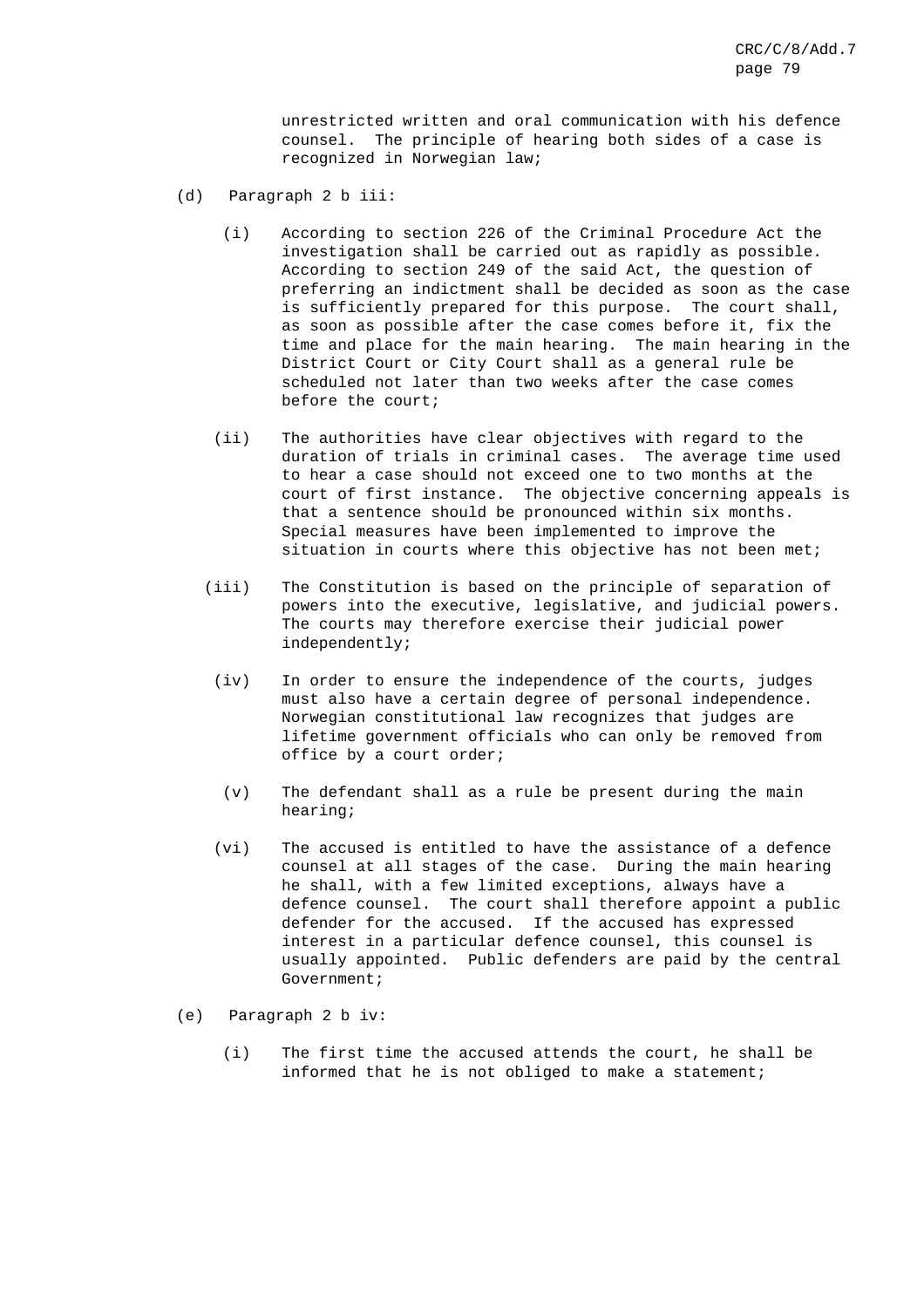> (ii) The defendant's right to present evidence, including the calling of witnesses, is regulated by the Criminal Procedure Act. It also follows from the unwritten principle of hearing both sides of a case, that he has the right to interview or have witnesses of the defence or prosecuting authority, interviewed.

(f) Paragraph 2 b v: Norway does not provide access to a legal review of the question of guilt in all criminal cases, and thus has had to make a reservation with regard to this provision. An account of this is given in chapter I;

(g) Paragraph 2 b vi: if the defendant does not understand or speak Norwegian, the court appoints an interpreter at the Government's expense.

(h) Paragraph 2 b vii: court hearings are as a general rule open to the public. When the accused is under 18 years of age, the court may nevertheless decide that the hearing is to be held behind closed doors.

434. As an alternative to punishment and proceedings in the ordinary courts, mediation boards have been introduced. This provides a means of resolving disputes outside the formal judicial system. This is a measure especially applicable to minors (cf. section 3 of art. 40). If the prosecuting authority finds the case suitable for mediation, the case can be transferred to a mediation board, provided that both parties agree. If the accused is under 18 years of age, the legal guardians must also agree. The mediator must bring the parties together at a mediation meeting at the earliest possible opportunity. The objective of this meeting is to reach an agreement, which may entail the payment of compensation by the person against whom the complaint was lodged, either in the form of a financial settlement or in the form of work. The mediator must approve the agreement. This programme is primarily intended for young offenders, but there is no maximum age limit. If mediation does not lead to an agreement, or if the agreement is significantly breached, the prosecuting authority can once again institute criminal proceedings.

435. When adolescents are given a suspended sentence, their prosecution is waived or they are released on probation, they come under the supervision of the Probation and Aftercare Service. The Service's supervisory programmes involve, for example, the establishment of cooperation between several services, such as the school and social welfare office, in order to coordinate measures for the adolescent.

436. Adolescents between the ages of 15 and 18 years who commit criminal acts may be deprived of their liberty and placed in Norwegian prisons if the other conditions for imprisonment are fulfilled. In 1991, on the average, one adolescent aged 15 years and 13 adolescents aged 16-17 years were imprisoned in Norway. These figures are, however, not very high when we take into account the growth of crime among adolescents. One of the reasons for the low figures is the existence of alternatives to sentences of immediate imprisonment for the youngest criminals. Sentences of immediate imprisonment are used only as a last resort.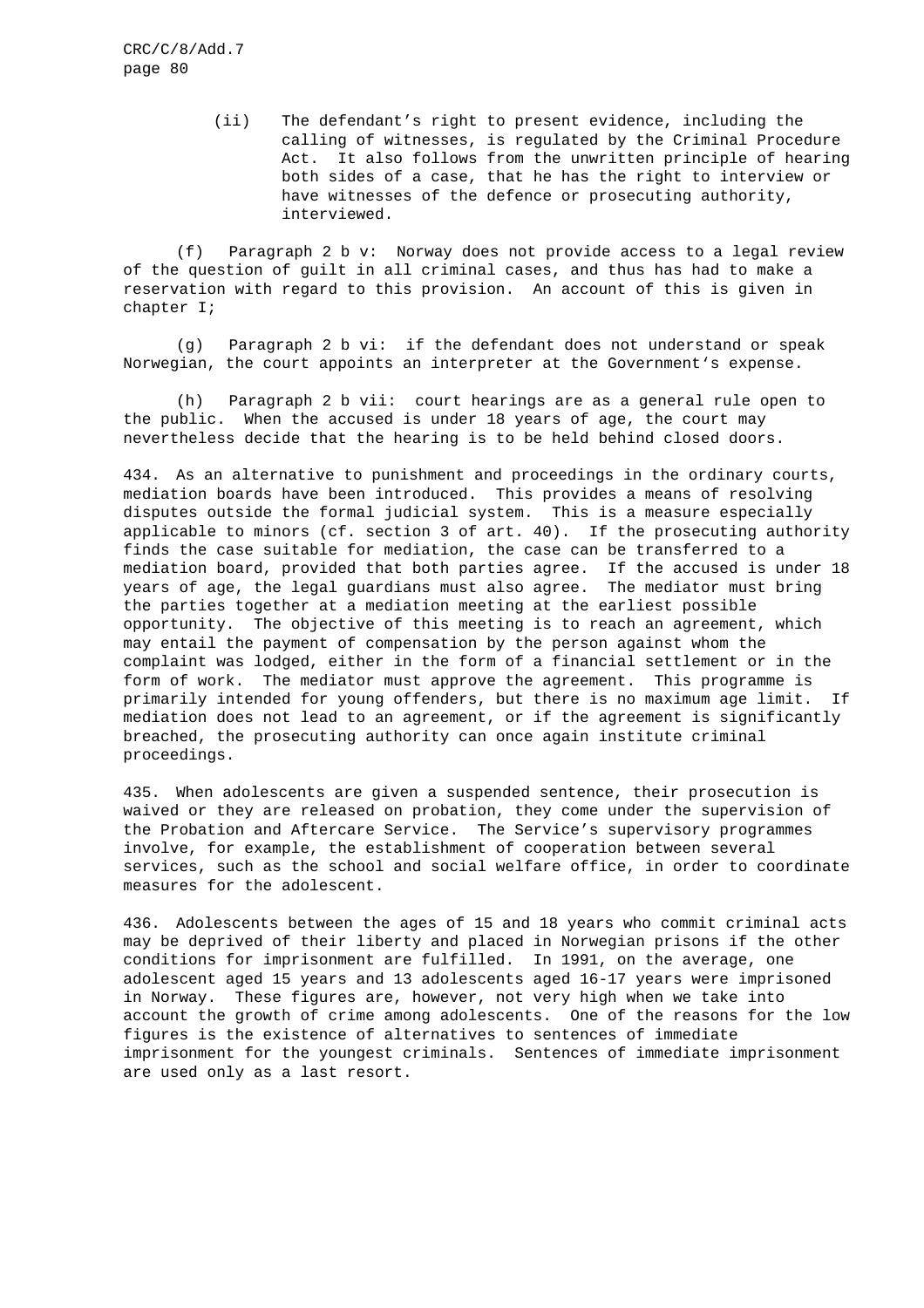437. The Prison Act has with one exception no special provisions related to the imprisonment and treatment of adolescents in prison. The Act stipulates that the criminal's age shall be taken into consideration when assigning inmates to various prisons. The Prison Regulations contain special provisions for adolescents in prison. The aim of the provisions is to improve the conditions under which prison sentences are served in order to minimize the risk of harming the adolescent during imprisonment. For example, prison officials must follow the mental and physical development of adolescents closely and implement measures necessary to prevent any harm from coming to them. When choosing an institution for imprisonment, the individual's need for contact with his home, and the activity and rehabilitation opportunities offered, shall be taken into account. Young inmates shall at an early stage of their imprisonment be considered for transfer to an open institution, even if other conditions for such a transfer are not fulfilled. Prisons receiving convicted criminals under 18 years of age shall promptly notify the police, the probation and aftercare service, the child welfare office and the social welfare apparatus to determine which measures should be implemented during and after the individual's prison sentence. Inmates under 18 years of age shall be examined by a physician as soon as possible after arrival at the prison.

438. Special efforts shall be made to encourage young inmates to attend educational courses. A similar provision applies to physical activities. Particular restraint should be shown concerning the use of solitary confinement in order to discipline young inmates. Young inmates shall be considered for transfer to day-release centres regardless of the time-limits which otherwise apply. The provisions concerning short-term prison leave shall be applied in a liberal manner concerning young inmates, and young inmates should be allowed more frequent and longer visits than their fellow adult inmates, if facilities and staffing permit.

439. According to the Constitution, torture is prohibited, and according to the Penal Code the maximum penalty for adults is 21 years' imprisonment. For criminal acts committed before reaching 18 years of age the general maximum imprisonment term is 15 years and the penalty may without altering the form thereof be reduced below the minimum prescribed for the act, and, when circumstances so indicate, to a milder form of penalty (cf. sections 17 and 55 of the General Civil Penal Code of 22 May 1902, with subsequent amendments). The current provisions are considered adequate to ensure that children are not subjected to inhuman or degrading treatment or punishment.

440. Great importance is attached to rehabilitation and social reintegration of young criminals. Continuous efforts are made to improve the conditions under which adolescents serve their prison sentences. Reintegration programmes such as those of the Probation and Aftercare Service are very important. These programmes also include the social welfare services offered to other persons in need of support and following-up in difficult situations.

# **C. Children in situations of exploitation (arts. 32, 33, 34, 36, 35)**

441. There are very few adolescents under 18 years of age who have full-time paid work in Norway. Most adolescents in the age group 16 to 18 years attend upper secondary school. However, many adolescents work part-time.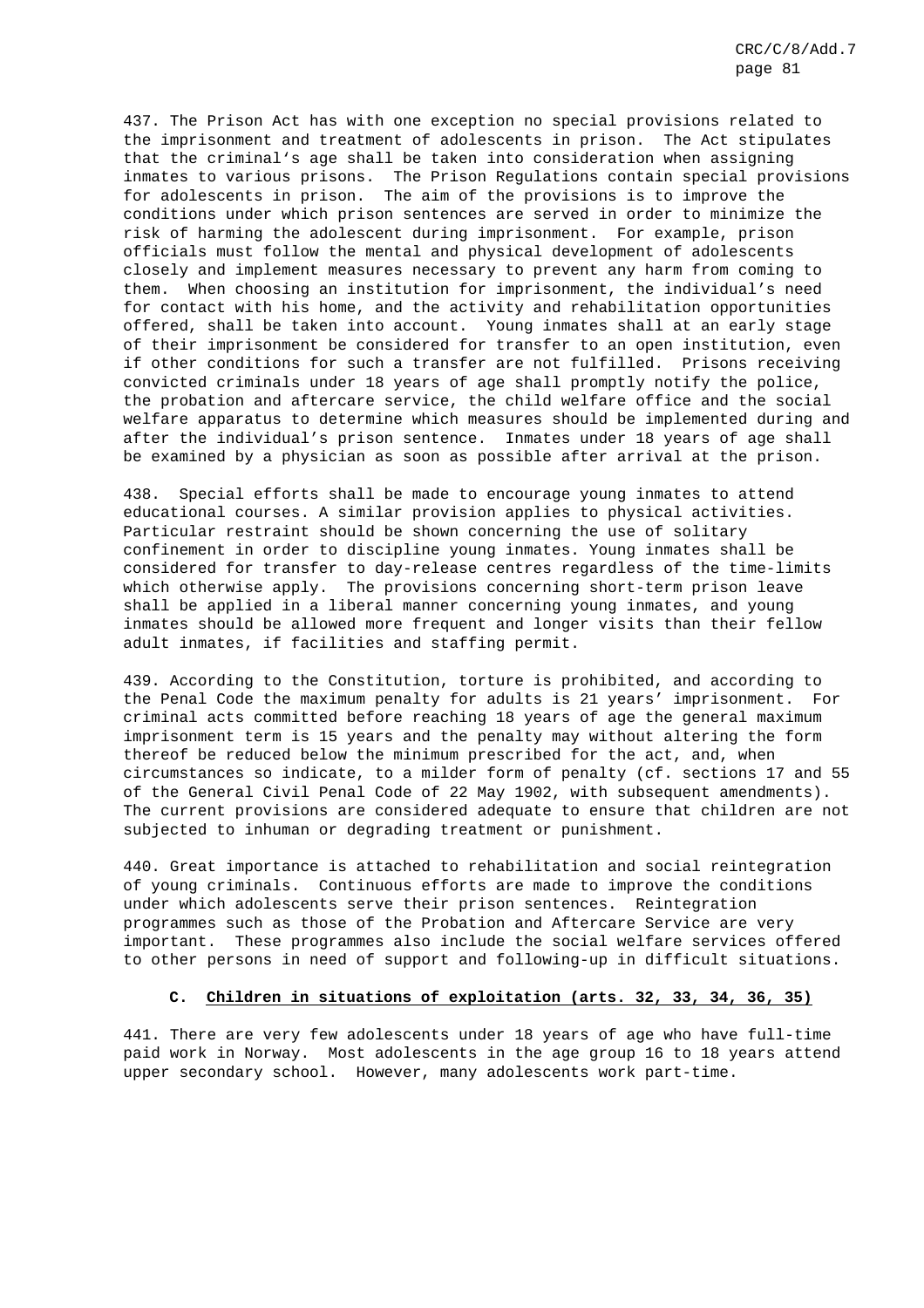442. The working hours for children are regulated by chapter IX of the Working Environment Act. Employees under 18 years of age must have a period of rest of at least 12 hours between two work periods. As a rule, this rest period shall always include the time period from 9 p.m. to 7 a.m. for employees under 16 years of age, and between 11 p.m. and 6 a.m. for employees between 16 and 18 years of age. The working hours must not prevent the employee from attending school or benefiting from classes. If the employee is under 18 years of age, working hours shall not exceed 9 hours per day or 48 hours per week, and overtime is not permitted. The Act also stipulates that persons under 18 years of age attending school shall have at least four weeks vacation per year. They shall have at least two of these weeks during the summer holidays. The penalty for a violation of the provisions of this Act is prescribed in chapter 14 of the Act. There are separate penalty scales for employers, employees and parents.

443. The Ministry of Local Government and Labour may require that employers who employ children and adolescents keep lists of these employees. Such lists must be made available to the Labour Inspectorate.

444. According to Section 162 of the Penal Code any person who unlawfully manufactures, imports, acquires, stores, sends or conveys any substance that according to statutory provisions is deemed to be a drug shall be guilty of a drug felony. The possession and use of narcotics are prohibited and punishable according to section 22 (cf. 43 of Act No. 5 of 20 June 1964 regarding Medicaments). The definition of narcotic substances is set out in regulations issued pursuant to the Act.

445. According to the Alcohol Act, the minimum age for buying or being served beer and wine is 18 years, and the minimum age for buying and being served spirits is 20 years.

446. The use of alcohol by adolescents has declined in recent years. There are no national statistics for children under the age of 15, but statistics for the age group 15 to 20 show that alcohol consumption has declined since the mid-1980s.

447. Extensive measures have been implemented in order to protect children from drug and alcohol abuse. A national directorate has been established which is responsible for providing the general public with information on alcohol and narcotic substances. A great deal of such information is provided to children in primary and lower secondary schools. The directorate is also carrying out campaigns aimed at certain target groups, among them adolescents, in order to prevent the abuse of narcotics and alcohol. In addition, the directorate provides financial aid to non-governmental organizations which combat the use of drugs and alcohol. Several of these organizations work with children and adolescents in particular.

448. The central Government also provides financial support for research on drugs and alcohol, including the extent of their use, damaging effects and methods of treatment.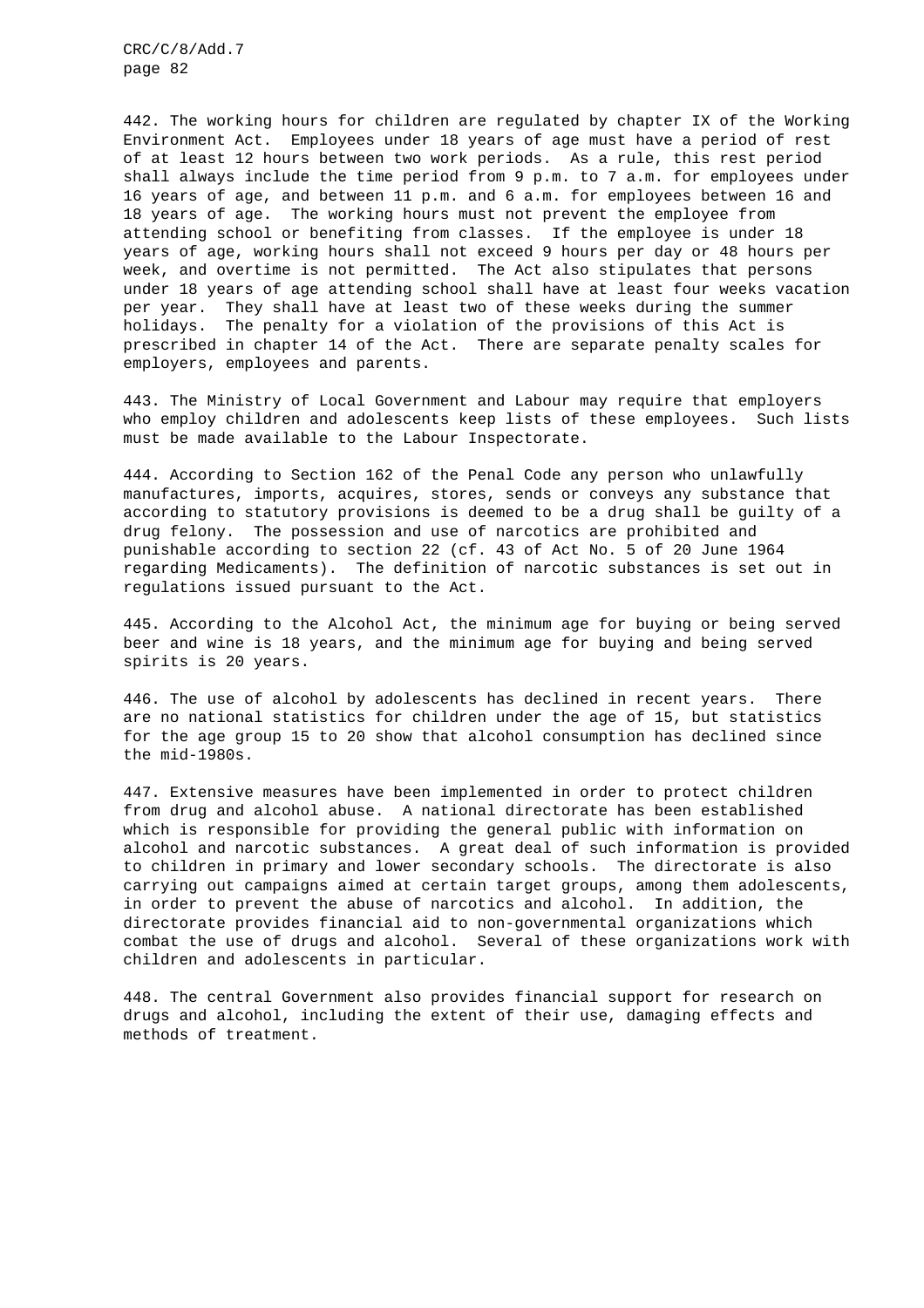449. The Penal Code contains several provisions concerning sexual abuse of children. A person who commits, or is accessory to another person's committing an act of indecency with a person under 16 years of age is liable to imprisonment for a term not exceeding five years. If the person is under 14 years of age or there are other aggravating circumstances connected to the act, the offender may be liable to a longer prison sentence. A person who commits an act of indecency with a person under 18 years of age who is subject to the offender's authority or supervision is liable to imprisonment for a term not exceeding one year. If the persons who have committed the act of indecency are about equal in age and development, the penalty may be waived or, as an alternative in cases involving persons under 14 years of age, the penalty imposed may be below the minimum specified in this section of the Act. A mistake concerning the child's age shall as a general rule not exclude criminal liability. These provisions are laid down in sections 195-197 of the Penal Code.

450. A person who by force or by inducing fear for any person's life or health compels any person to commit an act of indecency or is accessory thereto is guilty of rape and liable to imprisonment according to section 192 of the Penal Code. A person who commits or is accessory to an act of indecency by means of threats or the misuse of a dependent relationship or of certain positions where the victim is under that person's authority or supervision, is also liable to imprisonment. Sexual intercourse with a blood relation in the descending line, or a foster-child, step-child, ward or person under 18 years of age who is subject to the offender's care, authority or supervision is a criminal act according to specific provisions of the Act.

451. It is a criminal act to mislead any person into engaging in prostitution or continuing such an occupation or to aid and abet or exploit another person's engaging in prostitution.

452. Any person who misleads a child under 16 years of age into indecent conduct shall be liable to imprisonment. For example, this provision is applicable when a child is misled into participating in a pornographic film.

453. According to the provision concerning pornography in the Penal Code, any person who possess or imports pictures, films, videotapes or the like, in which any person who is, must be regarded as being or is portrayed as being under 16 years of age, is represented in an indecent or pornographic manner, is liable to punishment.

454. Children who have been subjected to sexual abuse are entitled to damages (from the offender) according to the Damages Act if the conditions are fulfilled. Such children may also apply for and be awarded compensation up to NOK 150,000 from the central Government if the conditions are fulfilled and it is deemed reasonable to award such compensation in the case in question.

455. The examination of children under 14 years of age as witnesses in cases of immoral conduct must comply with special rules that apply during both the investigation and main hearing. The rules are intended to protect the child.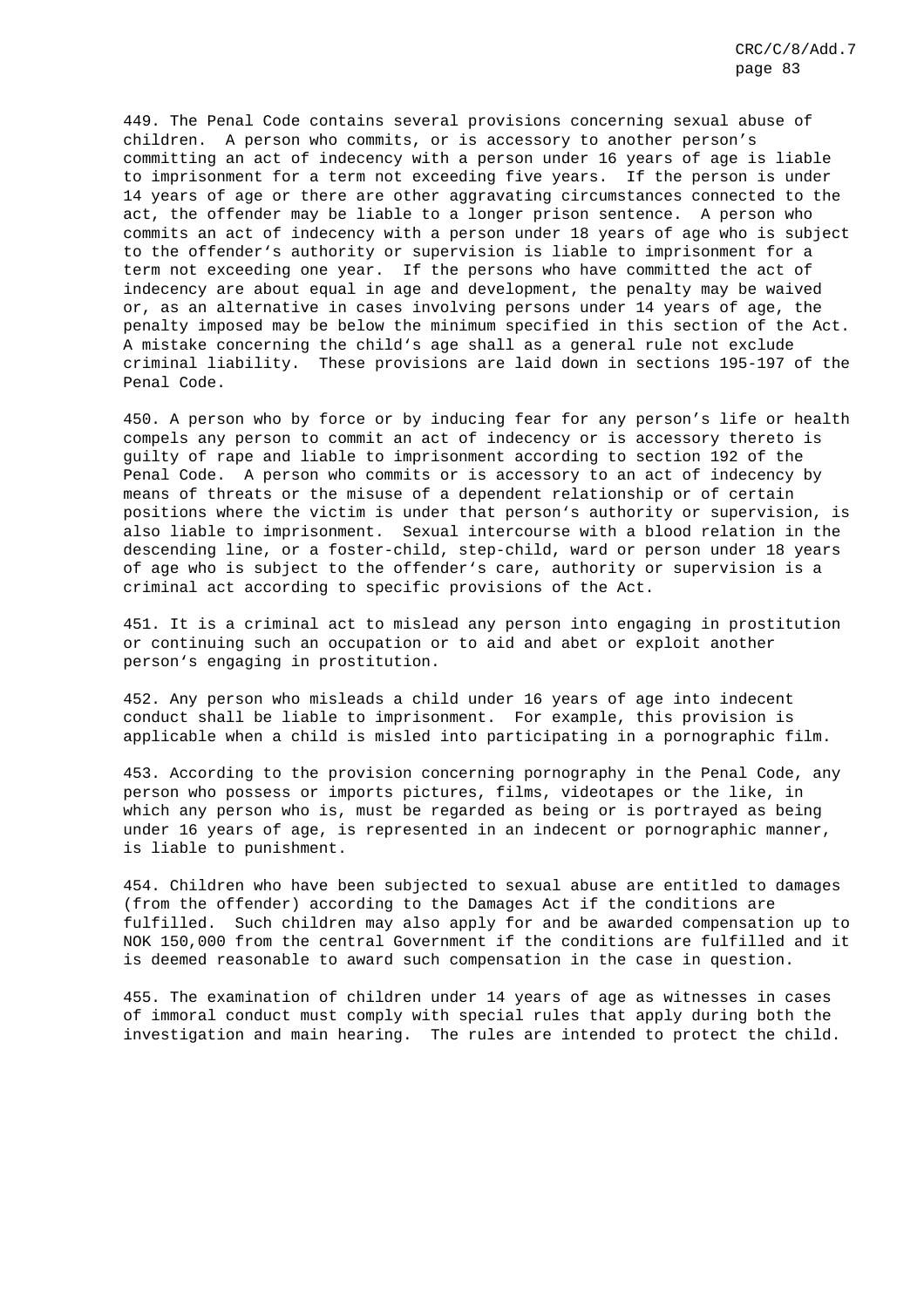456. The Government presented a plan of action against the sexual abuse of children in June 1992. The most important objective of this plan of action is to prevent the sexual abuse of children, to uncover sexual abuse and to give prompt and proper assistance and treatment of sexually abused children. The plan has four primary objectives:

(a) To strengthen and systematize efforts to prevent the sexual abuse of children;

(b) To contribute to more effective disclosure, investigation and trial of cases involving sexual abuse of children;

(c) To contribute to stronger, more effective and better coordinated assistance and treatment programmes for children and adolescents subjected to sexual abuse;

(d) To raise the level of competence in this area and ensure adequate education and training of persons with a profession involving frequent contact with children.

457. The Government will present a report to the Storting on the sexual abuse of children in 1993.

458. Section 12 of the Penal Code lays down that some of the sections concerning sexual abuse of children also apply to acts committed by Norwegian citizens abroad. One example is section 195 concerning indecent intercourse with children under the age of 14. Two men have been sentenced in Norway pursuant to this section for acts committed in Thailand (Eidsivating High Court, 16 March 1990).

459. Provisions and measures for preventing exploitation of children have been described in previous paragraphs. Special reference in this connection can be made to the Child Welfare Act and the Children's Act, which in particular ensure the rights of children in this area.

460. Concerning the sale, trafficking in and abduction of children, reference is made to paragraphs 233-236 above on the abduction and paragraphs 222-231 on adoption.

# **D. Children belonging to a minority or an indigenous group (art. 30)**

461. The Norwegian authorities have recognized the Sami as an indigenous population. Traditionally, most of the Sami population have lived by fishing, reindeer herding and agriculture. These are not just trades, but a way of life that was, and is, expressed through Sami traditions, language and culture. The Sami have the same citizenship rights as other Norwegian nationals and are protected against discrimination by the same statutory regulations. In addition, article 110 A of the Constitution provides for positive discrimination of the Sami people: "It is the responsibility of the State to create the conditions enabling the Sami people to preserve and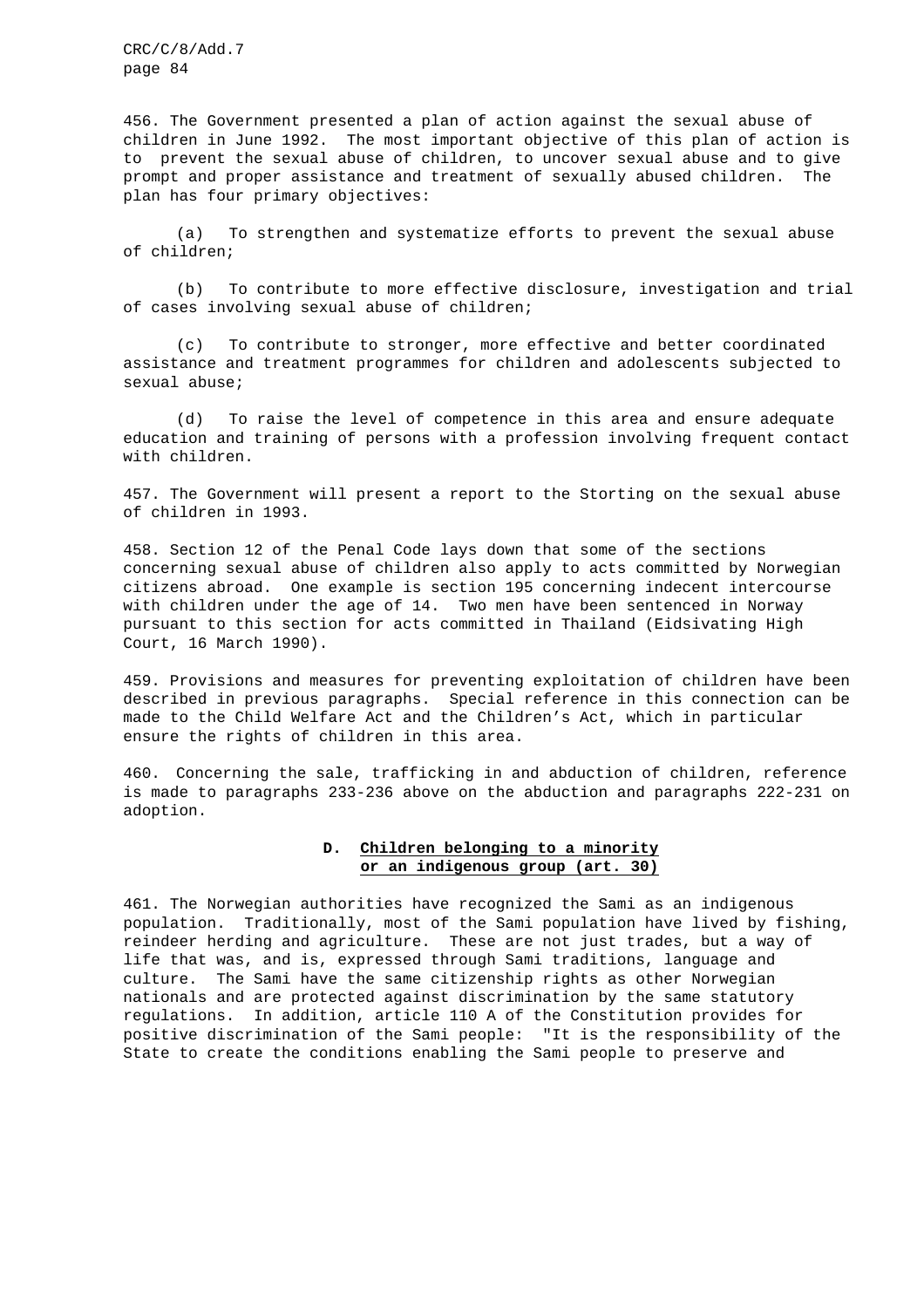develop their language, culture and way of life". The Constitution, the Act relating to the Sameting (a democratic body elected by and from the Sami people) and the Sami Act stipulate the authorities' responsibility to ensure that conditions are provided for the Sami people in Norway to safeguard and develop their language, culture and society.

462. The language provisions of the Sami Act establish that the Sami and Norwegian language have equal status in an administrative area encompassing six municipalities in northern Norway. The Act includes provisions pertaining to the right to use the Sami language in public administration, the courts and the health and social welfare sector. In addition, the Act relating to Primary and Lower Secondary Education establishes the right to instruction in the Sami language.

463. If a nursery school is established in a place where Sami is the main language and its activities are based on Sami culture, the nursery school is entitled to an additional grant from the central Government. The grant is intended to cover the additional expenses of providing a Sami language programme, for example, expenses related to the training of personnel, preparation and translation, and the procurement of Sami toys and educational material. Sami-speaking children who do not attend nursery schools based on the Sami language and culture may receive grants for native language training in the same manner as other children who speak a foreign language.

464. A total of 1,396 pupils are currently receiving instruction in the Sami language. Of these, 652 have Sami as their first language, 707 have Sami as their second language and 37 are taking Sami as an optional subject. During the last decade there has been an increase of about 4 per cent in the number of pupils who have Sami as a part of their curriculum.

465. Pursuant to the Act relating to Primary and Lower Secondary Education, all pupils in Sami regions are entitled to instruction in the Sami language. From the seventh grade, the pupils make this decision themselves. Pupils who receive instruction in the Sami language are exempted from one of the Norwegian language forms in the eighth and ninth grades.

466. Sami pupils outside Sami regions are also entitled to instruction in the Sami language if there are at least three pupils who speak Sami at the school in question.

467. The municipalities in the administrative area for the Sami language may make Sami compulsory in the primary and lower secondary schools.

468. The Sami upper secondary schools in Karasjok and Kautokeino provide instruction in Sami. At other upper secondary schools, the county governor must decide if instruction in the Sami language is to be offered.

469. The Sami Education Council is appointed by the Sameting. The primary task of the Council is to coordinate special measures for the Sami population in the educational sector, to provide guidance and information, and to act as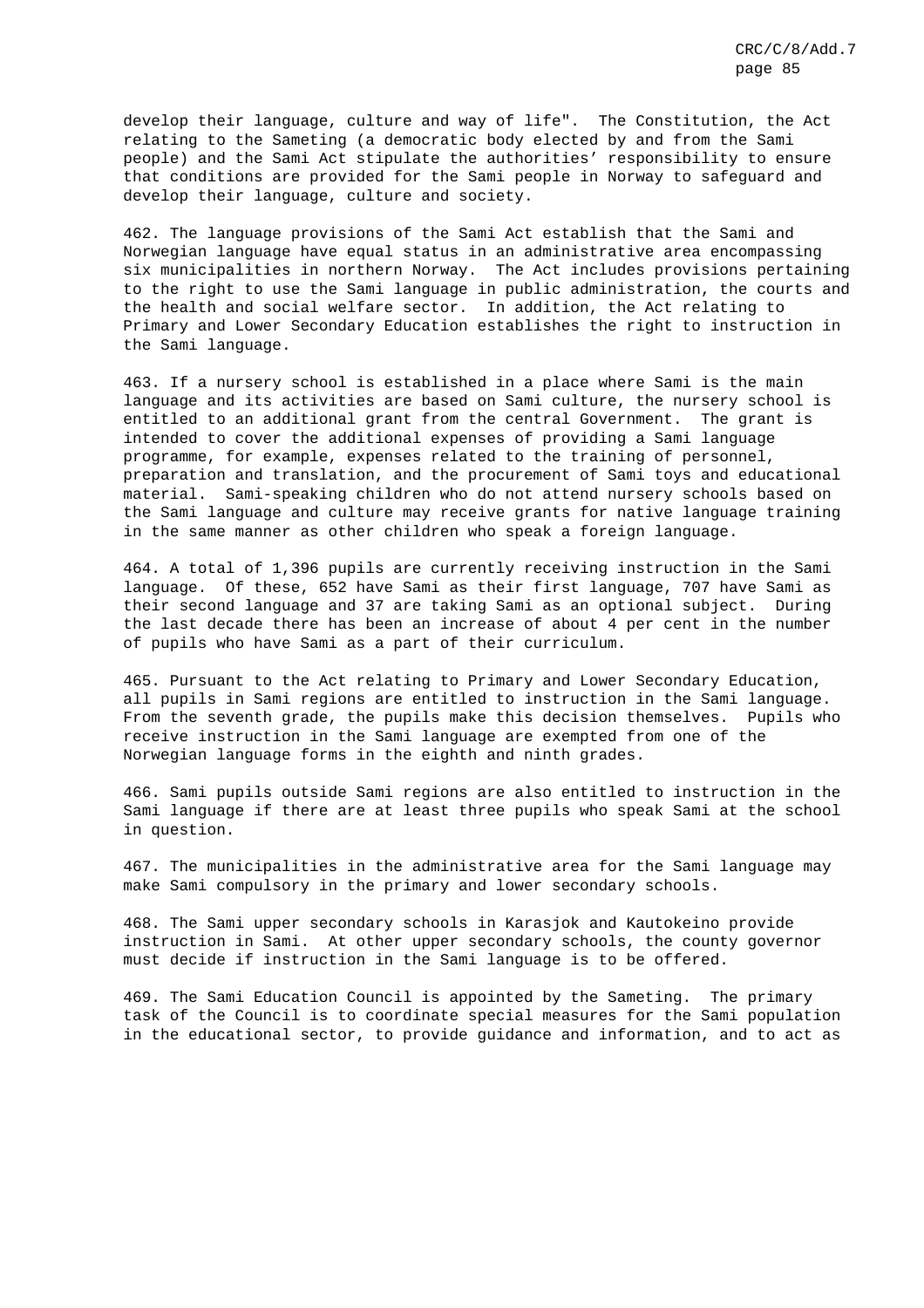an advisory agency to the Ministry and the competent education councils. The Council shall take the initiative to develop and prepare master plans and curricula, textbooks and teaching aids, in addition to dealing with questions pertaining to the education and upgrading programmes for teachers in Sami regions.

470. Special Sami curricula have been prepared for the primary and lower secondary school. The objective of these curricula is to safeguard and develop the Sami identity, language and culture in the primary and lower secondary schools.

471. The government grants earmarked for the Sami (now transferred to the Sameting) have during the last decade been allocated to various programmes for improving the environment in which Sami children grow up. The objectives of these measures have been to strengthen the Sami children's and adolescents' identification and contact with their language and cultural background. Funds have been allocated to:

(a) Special reinforcement measures in regions where the Sami language, culture and way of life were threatened;

(b) Collection and distribution of traditional stories, games, songs and music;

(c) Development of toys, teaching aids, games, literature and theatre based on the Sami culture.

472. Solutions to various problems and the development of strategies in several areas are being sought in order to provide children and adolescents with better opportunities. Among the most important are:

(a) The Ministry of Health and Social Affairs has appointed a committee to study and develop a health and social welfare plan for the Sami population in Norway;

(b) Funds have been allocated to the Commissioner for Children for a two-year project to collect more information about Sami children and their living conditions and situation. Children and adolescents will be used as sources of information;

(c) A research project has been started on the effect on Sami adolescents of their encounter with Norwegian culture.

473. Many measures have been implemented to ensure that immigrant children and adolescents have the opportunity to enjoy their own culture. These measures are not only designed to strengthen the culture of the immigrants, but also to establish common, multicultural meeting places for Norwegians and immigrants.

474. The Norwegian Council on Culture provides grants for the publication of books for children and young adults in their native languages.

475. Funds are allocated annually in the national budget for the procurement of immigrant literature to libraries. Special brochures listing the literature available and general library services are also distributed.